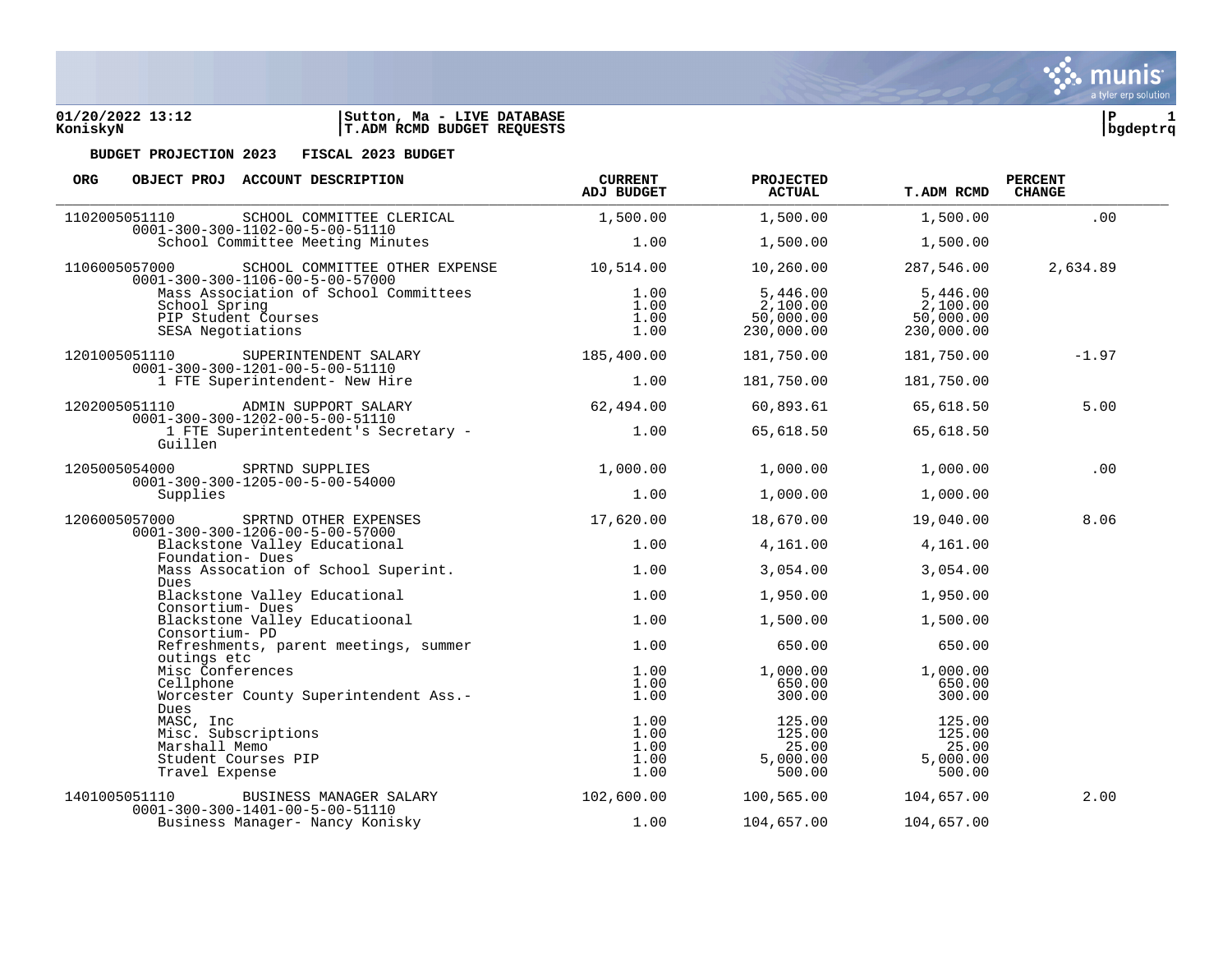

| ORG                                                                                                          | OBJECT PROJ ACCOUNT DESCRIPTION                                                                | <b>CURRENT</b><br><b>ADJ BUDGET</b> | PROJECTED<br><b>ACTUAL</b>           | <b>T.ADM RCMD</b>                    | <b>PERCENT</b><br><b>CHANGE</b> |
|--------------------------------------------------------------------------------------------------------------|------------------------------------------------------------------------------------------------|-------------------------------------|--------------------------------------|--------------------------------------|---------------------------------|
| 1402005051110                                                                                                | BUSOFF ADMIN SUPPORT SALARY<br>$0001 - 300 - 300 - 1402 - 00 - 5 - 00 - 51110$                 | 98,535.00                           | 95,713.00                            | 110,239.85                           | 11.88                           |
|                                                                                                              | Lisa Alarie- AP/AR<br>HR Coordinator<br>Erin Chinappi- Payroll Coordinator                     | 1.00<br>1.00<br>1.00                | 57,385.25<br>26,592.00<br>26, 262.60 | 57,385.25<br>26,592.00<br>26, 262.60 |                                 |
| 1404005057900                                                                                                | BUSOFF CONTRACTED SERVICES<br>$0001 - 300 - 300 - 1404 - 00 - 5 - 00 - 57900$                  | 7,150.00                            | 7,150.00                             | 10,800.00                            | 51.05                           |
| EOY Audit<br>Schools Portion of Town Audit<br>Student Activity Audit                                         | 1.00<br>1.00<br>1.00                                                                           | 5,800.00<br>1,750.00<br>3,250.00    | 5,800.00<br>1,750.00<br>3,250.00     |                                      |                                 |
| 1405005054000                                                                                                | BUSOFF SUPPLIES&MATERIALS                                                                      | 1,200.00                            | 1,200.00                             | 1,200.00                             | .00                             |
| $0001 - 300 - 300 - 1405 - 00 - 5 - 00 - 54000$<br>Business Office Supplies                                  | 1.00                                                                                           | 1,200.00                            | 1,200.00                             |                                      |                                 |
| 1406005051110                                                                                                | SALARY<br>$0001 - 300 - 300 - 1406 - 00 - 5 - 00 - 51110$                                      | 1,500.00                            | 1,500.00                             | 1,500.00                             | .00                             |
| Cellphone and Mileage for Business<br>Manager                                                                | 1.00                                                                                           | 1,500.00                            | 1,500.00                             |                                      |                                 |
| 1406005057000                                                                                                | BUSOFF OTHER EXPENSES                                                                          | 2,025.00                            | 2,025.00                             | 2,125.00                             | 4.94                            |
| $0001 - 300 - 300 - 1406 - 00 - 5 - 00 - 57000$<br>MASBO Membership<br>Conferences                           | 1.00<br>1.00                                                                                   | 1,525.00<br>600.00                  | 1,525.00<br>600.00                   |                                      |                                 |
|                                                                                                              | 1434005057900 BUSOFF LEGAL SERVICES FOR S/C<br>$0001 - 300 - 300 - 1434 - 00 - 5 - 00 - 57900$ | 8,000.00                            | 8,000.00                             | 8,000.00                             | .00                             |
| Legal Expense                                                                                                |                                                                                                | 1.00                                | 8,000.00                             | 8,000.00                             |                                 |
|                                                                                                              | 1454005057900 Info Mgmt & Tech Contracted<br>$0001 - 300 - 300 - 1454 - 00 - 5 - 00 - 57900$   | 26,856.00                           | 24, 414. 15                          | 27,000.00                            | .54                             |
| support                                                                                                      | iPass software, hosted service, and                                                            | 1.00                                | 27,000.00                            | 27,000.00                            |                                 |
| 1455005054000                                                                                                | INFO MGMT SUPPLIES & MATERIALS                                                                 | 4,500.00                            | 4,500.00                             | 4,500.00                             | .00                             |
| $0001 - 300 - 300 - 1455 - 00 - 5 - 00 - 54000$<br>INFO MGT Supplies and Materials<br>HS/MS Smartboard bulbs | 1.00<br>1.00                                                                                   | 3,000.00<br>1,500.00                | 3,000.00<br>1,500.00                 |                                      |                                 |
| 1456005051110                                                                                                | SALARY<br>$0001 - 300 - 300 - 1456 - 00 - 5 - 00 - 51110$                                      | 1,500.00                            | 1,500.00                             | 1,500.00                             | .00                             |
|                                                                                                              | Cellphone and Mileage for IT Director                                                          | 1.00                                | 1,500.00                             | 1,500.00                             |                                 |
| 1456005057000                                                                                                | INFO MGMT OTHER EXPENSES<br>$0001 - 300 - 300 - 1456 - 00 - 5 - 00 - 57000$                    | 2,950.00                            | 2,950.00                             | 2,950.00                             | .00                             |
|                                                                                                              | Network Training/PD<br>Professional Membership/Conferences<br>Misc reimbursements              | 1.00<br>1.00<br>1.00                | 2,000.00<br>650.00<br>300.00         | 2,000.00<br>650.00<br>300.00         |                                 |

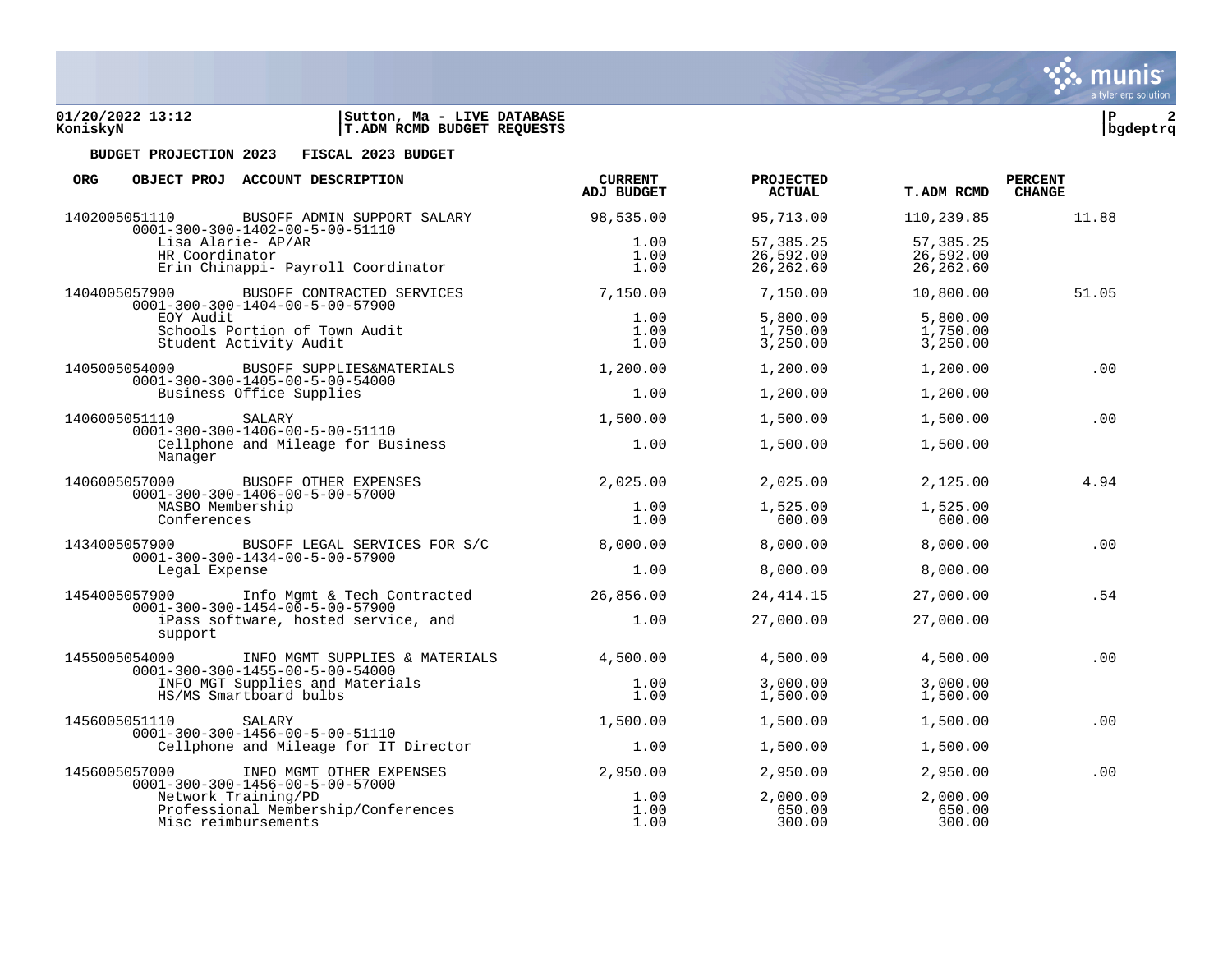| 01/20/2022 13:12 | <b>LIVE DATABASE</b><br>Ma -<br>Sutton, |          |  |
|------------------|-----------------------------------------|----------|--|
| KoniskyN         | T.ADM RCMD BUDGET REQUESTS              | bqdeptrq |  |

| <b>ORG</b><br>OBJECT PROJ ACCOUNT DESCRIPTION                                                                                                                                                                                                  | <b>CURRENT</b><br><b>ADJ BUDGET</b> | <b>PROJECTED</b><br><b>ACTUAL</b>                                                                                                                | <b>T.ADM RCMD</b>                                                                                                | <b>PERCENT</b><br><b>CHANGE</b> |  |
|------------------------------------------------------------------------------------------------------------------------------------------------------------------------------------------------------------------------------------------------|-------------------------------------|--------------------------------------------------------------------------------------------------------------------------------------------------|------------------------------------------------------------------------------------------------------------------|---------------------------------|--|
| 2110350551110<br>SPED DIRECTOR CURRICULUM 117,300.00                                                                                                                                                                                           |                                     | 115,000.00                                                                                                                                       | 119,646.00                                                                                                       | 2.00                            |  |
| $0001 - 300 - 350 - 2110 - 00 - 5 - 00 - 51110$<br>Andrea Alves-Thomas- Special Education 1.00<br>Director                                                                                                                                     |                                     | 119,646.00                                                                                                                                       | 119,646.00                                                                                                       |                                 |  |
| 2112350551110 SPED Curr Admin Support 62,582.00                                                                                                                                                                                                |                                     | 58,744.40                                                                                                                                        | 65,719.08                                                                                                        | 5.01                            |  |
| 1.00<br>1 FTE Clerical - Mitchell<br>1.00<br>30 FTE Clerical - Babin-20 Pay-15<br>1.00<br>30 FTE Clerical - Babin-20 Pay-15<br>Hours a week                                                                                                    |                                     | 52,284.96<br>29,853.60                                                                                                                           | 52,284.96<br>13,434.12                                                                                           |                                 |  |
| 2114350557900 SPED Curr Dir Contract Svcs 10,000.00<br>$0001 - 300 - 350 - 2114 - 00 - 5 - 00 - 57900$                                                                                                                                         |                                     | 10,000.00                                                                                                                                        | 7,000.00                                                                                                         | $-30.00$                        |  |
| Legal                                                                                                                                                                                                                                          | 1.00                                | 7,000.00                                                                                                                                         | 7,000.00                                                                                                         |                                 |  |
|                                                                                                                                                                                                                                                |                                     | 2,500.00                                                                                                                                         | 2,800.00                                                                                                         | .00                             |  |
| 2115350554000 SPED Curr SUPPLIES 2,800.00<br>0001-300-350-2115-00-5-00-54000 2,800.00<br>Office Supplies, Envelopes, Stamps, 2.00<br>Colored Copy Paper, Appointment Books, 2.00<br>Medicaid supplies                                          |                                     | 2,800.00                                                                                                                                         | 2,800.00                                                                                                         |                                 |  |
| 2116350557000 SPED Curr Other 17,700.00 14,800.00<br>0001-300-350-2116-00-5-00-57000 17,700.00 14,800.00                                                                                                                                       |                                     |                                                                                                                                                  | 18,000.00                                                                                                        | 1.69                            |  |
|                                                                                                                                                                                                                                                |                                     | 11,550.00<br>4,200.00<br>$2,250.00$ $2,250.00$                                                                                                   | 11,550.00<br>4,200.00                                                                                            |                                 |  |
| 2200003051110 SALARY                                                                                                                                                                                                                           | 2,500.00 2,500.00                   |                                                                                                                                                  | 5,256.50                                                                                                         | 110.26                          |  |
| 0001-300-300-2200-00-3-00-51110<br>0001-300-300-2200-00-3-00-51110<br>Math Department Facilitator<br>English Department Facilitator<br>Social Studies Department Facilitator<br>Social Studies Department Facilitator<br>Social Education      |                                     | $500.00$<br>$500.00$<br>$500.00$<br>$500.00$<br>$500.00$                                                                                         | 500.00<br>500.00<br>500.00<br>500.00<br>500.00                                                                   |                                 |  |
|                                                                                                                                                                                                                                                |                                     | 4,000.00<br>3,026.00                                                                                                                             | 2,000.00<br>756.50                                                                                               |                                 |  |
| 2200004051110 DEPT HEAD<br>$0001 - 300 - 300 - 2200 - 00 - 4 - 00 - 51110$                                                                                                                                                                     | 25,600.00                           | 25,982.50                                                                                                                                        | 26,385.00                                                                                                        | 3.07                            |  |
| 01-300-300-2200-00-4-00-51110<br>Special Education Department Chair<br>English Department Chair<br>Cience Department Chair<br>Science Department Chair<br>History Department Chair<br>Spanish Dept. Chair<br>Visual Arts Department Chair<br>M |                                     | 3,200.00<br>$3, 200.00$<br>$3, 200.00$<br>$3, 200.00$<br>$3, 200.00$<br>$3, 200.00$<br>$3, 200.00$<br>$385.00$<br>$400.00$<br>400.00<br>3,200.00 | 3,200.00<br>3,200.00<br>3,200.00<br>3,200.00<br>3,200.00<br>3,200.00<br>3,200.00<br>385.00<br>400.00<br>3,200.00 |                                 |  |

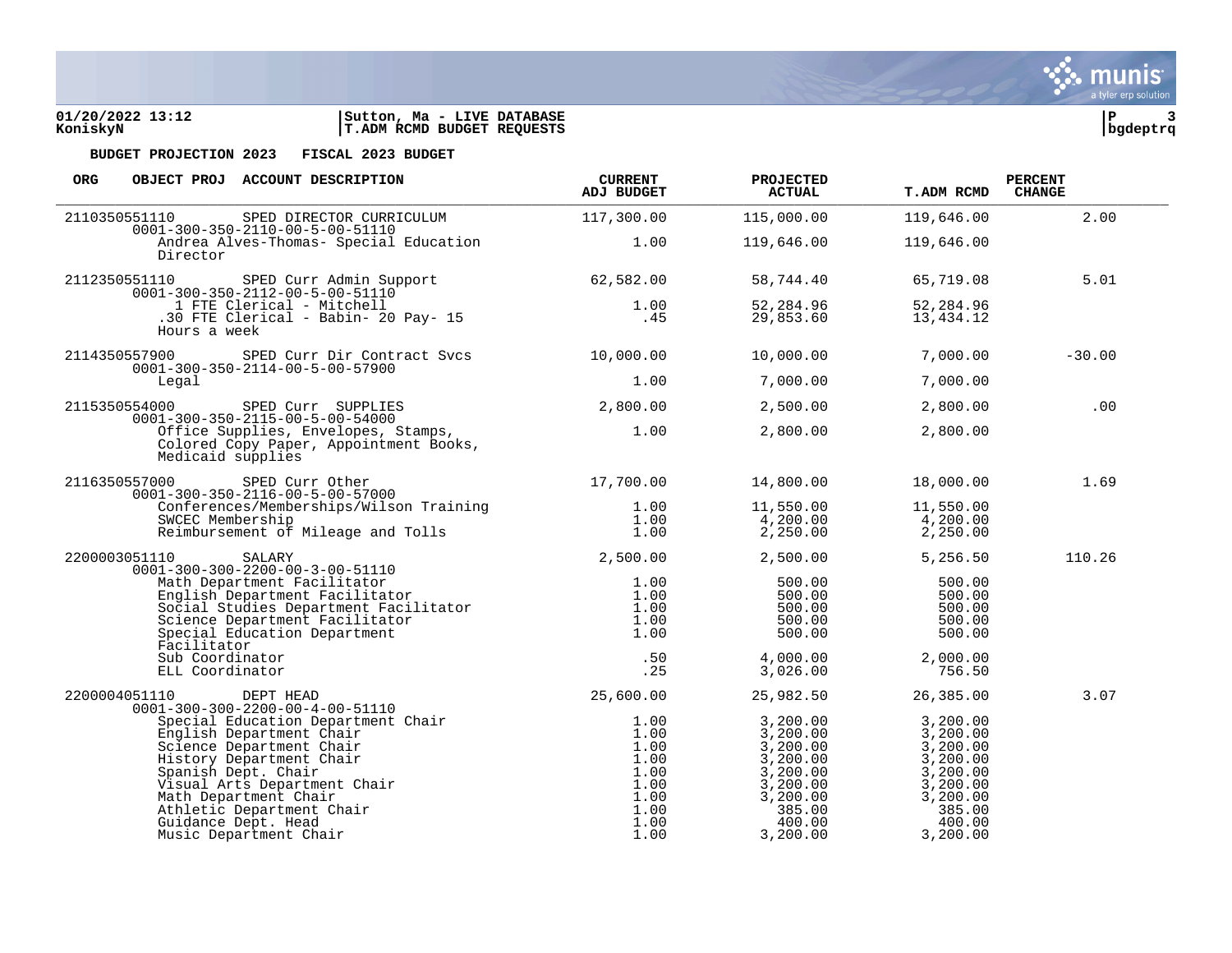



| ORG<br>OBJECT PROJ ACCOUNT DESCRIPTION                                                                                               | <b>CURRENT</b><br><b>ADJ BUDGET</b> | <b>PROJECTED</b><br><b>ACTUAL</b> | <b>T.ADM RCMD</b>               | <b>PERCENT</b><br><b>CHANGE</b> |
|--------------------------------------------------------------------------------------------------------------------------------------|-------------------------------------|-----------------------------------|---------------------------------|---------------------------------|
| 2210001051110<br>ELC PRINCIPAL                                                                                                       | 105,340.00                          | 103,300.00                        | 112,547.00                      | 6.84                            |
| $0001 - 300 - 300 - 2210 - 00 - 1 - 00 - 51110$<br>1 FTE Principal - Merriam                                                         | 1.00                                | 112,547.00                        | 112,547.00                      |                                 |
| 2210002051110<br>ELEM PRINCIPAL<br>$0001 - 300 - 300 - 2210 - 00 - 2 - 00 - 51110$<br>1 FTE Principal - Harrison                     | 112,000.00                          | 109,750.00                        | 114,240.00                      | 2.00                            |
|                                                                                                                                      | 1.00                                | 114,240.00                        | 114,240.00                      |                                 |
| MIDDLE SCHOOL PRINCIPAL<br>2210003051110                                                                                             | 124,000.00                          | 121,500.00                        | 113,220.00                      | $-8.69$                         |
| $0001 - 300 - 300 - 2210 - 00 - 3 - 00 - 51110$<br>1 FTE Principal -Anne Corron                                                      | 1.00                                | 113,220.00                        | 113,220.00                      |                                 |
| 2210003051120<br>MS ASST PRINCIPAL<br>$0001 - 300 - 300 - 2210 - 00 - 3 - 00 - 51120$                                                | 49,980.00                           | 52,340.00                         | 53,550.00                       | 7.14                            |
| .50 FTE Asst. Principal- Liporto                                                                                                     | .50                                 | 107,100.00                        | 53,550.00                       |                                 |
| 2210004051110 HIGH SCHOOL PRINCIPAL<br>$0001 - 300 - 300 - 2210 - 00 - 4 - 00 - 51110$                                               | 126,150.00                          | 123,662.00                        | 128,673.00                      | 2.00                            |
| 1 FTE Principal - McCarthy                                                                                                           | 1.00                                | 128,673.00                        | 128,673.00                      |                                 |
| 2210004051120<br>HIGH SCHOOL ASSIST PRINCIPAL<br>$0001 - 300 - 300 - 2210 - 00 - 4 - 00 - 51120$<br>.50 FTE Asst. Principal- Liporto | 49,980.00                           | 52,340.00                         | 53,550.00                       | 7.14                            |
|                                                                                                                                      | .50                                 | 107,100.00                        | 53,550.00                       |                                 |
| 2210350151110<br>SCEL Team Chair<br>$0001 - 300 - 350 - 2210 - 00 - 1 - 00 - 51110$<br>$.50$ FTE - King<br>4 Extra Days<br>Longevity | 47,851.58                           | 47,152.95                         | 48,827.74                       | 2.04                            |
|                                                                                                                                      | .50<br>.50<br>.50                   | 94,701.00<br>2,104.48<br>850.00   | 47,350.50<br>1,052.24<br>425.00 |                                 |
| 2210350251110 ES Team Chair<br>$0001 - 300 - 350 - 2210 - 00 - 2 - 00 - 51110$                                                       |                                     | 47,851.58 47,152.95               | 48,827.74                       | 2.04                            |
| $.50$ FTE - King<br>4 Extra Days<br>Longevity                                                                                        | .50<br>.50<br>.50                   | 94,701.00<br>2,104.48<br>850.00   | 47,350.50<br>1,052.24<br>425.00 |                                 |
| 2210350351110 MS Team Chair<br>$0001 - 300 - 350 - 2210 - 00 - 3 - 00 - 51110$                                                       | 41,621.00                           | 41,007.46                         | 42,477.42                       | 2.06                            |
| .50 FTE - Parker<br>4 extra days                                                                                                     | .50<br>.50                          | 83,108.00<br>1,846.84             | 41,554.00<br>923.42             |                                 |
| 2210350451110 HS Team Chair<br>$0001 - 300 - 350 - 2210 - 00 - 4 - 00 - 51110$                                                       | 41,621.00                           | 41,007.46                         | 42,477.42                       | 2.06                            |
| .50 FTE - Parker<br>4 Extra Days                                                                                                     | .50<br>.50                          | 83,108.00<br>1,846.84             | 41,554.00<br>923.42             |                                 |
| 2212001051110<br>ELC ADMIN SUPPORT SALARY<br>$0001 - 300 - 300 - 2212 - 00 - 1 - 00 - 51110$                                         | 52,612.00                           | 51,078.40                         | 55,249.32                       | 5.01                            |
| 1 FTE Admin Support - Wolchesky<br>.45 FTE Admin Support - Holbrook- 18<br>hrs week for                                              | 1.00<br>. 45                        | 41,059.20<br>31,533.60            | 41,059.20<br>14,190.12          |                                 |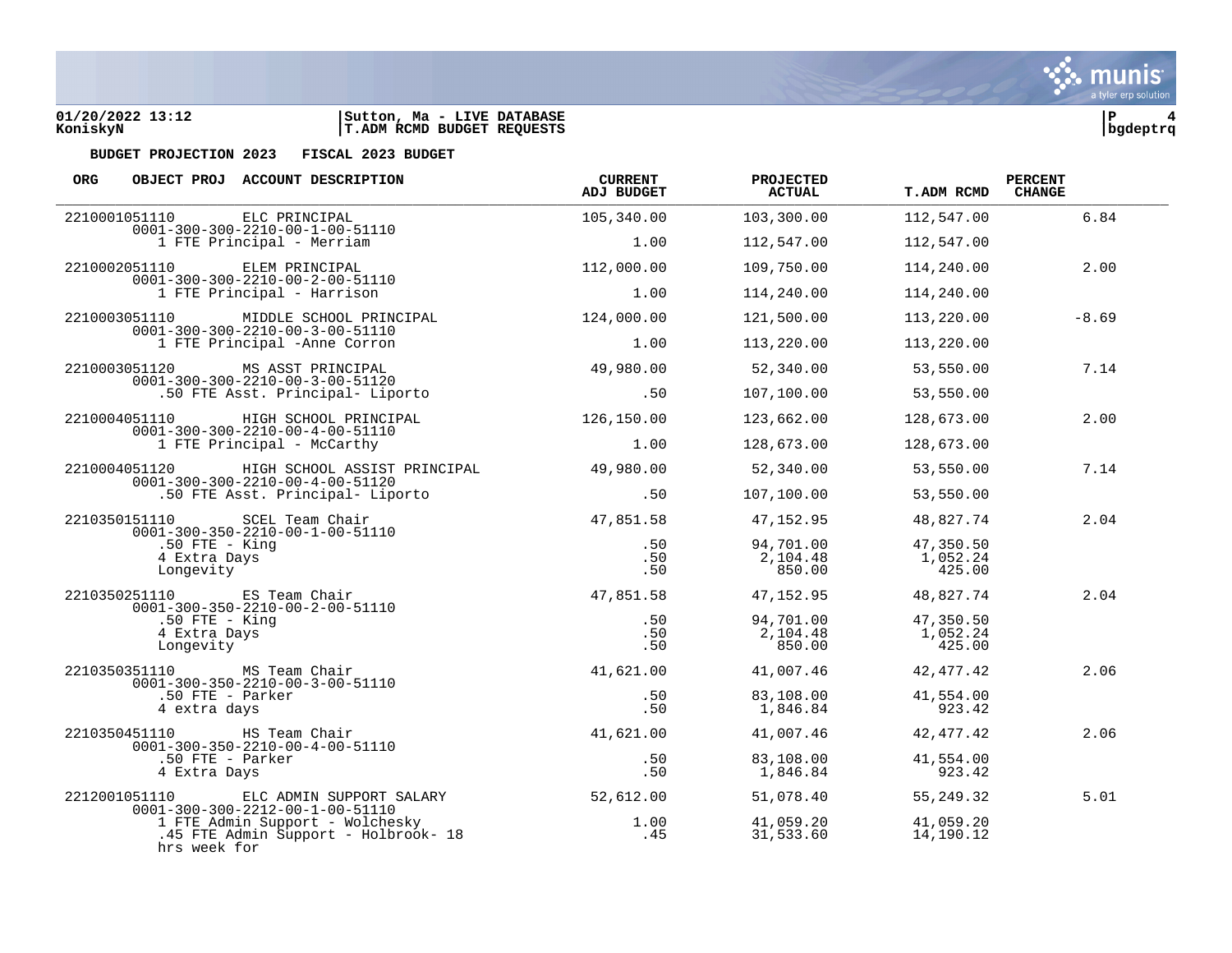

| ORG<br>OBJECT PROJ ACCOUNT DESCRIPTION                                                                                                                                           | <b>CURRENT</b><br><b>ADJ BUDGET</b>                         | <b>PROJECTED</b><br><b>ACTUAL</b>                                               | <b>T.ADM RCMD</b>                                                               | <b>PERCENT</b><br><b>CHANGE</b> |
|----------------------------------------------------------------------------------------------------------------------------------------------------------------------------------|-------------------------------------------------------------|---------------------------------------------------------------------------------|---------------------------------------------------------------------------------|---------------------------------|
| 2212002051110<br>ELEM ADMIN SUPPORT SALARY                                                                                                                                       | 60,440.00                                                   | 58,679.20                                                                       | 63,469.56                                                                       | 5.01                            |
| $0001 - 300 - 300 - 2212 - 00 - 2 - 00 - 51110$<br>1 FTE Admin Support - Faucher<br>.<br>45 FTE Admin Support - Houlihan18 hrs<br>week for 20 weeks                              | 1.00<br>.45                                                 | 50,035.44<br>29,853.60                                                          | 50,035.44<br>13,434.12                                                          |                                 |
| 2212003051110<br>MID ADMIN SUPPORT SALARY<br>$0001 - 300 - 300 - 2212 - 00 - 3 - 00 - 51110$                                                                                     | 39,934.00                                                   | 38,771.20                                                                       | 41,932.80                                                                       | 5.01                            |
| 1 FTE Admin Support - Andrade                                                                                                                                                    | 1.00                                                        | 41,932.80                                                                       | 41,932.80                                                                       |                                 |
| 2212004051110<br>HS ADMIN SUPPORT SALARY<br>$0001 - 300 - 300 - 2212 - 00 - 4 - 00 - 51110$                                                                                      | 51,050.00                                                   | 49,589.20                                                                       | 53,784.96                                                                       | 5.36                            |
| 1 FTE Admin Support - Senecal<br>Longevity                                                                                                                                       | 1.00<br>1.00                                                | 52,284.96<br>1,500.00                                                           | 52,284.96<br>1,500.00                                                           |                                 |
| 2215001054000 ELC SUPPLIES&MATERIALS<br>$0001 - 300 - 300 - 2215 - 00 - 1 - 00 - 54000$                                                                                          | 1,990.00                                                    | 1,430.00                                                                        | 1,430.00                                                                        | $-28.14$                        |
| Office Supplies                                                                                                                                                                  | 1.00                                                        | 1,430.00                                                                        | 1,430.00                                                                        |                                 |
| 2215002054000 ELEM SUPPLIES&MATERIALS<br>$0001 - 300 - 300 - 2215 - 00 - 2 - 00 - 54000$                                                                                         | 1,500.00                                                    | 1,500.00                                                                        | 1,500.00                                                                        | .00                             |
| Office Suplies                                                                                                                                                                   | 1.00                                                        | 1,500.00                                                                        | 1,500.00                                                                        |                                 |
| 2215003054000 MID SUPPLIES&MATERIALS                                                                                                                                             | 1,600.00                                                    | 1,600.00                                                                        | 1,600.00                                                                        | .00                             |
| $0001 - 300 - 300 - 2215 - 00 - 3 - 00 - 54000$<br>Office Supplies                                                                                                               | 1.00                                                        | 1,600.00                                                                        | 1,600.00                                                                        |                                 |
| 2215004054000 HS SUPPPLIES&MATERIALS<br>$0001 - 300 - 300 - 2215 - 00 - 4 - 00 - 54000$                                                                                          | 2,000.00                                                    | 2,000.00                                                                        | 2,000.00                                                                        | .00                             |
| Office Supplies                                                                                                                                                                  | 1.00                                                        | 2,000.00                                                                        | 2,000.00                                                                        |                                 |
| 2216001057000<br>ELC OTHER EXPENSES<br>$0001 - 300 - 300 - 2216 - 00 - 1 - 00 - 57000$                                                                                           | 1,225.00                                                    | 1,043.00                                                                        | 4,099.50                                                                        | 234.65                          |
| Refreshments for Conferences<br>Conferences/Workshops<br>MESPA Membership<br>ASCD Membership<br>Mashall Memo<br>ELL Coordinator<br>Substitute Coordinator<br>Website Coordinator | 1.00<br>1.00<br>1.00<br>1.00<br>1.00<br>1.00<br>1.00<br>.50 | 500.00<br>300.00<br>299.00<br>219.00<br>25.00<br>756.50<br>1,000.00<br>2,000.00 | 500.00<br>300.00<br>299.00<br>219.00<br>25.00<br>756.50<br>1,000.00<br>1,000.00 |                                 |
| 2216002057000<br>ELEM OTHER EXPENSES<br>$0001 - 300 - 300 - 2216 - 00 - 2 - 00 - 57000$                                                                                          | 1,259.00                                                    | 1,450.00                                                                        | 3,259.00                                                                        | 158.86                          |
| Refreshments for Conferences<br>MSAA Conference<br>MSAA Membership<br>ASCD Membership<br>Education Weekly<br>MARC Membership<br>Substitute Coordinator<br>Website Coordinator    | 1.00<br>1.00<br>1.00<br>1.00<br>1.00<br>1.00<br>1.00<br>.50 | 250.00<br>350.00<br>300.00<br>239.00<br>100.00<br>20.00<br>1,000.00<br>2,000.00 | 250.00<br>350.00<br>300.00<br>239.00<br>100.00<br>20.00<br>1,000.00<br>1,000.00 |                                 |

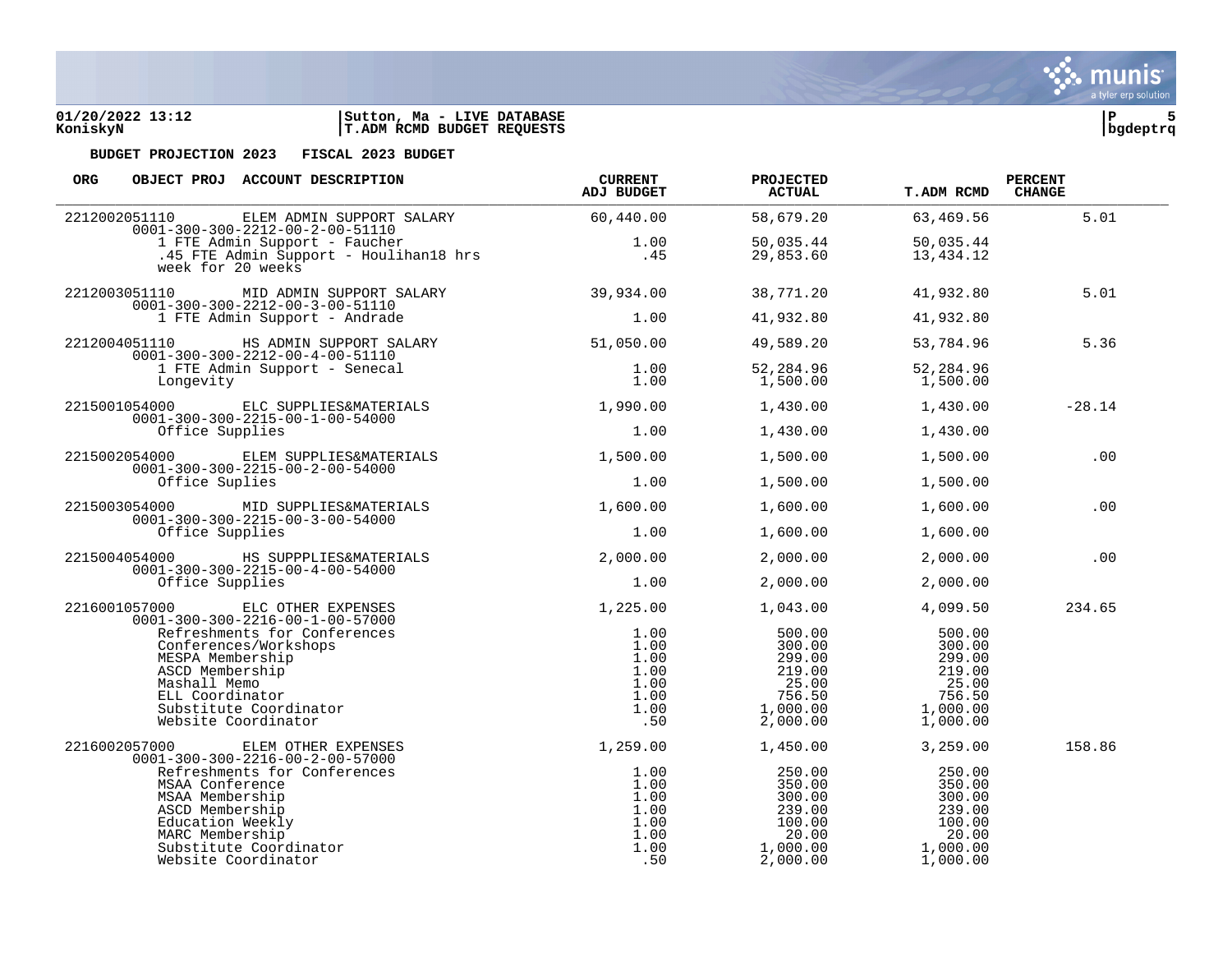### **01/20/2022 13:12 |Sutton, Ma - LIVE DATABASE |P 6 KoniskyN |T.ADM RCMD BUDGET REQUESTS |bgdeptrq**

| ORG<br>OBJECT PROJ ACCOUNT DESCRIPTION                                                                                                                                                                                         | <b>CURRENT</b><br><b>ADJ BUDGET</b>                             | <b>PROJECTED</b><br><b>ACTUAL</b>                                                                                                        | <b>T.ADM RCMD</b>                                                                                                                        | <b>PERCENT</b><br><b>CHANGE</b> |
|--------------------------------------------------------------------------------------------------------------------------------------------------------------------------------------------------------------------------------|-----------------------------------------------------------------|------------------------------------------------------------------------------------------------------------------------------------------|------------------------------------------------------------------------------------------------------------------------------------------|---------------------------------|
| 2216003057000<br>MID OTHER EXPENSES<br>$0001 - 300 - 300 - 2216 - 00 - 3 - 00 - 57000$                                                                                                                                         | 1,822.00                                                        | 2,214.00                                                                                                                                 | 2,724.00                                                                                                                                 | 49.51                           |
| Refresments for Conferences<br>MSSAA<br>AMLE<br>ASCD<br>Education Weekly<br>Marshall Memo<br>Mass Cue<br>Website                                                                                                               | 1.00<br>1.00<br>1.00<br>1.00<br>1.00<br>$\frac{1}{1.00}$<br>.50 | 475.00<br>450.00<br>350.00<br>290.00<br>97.00<br>$88.00$<br>$40.00$<br>2,000.00                                                          | 475.00<br>450.00<br>350.00<br>290.00<br>97.00<br>22.00<br>40.00<br>1,000.00                                                              |                                 |
| 2216004051110<br>SALARY<br>$0001 - 300 - 300 - 2216 - 00 - 4 - 00 - 51110$                                                                                                                                                     | .00                                                             | .00                                                                                                                                      | 1,000.00                                                                                                                                 | .00                             |
| Website Updates                                                                                                                                                                                                                | .50                                                             | 2,000.00                                                                                                                                 | 1,000.00                                                                                                                                 |                                 |
| 2216004057000<br>HS OTHER EXPENSES<br>$0001 - 300 - 300 - 2216 - 00 - 4 - 00 - 57000$                                                                                                                                          | 19,620.00    19,710.00                                          |                                                                                                                                          | 22,715.00                                                                                                                                | 15.77                           |
| Graduation Venue<br>Graduation Venue<br>NEASC Fee 1.00<br>Buses for Graduation 1.00<br>Diplomas 1.00<br>Programs, Invitations and Flowers for 1.00<br>Programs, Invitations and Flowers for 1.00                               | 1.00                                                            | 7,500.00<br>3,520.00<br>2,500.00<br>1,700.00<br>1,625.00                                                                                 | 7,500.00<br>3,520.00<br>2,500.00<br>1,700.00<br>1,625.00                                                                                 |                                 |
| Graducation                                                                                                                                                                                                                    |                                                                 | 250.00<br>600.00<br>385.00<br>300.00<br>265.00<br>200.00<br>180.00<br>180.00<br>160.00<br>135.00<br>110.00<br>25.00<br>60.00<br>3,000.00 | 250.00<br>600.00<br>385.00<br>300.00<br>265.00<br>200.00<br>180.00<br>180.00<br>160.00<br>135.00<br>110.00<br>25.00<br>60.00<br>3,000.00 |                                 |
| Sign up.com for parent conf                                                                                                                                                                                                    | 1.00                                                            | 20.00                                                                                                                                    | 20.00                                                                                                                                    |                                 |
| 2216005057000<br>CURR OTHER MATERIALS<br>0001-300-300-2316-00-5-00-57000<br>French Birgs Culle-00-5-00-57000                                                                                                                   | 3,200.00                                                        | 3,400.00                                                                                                                                 | 3,400.00                                                                                                                                 | 6.25                            |
| French River Dues                                                                                                                                                                                                              | 1.00                                                            | 3,400.00                                                                                                                                 | 3,400.00                                                                                                                                 |                                 |
| ELC CLASSROOM TEACHER SALARY 1,370,744.00 1,410,866.75<br>2305000151110<br>$0001 - 300 - 300 - 2305 - 00 - 1 - 01 - 51110$<br>.25 FTE Boudreau ELL<br>1.0 FTE Chausse<br>Chausse Longevity<br>1.0 FTE Greeno<br>1.0 FTE Harpin | .25<br>1.00<br>1.00<br>1.00<br>1.00                             | 74,029.00<br>83,108.00<br>850.00<br>72,146.00<br>94,701.00                                                                               | 1,490,442.15<br>18,507.25<br>83,108.00<br>850.00<br>72,146.00<br>94,701.00                                                               | 8.73                            |

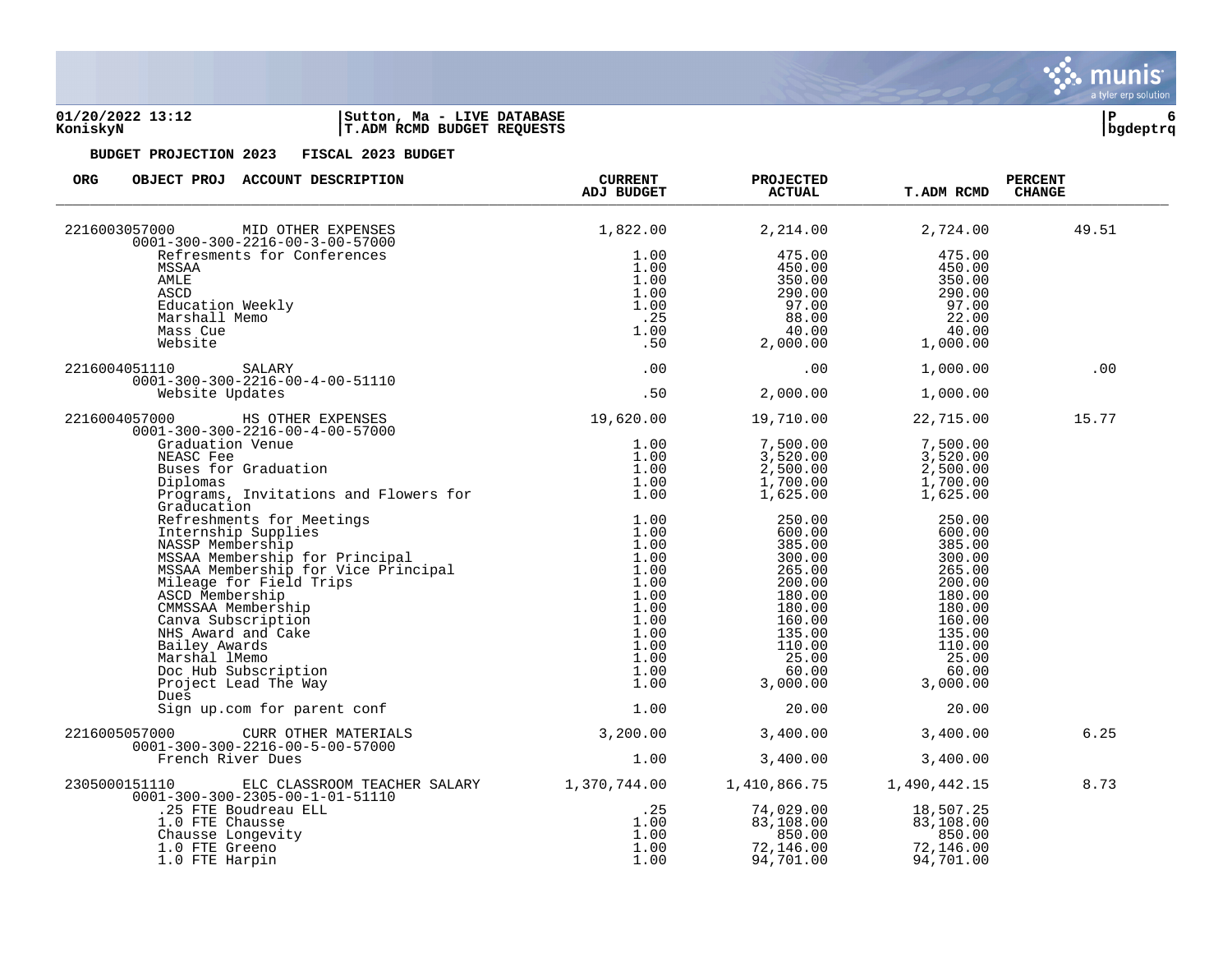

### **01/20/2022 13:12 |Sutton, Ma - LIVE DATABASE |P 7 KoniskyN |T.ADM RCMD BUDGET REQUESTS |bgdeptrq**



| <b>ORG</b><br>OBJECT PROJ ACCOUNT DESCRIPTION                                                                                                                                                                                                                                                           | <b>CURRENT</b>                                                                                                       | <b>PROJECTED</b>                                                                                                                                                                     | <b>T.ADM RCMD</b>                                                                                                                                                                                                                                                                                                     | <b>PERCENT</b><br><b>CHANGE</b> |
|---------------------------------------------------------------------------------------------------------------------------------------------------------------------------------------------------------------------------------------------------------------------------------------------------------|----------------------------------------------------------------------------------------------------------------------|--------------------------------------------------------------------------------------------------------------------------------------------------------------------------------------|-----------------------------------------------------------------------------------------------------------------------------------------------------------------------------------------------------------------------------------------------------------------------------------------------------------------------|---------------------------------|
|                                                                                                                                                                                                                                                                                                         |                                                                                                                      |                                                                                                                                                                                      | 87,699.00<br>850.00<br>87,699.00<br>850.00<br>83,108.00<br>525.00<br>85,409.00<br>1,450.00<br>87,699.00<br>525.00<br>80,692.00<br>850.00<br>69,161.00<br>92,167.00<br>850.00<br>90,000.00<br>850.00<br>94,701.00<br>850.00<br>83,108.00<br>72,146.00<br>43,849.50<br>33, 243. 20<br>31, 310.40<br>580.00<br>36,866.80 |                                 |
|                                                                                                                                                                                                                                                                                                         |                                                                                                                      |                                                                                                                                                                                      | 1,200.00<br>7,000.00<br>2,000.00<br>$-46,959.00$<br>90,000.00<br>850.00                                                                                                                                                                                                                                               |                                 |
| 2305000251110<br>1.0 FTE Connly<br>Connly Longevity<br>1.0 FTE Dame<br>Dame Longevity<br>1.0 FTE Deranian<br>1.0 FTE Fitzgerald<br>Fitzgerald Longevity<br>1.0 FTE Horan<br>Horan Longevity<br>1.0 FTE Keefe<br>Keefe Longevity<br>1.0 FTE Lane<br>Lane Longevity<br>1.0 FTE Manley<br>Manley Longevity | 1.00<br>1.00<br>1.00<br>1.00<br>1.00<br>1.00<br>1.00<br>1.00<br>1.00<br>1.00<br>1.00<br>1.00<br>1.00<br>1.00<br>1.00 | 90,000.00<br>1,450.00<br>87,699.00<br>3,000.00<br>66,303.00<br>85,409.00<br>1,450.00<br>78,276.00<br>525.00<br>90,000.00<br>1,450.00<br>94,701.00<br>1,450.00<br>94,701.00<br>850.00 | 1,577,485.35<br>94,701.00<br>525.00<br>90,000.00<br>1,450.00<br>87,699.00<br>3,000.00<br>66,303.00<br>85,409.00<br>1,450.00<br>78,276.00<br>525.00<br>90,000.00<br>1,450.00<br>94,701.00<br>1,450.00<br>94,701.00<br>850.00                                                                                           | $-3.77$                         |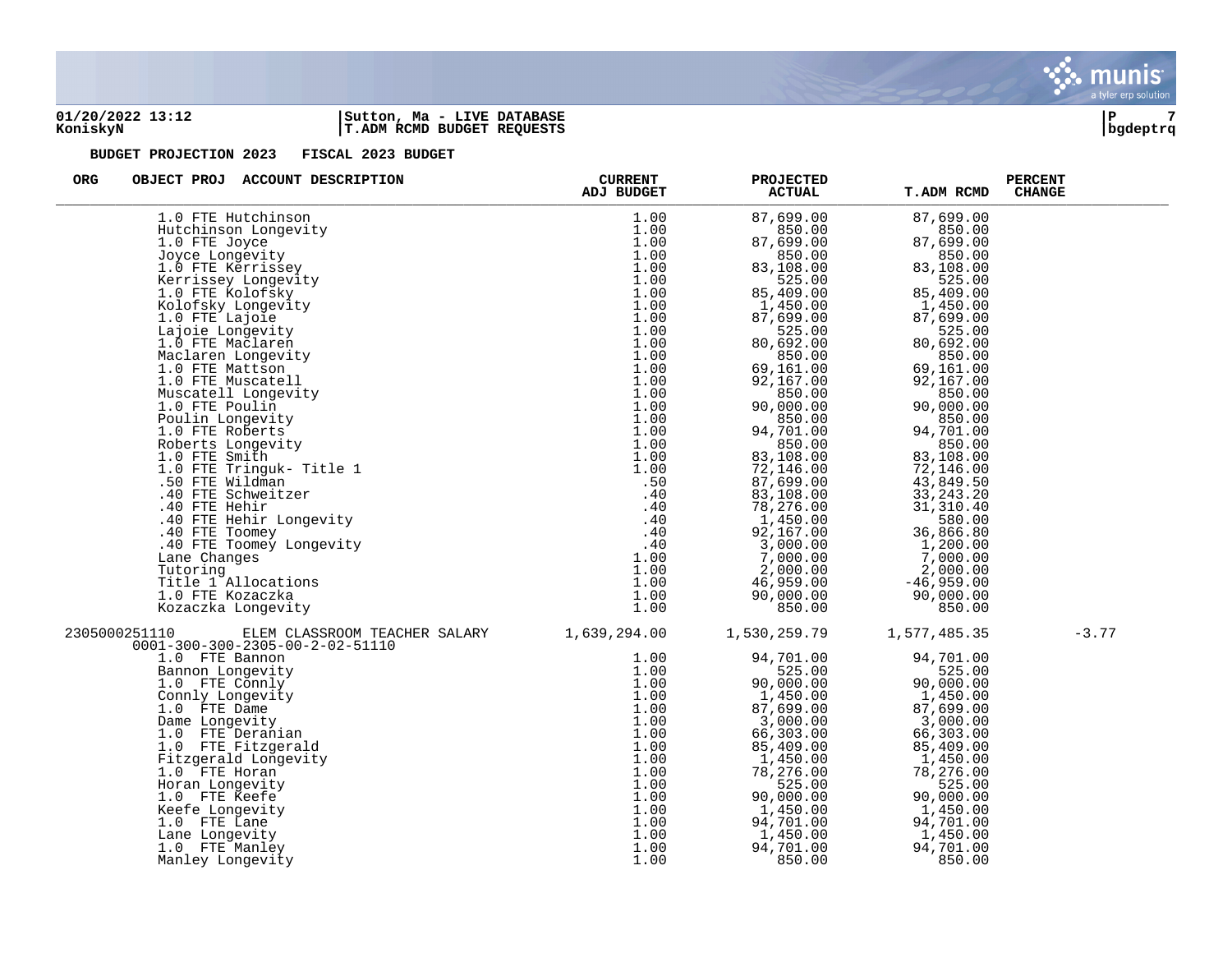

### **01/20/2022 13:12 |Sutton, Ma - LIVE DATABASE |P 8 KoniskyN |T.ADM RCMD BUDGET REQUESTS |bgdeptrq**



| <b>ORG</b><br>OBJECT PROJ ACCOUNT DESCRIPTION                                                                                                                                                                                                                                                                                                                                                                                                                                                                           | <b>CURRENT</b><br>ADJ BUDGET | <b>PROJECTED</b><br><b>ACTUAL</b> | <b>T.ADM RCMD</b>      | <b>PERCENT</b><br><b>CHANGE</b> |
|-------------------------------------------------------------------------------------------------------------------------------------------------------------------------------------------------------------------------------------------------------------------------------------------------------------------------------------------------------------------------------------------------------------------------------------------------------------------------------------------------------------------------|------------------------------|-----------------------------------|------------------------|---------------------------------|
|                                                                                                                                                                                                                                                                                                                                                                                                                                                                                                                         |                              | 94,701.00                         | 94,701.00              |                                 |
|                                                                                                                                                                                                                                                                                                                                                                                                                                                                                                                         |                              | 1,450.00                          | 1,450.00               |                                 |
|                                                                                                                                                                                                                                                                                                                                                                                                                                                                                                                         |                              | 94,701.00                         | 94,701.00              |                                 |
|                                                                                                                                                                                                                                                                                                                                                                                                                                                                                                                         |                              | 850.00                            | 850.00                 |                                 |
|                                                                                                                                                                                                                                                                                                                                                                                                                                                                                                                         |                              | 92,167.00<br>1,450.00             | 92,167.00<br>1,450.00  |                                 |
|                                                                                                                                                                                                                                                                                                                                                                                                                                                                                                                         |                              | 80,692.00                         | 80,692.00              |                                 |
|                                                                                                                                                                                                                                                                                                                                                                                                                                                                                                                         |                              | 525.00                            | 525.00                 |                                 |
|                                                                                                                                                                                                                                                                                                                                                                                                                                                                                                                         |                              | 94,701.00                         | 94,701.00              |                                 |
|                                                                                                                                                                                                                                                                                                                                                                                                                                                                                                                         |                              | 1,450.00                          | 1,450.00               |                                 |
|                                                                                                                                                                                                                                                                                                                                                                                                                                                                                                                         |                              | 92,167.00                         | 55,300.20              |                                 |
|                                                                                                                                                                                                                                                                                                                                                                                                                                                                                                                         |                              | 3,000.00<br>83,108.00             | 1,800.00<br>49,864.80  |                                 |
|                                                                                                                                                                                                                                                                                                                                                                                                                                                                                                                         |                              | 78,276.00                         | 46,965.60              |                                 |
|                                                                                                                                                                                                                                                                                                                                                                                                                                                                                                                         |                              | 1,450.00                          | 870.00                 |                                 |
|                                                                                                                                                                                                                                                                                                                                                                                                                                                                                                                         |                              | 87,699.00                         | 43,849.50              |                                 |
|                                                                                                                                                                                                                                                                                                                                                                                                                                                                                                                         |                              | 7,000.00                          | 7,000.00               |                                 |
|                                                                                                                                                                                                                                                                                                                                                                                                                                                                                                                         |                              | 2,000.00                          | 2,000.00               |                                 |
|                                                                                                                                                                                                                                                                                                                                                                                                                                                                                                                         |                              | 94,701.00<br>1,450.00             | 94,701.00<br>1,450.00  |                                 |
|                                                                                                                                                                                                                                                                                                                                                                                                                                                                                                                         |                              | 74,029.00                         | 18,507.25              |                                 |
| ADJ BUDGET<br>Perry Longevity<br>1.00 TTE Pitro<br>1.00 TTE Pitro<br>1.00 1.0 FTE Pitro<br>1.00 1.0 FTE Raffa<br>1.00<br>1.00 TTE Mark<br>1.00 1.0 FTE Mark<br>1.00 1.0 FTE Mark<br>1.00 1.0 FTE Schweitz<br>1.00 5t. Pierre Longevity<br>1.00 5t. Pie<br>CLID (MSC CLASSROOM TRACHER SALARY 1.630,501.00<br>11.0 MSC CLASSROOM TRACHER SALARY 1.630,501.00<br>11.0 FTE Cullen<br>11.0 FTE Cullen<br>1.0 FTE Cullen<br>1.0 FTE Davagian Longevity<br>1.00 FTE Detrolio (MSC Prince Culter)<br>1.00 FTE<br>2305000351110 |                              | 1,679,288.06                      | 1,783,625.65           | 9.39                            |
| $0001 - 300 - 300 - 2305 - 00 - 3 - 06 - 51110$                                                                                                                                                                                                                                                                                                                                                                                                                                                                         |                              |                                   |                        |                                 |
|                                                                                                                                                                                                                                                                                                                                                                                                                                                                                                                         |                              | 83,108.00                         | 83,108.00              |                                 |
|                                                                                                                                                                                                                                                                                                                                                                                                                                                                                                                         |                              | 80,692.00                         | 80,692.00              |                                 |
|                                                                                                                                                                                                                                                                                                                                                                                                                                                                                                                         | 1.00                         | 94,701.00<br>850.00               | 94,701.00<br>850.00    |                                 |
|                                                                                                                                                                                                                                                                                                                                                                                                                                                                                                                         | 1.00                         | 90,000.00                         | 90,000.00              |                                 |
|                                                                                                                                                                                                                                                                                                                                                                                                                                                                                                                         | 1.00                         | 525.00                            | 525.00                 |                                 |
|                                                                                                                                                                                                                                                                                                                                                                                                                                                                                                                         | 1.00                         | 83,108.00                         | 83,108.00              |                                 |
|                                                                                                                                                                                                                                                                                                                                                                                                                                                                                                                         |                              | 80,692.00                         | 80,692.00              |                                 |
|                                                                                                                                                                                                                                                                                                                                                                                                                                                                                                                         | 1.00                         | 83,108.00                         | 83,108.00              |                                 |
|                                                                                                                                                                                                                                                                                                                                                                                                                                                                                                                         | 1.00                         | 80,692.00<br>850.00               | 80,692.00<br>850.00    |                                 |
|                                                                                                                                                                                                                                                                                                                                                                                                                                                                                                                         |                              | 78,276.00                         | 78,276.00              |                                 |
|                                                                                                                                                                                                                                                                                                                                                                                                                                                                                                                         |                              | 1,450.00                          | 1,450.00               |                                 |
|                                                                                                                                                                                                                                                                                                                                                                                                                                                                                                                         |                              | 74,980.00                         | 74,980.00              |                                 |
|                                                                                                                                                                                                                                                                                                                                                                                                                                                                                                                         |                              | 85,409.00                         | 85,409.00              |                                 |
|                                                                                                                                                                                                                                                                                                                                                                                                                                                                                                                         |                              | 525.00                            | 525.00                 |                                 |
|                                                                                                                                                                                                                                                                                                                                                                                                                                                                                                                         |                              | 68,191.00<br>90,000.00            | 68,191.00<br>45,000.00 |                                 |
|                                                                                                                                                                                                                                                                                                                                                                                                                                                                                                                         |                              | 94,701.00                         | 94,701.00              |                                 |
|                                                                                                                                                                                                                                                                                                                                                                                                                                                                                                                         |                              | 850.00                            | 850.00                 |                                 |
|                                                                                                                                                                                                                                                                                                                                                                                                                                                                                                                         | .20                          | 78,276.00                         | 15,655.20              |                                 |
|                                                                                                                                                                                                                                                                                                                                                                                                                                                                                                                         |                              | 90,000.00                         | 54,000.00              |                                 |
|                                                                                                                                                                                                                                                                                                                                                                                                                                                                                                                         |                              | 525.00                            | 525.00                 |                                 |
|                                                                                                                                                                                                                                                                                                                                                                                                                                                                                                                         | 1.00                         | 85,409.00<br>525.00               | 85,409.00<br>525.00    |                                 |
|                                                                                                                                                                                                                                                                                                                                                                                                                                                                                                                         |                              | 69,161.00                         | 69,161.00              |                                 |
|                                                                                                                                                                                                                                                                                                                                                                                                                                                                                                                         |                              | 83,108.00                         | 83,108.00              |                                 |
|                                                                                                                                                                                                                                                                                                                                                                                                                                                                                                                         |                              | 83,108.00                         | 83,108.00              |                                 |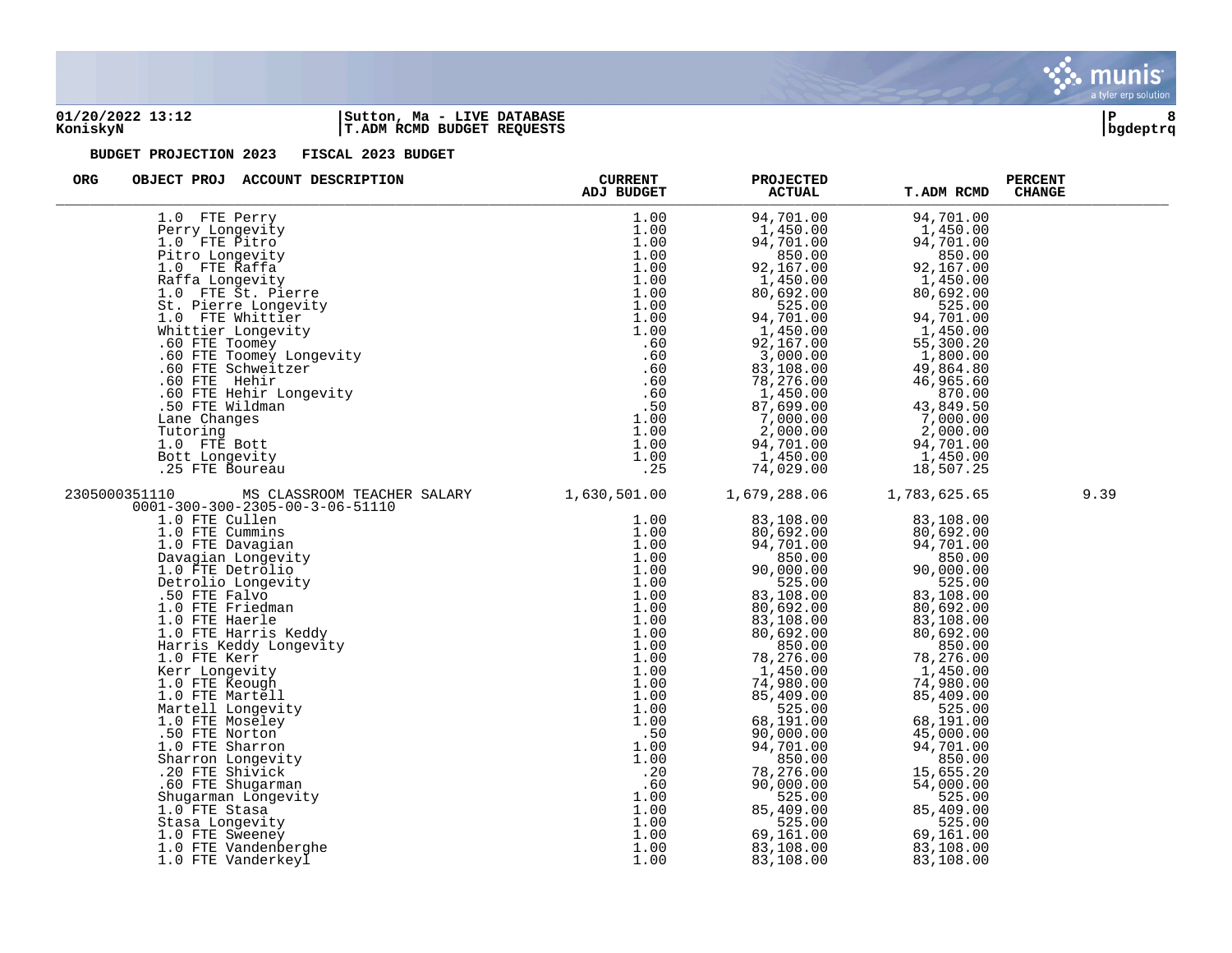

### **01/20/2022 13:12 |Sutton, Ma - LIVE DATABASE |P 9 KoniskyN |T.ADM RCMD BUDGET REQUESTS |bgdeptrq**



| <b>ORG</b><br>OBJECT PROJ ACCOUNT DESCRIPTION                                                                                                                                                                                                                                                                           | <b>CURRENT</b><br>ADJ BUDGET | <b>PROJECTED</b><br><b>ACTUAL</b> | T.ADM RCMD             | <b>PERCENT</b><br><b>CHANGE</b> |
|-------------------------------------------------------------------------------------------------------------------------------------------------------------------------------------------------------------------------------------------------------------------------------------------------------------------------|------------------------------|-----------------------------------|------------------------|---------------------------------|
| 1.0 FTE Waterhouse                                                                                                                                                                                                                                                                                                      | 1.00                         | 80,692.00                         | 80,692.00              |                                 |
|                                                                                                                                                                                                                                                                                                                         | 1.00                         | 1,450.00                          | 1,450.00               |                                 |
|                                                                                                                                                                                                                                                                                                                         | 1.00                         | 90,000.00                         | 90,000.00              |                                 |
|                                                                                                                                                                                                                                                                                                                         | 1.00                         | 850.00                            | 850.00                 |                                 |
|                                                                                                                                                                                                                                                                                                                         | .40                          | 80,692.00                         | 32,276.80              |                                 |
|                                                                                                                                                                                                                                                                                                                         | 1.00                         | 2,000.00                          | 2,000.00               |                                 |
|                                                                                                                                                                                                                                                                                                                         | 1.00                         | 7,000.00                          | 7,000.00               |                                 |
|                                                                                                                                                                                                                                                                                                                         | .40<br>.40                   | 78,276.00<br>850.00               | 31, 310.40<br>340.00   |                                 |
| 1.0 FTE Waterhouse<br>Waterhouse Longevity<br>1.0 FTE Watts<br>Watts Longevity<br>40 FTE Zajac<br>Tutoring<br>Lane Changes<br>40 FTE Kennedy<br>40 Kennedy Longevity<br>25 FTE Boudreau                                                                                                                                 | .25                          | 74,029.00                         | 18,507.25              |                                 |
| HS CLASSROOM TEACHER SALARY 1,887,615.00<br>2305000451110<br>10<br>110 BS CLASSROOM TEACHER SALARY<br>1.0 FTE Anderson<br>1.0 FTE Anderson<br>Anderson<br>Anderson<br>Anderson<br>1.0 FTE Craigo<br>1.0 FTE Craigo<br>1.0 FTE Craigo<br>1.0 FTE Craigo<br>1.0 FTE Craigo<br>1.0 FTE Craigo<br>1.0 FTE Fleming<br>1.0 FT |                              | 1,733,948.23                      | 1,976,448.65           | 4.71                            |
| $0001 - 300 - 300 - 2305 - 00 - 4 - 10 - 51110$                                                                                                                                                                                                                                                                         | 1.00                         | 87,699.00                         | 87,699.00              |                                 |
|                                                                                                                                                                                                                                                                                                                         | 1.00                         | 850.00                            | 850.00                 |                                 |
|                                                                                                                                                                                                                                                                                                                         | 1.00                         | 92,167.00                         | 92,167.00              |                                 |
|                                                                                                                                                                                                                                                                                                                         | 1.00                         | 83,108.00                         | 83,108.00              |                                 |
|                                                                                                                                                                                                                                                                                                                         | 1.00                         | 83,108.00                         | 83,108.00              |                                 |
|                                                                                                                                                                                                                                                                                                                         | 1.00                         | 80,692.00                         | 80,692.00              |                                 |
|                                                                                                                                                                                                                                                                                                                         | 1.00                         | 83,108.00                         | 83,108.00              |                                 |
|                                                                                                                                                                                                                                                                                                                         | 1.00                         | 525.00                            | 525.00                 |                                 |
|                                                                                                                                                                                                                                                                                                                         | 1.00                         | 90,000.00                         | 90,000.00              |                                 |
|                                                                                                                                                                                                                                                                                                                         | 1.00                         | 850.00                            | 850.00                 |                                 |
|                                                                                                                                                                                                                                                                                                                         | 1.00                         | 90,000.00                         | 90,000.00              |                                 |
|                                                                                                                                                                                                                                                                                                                         | 1.00<br>1.00                 | 87,699.00<br>80,692.00            | 87,699.00<br>80,692.00 |                                 |
|                                                                                                                                                                                                                                                                                                                         | 1.00                         | 850.00                            | 850.00                 |                                 |
|                                                                                                                                                                                                                                                                                                                         | .60                          | 78,276.00                         | 46,965.60              |                                 |
|                                                                                                                                                                                                                                                                                                                         | .60                          | 850.00                            | 510.00                 |                                 |
|                                                                                                                                                                                                                                                                                                                         | 1.00                         | 92,167.00                         | 92,167.00              |                                 |
|                                                                                                                                                                                                                                                                                                                         | 1.00                         | 850.00                            | 850.00                 |                                 |
|                                                                                                                                                                                                                                                                                                                         | 1.00                         | 90,000.00                         | 90,000.00              |                                 |
|                                                                                                                                                                                                                                                                                                                         | 1.00                         | 525.00                            | 525.00                 |                                 |
|                                                                                                                                                                                                                                                                                                                         | 1.00                         | 92,167.00                         | 92,167.00              |                                 |
|                                                                                                                                                                                                                                                                                                                         | 1.00                         | 525.00                            | 525.00                 |                                 |
|                                                                                                                                                                                                                                                                                                                         | 1.00                         | 85,409.00                         | 85,409.00              |                                 |
|                                                                                                                                                                                                                                                                                                                         | 1.00<br>1.00                 | 850.00<br>85,409.00               | 850.00<br>85,409.00    |                                 |
|                                                                                                                                                                                                                                                                                                                         | .50                          | 90,000.00                         | 45,000.00              |                                 |
|                                                                                                                                                                                                                                                                                                                         | 1.00                         | 69,161.00                         | 69,161.00              |                                 |
|                                                                                                                                                                                                                                                                                                                         | 1.00                         | 83,108.00                         | 83,108.00              |                                 |
|                                                                                                                                                                                                                                                                                                                         | 1.00                         | 525.00                            | 525.00                 |                                 |
|                                                                                                                                                                                                                                                                                                                         | 1.00                         | 80,692.00                         | 80,692.00              |                                 |
|                                                                                                                                                                                                                                                                                                                         | 1.00                         | 85,409.00                         | 85,409.00              |                                 |
|                                                                                                                                                                                                                                                                                                                         | 1.00                         | 850.00                            | 850.00                 |                                 |
|                                                                                                                                                                                                                                                                                                                         | 1.00                         | 85,409.00                         | 85,409.00              |                                 |
|                                                                                                                                                                                                                                                                                                                         | 1.00                         | 94,701.00                         | 94,701.00              |                                 |
|                                                                                                                                                                                                                                                                                                                         | 1.00                         | 525.00                            | 525.00                 |                                 |
|                                                                                                                                                                                                                                                                                                                         | 1.00                         | 72,071.00                         | 72,071.00              |                                 |
|                                                                                                                                                                                                                                                                                                                         | 1.00<br>1.00                 | 72,146.00                         | 72,146.00              |                                 |
|                                                                                                                                                                                                                                                                                                                         | .20                          | 68,191.00<br>87,699.00            | 68,191.00<br>17,539.80 |                                 |
|                                                                                                                                                                                                                                                                                                                         |                              |                                   |                        |                                 |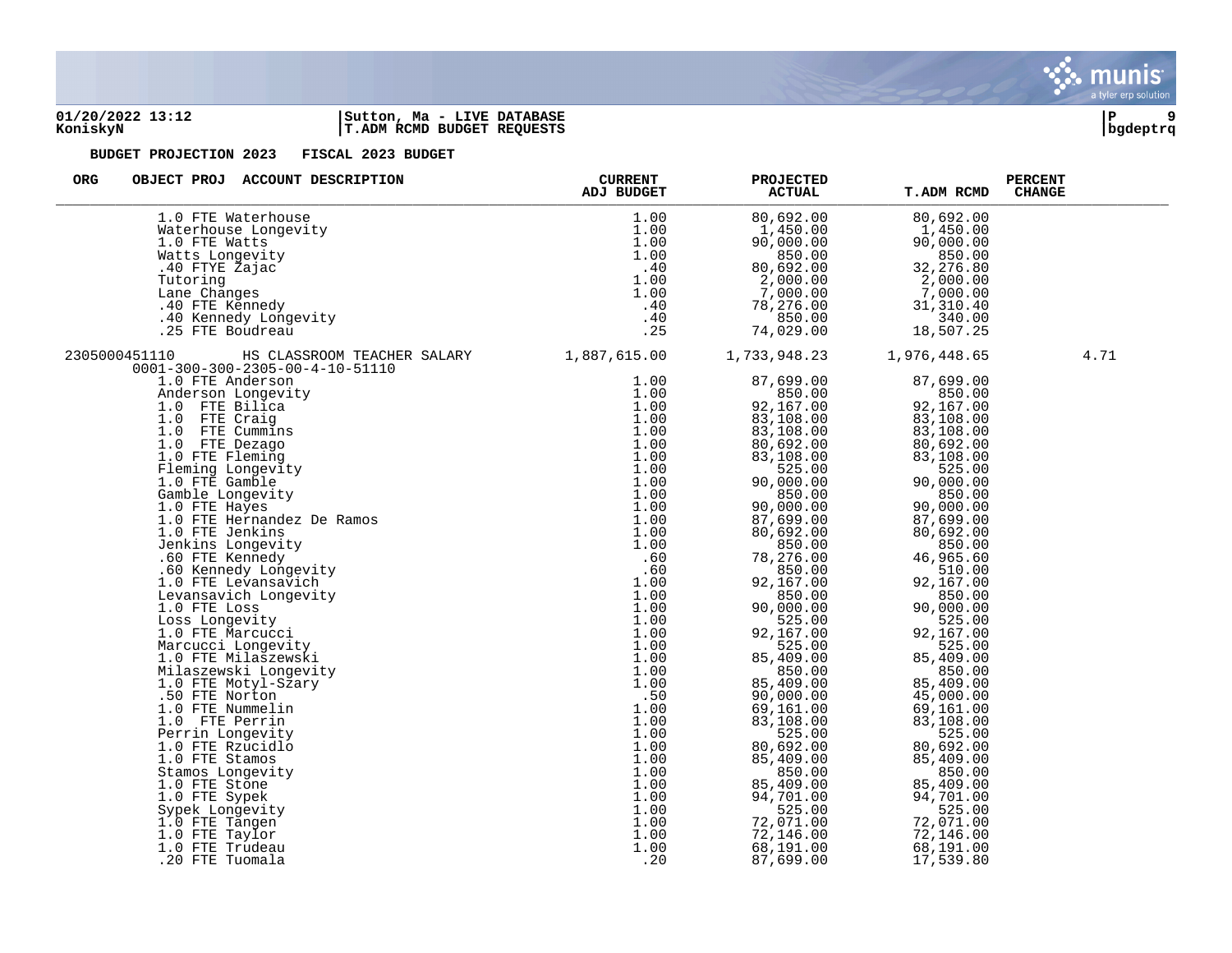

### **01/20/2022 13:12 |Sutton, Ma - LIVE DATABASE |P 10 KoniskyN |T.ADM RCMD BUDGET REQUESTS |bgdeptrq**



| <b>ORG</b><br>OBJECT PROJ ACCOUNT DESCRIPTION                                                                                                                                                                                                      | ADJ BUDGET                                                         | <b>PROJECTED</b><br><b>ACTUAL</b>                                                                                                                                                                                                                                                                                            | <b>T.ADM RCMD</b>                                                        | <b>PERCENT</b><br><b>CHANGE</b> |
|----------------------------------------------------------------------------------------------------------------------------------------------------------------------------------------------------------------------------------------------------|--------------------------------------------------------------------|------------------------------------------------------------------------------------------------------------------------------------------------------------------------------------------------------------------------------------------------------------------------------------------------------------------------------|--------------------------------------------------------------------------|---------------------------------|
| 1.0 FTE Wandyes<br>1.0 FTE Wandyes<br>Wandyes Longevity<br>1.0 FTE Whittier<br>Whittier Longevity<br>Tutoring<br>Lane Changes<br>School Choice Allocation<br>.25 FTE Boudreau<br>50 FTE Falvo                                                      | 1.00<br>1.00<br>1.00<br>1.00<br>1.00<br>1.00<br>1.00<br>.25<br>.50 | 83,108.00<br>525.00<br>94,701 00<br>$525.00$<br>94,701.00 94,                                                                                                                                                                                                                                                                | 83,108.00<br>525.00<br>94,701.00                                         |                                 |
|                                                                                                                                                                                                                                                    |                                                                    | 353,346.50<br>83,108.00<br>525.00<br>92,167.00<br>850.00<br>$850.00$<br>$72,146.00$<br>$85,409.00$<br>$90,000.00$<br>$85,409.00$<br>$85,409.00$<br>$85,409.00$<br>$85,409.00$<br>$85,409.00$<br>$85,409.00$<br>$85,409.00$<br>$85,409.00$<br>$85,409.00$<br>$85,409.00$<br>$66,303.00$<br>$55,000.00$<br>$69,161.00$<br>$34$ | 511,347.50<br>$83,108.00$<br>525.00<br>92,167.00<br>850.00               | 2.41                            |
| 2305350151120 ELC SPED SUMMER PROGRAM 16,000.00 16,000.00 15,000.00 15,000.00<br>0001-300-350-2305-00-1-01-51120 16,000.00 16,000.00 16,000.00 15,000.00<br>Summer Program                                                                         |                                                                    | 1.00    15,000.00    15,000.00                                                                                                                                                                                                                                                                                               |                                                                          | $-6.25$                         |
| 2305350251110<br>0001-300-350-2305-00-2-02-51110<br>1.0 FTE Cuoco<br>Cuoco Longevity<br>1.0 FTE Goodwin Leary<br>1.0 FTE Goodwin Leary<br>1.00 Cuoco Longevity<br>1.00 Cuore Leary<br>1.00 Kenney Longevity<br>50 FTE King Reading<br>1.00 SPTE Ki |                                                                    | 438,711.26                                                                                                                                                                                                                                                                                                                   | 476,224.00                                                               | 2.73                            |
| 2305350251120 ES SPED SUMMER PROGRAM<br>0001-300-350-2305-00-2-02-51120<br>Summer Program                                                                                                                                                          | 16,000.00    16,000.00<br>1.00                                     | 10,000.00                                                                                                                                                                                                                                                                                                                    | 10,000.00<br>10,000.00                                                   | $-37.50$                        |
| 2305350351110 MS SPED TEACHER<br>0001-300-350-2305-00-3-00-51110<br>1.0 FTE Myra<br>Myra Longevity<br>1.0 FTE Thompson<br>1.0 FTE Wogan<br>1.0 FTE Wogan<br>1.0 FTE Zimage                                                                         | 248,863.00<br>1.00<br>1.00<br>1.00<br>1.00<br>1.00                 | 290,419.70<br>90,000.00<br>525.00<br>$72,146.00$<br>94.701.00<br>94,701.00<br>74,201.00                                                                                                                                                                                                                                      | 331,573.00<br>90,000.00<br>525.00<br>72,146.00<br>94,701.00<br>74,201.00 | 33.24                           |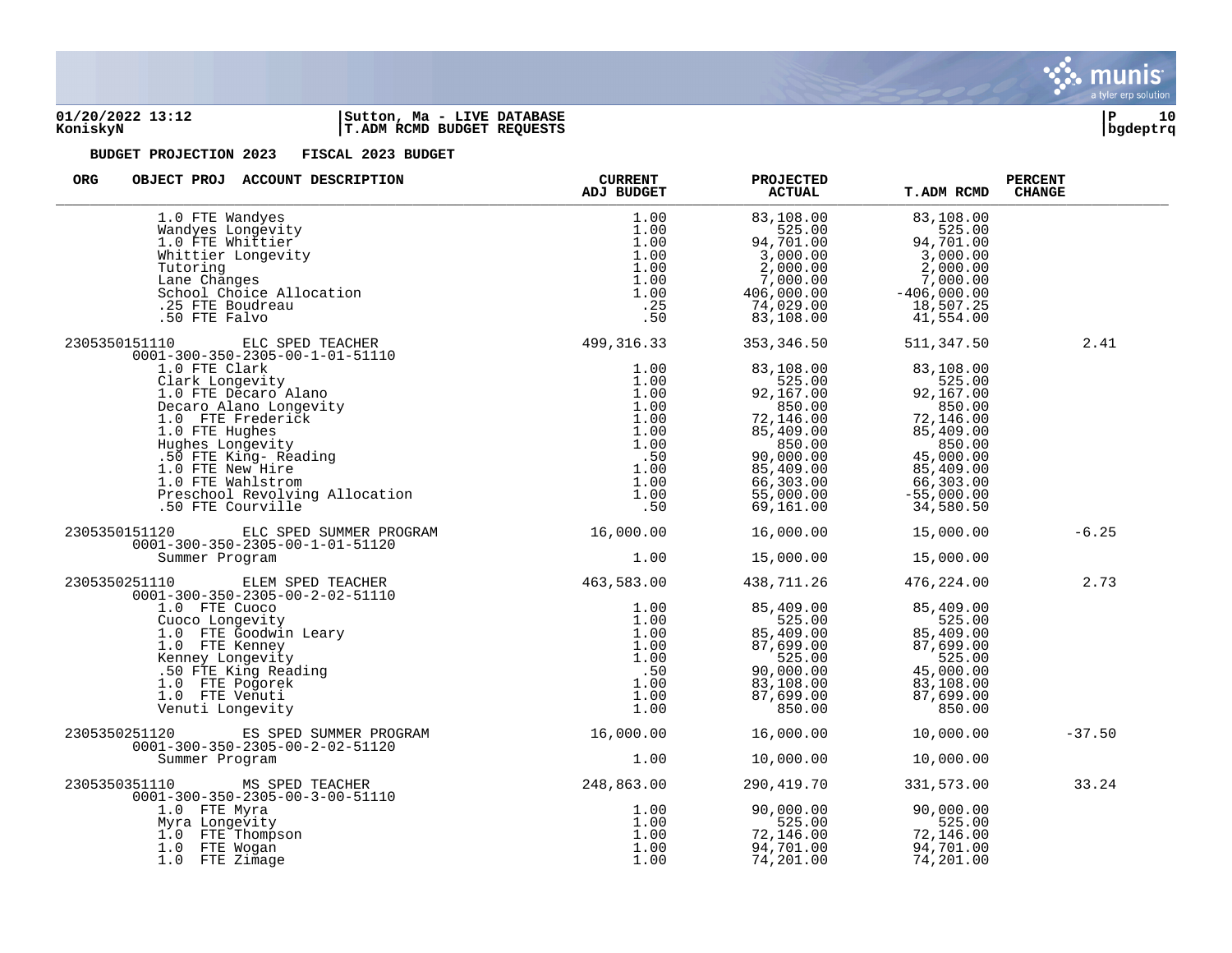### **01/20/2022 13:12 |Sutton, Ma - LIVE DATABASE |P 11 KoniskyN |T.ADM RCMD BUDGET REQUESTS |bgdeptrq**

| <b>ORG</b><br>OBJECT PROJ ACCOUNT DESCRIPTION                                                                                                                                                                                                               | <b>CURRENT</b><br>ADJ BUDGET | <b>PROJECTED</b><br><b>ACTUAL</b>                                                                                          | <b>T.ADM RCMD</b>                                                                                                           | <b>PERCENT</b><br><b>CHANGE</b> |
|-------------------------------------------------------------------------------------------------------------------------------------------------------------------------------------------------------------------------------------------------------------|------------------------------|----------------------------------------------------------------------------------------------------------------------------|-----------------------------------------------------------------------------------------------------------------------------|---------------------------------|
| 2305350351120 MS SPED SUMMER PROGRAM                                                                                                                                                                                                                        | 4,000.00                     | 4,000.00                                                                                                                   | 7,500.00                                                                                                                    | 87.50                           |
| $0001 - 300 - 350 - 2305 - 00 - 3 - 00 - 51120$<br>Summer Program                                                                                                                                                                                           | 1.00                         | 7,500.00                                                                                                                   | 7,500.00                                                                                                                    |                                 |
|                                                                                                                                                                                                                                                             |                              | 244,698.52                                                                                                                 | 245,869.00                                                                                                                  | $-18.64$                        |
| Summer Program<br>1.00<br>2305350451110<br>0001-300-350-2305-00-4-00-51110<br>1.0 FTE Burek<br>Burek Longevity<br>1.00<br>1.0 FTE Dauplaise-Houde<br>1.0 FTE Dauplaise-Houde<br>1.00<br>2305350451120<br>BIC HE ROSDOTOUR<br>HE ROGRAM<br>2305350451120<br> |                              | 85,409.00<br>850.00<br>85,409.00<br>74,201.00                                                                              | 85,409.00<br>850.00<br>85,409.00<br>74,201.00                                                                               |                                 |
|                                                                                                                                                                                                                                                             |                              | 4,000.00                                                                                                                   | 7,500.00                                                                                                                    | 87.50                           |
| $0001 - 300 - 350 - 2305 - 00 - 4 - 00 - 51120$<br>Summer Program                                                                                                                                                                                           | 1.00                         | 7,500.00                                                                                                                   | 7,500.00                                                                                                                    |                                 |
| 2320350151110 MED THER- OT - PT - SPEECH 251,347.00<br>$0001 - 300 - 350 - 2320 - 00 - 1 - 00 - 51110$                                                                                                                                                      |                              | 247,344.24                                                                                                                 | 272,405.76                                                                                                                  | 8.38                            |
| -1300-350-2220-00-1-00-51110<br>-300-350-2220-00-1-00-51110<br>-20 FTE - Beaudin<br>-20 Beaudin Longevity<br>-20 Beaudin Longevity<br>-20 Beaudin Longevity<br>-20 FTE Haroian<br>-70 Lukasevich<br>-70 Lukasevich<br>-70 Lukasevich<br>-70 Lukase          |                              | 78,276.00<br>850.00<br>90,000.00<br>39,621.96<br>1,250.00<br>78,276.00<br>46,649.95<br>49,927.00<br>83,108.00<br>70,798.00 | 15,655.20<br>170.00<br>90,000.00<br>27,735.37<br>875.00<br>31, 310.40<br>9, 329.99<br>49,927.00<br>33, 243. 20<br>14,159.60 |                                 |
| 2320350151120 MED THERAPEUTIC SUMMER PROGRAM $2,000.00$ 2,000.00<br>$0001 - 300 - 350 - 2320 - 00 - 1 - 00 - 51120$                                                                                                                                         |                              |                                                                                                                            | 2,000.00                                                                                                                    | .00                             |
| Summer Med Therapeutic                                                                                                                                                                                                                                      | 1.00                         | 2,000.00                                                                                                                   | 2,000.00                                                                                                                    |                                 |
| 2320350251110 MED THER - OT - PT - SPEECH 169,359.00<br>$0001 - 300 - 350 - 2320 - 00 - 2 - 00 - 51110$                                                                                                                                                     |                              | 148,668.68                                                                                                                 | 155,066.67                                                                                                                  | $-8.44$                         |
| 01-300-350-2320-00-2-00-51110<br>.20 FTE Beaudin<br>.20 FTE Beaudin<br>.20 Mean Longevity<br>.20 Mean Longevity<br>.20 Mean Sales .20<br>.10 FTE Lukasevich<br>.40 FTE Ruiz<br>.40 FTE Ruiz<br>.40 FTE Ruiz<br>.40 FTE Ruiz<br>.40 Mean Sales .40<br>.      |                              | 78,276.00<br>850.00<br>39,622.00<br>78,276.00<br>46,649.93<br>83,108.00<br>74,201.00<br>1,250.00                           | 15,655.20<br>170.00<br>3,962.20<br>31, 310.40<br>18,659.97<br>33, 243. 20<br>51,940.70<br>125.00                            |                                 |
| MED THERAPEUTIC SUMMER PROGRAM 2,000.00<br>2320350251120<br>$0001 - 300 - 350 - 2320 - 00 - 2 - 00 - 51120$                                                                                                                                                 |                              | 2,000.00                                                                                                                   | 2,000.00                                                                                                                    | .00                             |
| Summer Med Therapeutic                                                                                                                                                                                                                                      | 1.00                         | 2,000.00                                                                                                                   | 2,000.00                                                                                                                    |                                 |

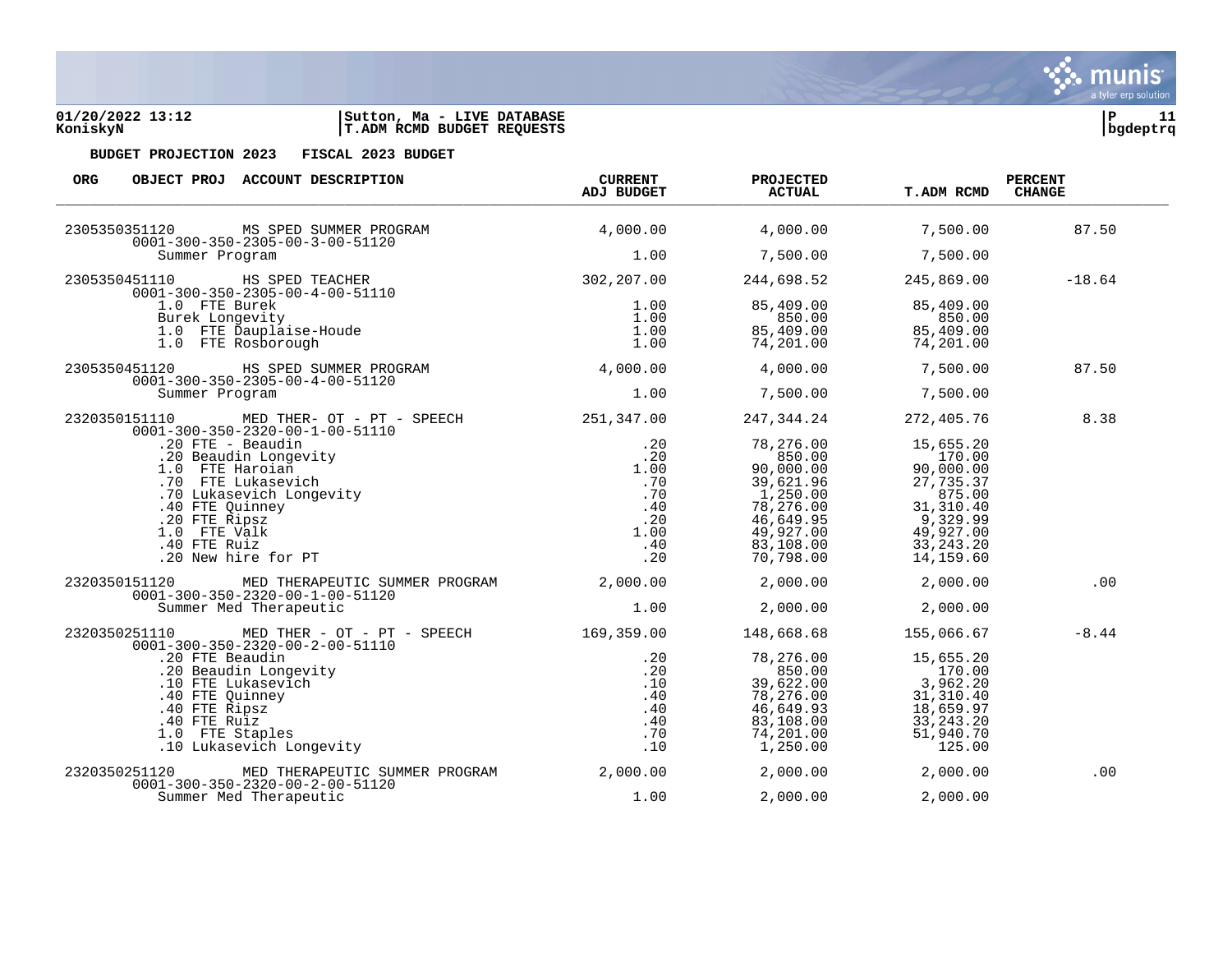



| <b>ORG</b><br>OBJECT PROJ ACCOUNT DESCRIPTION                                                      | <b>CURRENT</b><br><b>ADJ BUDGET</b> | <b>PROJECTED</b><br>ACTUAL | <b>T.ADM RCMD</b> | <b>PERCENT</b><br><b>CHANGE</b> |
|----------------------------------------------------------------------------------------------------|-------------------------------------|----------------------------|-------------------|---------------------------------|
| MED THER- OT - PT - SPEECH<br>2320350351110<br>$0001 - 300 - 350 - 2320 - 00 - 3 - 00 - 51110$     | 89,522.00                           | 85,162.34                  | 92,308.89         | 3.11                            |
| .20 FTE - Beaudin                                                                                  | .20                                 | 78,276.00                  | 15,655.20         |                                 |
| .20 Beaudin Longevity                                                                              | .20                                 | 850.00                     | 170.00            |                                 |
| .50 FTE Hughes                                                                                     | .50                                 | 85,409.00                  | 42,704.50         |                                 |
| $.19$ FTE Ru $iz$                                                                                  | .20                                 | 83,108.00                  | 16,621.60         |                                 |
| .20 FTE Ripsz                                                                                      | .20                                 | 46,649.95                  | 9,329.99          |                                 |
| .10 FTE Quinney                                                                                    | .10                                 | 78,276.00                  | 7,827.60          |                                 |
| 2320350351120<br>MED THERAPEUTIC SUMMER PROGRAM<br>$0001 - 300 - 350 - 2320 - 00 - 3 - 00 - 51120$ | 2,000.00                            | 2,000.00                   | 2,000.00          | .00                             |
| Summer Med Therapeutic                                                                             | 1.00                                | 2,000.00                   | 2,000.00          |                                 |
| 2320350451110 MED THER-OT - PT - SPEECH<br>$0001 - 300 - 350 - 2320 - 00 - 4 - 00 - 51110$         | 73,228.00                           | 71,311.37                  | 76,518.37         | 4.49                            |
| .20 FTE Beaudin                                                                                    | .20                                 | 78,276.00                  | 15,655.20         |                                 |
| .20 Beaudin Longevity                                                                              | .20                                 | 850.00                     | 170.00            |                                 |
| .50 FTE Hughes                                                                                     | .50                                 | 85,409.00                  | 42,704.50         |                                 |
| .20 FTE Ripsz                                                                                      | .20                                 | 46,649.95                  | 9,329.99          |                                 |
| .01 FTE Ruiz                                                                                       | .01                                 | 83,108.00                  | 831.08            |                                 |
| .10 FTE Ouinney                                                                                    | .10                                 | 78,276.00                  | 7,827.60          |                                 |
| 2324350157900<br>MED THERAPEUTIC CONTRACTED<br>$0001 - 300 - 350 - 2324 - 00 - 1 - 00 - 57900$     | 7,250.00                            | 7,250.00                   | 7,750.00          | 6.90                            |
| Contracted Services (inc. due to<br>audiology syces)                                               | 1.00                                | 7,750.00                   | 7,750.00          |                                 |
| 2324350257900<br>MED THERAPEUTIC CONTRACTED<br>$0001 - 300 - 350 - 2324 - 00 - 2 - 00 - 57900$     | 7,250.00                            | 7,250.00                   | 8,500.00          | 17.24                           |
| Contracted Services (inc. in audiology<br>services)                                                | 1.00                                | 8,500.00                   | 8,500.00          |                                 |
| 2324350357900<br>MED THERAPEUTIC CONTRACTED                                                        | 5,000.00                            | 5,000.00                   | 5,500.00          | 10.00                           |
| $0001 - 300 - 350 - 2324 - 00 - 3 - 00 - 57900$<br>Med. Ther. Contracted                           | 1.00                                | 5,500.00                   | 5,500.00          |                                 |
| 2324350457900<br>MED THERAPEUTIC CONTRACTED<br>$0001 - 300 - 350 - 2324 - 00 - 4 - 00 - 57900$     | 5,000.00                            | 5,000.00                   | 9,500.00          | 90.00                           |
| Med. Ther. Contracted                                                                              | 1.00                                | 9,500.00                   | 9,500.00          |                                 |
| 2324350557900<br>MED THER CONTRACT SERVICES<br>$0001 - 300 - 350 - 2324 - 00 - 5 - 00 - 57900$     | 16,500.00                           | 6,500.00                   | 12,000.00         | $-27.27$                        |
| Out of District Med. Ther. Svces                                                                   | 1.00                                | 12,000.00                  | 12,000.00         |                                 |
| 2325001051110<br>SUBSTITUTE TEACHERS<br>$0001 - 300 - 300 - 2325 - 00 - 1 - 00 - 51110$            | 23,000.00                           | 23,000.00                  | 23,000.00         | .00                             |
| Substitute Teachers                                                                                | 1.00                                | 23,000.00                  | 23,000.00         |                                 |

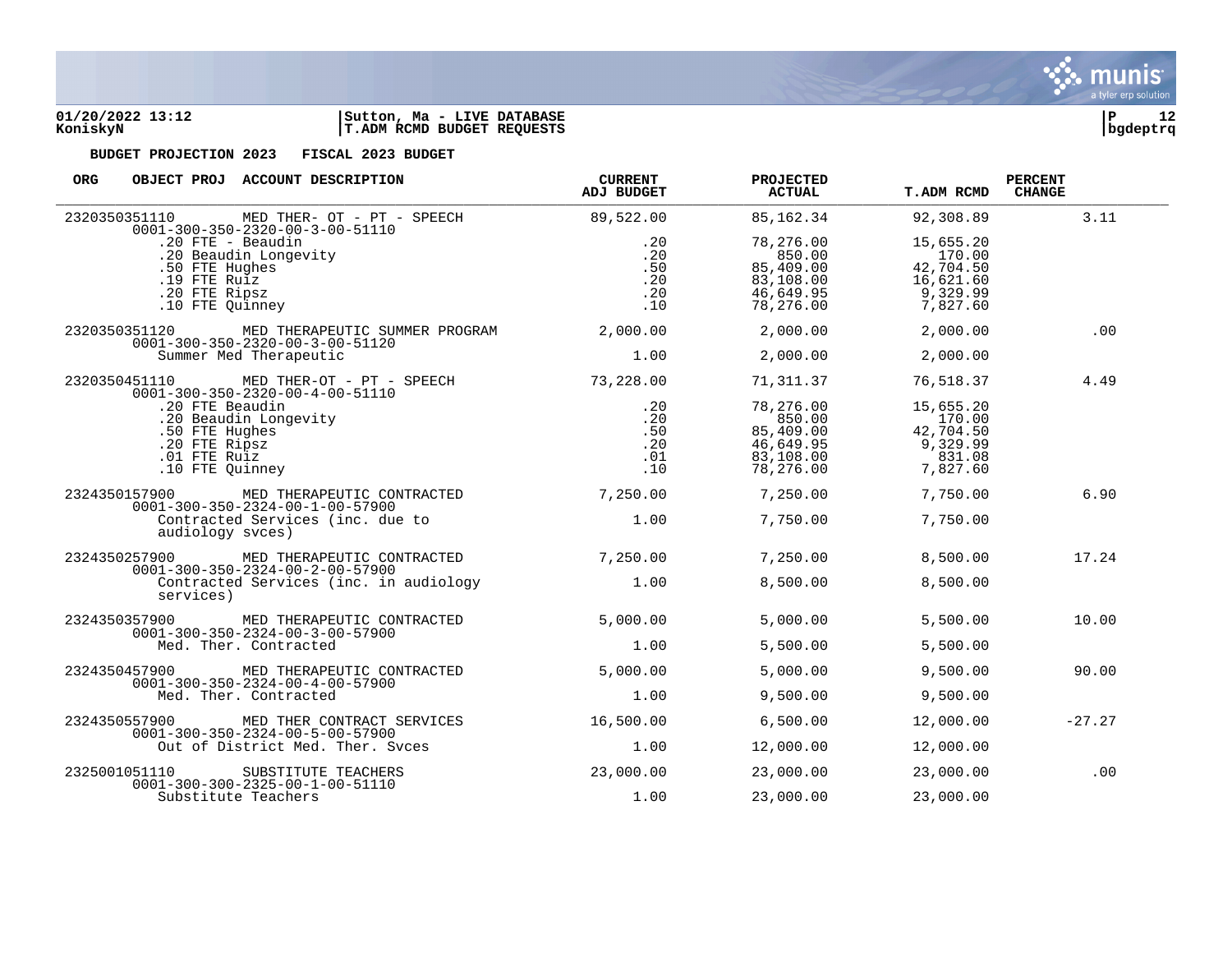

| ORG<br>OBJECT PROJ ACCOUNT DESCRIPTION                                                                                                                                                                                                                                                                                         | <b>CURRENT</b><br>ADJ BUDGET                                                                                                                                                                                                                                                                                                                                     | <b>PROJECTED</b><br><b>ACTUAL</b>                     | <b>T.ADM RCMD</b> | <b>PERCENT</b><br><b>CHANGE</b> |  |
|--------------------------------------------------------------------------------------------------------------------------------------------------------------------------------------------------------------------------------------------------------------------------------------------------------------------------------|------------------------------------------------------------------------------------------------------------------------------------------------------------------------------------------------------------------------------------------------------------------------------------------------------------------------------------------------------------------|-------------------------------------------------------|-------------------|---------------------------------|--|
|                                                                                                                                                                                                                                                                                                                                |                                                                                                                                                                                                                                                                                                                                                                  | $23,000.00$ $23,000.00$ $23,000.00$ $23,000.00$ $100$ |                   |                                 |  |
| 2325002051110 SUBSTITUTE TEACHERS<br>0001-300-300-2325-00-2-00-51110<br>Substitute Teachers                                                                                                                                                                                                                                    | 1.00                                                                                                                                                                                                                                                                                                                                                             | 23,000.00                                             | 23,000.00         |                                 |  |
| 2325003051110 SUBSTITUTE TEACHERS 23,000.00 23,000.00                                                                                                                                                                                                                                                                          |                                                                                                                                                                                                                                                                                                                                                                  |                                                       |                   | 20,000.00 -13.04                |  |
| $0001-300-300-2325-00-3-00-51110$<br>Substitute Teachers                                                                                                                                                                                                                                                                       | $1.00$ 20,000.00                                                                                                                                                                                                                                                                                                                                                 |                                                       | 20,000.00         |                                 |  |
| SUBSTITUTE TEACHERS 14,300.00 14,300.14                                                                                                                                                                                                                                                                                        |                                                                                                                                                                                                                                                                                                                                                                  |                                                       |                   | 15,000.00 4.90                  |  |
| $0001 - 300 - 300 - 2325 - 00 - 4 - 00 - 51110$<br>Subs                                                                                                                                                                                                                                                                        |                                                                                                                                                                                                                                                                                                                                                                  | $1.00$ $15,000.00$                                    | 15,000.00         |                                 |  |
| 2325350151110 SCEL SPED SUBSTITUTE TEACHERS $12,000.00$ $12,000.00$ $12,000.00$ $12,000.00$ .00<br>$0001 - 300 - 350 - 2325 - 00 - 1 - 00 - 51110$                                                                                                                                                                             |                                                                                                                                                                                                                                                                                                                                                                  |                                                       |                   |                                 |  |
|                                                                                                                                                                                                                                                                                                                                |                                                                                                                                                                                                                                                                                                                                                                  | $1.00$ $12,000.00$                                    | 12,000.00         |                                 |  |
| 2325350251110 ES SPED SUBSTITUTE TEACHERS 12,000.00 12,000.00 12,000.00 12,000.00<br>0001-300-350-2325-00-2-00-51110                                                                                                                                                                                                           |                                                                                                                                                                                                                                                                                                                                                                  |                                                       |                   |                                 |  |
| ES SPED Substitute Teachers                                                                                                                                                                                                                                                                                                    | $1.00$ $12,000.00$ $12,000.00$                                                                                                                                                                                                                                                                                                                                   |                                                       |                   |                                 |  |
| 2325350351110 MS SPED SUBSTITUTE TEACHERS 12,000.00 12,000.00 6,000.00 6,000.00<br>$0001 - 300 - 350 - 2325 - 00 - 3 - 00 - 51110$                                                                                                                                                                                             |                                                                                                                                                                                                                                                                                                                                                                  |                                                       |                   | $-50.00$                        |  |
| SPED Subs                                                                                                                                                                                                                                                                                                                      | $1.00$ 6,000.00 6,000.00                                                                                                                                                                                                                                                                                                                                         |                                                       |                   |                                 |  |
| 2325350451110 HS SPED SUBSTITUTE TEACHER 3,000.00 3,000.00 3,000.00 6,000.00<br>0001-300-350-2325-00-4-00-51110                                                                                                                                                                                                                |                                                                                                                                                                                                                                                                                                                                                                  |                                                       |                   | 100.00                          |  |
|                                                                                                                                                                                                                                                                                                                                | $1.00$ 6,000.00 6,000.00                                                                                                                                                                                                                                                                                                                                         |                                                       |                   |                                 |  |
| 2330001051110 KINDERGARTEN PARAPROFESSIONALS 115,908.00 113,972.04 128,439.68 10.81<br>$0001 - 300 - 300 - 2330 - 00 - 1 - 00 - 51110$                                                                                                                                                                                         |                                                                                                                                                                                                                                                                                                                                                                  |                                                       |                   |                                 |  |
| 1.0 FTE Carkin<br>1.0 FTE DiCicco<br>1.0 FTE Wright<br>1.0 FTE Teixeira<br>1.0 FTE Day                                                                                                                                                                                                                                         | $\begin{array}{cccccc} 1.00 & 26,053.65 & 26,053.65 \\ -00-51110 & 1.00 & 25,053.65 & 26,053.65 \\ 1.00 & 23,728.95 & 23,728.95 \\ 1.00 & 26,053.65 & 26,053.65 \\ 1.00 & 23,728.95 & 26,053.65 \\ 1.00 & 23,728.95 & 23,728.95 \\ 1.00 & 28,874.48 & 28,874.48 \end{array}$                                                                                     |                                                       |                   |                                 |  |
| 2331001051110 SPED PARAPROFESSIONAL 420,016.86 382,797.54 413,266.91<br>0001-300-350-2331-00-1-00-51110<br>50 FD FTF - Pabin                                                                                                                                                                                                   |                                                                                                                                                                                                                                                                                                                                                                  |                                                       |                   | $-1.61$                         |  |
| .50 FTE - Babin<br>1.0 FTE - Bazinet<br>1.0 FTE - Engdahl<br>1.0 FTE - Gledhill<br>1.0 FTE - McMahon<br>1.0 FTE - Randell<br>1.0 FTE - Robert<br>1.0 FTE - Szczurko<br>$1.0$ FTE - Deroy<br>.50 FTE - Giguere<br>$1.0$ FTE - Conlon<br>1.0 FTE - Langlais<br>$1.0$ FTE - Heh $\overline{\text{ir}}$ , I<br>1.0 FTE - Rocheleau | $\begin{array}{cccc} \texttt{PPROFESSIONAL} \ -00-51110 \end{array} \hspace{.5in} \begin{array}{cccc} \texttt{50} & \texttt{382,797.54} & \texttt{413,266.91} \ \texttt{1.00} & \texttt{26,239.50} & \texttt{13,119.75} \ \texttt{1.00} & \texttt{22,353.98} & \texttt{22,353.98} \ \texttt{1.00} & \texttt{24,423.53} & \texttt{23,423.53} \ \texttt{1.00} & \$ |                                                       |                   |                                 |  |

munis a tyler erp solution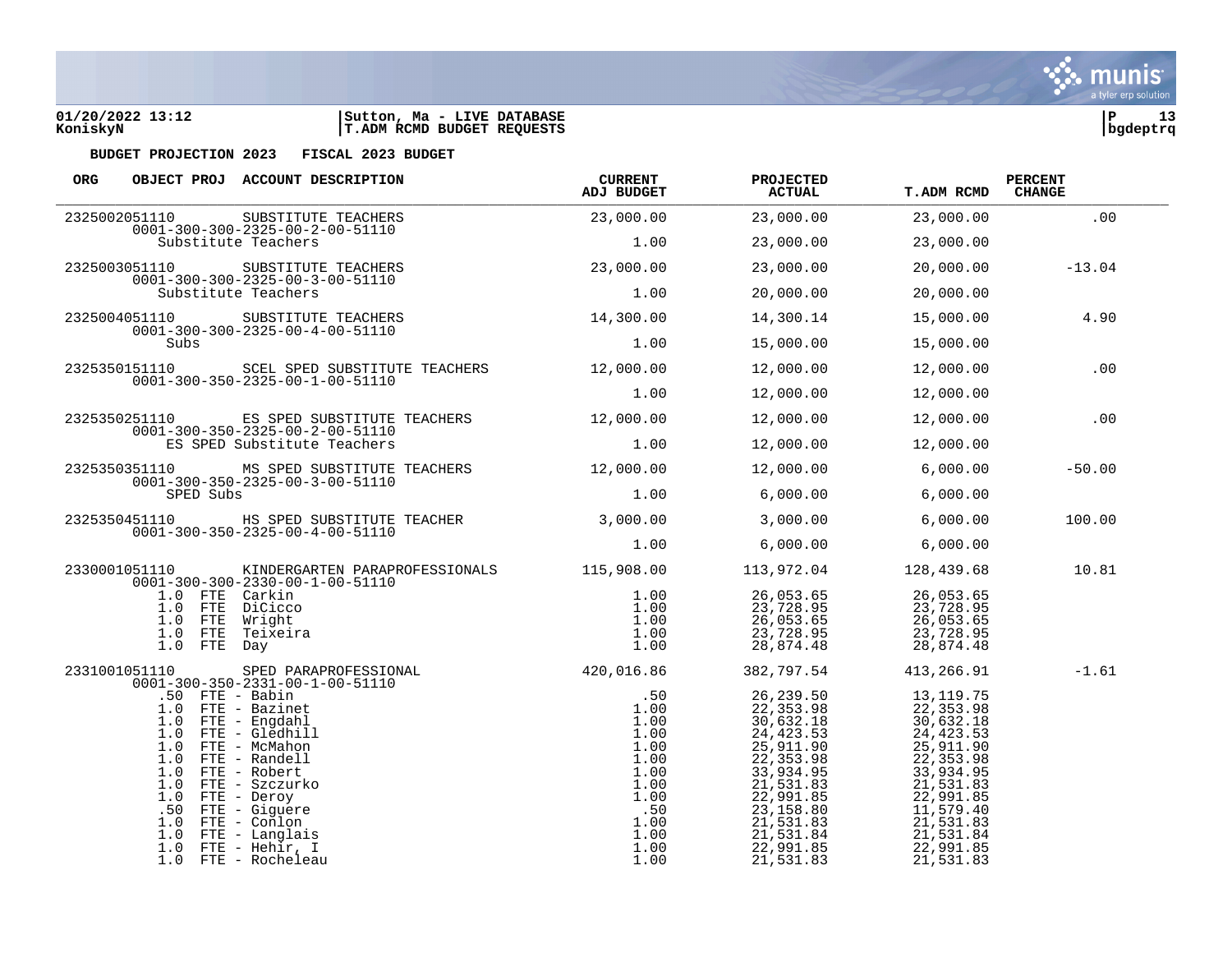

### **01/20/2022 13:12 |Sutton, Ma - LIVE DATABASE |P 14 KoniskyN |T.ADM RCMD BUDGET REQUESTS |bgdeptrq**



| ORG<br>OBJECT PROJ ACCOUNT DESCRIPTION                                                                                                                                                                                                                                                                                                                                                                      | <b>PROJECTED</b><br><b>ACTUAL</b> | <b>T.ADM RCMD</b> | <b>PERCENT</b><br><b>CHANGE</b> |
|-------------------------------------------------------------------------------------------------------------------------------------------------------------------------------------------------------------------------------------------------------------------------------------------------------------------------------------------------------------------------------------------------------------|-----------------------------------|-------------------|---------------------------------|
| 1.0 FTE - Leveille<br>$\begin{array}{cccccc} \texttt{le} & & & & 1.00 & & & 25,160.63 & & & 25,160.63 \\ \texttt{E} & & & & 1.00 & & & 21,531.83 & & 21,531.83 \\ & & & 1.00 & & & 1,250.00 & & 1,250.00 \\ & & & 1.00 & & & 22,991.85 & & & 22,991.85 \\ & & & & & 1.00 & & & 25,911.90 & & & 25,911.90 \\ \end{array}$<br>$1.0$ FTE - Hehir, E<br>Robets Longevity<br>1.0 FTE McGill<br>1.0 FTE Dougherty |                                   |                   |                                 |
| 2331001051120                                                                                                                                                                                                                                                                                                                                                                                               |                                   |                   | .00                             |
|                                                                                                                                                                                                                                                                                                                                                                                                             |                                   |                   |                                 |
| 2331002051110                                                                                                                                                                                                                                                                                                                                                                                               |                                   |                   | 25.88                           |
|                                                                                                                                                                                                                                                                                                                                                                                                             |                                   |                   |                                 |
| 2331002051120                                                                                                                                                                                                                                                                                                                                                                                               |                                   |                   | .00                             |
| 2331003051110                                                                                                                                                                                                                                                                                                                                                                                               |                                   |                   | 5.09                            |
| 051110<br>0001-300-350-2331-00-3-00-51110<br>1.0 FTE Cardin<br>1.0 FTE Cardin<br>1.0 FTE Cardin<br>1.0 FTE Cardin<br>1.0 22, 027.88<br>1.0 22, 027.88<br>1.0 22, 031.83<br>22, 353.98<br>22, 353.98<br>22, 353.98<br>22, 353.98<br>22, 353.98<br>22, 353.                                                                                                                                                   |                                   |                   |                                 |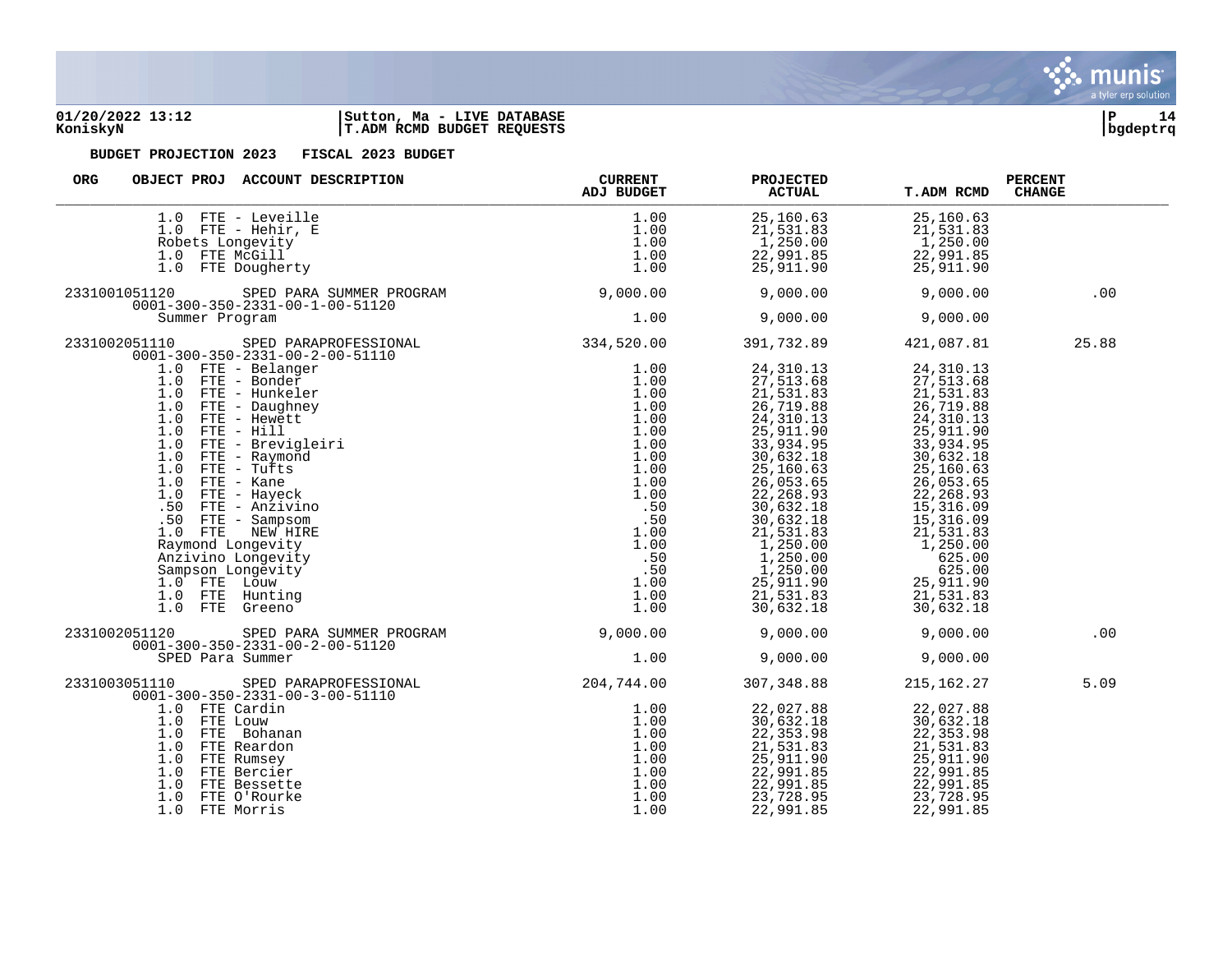**01/20/2022 13:12 |Sutton, Ma - LIVE DATABASE |P 15 KoniskyN |T.ADM RCMD BUDGET REQUESTS |bgdeptrq**

| ORG<br>OBJECT PROJ ACCOUNT DESCRIPTION                                                                                                                                                                                                                                                                                                                                                          | <b>CURRENT</b><br>ADJ BUDGET | <b>PROJECTED</b><br><b>ACTUAL</b>      | <b>T.ADM RCMD</b> | <b>PERCENT</b><br><b>CHANGE</b> |
|-------------------------------------------------------------------------------------------------------------------------------------------------------------------------------------------------------------------------------------------------------------------------------------------------------------------------------------------------------------------------------------------------|------------------------------|----------------------------------------|-------------------|---------------------------------|
|                                                                                                                                                                                                                                                                                                                                                                                                 |                              |                                        | 7,000.00          | .00                             |
| 2331003051120 SPED PARA SUMMER PROGRAM 7,000.00 7,000.00 7,000.00 7,000.00 7,000.00<br>0001-300-350-2331-00-3-00-51120 7,000.00 Para Summer Para Summer 1.00 7,000.00 7,000.00                                                                                                                                                                                                                  |                              |                                        |                   |                                 |
|                                                                                                                                                                                                                                                                                                                                                                                                 |                              |                                        |                   | 20.59                           |
| $\begin{tabular}{l c c c c} \multicolumn{4}{c}{\textbf{7,000.00}} & \multicolumn{4}{c}{\textbf{7,000.00}} & \multicolumn{4}{c}{\textbf{7,000.00}} & \multicolumn{4}{c}{\textbf{7,000.00}} & \multicolumn{4}{c}{\textbf{7,000.00}} & \multicolumn{4}{c}{\textbf{7,000.00}} & \multicolumn{4}{c}{\textbf{7,000.00}} & \multicolumn{4}{c}{\textbf{7,000.00}} & \multicolumn{4}{c}{\textbf{7,000.0$ |                              |                                        |                   |                                 |
|                                                                                                                                                                                                                                                                                                                                                                                                 |                              |                                        |                   |                                 |
|                                                                                                                                                                                                                                                                                                                                                                                                 |                              |                                        |                   |                                 |
|                                                                                                                                                                                                                                                                                                                                                                                                 |                              |                                        |                   |                                 |
| 2331004051120 SPED PARA SUMMER PROGRAM 7,000.00 7,000.00 7,000.00 7,000.00<br>$0001 - 300 - 350 - 2331 - 00 - 4 - 00 - 51120$                                                                                                                                                                                                                                                                   |                              |                                        |                   | .00                             |
| Summer Para                                                                                                                                                                                                                                                                                                                                                                                     |                              | $1.00$ $7,000.00$ $7,000.00$           |                   |                                 |
| 2340003051110 LIBRARY/MEDIA CENTER DIRECTORS 42,588.00 41,971.25 43,429.50<br>$0001 - 300 - 300 - 2340 - 00 - 3 - 00 - 51110$                                                                                                                                                                                                                                                                   |                              |                                        |                   | 1.98                            |
| 11-300-300-2340-00-3-00-51110<br>50 FTE Farmer (1990)<br>50 Farmer Longevity (1990)                                                                                                                                                                                                                                                                                                             |                              | 85,409.00 42,704.50<br>1,450.00 725.00 |                   |                                 |
| 2340004051110 LIBRARY/MEDIA CENTER DIRECTORS 42,588.00 41,971.25                                                                                                                                                                                                                                                                                                                                |                              |                                        | 43,429.50         | 1.98                            |
|                                                                                                                                                                                                                                                                                                                                                                                                 |                              | 85,409.00 42,704.50<br>1,450.00 725.00 |                   |                                 |
|                                                                                                                                                                                                                                                                                                                                                                                                 |                              |                                        |                   | 3.99                            |
| 2342001051110 LIBRARY/MEDIA ASST 0001-300-300-2342-00-1-00-51110 LIBRARY/MEDIA ASST 0001-300-300-2342-00-1-00-51110<br>0001-300-2342-00-1-00-51110 50 FTE - Granlund<br>50 FTE - Sylvia 50 FTE - Sylvia 50 FTE - Sylvia 50 FTE - S                                                                                                                                                              |                              |                                        |                   |                                 |
| 2342002051110 LIBRARY/MEDIA CENTER ASSISTANT 31, 207.57 00 32, 451.25                                                                                                                                                                                                                                                                                                                           |                              |                                        |                   | 3.99                            |
| 10001-300-300-2342-00-2-00-51110<br>50 FTE - Granlund<br>50 FTE - Sylvia<br>50 Granlund Longevity<br>50 Granlund Longevity<br>50 Granlund Longevity                                                                                                                                                                                                                                             |                              | 1,250.00                               | 625.00            |                                 |

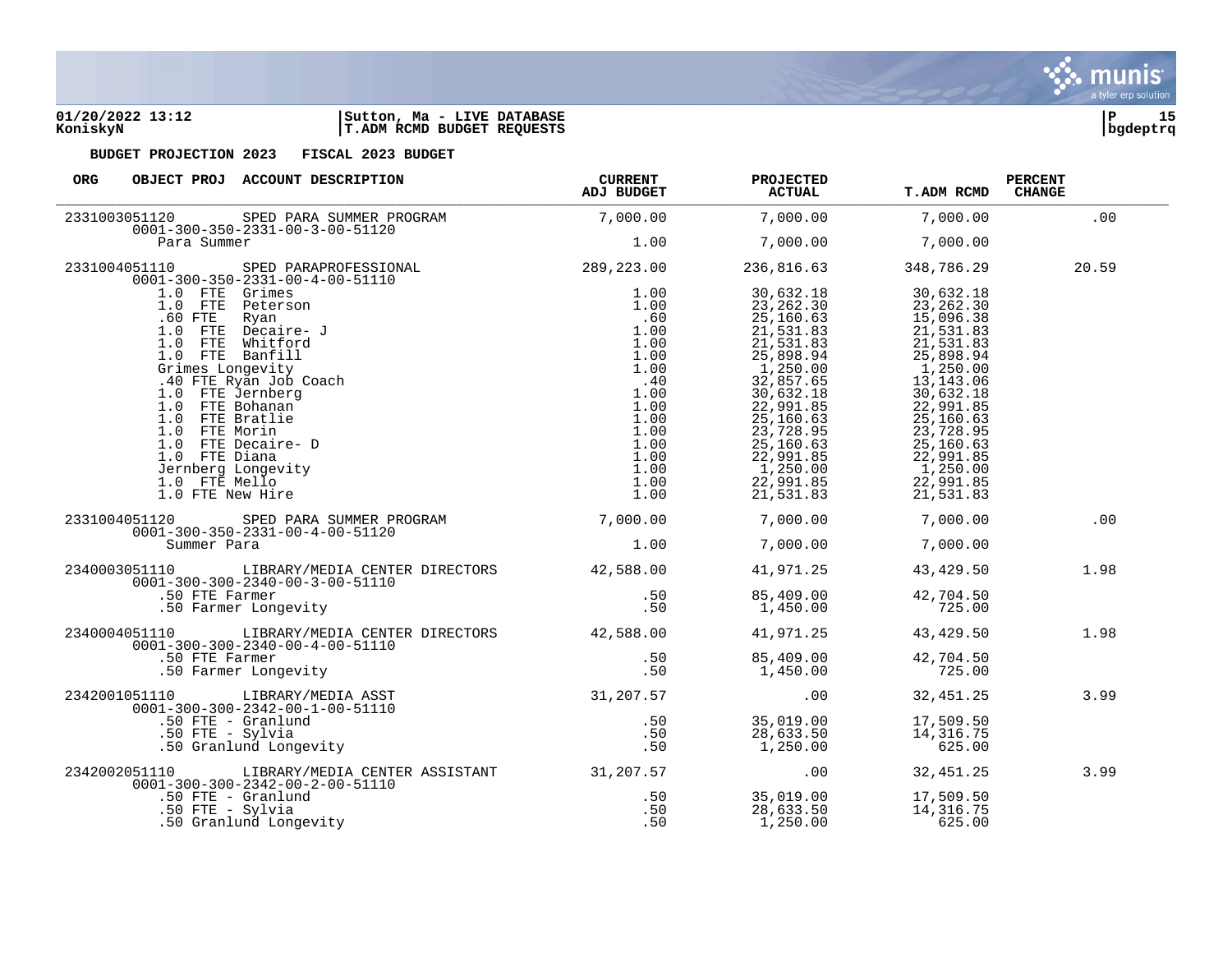| 01/20/2022 13:12 | <b>LIVE DATABASE</b><br>Ma -<br>  Sutton, |          |  |
|------------------|-------------------------------------------|----------|--|
| KoniskyN         | T.ADM RCMD BUDGET REQUESTS                | bgdeptrg |  |

| <b>ORG</b>                                                                                                             |                                                                                                            | OBJECT PROJ ACCOUNT DESCRIPTION                                                   | <b>CURRENT</b><br>ADJ BUDGET                 | <b>PROJECTED</b><br><b>ACTUAL</b>            | T.ADM RCMD         | <b>PERCENT</b><br><b>CHANGE</b> |
|------------------------------------------------------------------------------------------------------------------------|------------------------------------------------------------------------------------------------------------|-----------------------------------------------------------------------------------|----------------------------------------------|----------------------------------------------|--------------------|---------------------------------|
| 2342003051110                                                                                                          |                                                                                                            | LIBRARY/MEDIA CENTER ASSISTANT<br>$0001 - 300 - 300 - 2342 - 00 - 3 - 00 - 51110$ | 10,662.00                                    | 10,351.25                                    | 13,435.80          | 26.02                           |
|                                                                                                                        | .50 FTE - Goddard                                                                                          |                                                                                   | .50                                          | 26,871.60                                    | 13,435.80          |                                 |
| 2342004051110                                                                                                          |                                                                                                            | LIBRARY/MEDIA CENTER ASSISTANT<br>$0001 - 300 - 300 - 2342 - 00 - 4 - 00 - 51110$ | 10,662.00                                    | 10,351.25                                    | 13,435.80          | 26.02                           |
|                                                                                                                        | .50 FTE - Goddard                                                                                          |                                                                                   | .50                                          | 26,871.60                                    | 13,435.80          |                                 |
| 2357001051110                                                                                                          |                                                                                                            | PROFESSIONAL DEVELOPMENT<br>$0001 - 300 - 300 - 2357 - 00 - 1 - 00 - 51110$       | 1,000.00                                     | 1,000.00                                     | 1,700.00           | 70.00                           |
|                                                                                                                        | Teachpoint                                                                                                 | Prof. Dev. - Use of Staff for Training                                            | 1.00<br>1.00                                 | 1,000.00<br>700.00                           | 1,000.00<br>700.00 |                                 |
| 2357001057000                                                                                                          |                                                                                                            | PROF D OTHER CHARGES & EXPENSE<br>$0001 - 300 - 300 - 2357 - 00 - 1 - 00 - 57000$ | 4,000.00                                     | 4,000.00                                     | 4,000.00           | .00                             |
|                                                                                                                        | Prof. Development                                                                                          |                                                                                   | 1.00                                         | 4,000.00                                     | 4,000.00           |                                 |
| 2357002051110                                                                                                          |                                                                                                            | PROFESSIONAL DEVELOPMENT                                                          | 3,000.00                                     | 3,000.00                                     | 3,000.00           | .00                             |
|                                                                                                                        |                                                                                                            | $0001 - 300 - 300 - 2357 - 00 - 2 - 00 - 51110$<br>Staff Training and Workshops   | 1.00                                         | 3,000.00                                     | 3,000.00           |                                 |
| 2357002057000                                                                                                          | PD OTHER CHARGES & EXPENSE<br>$0001 - 300 - 300 - 2357 - 00 - 2 - 00 - 57000$<br>Conferences and Workshops | 3,000.00                                                                          | 3,000.00                                     | 3,000.00                                     | .00                |                                 |
|                                                                                                                        |                                                                                                            | 1.00                                                                              | 3,000.00                                     | 3,000.00                                     |                    |                                 |
| 2357003051110<br>$0001 - 300 - 300 - 2357 - 00 - 3 - 00 - 51110$<br>Teach Point                                        | PROFESSIONAL DEVELOPMENT                                                                                   | 1,600.00                                                                          | 1,600.00                                     | 2,000.00                                     | 25.00              |                                 |
|                                                                                                                        | Professional Development                                                                                   | 1.00<br>1.00                                                                      | 1,316.60<br>683.40                           | 1,316.60<br>683.40                           |                    |                                 |
| 2357003057000                                                                                                          |                                                                                                            | PD OTHER CHARGES & EXPENSE<br>$0001 - 300 - 300 - 2357 - 00 - 3 - 00 - 57000$     | 4,500.00                                     | 4,500.00                                     | 4,500.00           | .00                             |
|                                                                                                                        |                                                                                                            | Middle Professional Development<br>Curriculum committee/other                     | 1.00<br>1.00                                 | 4,000.00<br>500.00                           | 4,000.00<br>500.00 |                                 |
| 2357004051110                                                                                                          |                                                                                                            | PROFESSIONAL DEVELOPMENT<br>$0001 - 300 - 300 - 2357 - 00 - 4 - 00 - 51110$       | 5,000.00                                     | 5,000.00                                     | 5,000.00           | .00                             |
|                                                                                                                        |                                                                                                            | Curriculum Development                                                            | 1.00                                         | 5,000.00                                     | 5,000.00           |                                 |
| 2357004057000                                                                                                          |                                                                                                            | PD OTHER CHARGES & EXPENSE                                                        | 15,800.00                                    | 15,800.00                                    | 15,500.00          | $-1.90$                         |
| $0001 - 300 - 300 - 2357 - 00 - 4 - 00 - 57000$<br>Conferences<br>MIE<br>Connections-ADL Training<br>Robotics Training |                                                                                                            | 1.00<br>1.00<br>1.00<br>1.00                                                      | 5,800.00<br>5,000.00<br>2,000.00<br>2,700.00 | 5,800.00<br>5,000.00<br>2,000.00<br>2,700.00 |                    |                                 |
| 2357005057900                                                                                                          |                                                                                                            | PROF DEVELOPMENT TUITION REIMB<br>$0001 - 300 - 300 - 2357 - 00 - 5 - 00 - 57900$ | 10,000.00                                    | 10,000.00                                    | 10,000.00          | .00                             |
|                                                                                                                        |                                                                                                            | Tuition Reimbursement                                                             | 1.00                                         | 10,000.00                                    | 10,000.00          |                                 |

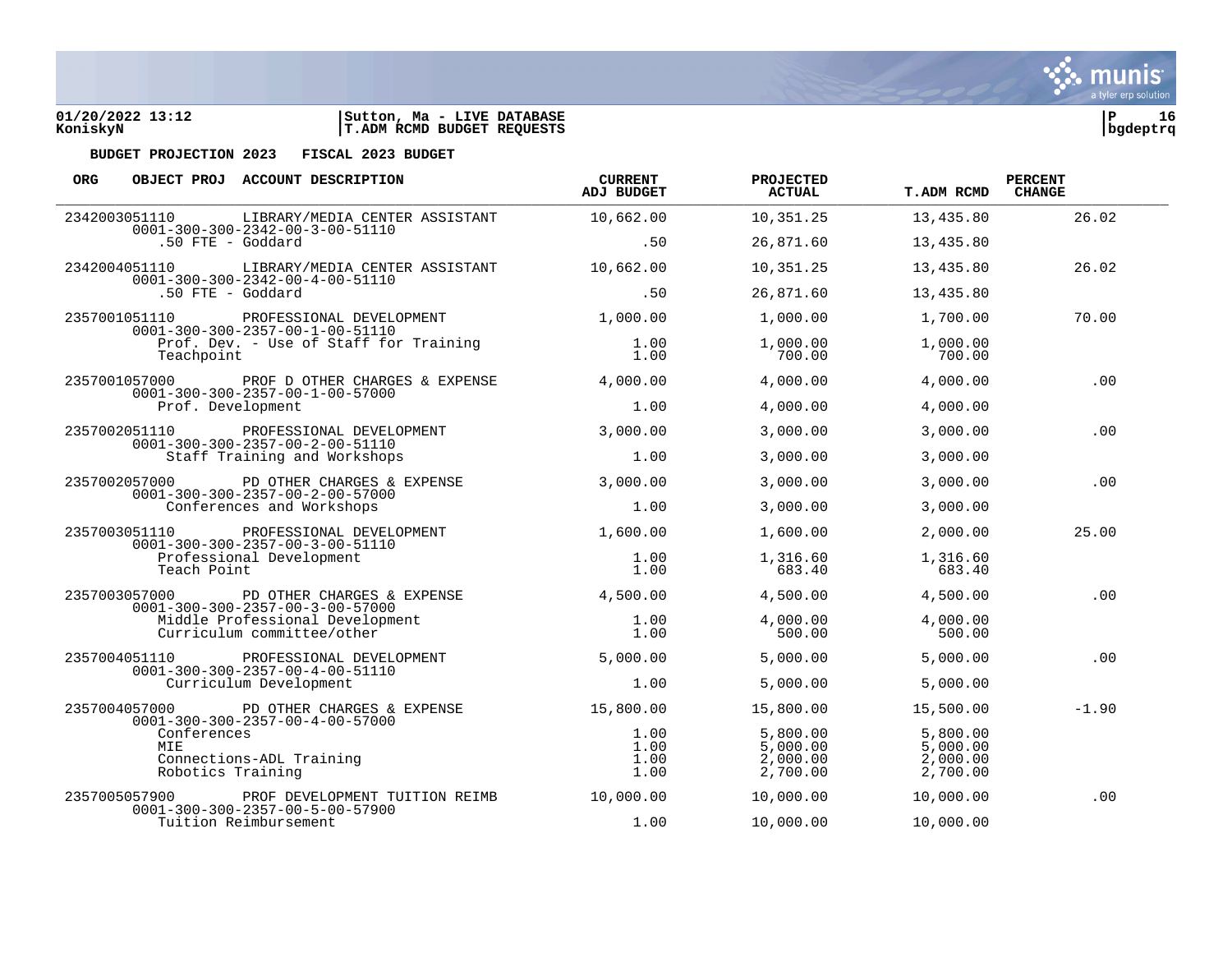

| <b>ORG</b><br>OBJECT PROJ ACCOUNT DESCRIPTION                                                                                                                                                                                             | <b>CURRENT</b><br>ADJ BUDGET    | <b>PROJECTED</b><br><b>ACTUAL</b> | <b>T.ADM RCMD</b>                    | <b>PERCENT</b><br><b>CHANGE</b> |
|-------------------------------------------------------------------------------------------------------------------------------------------------------------------------------------------------------------------------------------------|---------------------------------|-----------------------------------|--------------------------------------|---------------------------------|
| 2410003054212<br><b>TEXTBOOKS</b><br>$0001 - 300 - 300 - 2410 - 00 - 3 - 00 - 54212$                                                                                                                                                      | 6, 200.00                       | 6, 200.00                         | 25,560.00                            | 312.26                          |
| ELA Trade novels<br>Replacement texts<br>Math Textbooks grade 6-7 5 year<br>contract                                                                                                                                                      | 1.00<br>1.00<br>1.00            | 5,200.00<br>1,000.00<br>19,360.00 | 5,200.00<br>1,000.00<br>19,360.00    |                                 |
| 2410003057900<br>TEXTBOOKS - CONTRACT SERVICES<br>$0001 - 300 - 300 - 2410 - 00 - 3 - 00 - 57900$                                                                                                                                         | 500.00                          | 500.00                            | 500.00                               | .00                             |
| Textbook rebinding                                                                                                                                                                                                                        | 1.00                            | 500.00                            | 500.00                               |                                 |
| 2410004054212<br><b>TEXTBOOKS</b><br>$0001 - 300 - 300 - 2410 - 00 - 4 - 00 - 54212$                                                                                                                                                      | 1,550.00                        | 24, 215.33                        | 9,340.47                             | 502.61                          |
| AP Calculus Prep Book<br>AP Stats Prep Book<br>Ar Stats Frep Book<br>American Born Chinese (English)<br>Senior English World Literature Titles<br>American Born Chinese (English)<br>a. Amnesty<br>b. Run Me to Earth<br>c. American Dirt | 25.00<br>25.00<br>50.00<br>1.00 | 20.00<br>20.00<br>13.49<br>350.00 | 500.00<br>500.00<br>674.50<br>350.00 |                                 |
| d. A Burning<br>AP American Government Books (English)<br>Ebook (History)<br>We The People Civics Classroom set of<br>30 E book Bundle (History)                                                                                          | 25.00<br>25.00<br>1.00          | 140.00<br>97.00<br>793.00         | 3,500.00<br>2,425.00<br>793.00       |                                 |
| Ebook for 6 years (2016 edition)<br>(History)                                                                                                                                                                                             | 1.00                            | 97.97                             | 97.97                                |                                 |
| Books for SPED curriculum                                                                                                                                                                                                                 | 1.00                            | 500.00                            | 500.00                               |                                 |
| 2410004057900<br>TEXTBOOKS - CONTRACT SERVICES<br>$0001 - 300 - 300 - 2410 - 00 - 4 - 00 - 57900$                                                                                                                                         | 700.00                          | 700.00                            | 700.00                               | .00                             |
| Textbook Rebinding                                                                                                                                                                                                                        | 1.00                            | 700.00                            | 700.00                               |                                 |
| 2415001054213<br>LIBRARY BOOKS & MATERIALS<br>$0001 - 300 - 300 - 2415 - 00 - 1 - 00 - 54213$                                                                                                                                             | 1,695.00                        | 1,150.00                          | 1,620.00                             | $-4.42$                         |
| Destiny ( per school cost)<br>Library Supplies (book covers,<br>lamination, labels, print cartridges,<br>etc)                                                                                                                             | 1.00<br>.25                     | 1,300.00<br>400.00                | 1,300.00<br>100.00                   |                                 |
| Library Resources and Lesson (yearly<br>subscription per SCEL and EL)                                                                                                                                                                     | 1.00                            | 220.00                            | 220.00                               |                                 |
| 2415002054213<br>LIBRARY BOOKS & MATERIALS<br>$0001 - 300 - 300 - 2415 - 00 - 2 - 00 - 54213$                                                                                                                                             | 1,955.00                        | 1,575.00                          | 1,955.00                             | .00                             |
| J1-300-300-2315 ov 2 v.<br>Destiny (elem portion)<br>World Book Online (elem portion)<br>Library Supplies(book covers,<br>lamination, labels e                                                                                            | 1.00<br>1.00<br>1.00            | 1,337.50<br>450.00<br>167.50      | 1,337.50<br>450.00<br>167.50         |                                 |

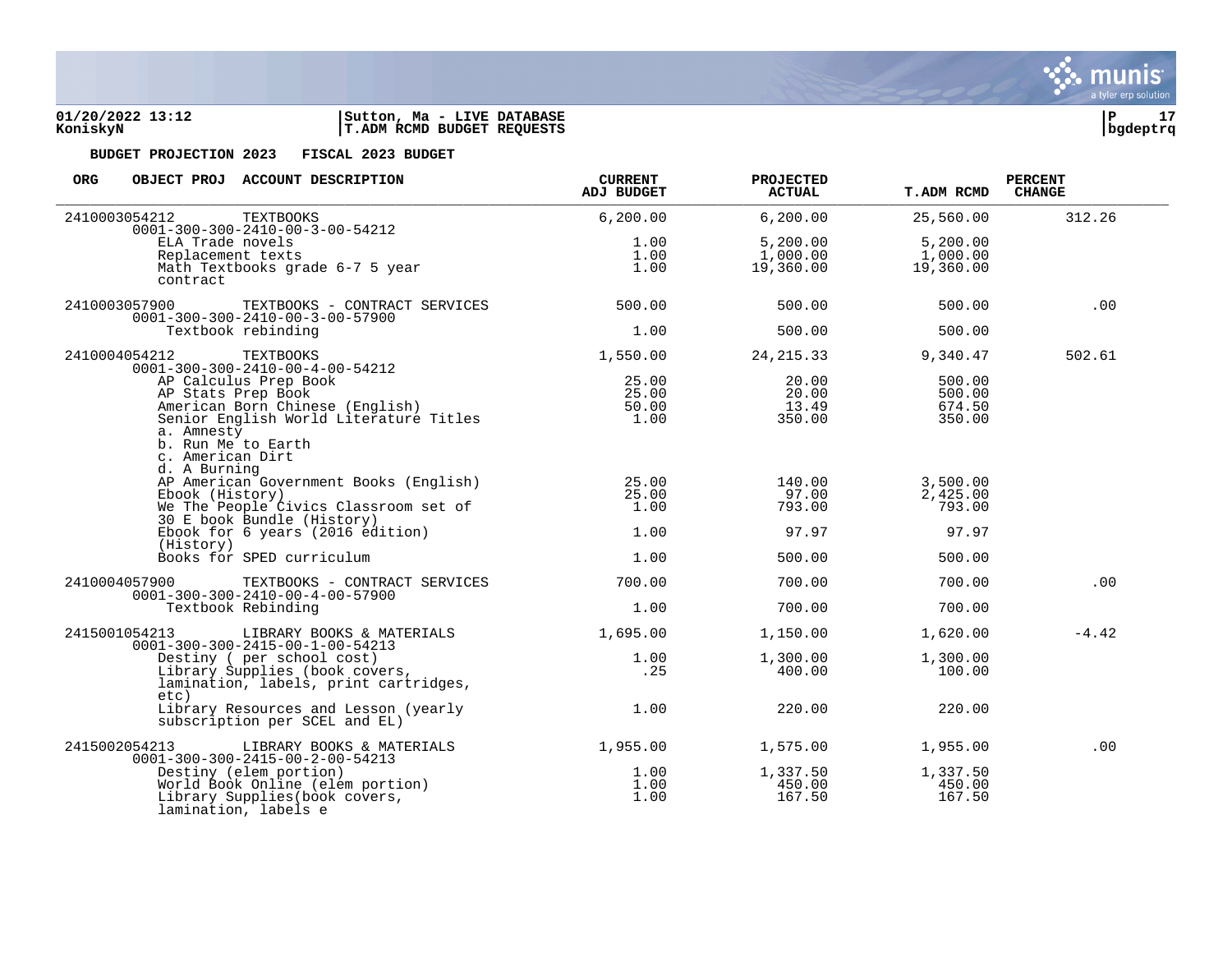

| ORG<br>OBJECT PROJ ACCOUNT DESCRIPTION                                                                                                                                                                                                                                                                                                                                                                                                                      | <b>CURRENT</b><br>ADJ BUDGET                                                                                        | <b>PROJECTED</b><br><b>ACTUAL</b>                                                                                                                       | <b>T.ADM RCMD</b>                                                                                                                                       | <b>PERCENT</b><br><b>CHANGE</b> |
|-------------------------------------------------------------------------------------------------------------------------------------------------------------------------------------------------------------------------------------------------------------------------------------------------------------------------------------------------------------------------------------------------------------------------------------------------------------|---------------------------------------------------------------------------------------------------------------------|---------------------------------------------------------------------------------------------------------------------------------------------------------|---------------------------------------------------------------------------------------------------------------------------------------------------------|---------------------------------|
| 2415003054213<br>LIBRARY BOOKS & MATERIALS                                                                                                                                                                                                                                                                                                                                                                                                                  | 10,225.00                                                                                                           | 8,300.00                                                                                                                                                | 10,000.00                                                                                                                                               | $-2.20$                         |
| $0001 - 300 - 300 - 2415 - 00 - 3 - 00 - 54213$<br>Destiny -Library database software<br>Print Collections<br>Periodicals<br>Periodicals<br>EBooks/Nooks<br>Audio/Visual<br>Professional Publications<br>World Book Online<br>Library supplies<br>Library supplies<br>Distance Subscriptions<br>Distantial Makerspace Materials<br>APOOK Hosting Fee<br>eBook Hosting Fee<br>Software and Applications<br>OverDrive/SORA/MLS<br>Paper / Stationery supplies | 1.00<br>1.00<br>1.00<br>1.00<br>1.00<br>1.00<br>1.00<br>.50<br>1.00<br>1.00<br>1.00<br>1.00<br>1.00<br>1.00<br>1.00 | 1,300.00<br>3,100.00<br>500.00<br>650.00<br>1,000.00<br>200.00<br>750.00<br>700.00<br>550.00<br>300.00<br>150.00<br>50.00<br>500.00<br>500.00<br>100.00 | 1,300.00<br>3,100.00<br>500.00<br>650.00<br>1,000.00<br>200.00<br>750.00<br>350.00<br>550.00<br>300.00<br>150.00<br>50.00<br>500.00<br>500.00<br>100.00 |                                 |
| LIBRARY BOOKS & MATERIALS 6,005.00<br>2415004054213                                                                                                                                                                                                                                                                                                                                                                                                         |                                                                                                                     | 8,600.00                                                                                                                                                | 8,005.00                                                                                                                                                | .00                             |
| $0001 - 300 - 300 - 2415 - 00 - 4 - 00 - 54213$<br>Collection Development<br>Essential Operating Costs & Online<br>Resources                                                                                                                                                                                                                                                                                                                                | 1.00<br>1.00                                                                                                        | 5,500.00<br>2,505.00                                                                                                                                    | 5,500.00<br>2,505.00                                                                                                                                    |                                 |
| 2420001057900<br>COPIER CONTRACT SERVICES<br>$0001 - 300 - 300 - 2420 - 00 - 1 - 00 - 57900$                                                                                                                                                                                                                                                                                                                                                                | 14,130.00                                                                                                           | 14,130.00                                                                                                                                               | 14,130.00                                                                                                                                               | .00                             |
| Copier Contract                                                                                                                                                                                                                                                                                                                                                                                                                                             | .25                                                                                                                 | 56,520.00                                                                                                                                               | 14,130.00                                                                                                                                               |                                 |
| 2420002057900 COPIER CONTRACT SERVICES<br>$0001 - 300 - 300 - 2420 - 00 - 2 - 00 - 57900$                                                                                                                                                                                                                                                                                                                                                                   | 14,130.00                                                                                                           | 14,130.00                                                                                                                                               | 14,130.00                                                                                                                                               | .00                             |
| Copier Contract                                                                                                                                                                                                                                                                                                                                                                                                                                             | .25                                                                                                                 | 56,520.00                                                                                                                                               | 14,130.00                                                                                                                                               |                                 |
| 2420003057900 COPIER CONTRACT SERVICES<br>$0001 - 300 - 300 - 2420 - 00 - 3 - 00 - 57900$                                                                                                                                                                                                                                                                                                                                                                   | 14,130.00                                                                                                           | 14,130.00                                                                                                                                               | 14,130.00                                                                                                                                               | .00                             |
| Copier Contract                                                                                                                                                                                                                                                                                                                                                                                                                                             | .25                                                                                                                 | 56,520.00                                                                                                                                               | 14,130.00                                                                                                                                               |                                 |
| COPIER CONTRACT SERVICES<br>2420004057900<br>$0001 - 300 - 300 - 2420 - 00 - 4 - 00 - 57900$                                                                                                                                                                                                                                                                                                                                                                | 14,130.00                                                                                                           | 14,130.00                                                                                                                                               | 14,130.00                                                                                                                                               | .00                             |
| Copier Contract                                                                                                                                                                                                                                                                                                                                                                                                                                             | .25                                                                                                                 | 56,520.00                                                                                                                                               | 14,130.00                                                                                                                                               |                                 |
| 2430000154000<br>GENERAL SUPPLIES - CLASSROOM<br>$0001 - 300 - 300 - 2430 - 00 - 1 - 00 - 54000$                                                                                                                                                                                                                                                                                                                                                            | 20,305.00                                                                                                           | 30,000.00                                                                                                                                               | 33,819.00                                                                                                                                               | 66.56                           |
| Consumables, Fundations, Student Pack 2,<br>$10$ -Pac $k$                                                                                                                                                                                                                                                                                                                                                                                                   | 1.00                                                                                                                | 445.00                                                                                                                                                  | 445.00                                                                                                                                                  |                                 |
| Consumables, Fundations, Student Pack K,<br>10-Pack                                                                                                                                                                                                                                                                                                                                                                                                         | 1.00                                                                                                                | 1,100.00                                                                                                                                                | 1,100.00                                                                                                                                                |                                 |
| Consumables, Investigations, Student,<br>Gr. 1                                                                                                                                                                                                                                                                                                                                                                                                              | 1.00                                                                                                                | 3,500.00                                                                                                                                                | 3,500.00                                                                                                                                                |                                 |
| Consumables, Investigations, Student,<br>Gr. 2                                                                                                                                                                                                                                                                                                                                                                                                              | 1.00                                                                                                                | 3,500.00                                                                                                                                                | 3,500.00                                                                                                                                                |                                 |
| Consumables, Investigations, Student,<br>Gr. K                                                                                                                                                                                                                                                                                                                                                                                                              | 1.00                                                                                                                | 3,500.00                                                                                                                                                | 3,500.00                                                                                                                                                |                                 |

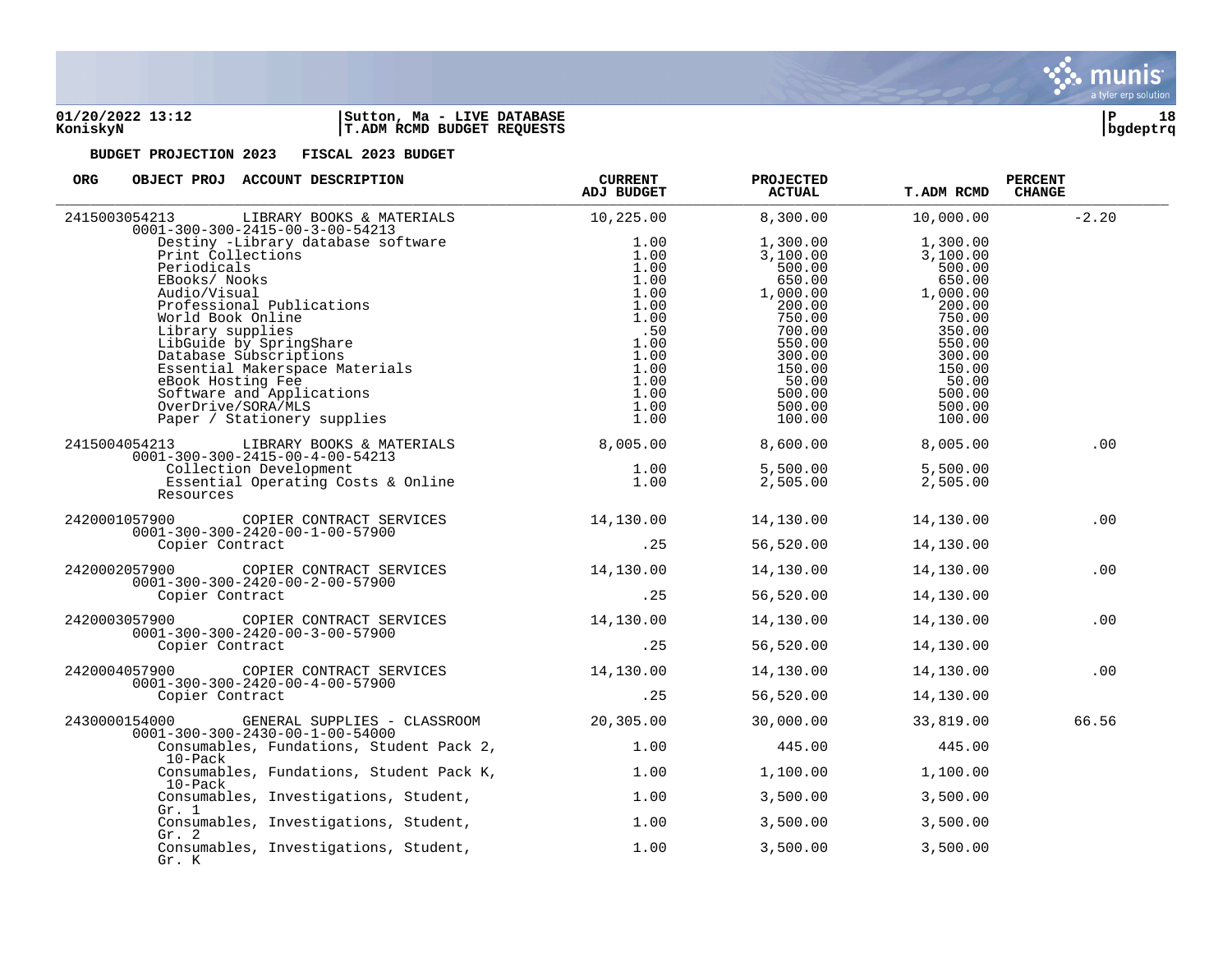### **01/20/2022 13:12 |Sutton, Ma - LIVE DATABASE |P 19 KoniskyN |T.ADM RCMD BUDGET REQUESTS |bgdeptrq**

munis a tyler erp solution

| ORG | OBJECT PROJ |  | ACCOUNT DESCRIPTION |
|-----|-------------|--|---------------------|

| ORG<br>OBJECT PROJ ACCOUNT DESCRIPTION                                                                                                                                                 | <b>CURRENT</b><br>ADJ BUDGET | <b>PROJECTED</b><br><b>ACTUAL</b> | <b>T.ADM RCMD</b> | <b>PERCENT</b><br><b>CHANGE</b> |
|----------------------------------------------------------------------------------------------------------------------------------------------------------------------------------------|------------------------------|-----------------------------------|-------------------|---------------------------------|
| Paper, Copy, legal. letter, card stock,<br>envelopes and desk calendars, \$6000<br>Copy Paper                                                                                          | 1.00                         | 6,550.00                          | 6,550.00          |                                 |
| Art Supplies, Markers, Pens, Paint,<br>Glue, Asst Paper, Tape, Pastels, Clay                                                                                                           | 1.00                         | 2,000.00                          | 2,000.00          |                                 |
| Pens, Markers, Highlighters, Pencils,                                                                                                                                                  | 1.00                         | 340.00                            | 340.00            |                                 |
| crayons<br>Laminating Film                                                                                                                                                             | 1.00                         | 400.00                            | 400.00            |                                 |
| Laminating Film<br>Scholastic Weekly Readers<br>Folders, homework, hanging, manilla,<br>Polonect                                                                                       | 1.00                         | 2,900.00                          | 2,900.00          |                                 |
|                                                                                                                                                                                        | 1.00                         | 550.00                            | 550.00            |                                 |
| and pocket                                                                                                                                                                             |                              |                                   |                   |                                 |
| Tape, Tape dispenser, scissors, velcro<br>rolls                                                                                                                                        | 1.00                         | 420.00                            | 420.00            |                                 |
| Music Supplies, sheet music, instrument<br>repair                                                                                                                                      | 1.00                         | 250.00                            | 250.00            |                                 |
| Consumables, Fundations Student Pack 1,<br>$10$ -Pac $k$                                                                                                                               | 1.00                         | 1,750.00                          | 1,750.00          |                                 |
| Pre-K Art, pipe cleaners, foam sheets,<br>googly eye                                                                                                                                   | 1.00                         | 600.00                            | 600.00            |                                 |
| Computers, Kinder headphones, noise<br>reducing head                                                                                                                                   | 1.00                         | 400.00                            | 400.00            |                                 |
| reducing head<br>STE Supplies K-2, batteries, timers<br>Replacement Ball Chairs, alt. seating<br>Giant Ant Farms, 2nd Grade<br>Education Resources<br>Benchmark ED DeCodables          | 1.00                         | 700.00                            | 700.00            |                                 |
|                                                                                                                                                                                        | 1.00                         | 500.00                            | 500.00            |                                 |
|                                                                                                                                                                                        | 5.00                         | 75.00                             | 375.00            |                                 |
|                                                                                                                                                                                        | 1.00                         | 339.00                            | 339.00            |                                 |
|                                                                                                                                                                                        | 1.00                         | 3,000.00                          | 3,000.00          |                                 |
| High Noon Books                                                                                                                                                                        | 1.00                         | 700.00                            | 700.00            |                                 |
| GENERAL SUPPLIES - CLASSROOM 19,153.00<br>2430000254000<br>$0001 - 300 - 300 - 2430 - 00 - 2 - 00 - 54000$                                                                             |                              | 36,000.00                         | 33,385.00         | 74.31                           |
| Copy Paper                                                                                                                                                                             | 1.00                         | 4,000.00                          | 4,000.00          |                                 |
| Investigations 3 Math Workbooks -<br>Grade 3                                                                                                                                           | 90.00                        | 28.00                             | 2,520.00          |                                 |
| Investigations 3 Math Workbooks -<br>Grade 4                                                                                                                                           | 115.00                       | 28.00                             | 3,220.00          |                                 |
| Investigations 3 Math Workbooks -<br>Trade 5<br>MAP Skill Books -- Grade 3<br>Fiction Chapter/Trade Books<br>Studies Weekly Inc, Grades 3,4,5<br>Andres Description Chapter of Studies | 105.00                       | 28.00                             | 2,940.00          |                                 |
|                                                                                                                                                                                        | 90.00                        | 6.00                              | 540.00            |                                 |
|                                                                                                                                                                                        | 1.00                         | 1,500.00                          | 1,500.00          |                                 |
|                                                                                                                                                                                        | 1.00                         | 400.00                            | 400.00            |                                 |
|                                                                                                                                                                                        | 1.00                         | 3,000.00                          | 3,000.00          |                                 |
| highlighters, pens, bins, asst. paper,<br>post it, planners, staple                                                                                                                    |                              |                                   |                   |                                 |
| Grade 4 Supplies, pencils, folders,<br>highlighters, pens, bins, asst. paper,<br>post it, planners, calend                                                                             | 1.00                         | 3,000.00                          | 3,000.00          |                                 |
| Grade 5 Supplies, pencils, folders,<br>highlighters, pens, bins, asst. paper,<br>post it, planners, calend                                                                             | 1.00                         | 3,000.00                          | 3,000.00          |                                 |
| PE Supplies (balls, jumpropes, etc.)                                                                                                                                                   | 1.00                         | 1,000.00                          | 1,000.00          |                                 |
| Art Supplies, Markers, Pens, Paint,<br>Glue, Asst Paper, Tape, Pastels, Clay,                                                                                                          | 1.00                         | 2,000.00                          | 2,000.00          |                                 |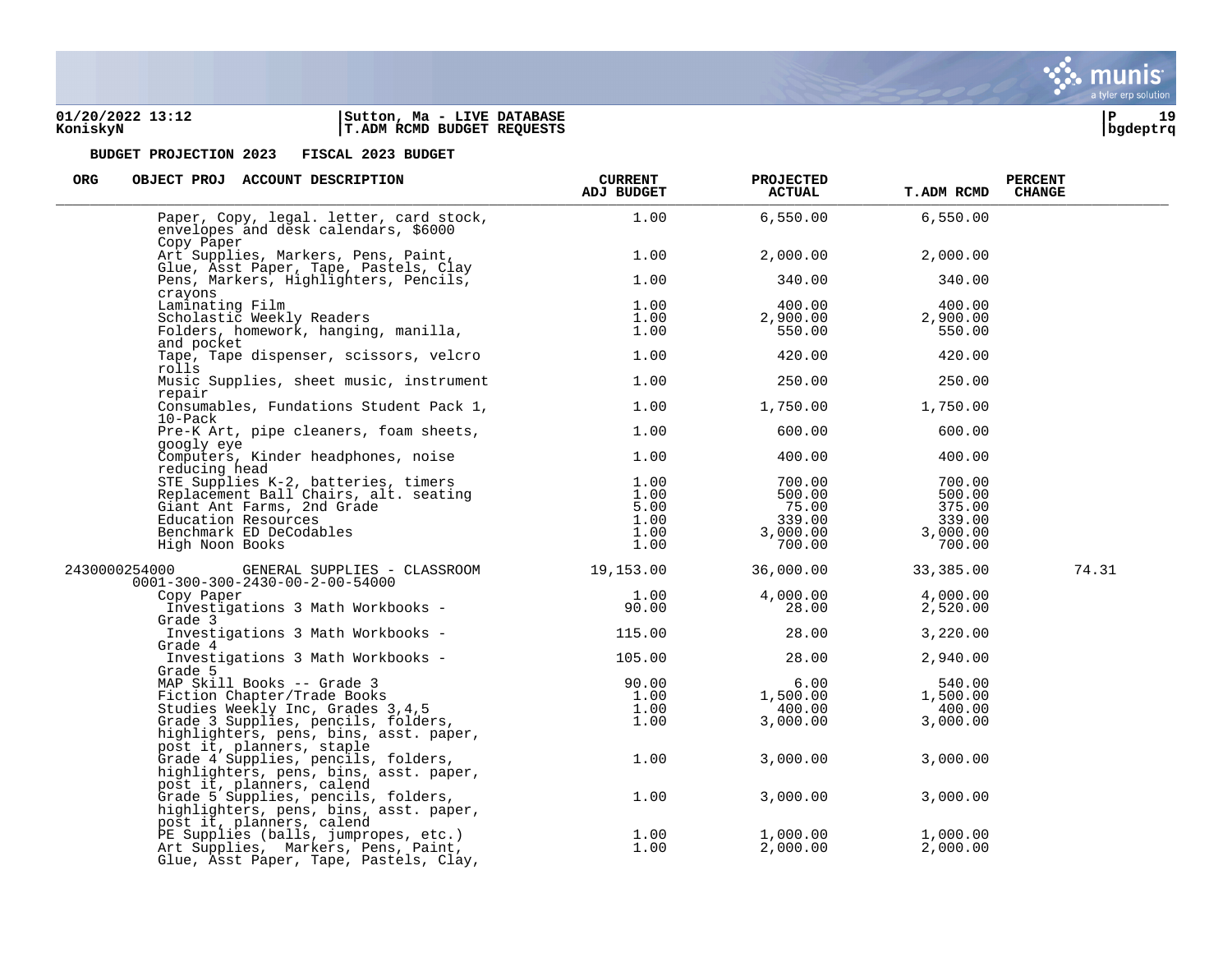### **01/20/2022 13:12 |Sutton, Ma - LIVE DATABASE |P 20 KoniskyN |T.ADM RCMD BUDGET REQUESTS |bgdeptrq**



| <b>ORG</b><br>OBJECT PROJ ACCOUNT DESCRIPTION                                                                                                                                                                                                    | <b>CURRENT</b><br>ADJ BUDGET | <b>PROJECTED</b><br><b>ACTUAL</b>                                                                                                                                                                                                                                                                  | <b>T.ADM RCMD</b>                                                                                                                                                                                                                                                                   | <b>PERCENT</b><br><b>CHANGE</b> |
|--------------------------------------------------------------------------------------------------------------------------------------------------------------------------------------------------------------------------------------------------|------------------------------|----------------------------------------------------------------------------------------------------------------------------------------------------------------------------------------------------------------------------------------------------------------------------------------------------|-------------------------------------------------------------------------------------------------------------------------------------------------------------------------------------------------------------------------------------------------------------------------------------|---------------------------------|
| sissors<br>1.00<br>Music Supplies (piano tuning etc.) 1.00<br>Elevate Science Workbooks Pearson 90.00<br>Fundations Consumable Workbooks - Grade 90.00<br>3                                                                                      |                              | $200.00$<br>$25.00$<br>$6.75$                                                                                                                                                                                                                                                                      | 200.00<br>2,250.00<br>607.50                                                                                                                                                                                                                                                        |                                 |
| Fundations Cursive Workbooks - Grade 3 (90.00)<br>STEM Supplies Grades 3,4,5 (1.00)<br>Student Agenda Books (1.00)                                                                                                                               |                              | $1,500.00$<br>$1,100.00$<br>$1,100.00$<br>$1,100.00$<br>$1,100.00$                                                                                                                                                                                                                                 |                                                                                                                                                                                                                                                                                     |                                 |
| 2430000354000 GENERAL SUPPLIES - CLASSROOM 20,164.00<br>$0001 - 300 - 300 - 2430 - 00 - 3 - 00 - 54000$                                                                                                                                          |                              | 25,000.00                                                                                                                                                                                                                                                                                          | 22,300.00                                                                                                                                                                                                                                                                           | 10.59                           |
|                                                                                                                                                                                                                                                  |                              | $\begin{array}{cccc} 5\,,\,0\,0\,0\,.\,0\,0\,\\ 2\,,\,1\,0\,0\,.\,0\,0\,\\ 1\,,\,5\,0\,0\,.\,0\,0\,\\ 1\,,\,5\,0\,0\,.\,0\,0\,\\ 1\,,\,5\,0\,0\,.\,0\,0\,\\ 1\,,\,5\,0\,0\,.\,0\,0\,\\ 1\,,\,5\,0\,0\,.\,0\,0\,\\ 1\,,\,5\,0\,0\,.\,0\,0\,\\ 1\,,\,5\,0\,0\,.\,0\,0$                               |                                                                                                                                                                                                                                                                                     |                                 |
| 2430000454000 GENERAL SUPPLIES - CLASSROOM 25,275.00 40,575.00                                                                                                                                                                                   |                              |                                                                                                                                                                                                                                                                                                    | 39,860.00                                                                                                                                                                                                                                                                           | 57.71                           |
| 454000 GENERAL SUPPLIES - CLASSROOM 25,275.00<br>0001-300-300-2430-00-4-00-54000<br>Band and Chorus<br>25,275.00<br>26,1000 Band and Chorus<br>26,1000 Science Supplies/Materials<br>21.00<br>20 Physical Education Materials<br>21.00<br>20 Phy |                              | $\begin{array}{cccc} 5,250.00 & 5,250.00 \\ 7,350.00 & 7,350.00 \\ 2,000.00 & 2,000.00 \\ 4,500.00 & 4,500.00 \\ 100.00 & 4,000.00 \\ 200.00 & 200.00 \\ 200.00 & 200.00 \\ 200.00 & 200.00 \\ 200.00 & 200.00 \\ 4,500.00 & 200.00 \\ 4,500.00 & 4,500.00 \\ 1,050.00 & 1,$<br>7,500.00<br>200.00 | $\begin{array}{cccc} 1,030.00 & & & & 1,030.00 \ 100.00 & & & & 100.00 \ 500.00 & & & & 100.00 \ 170.00 & & & & 170.00 \ 140.00 & & & & 170.00 \ 150.00 & & & & 120.00 \ 150.00 & & & & 150.00 \ 400.00 & & & & 150.00 \ 200.00 & & & & & 200.00 \end{array}$<br>7,500.00<br>200.00 |                                 |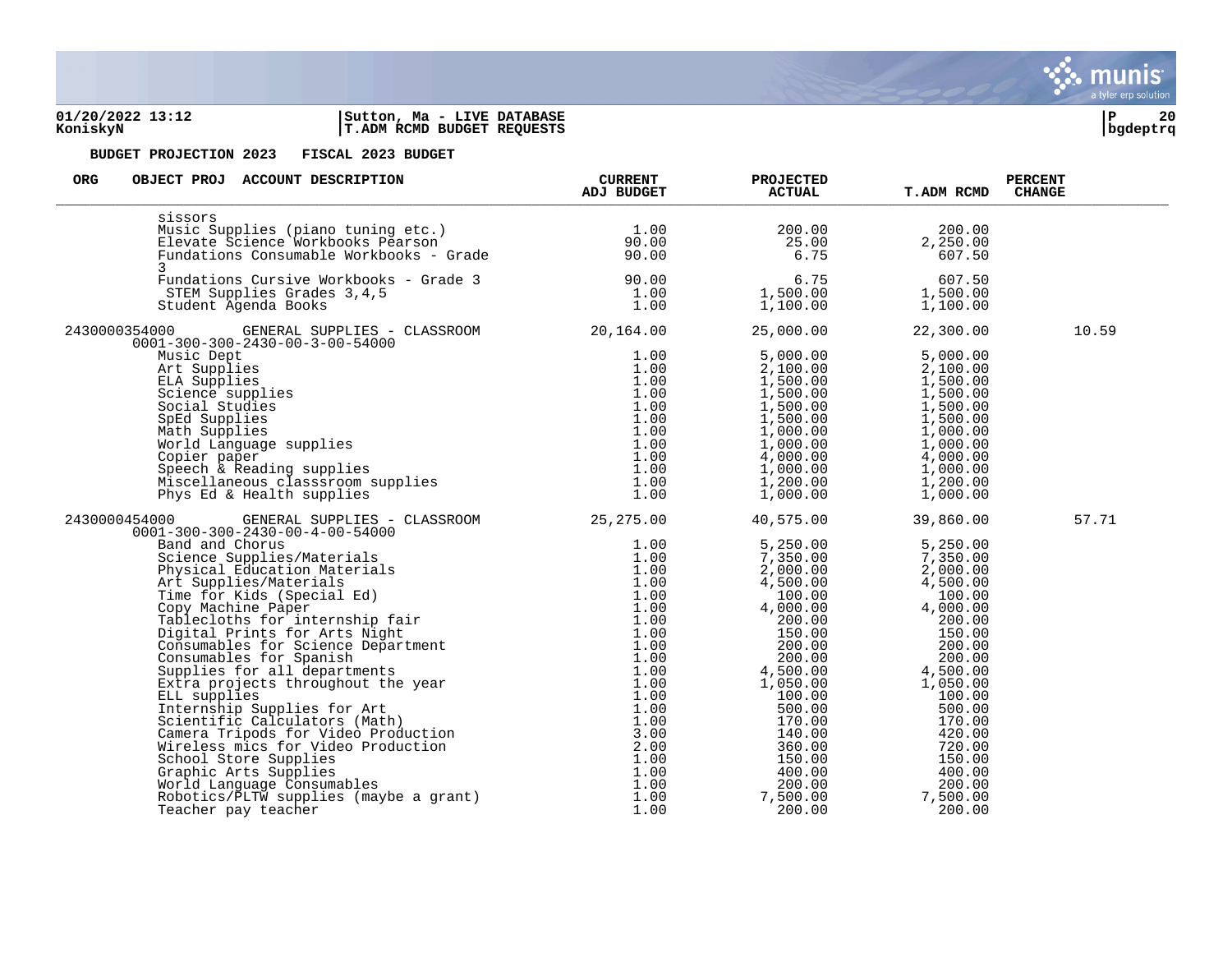

| <b>ORG</b>                                                                                                                                            |                | OBJECT PROJ ACCOUNT DESCRIPTION                                                      | <b>CURRENT</b><br><b>ADJ BUDGET</b> | PROJECTED<br><b>ACTUAL</b>  | <b>T.ADM RCMD</b> | <b>PERCENT</b><br><b>CHANGE</b> |
|-------------------------------------------------------------------------------------------------------------------------------------------------------|----------------|--------------------------------------------------------------------------------------|-------------------------------------|-----------------------------|-------------------|---------------------------------|
| 2440004054206                                                                                                                                         |                | SCHOOL FIELD TRIPS<br>$0001 - 300 - 300 - 2440 - 00 - 4 - 00 - 54206$                | 7,500.00                            | .00                         | 8,000.00          | 6.67                            |
|                                                                                                                                                       | Field Trips    |                                                                                      | 1.00                                | 8,000.00                    | 8,000.00          |                                 |
| 2440350154201                                                                                                                                         |                | OTHER SUPPLIES<br>$0001 - 300 - 350 - 2440 - 00 - 1 - 00 - 54201$                    | 350.00                              | .00                         | 450.00            | 28.57                           |
|                                                                                                                                                       |                | Specialist's Supplies (ot, pt, sp)                                                   | 1.00                                | 450.00                      | 450.00            |                                 |
| 2440350254201                                                                                                                                         |                | OTHER SUPPLIES                                                                       | 350.00                              | .00                         | 450.00            | 28.57                           |
|                                                                                                                                                       |                | $0001 - 300 - 350 - 2440 - 00 - 2 - 00 - 54201$                                      | 1.00                                | 450.00                      | 450.00            |                                 |
| 2440350354201                                                                                                                                         |                | OTHER SUPPLIES                                                                       | 350.00                              | .00                         | 450.00            | 28.57                           |
|                                                                                                                                                       |                | $0001 - 300 - 350 - 2440 - 00 - 3 - 00 - 54201$<br>Specialists Supplies (OT, PT, SP) | 1.00                                | 450.00                      | 450.00            |                                 |
| 2440350454201                                                                                                                                         |                | OTHER SUPPLIES<br>$0001 - 300 - 350 - 2440 - 00 - 4 - 00 - 54201$                    | 350.00                              | .00                         | 450.00            | 28.57                           |
|                                                                                                                                                       |                |                                                                                      | 1.00                                | 450.00                      | 450.00            |                                 |
| 2440350454206<br>SCHOOL FIELD TRIPS<br>$0001 - 300 - 350 - 2440 - 00 - 4 - 00 - 54206$<br>Swimming (50/50w MS)<br>Field/Vocational Trips<br>Groceries |                | 3,050.00                                                                             | 3,050.50                            | 3,050.00                    | .00               |                                 |
|                                                                                                                                                       |                | .00<br>1.00<br>1.00                                                                  | .00<br>2,000.00<br>1,050.00         | .00<br>2,000.00<br>1,050.00 |                   |                                 |
| 2451001054203                                                                                                                                         |                | CLASSROOM TECHNOLOGY (HARDWARE<br>$0001 - 300 - 300 - 2451 - 00 - 4 - 10 - 54203$    | 9,680.00                            | .00                         | 9,680.00          | .00                             |
| 2451350154203                                                                                                                                         |                | CLASSROOM TECH (HARDWARE)-SPED<br>$0001 - 300 - 350 - 2451 - 00 - 1 - 00 - 54203$    | 1,500.00                            | 1,500.00                    | 2,000.00          | 33.33                           |
|                                                                                                                                                       | audiology      | FM supplies/repairs, technology device,                                              | 1.00                                | 2,000.00                    | 2,000.00          |                                 |
| 2451350254203                                                                                                                                         |                | CLASSROOM TECH (HARDWARE) - SPED<br>$0001 - 300 - 350 - 2451 - 00 - 2 - 00 - 54203$  | 1,700.00                            | 1,700.00                    | 2,400.00          | 41.18                           |
|                                                                                                                                                       | (IPAD for DAL) | FM Supplies/Repairs, techn devices                                                   | 1.00                                | 2,400.00                    | 2,400.00          |                                 |
| 2451350354203                                                                                                                                         |                | CLASSROOM TECH (HARDWARE) - SPED<br>$0001 - 300 - 350 - 2451 - 00 - 3 - 00 - 54203$  | 2,250.00                            | 9,700.00                    | 2,500.00          | 11.11                           |
|                                                                                                                                                       | audiology      | FM Supplies/Repair, technology devices,                                              | 1.00                                | 2,500.00                    | 2,500.00          |                                 |
| 2451350454203                                                                                                                                         |                | CLASSROOM TECH (HARDWARE) - SPED<br>$0001 - 300 - 350 - 2451 - 00 - 4 - 00 - 54203$  | 2,250.00                            | 2,250.00                    | 2,500.00          | 11.11                           |
|                                                                                                                                                       | audiology      | FM Supplies/Repair, technology devices,                                              | 1.00                                | 2,500.00                    | 2,500.00          |                                 |



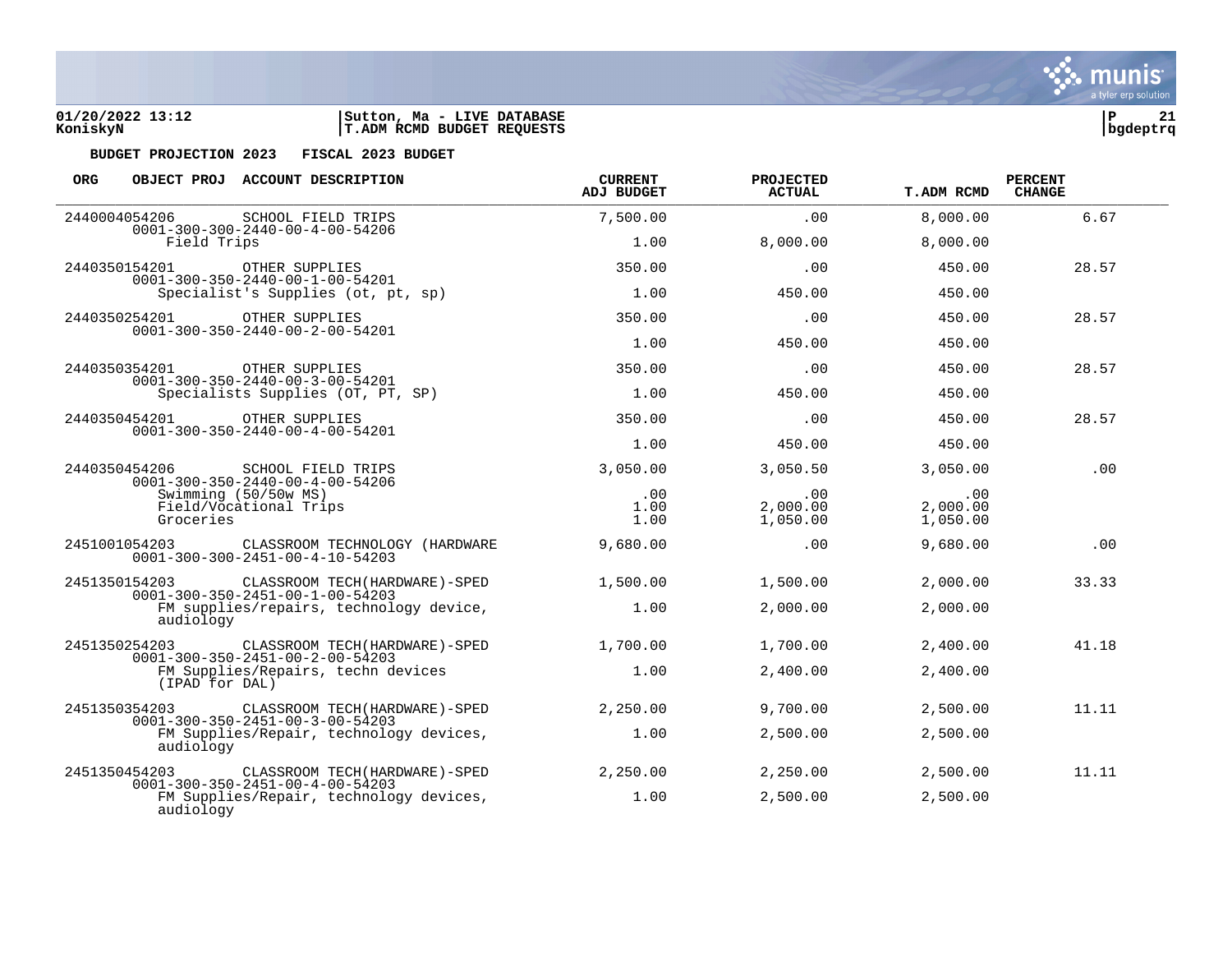

| ORG<br>OBJECT PROJ ACCOUNT DESCRIPTION                                                                                                         | <b>CURRENT</b><br><b>ADJ BUDGET</b> | <b>PROJECTED</b><br><b>ACTUAL</b> | <b>T.ADM RCMD</b> | <b>PERCENT</b><br><b>CHANGE</b> |
|------------------------------------------------------------------------------------------------------------------------------------------------|-------------------------------------|-----------------------------------|-------------------|---------------------------------|
| 2455001054203<br>INSTRUCTIONAL SOFTWARE (SITE L<br>$0001 - 300 - 300 - 2455 - 10 - 1 - 00 - 54203$                                             | 7,965.00                            | 7,865.00                          | 17,645.00         | 121.53                          |
| Mystery Science                                                                                                                                | 1.00                                | 400.00                            | 400.00            |                                 |
| Map- Northeast Evaluation Association<br>Dibels Next (Dibels.net) K-2<br>Enchanted Learning<br>Learning A-Z<br>Starfall License, Gr. K (School | 1.00                                | 1,250.00                          | 1,250.00          |                                 |
|                                                                                                                                                | 1.00                                | 350.00                            | 350.00            |                                 |
|                                                                                                                                                | 1.00                                | 125.00                            | 125.00            |                                 |
|                                                                                                                                                | 1.00                                | 2,200.00                          | 2,200.00          |                                 |
|                                                                                                                                                | 1.00                                | 270.00                            | 270.00            |                                 |
| Membership)                                                                                                                                    |                                     |                                   |                   |                                 |
| IXL License, Gr. PK-2                                                                                                                          | 1.00                                | 500.00                            | 500.00            |                                 |
| Planbook.com-Teacher Innovations                                                                                                               | 1.00                                | 150.00                            | 150.00            |                                 |
| Lexia                                                                                                                                          | 1.00                                | 7,700.00                          | 7,700.00          |                                 |
| Happy Numbers                                                                                                                                  | 1.00                                | 2,900.00                          | 2,900.00          |                                 |
| Education                                                                                                                                      | 1.00                                | 1,800.00                          | 1,800.00          |                                 |
| INSTRUCTIONALSOFTWARE<br>2455002054203<br>$0001 - 300 - 300 - 2455 - 00 - 2 - 00 - 54203$                                                      | 23,410.00                           | 10,544.00                         | 23,182.00         | $-.97$                          |
| Type To Learn                                                                                                                                  | 1.00                                | 400.00                            | 400.00            |                                 |
| Brain Pop                                                                                                                                      | 1.00                                | 750.00                            | 750.00            |                                 |
| Brain Pop Junior                                                                                                                               | 1.00                                | 1,750.00                          | 1,750.00          |                                 |
| Diebels Next                                                                                                                                   | 1.00                                | 650.00                            | 650.00            |                                 |
| MAP                                                                                                                                            | 1.00                                | 5,200.00                          | 5,200.00          |                                 |
| IXL Math                                                                                                                                       | 1.00                                | 4,650.00                          | 4,650.00          |                                 |
| First In Math                                                                                                                                  | 1.00                                | 920.00                            | 920.00            |                                 |
| Mystery Science                                                                                                                                | 1.00                                | 999.00                            | 999.00            |                                 |
| Kami                                                                                                                                           | 1.00                                | 1,386.00                          | 1,386.00          |                                 |
| Tutor Fluency                                                                                                                                  | 1.00                                | 1,357.00                          | 1,357.00          |                                 |
| Discovery Education                                                                                                                            | 1.00                                | 3,720.00                          | 3,720.00          |                                 |
| Screen Castify                                                                                                                                 | 1.00                                | 750.00                            | 750.00            |                                 |
| Spelling City                                                                                                                                  | 1.00                                | 650.00                            | 650.00            |                                 |
| 2455003054203<br>INSTRUCTIONAL SOFTWARE<br>$0001 - 300 - 300 - 2455 - 00 - 3 - 00 - 54203$                                                     | 3,854.00                            | 3,854.00                          | 11,060.00         | 186.97                          |
| Brain Pop                                                                                                                                      | 1.00                                | 2,000.00                          | 2,000.00          |                                 |
| IXL Math                                                                                                                                       | 1.00                                | 600.00                            | 600.00            |                                 |
| Padlet                                                                                                                                         | 1.00                                | 480.00                            | 480.00            |                                 |
| Generation Genius                                                                                                                              | 1.00                                | 795.00                            | 795.00            |                                 |
| Moodle                                                                                                                                         | 2.00                                | 150.00                            | 300.00            |                                 |
| Delta Math                                                                                                                                     | 1.00                                | 350.00                            | 350.00            |                                 |
| StoryBoard That                                                                                                                                | 1.00                                | 140.00                            | 140.00            |                                 |
| EdPuzzle                                                                                                                                       | 1.00                                | 725.00                            | 725.00            |                                 |
| Great Leaps                                                                                                                                    | 1.00                                | 2,000.00                          | 2,000.00          |                                 |
| Sound Trap                                                                                                                                     | 1.00                                | 370.00                            | 370.00            |                                 |
| Screen Castify                                                                                                                                 | 1.00                                | 1,000.00                          | 1,000.00          |                                 |
| TinkerCad                                                                                                                                      | 1.00                                | 1,400.00                          | 1,400.00          |                                 |
| EHall Pass Software                                                                                                                            | .50                                 | 1,800.00                          | 900.00            |                                 |

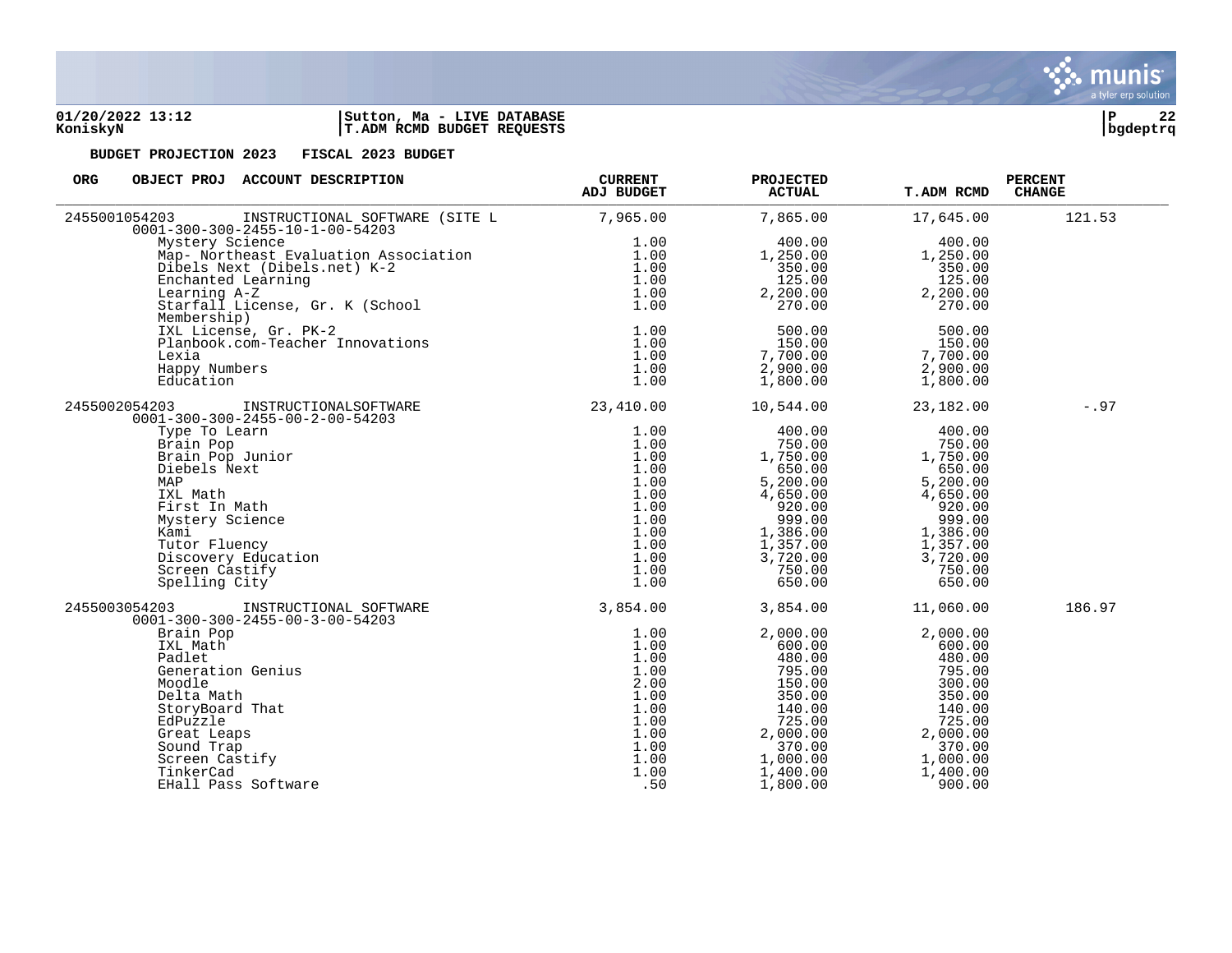

| ORG<br>OBJECT PROJ ACCOUNT DESCRIPTION                                                                                                                                                                                                                        | <b>CURRENT</b><br>ADJ BUDGET | <b>PROJECTED</b><br><b>ACTUAL</b>                                           | <b>T.ADM RCMD</b> | <b>PERCENT</b><br><b>CHANGE</b> |
|---------------------------------------------------------------------------------------------------------------------------------------------------------------------------------------------------------------------------------------------------------------|------------------------------|-----------------------------------------------------------------------------|-------------------|---------------------------------|
| 2455004054203<br>$0001 - 300 - 300 - 2455 - 00 - 4 - 00 - 54203$                                                                                                                                                                                              | 22,842.00                    | 21,798.00                                                                   | 28,795.73         | 26.06                           |
|                                                                                                                                                                                                                                                               |                              | 8,000.00                                                                    | 8,000.00          |                                 |
|                                                                                                                                                                                                                                                               |                              | 4,400.00                                                                    | 4,400.00          |                                 |
|                                                                                                                                                                                                                                                               |                              | 2,600.00                                                                    | 2,600.00          |                                 |
|                                                                                                                                                                                                                                                               |                              | ,000.00<br>625.00<br>500.00                                                 | 625.00            |                                 |
|                                                                                                                                                                                                                                                               |                              |                                                                             | 500.00            |                                 |
|                                                                                                                                                                                                                                                               |                              |                                                                             | 2,500.00          |                                 |
|                                                                                                                                                                                                                                                               |                              |                                                                             | 2,500.00          |                                 |
|                                                                                                                                                                                                                                                               |                              | 2,500.00<br>2,500.00<br>2,295.73<br>475.00                                  | 2,295.73          |                                 |
|                                                                                                                                                                                                                                                               |                              |                                                                             | 475.00            |                                 |
|                                                                                                                                                                                                                                                               |                              |                                                                             | 1,800.00          |                                 |
|                                                                                                                                                                                                                                                               |                              |                                                                             | 400.00            |                                 |
| 01-300-300-2455-00-4-00-54203<br>Virtual High School 1.00<br>Fuel Education 1.00<br>Adobe Creative Suite 1.00<br>School Store Software 1.00<br>AP VHS fee 1.00<br>AP VHS fee 1.00<br>AP VHS fee 1.00<br>AP VHS fee 1.00<br>AP VHS fee 1.00<br>AD V<br>Norton) | $\frac{1.00}{1.00}$          | $1,800.00$<br>400.00<br>500.00                                              | 500.00            |                                 |
| Ignite Art (online subscription for 1.00<br>art)                                                                                                                                                                                                              |                              | 400.00                                                                      | 400.00            |                                 |
| IXL                                                                                                                                                                                                                                                           |                              | 900.00                                                                      | 900.00            |                                 |
| EHall Pass Software                                                                                                                                                                                                                                           | $1.00$<br>.50<br>.50         | 1,800.00                                                                    | 900.00            |                                 |
| INSTRUCTIONAL SOFTWARE 30,684.00<br>2455005054203<br>$0001 - 300 - 300 - 2455 - 00 - 5 - 00 - 54203$                                                                                                                                                          |                              | 26,520.00                                                                   | 41,650.00         | 35.74                           |
| Microsoft Campus Agreement - Office and 1.00<br>Server                                                                                                                                                                                                        |                              | 9,000.00                                                                    | 9,000.00          |                                 |
|                                                                                                                                                                                                                                                               |                              |                                                                             | 12,400.00         |                                 |
|                                                                                                                                                                                                                                                               |                              |                                                                             | 5,650.00          |                                 |
|                                                                                                                                                                                                                                                               |                              |                                                                             | 2,500.00          |                                 |
|                                                                                                                                                                                                                                                               |                              |                                                                             | 2,800.00          |                                 |
| Elackboard - Website/Content Management<br>Atlas Rubicon Curriculum Software<br>Level Data Password Synch Software<br>Teachpoint / Vector<br>Zoom renewal<br>1.00<br>2000 renewal<br>1.00                                                                     |                              | $12$ , $400.00$<br>5, $650.00$<br>2, $500.00$<br>2, $800.00$<br>9, $300.00$ | 9,300.00          |                                 |
| INSTRUCTIONAL SOFT(SITE LICENS 1,250.00 100<br>2455350254203<br>$0001 - 300 - 350 - 2455 - 00 - 2 - 00 - 54203$                                                                                                                                               |                              |                                                                             | 9,100.00          | 628.00                          |
| J1-300-350-2455-00-24-00-34-203<br>Google Read/Write/Equatio/Snapverter 1.00<br>NEC-ASE Program (3 students) 1.00<br>NEC-ASE (10 students) 1.00                                                                                                               |                              | 1,300.00                                                                    | 1,300.00          |                                 |
|                                                                                                                                                                                                                                                               |                              | 1,800.00                                                                    | 1,800.00          |                                 |
|                                                                                                                                                                                                                                                               |                              | 6,000.00                                                                    | 6,000.00          |                                 |
|                                                                                                                                                                                                                                                               |                              |                                                                             |                   |                                 |
| INSTRUCTIONAL SOFT(SITE LICENS 1,250.00<br>2455350354203<br>$0001 - 300 - 350 - 2455 - 00 - 3 - 00 - 54203$                                                                                                                                                   |                              | .00                                                                         | 1,300.00          | 4.00                            |
| Google Read/Write, Equatio, Snapverter 1.00                                                                                                                                                                                                                   |                              | 1,300.00                                                                    | 1,300.00          |                                 |
| INSTRUCTIONAL SOFT(SITE LICENS 1,250.00<br>2455350454203<br>$0001 - 300 - 350 - 2455 - 00 - 4 - 00 - 54203$                                                                                                                                                   |                              | 750.00                                                                      | 1,300.00          | 4.00                            |
| Google Read/Write, Equatio, Snapverter 1.00                                                                                                                                                                                                                   |                              | 1,300.00                                                                    | 1,300.00          |                                 |
| 2455350554203 INSTRUCTIONAL SOFT(SITE LICENS 6,531.00<br>$0001 - 300 - 350 - 2455 - 00 - 5 - 00 - 54203$                                                                                                                                                      |                              | 6,180.00                                                                    | 6,700.00          | 2.59                            |
| Frontline Education                                                                                                                                                                                                                                           | 1.00                         | 5,200.00                                                                    | 5,200.00          |                                 |
| Boardmaker                                                                                                                                                                                                                                                    | 1.00                         | 950.00                                                                      | 950.00            |                                 |
| WISC/WIATT- NCS Pearson                                                                                                                                                                                                                                       | 1.00                         | 275.00                                                                      | 275.00            |                                 |
| BASC Subscription                                                                                                                                                                                                                                             | 1.00                         | 275.00                                                                      | 275.00            |                                 |

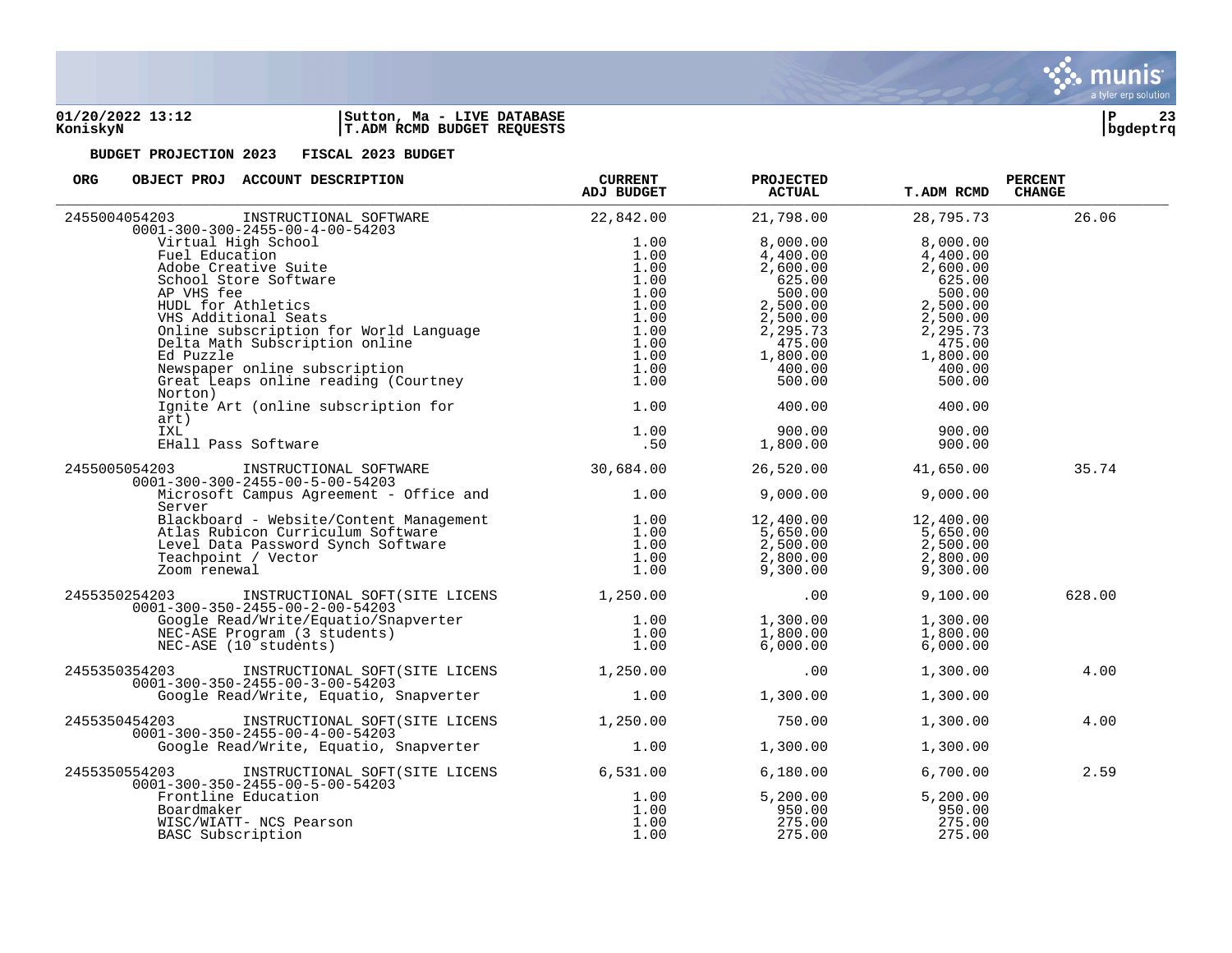

| <b>ORG</b>    | OBJECT PROJ ACCOUNT DESCRIPTION                                                                                                                                                                                                   | <b>CURRENT</b><br><b>ADJ BUDGET</b> | <b>PROJECTED</b><br><b>ACTUAL</b> | <b>T.ADM RCMD</b>     | <b>PERCENT</b><br><b>CHANGE</b> |
|---------------|-----------------------------------------------------------------------------------------------------------------------------------------------------------------------------------------------------------------------------------|-------------------------------------|-----------------------------------|-----------------------|---------------------------------|
| 2710001051110 | GUIDANCE COUNSELOR SALARIES<br>$0001 - 300 - 300 - 2710 - 00 - 1 - 00 - 51110$                                                                                                                                                    | 95,378.00                           | 94,060.21                         | 97,655.47             | 2.39                            |
|               | 1.0 FTE Sherman                                                                                                                                                                                                                   |                                     | 94,701.00                         | 94,701.00             |                                 |
|               | 4 Extra Days                                                                                                                                                                                                                      |                                     | 2,104.47                          | 2,104.47              |                                 |
|               | $1.00$<br>$1.00$<br>$1.00$<br>Sherman Longevity                                                                                                                                                                                   |                                     | 850.00                            | 850.00                |                                 |
|               | 2710002051110 GUIDANCE COUNSELOR SALARIES<br>$0001 - 300 - 300 - 2710 - 00 - 2 - 00 - 51110$                                                                                                                                      | 63,395.00                           | 93,435.98                         | 78,111.11             | 23.21                           |
|               | 1.0 FTE Clyne                                                                                                                                                                                                                     | 1.00                                | 76,000.00                         | 76,000.00             |                                 |
|               | 5 Extra Days                                                                                                                                                                                                                      | 1.00                                | 2,111.11                          | 2,111.11              |                                 |
|               | 2710003051110 GUIDANCE COUNSELOR SALARIES 132,919.00<br>$0001 - 300 - 300 - 2710 - 00 - 3 - 00 - 51110$                                                                                                                           |                                     | 187,251.95                        | 178,217.30            | 34.08                           |
|               | 1.0 FTE Brousseau- Adjustement                                                                                                                                                                                                    | 1.00                                | 72,146.00                         | 72,146.00             |                                 |
|               |                                                                                                                                                                                                                                   | .50                                 | 66,303.00                         | 33, 151.50            |                                 |
|               | 1.0 FTE Zagame- Guidance                                                                                                                                                                                                          | 1.00                                | 69,161.00                         | 69,161.00             |                                 |
|               | Zagame 10 Extra Days                                                                                                                                                                                                              | 1.00                                | 3,758.80                          | 3,758.80              |                                 |
|               | 2710004051110 GUIDANCE COUNSELOR SALARIES 260,916.00<br>$0001 - 300 - 300 - 2710 - 00 - 4 - 00 - 51110$                                                                                                                           |                                     | 205,083.22                        | 300,959.61            | 15.35                           |
|               |                                                                                                                                                                                                                                   | 1.00                                | 85,409.00                         | 85,409.00             |                                 |
|               |                                                                                                                                                                                                                                   | 1.00                                | 525.00                            | 525.00                |                                 |
|               |                                                                                                                                                                                                                                   | 1.00<br>1.00                        | 4,744.94<br>83,108.00             | 4,744.94              |                                 |
|               |                                                                                                                                                                                                                                   | 1.00                                | 1,450.00                          | 83,108.00<br>1,450.00 |                                 |
|               |                                                                                                                                                                                                                                   | 1.00                                | 87,699.00                         | 87,699.00             |                                 |
|               |                                                                                                                                                                                                                                   | 1.00                                | 4,872.17                          | 4,872.17              |                                 |
|               | Un-Suo-Suo-Zindone<br>1 FTE Baiocchi- Guidance<br>Baiocchi Longevity<br>Baiocchi 10 Extra Days<br>1 FTE Gillin<br>Gillin Longevity- Adjustement<br>6 TTE Miller- Guidance<br>Miller 10 Extra Days<br>50 FTE Harn- Transition Room | .50                                 | 66,303.00                         | 33, 151.50            |                                 |
|               | 2712004051110 GUIDANCE ADMIN SUPP SALARY<br>$0001 - 300 - 300 - 2712 - 00 - 4 - 00 - 51110$                                                                                                                                       | 29,763,00                           | 28,896.00                         | 31,248.00             | 4.99                            |
|               | 1 FTE - Reed                                                                                                                                                                                                                      | 1.00                                | 31,248.00                         | 31,248.00             |                                 |
| 2714004057900 | GUIDANCE CONTRACTED SERVICES<br>$0001 - 300 - 300 - 2714 - 00 - 4 - 00 - 57900$                                                                                                                                                   | 2,450.00                            | 2,450.00                          | 2,450.00              | .00                             |
|               | Guest Speakers                                                                                                                                                                                                                    | 1.00                                | 400.00                            | 400.00                |                                 |
|               | Busses for small group field trips                                                                                                                                                                                                | 1.00                                | 900.00                            | 900.00                |                                 |
|               | Busses for college fair<br>Memberships ASCA and MASCA                                                                                                                                                                             | 1.00<br>2.00                        | 850.00<br>150.00                  | 850.00<br>300.00      |                                 |
|               |                                                                                                                                                                                                                                   |                                     |                                   |                       |                                 |
| 2715001054000 | GUIDANCE SUPPLIES&MATERIALS<br>$0001 - 300 - 300 - 2715 - 00 - 1 - 00 - 54000$                                                                                                                                                    | 560.00                              | 560.00                            | 560.00                | .00                             |
|               | Dial 4 Assessment Material - K                                                                                                                                                                                                    | 3.00                                | 70.00                             | 210.00                |                                 |
|               | Screening<br>Refreshments - K Screening                                                                                                                                                                                           | 1.00                                | 350.00                            | 350.00                |                                 |

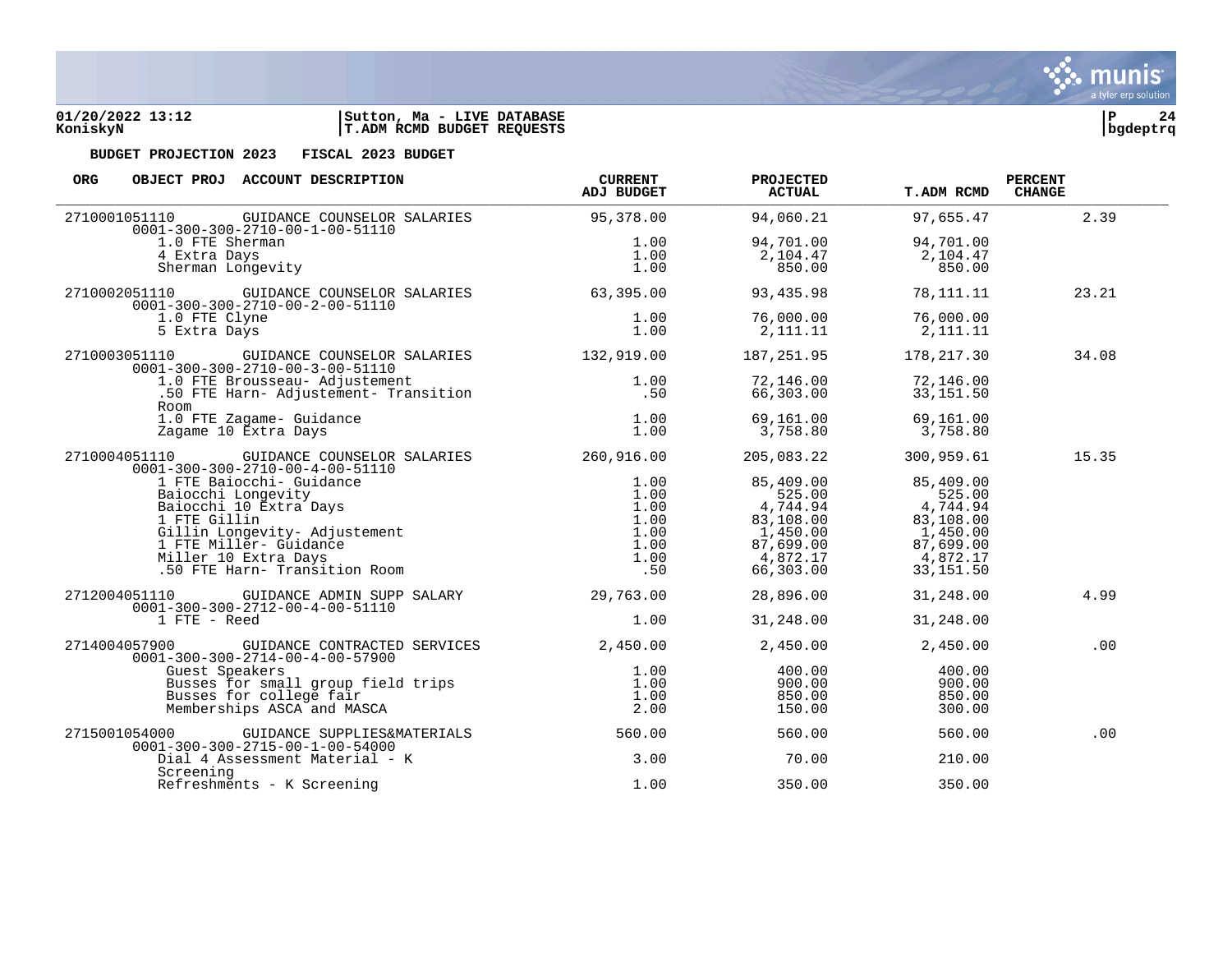

| <b>ORG</b>                                                                                           | OBJECT PROJ ACCOUNT DESCRIPTION                                                              | <b>CURRENT</b><br><b>ADJ BUDGET</b> | <b>PROJECTED</b><br><b>ACTUAL</b>  | <b>T.ADM RCMD</b>                   | <b>PERCENT</b><br><b>CHANGE</b> |
|------------------------------------------------------------------------------------------------------|----------------------------------------------------------------------------------------------|-------------------------------------|------------------------------------|-------------------------------------|---------------------------------|
| 2715002054000                                                                                        | GUIDANCE SUPPLIES&MATERIALS<br>$0001 - 300 - 300 - 2715 - 00 - 2 - 00 - 54000$               | 900.00                              | 550.00                             | 550.00                              | $-38.89$                        |
|                                                                                                      | Materials and Resources                                                                      | 1.00                                | 550.00                             | 550.00                              |                                 |
| 2715003054000                                                                                        | GUIDANCE SUPPLIES&MATERIALS<br>$0001 - 300 - 300 - 2715 - 00 - 3 - 00 - 54000$               | 200.00                              | 200.00                             | 200.00                              | .00                             |
|                                                                                                      | Guidance supplies                                                                            | 1.00                                | 200.00                             | 200.00                              |                                 |
|                                                                                                      | 2715004054000 GUIDANCE SUPPLIES&MATERIALS<br>$0001 - 300 - 300 - 2715 - 00 - 4 - 00 - 54000$ | 1,695.00                            | 1,695.00                           | 1,695.00                            | .00                             |
| Yearbook<br>Postage                                                                                  | Office supplies for quidance<br>Annuals for College                                          | 1.00<br>1.00<br>1.00<br>2.00        | 975.00<br>60.00<br>500.00<br>80.00 | 975.00<br>60.00<br>500.00<br>160.00 |                                 |
| 2716002054205                                                                                        | GUIDANCE OTHER EXPENSE<br>$0001 - 300 - 300 - 2716 - 00 - 2 - 00 - 54205$                    | 600.00                              | 600.00                             | 600.00                              | .00                             |
|                                                                                                      | T. Clyne Conferences                                                                         | 1.00                                | 600.00                             | 600.00                              |                                 |
| 2716003054205                                                                                        | GUIDANCE OTHER EXPENSE<br>$0001 - 300 - 300 - 2716 - 00 - 3 - 00 - 54205$                    | 100.00                              | 100.00                             | 100.00                              | .00                             |
| Testing Supplies                                                                                     | 1.00                                                                                         | 100.00                              | 100.00                             |                                     |                                 |
| 2716004054205                                                                                        | GUIDANCE OTHER EXPENSE<br>$0001 - 300 - 300 - 2716 - 00 - 4 - 00 - 54205$                    | 1,000.00                            | 1,000.00                           | 1,000.00                            | .00                             |
| Conferences<br>College Fair Fee<br>College Career Panel Refreshments                                 |                                                                                              | 1.00<br>1.00<br>1.00                | 825.00<br>125.00<br>50.00          | 825.00<br>125.00<br>50.00           |                                 |
| 2725004054204                                                                                        | GUIDANCE TESTING&ASSESSMENT MA<br>$0001 - 300 - 300 - 2725 - 00 - 4 - 00 - 54204$            | 2,100.00                            | 2,100.00                           | 2,100.00                            | .00                             |
| PSAT Testing                                                                                         | MCAS Remediation                                                                             | 1.00<br>1.00                        | 500.00<br>1,600.00                 | 500.00<br>1,600.00                  |                                 |
| 2726004054205                                                                                        | GUIDANCE TESTING&ASSESSMENT OT<br>$0001 - 300 - 300 - 2726 - 00 - 4 - 00 - 54205$            | 600.00                              | 600.00                             | 600.00                              | .00                             |
|                                                                                                      | MCAS Supplies (food for students)<br>MCAS Adams Breakfast                                    | 1.00<br>1.00                        | 425.00<br>175.00                   | 425.00<br>175.00                    |                                 |
| 2810350151110 SCEL Psych                                                                             |                                                                                              | 41,510.00                           | 40,903.84                          | 42,669.33                           | 2.79                            |
| $0001 - 300 - 350 - 2810 - 00 - 1 - 00 - 51110$<br>$.40$ FTE - Neafsey<br>Longevity<br>20 Extra Days |                                                                                              | .40<br>.40<br>.40                   | 94,701.00<br>1,450.00<br>10,522.33 | 37,880.40<br>580.00<br>4,208.93     |                                 |
| 2810350251110 ES Psych                                                                               | $0001 - 300 - 350 - 2810 - 00 - 2 - 00 - 51110$                                              | 62,265.00                           | 61,355.76                          | 64,004.00                           | 2.79                            |
| Longevity<br>20 Extra Days                                                                           | $.60$ FTE - Neafsey                                                                          | .60<br>.60<br>.60                   | 94,701.00<br>1,450.00<br>10,522.33 | 56,820.60<br>870.00<br>6, 313.40    |                                 |

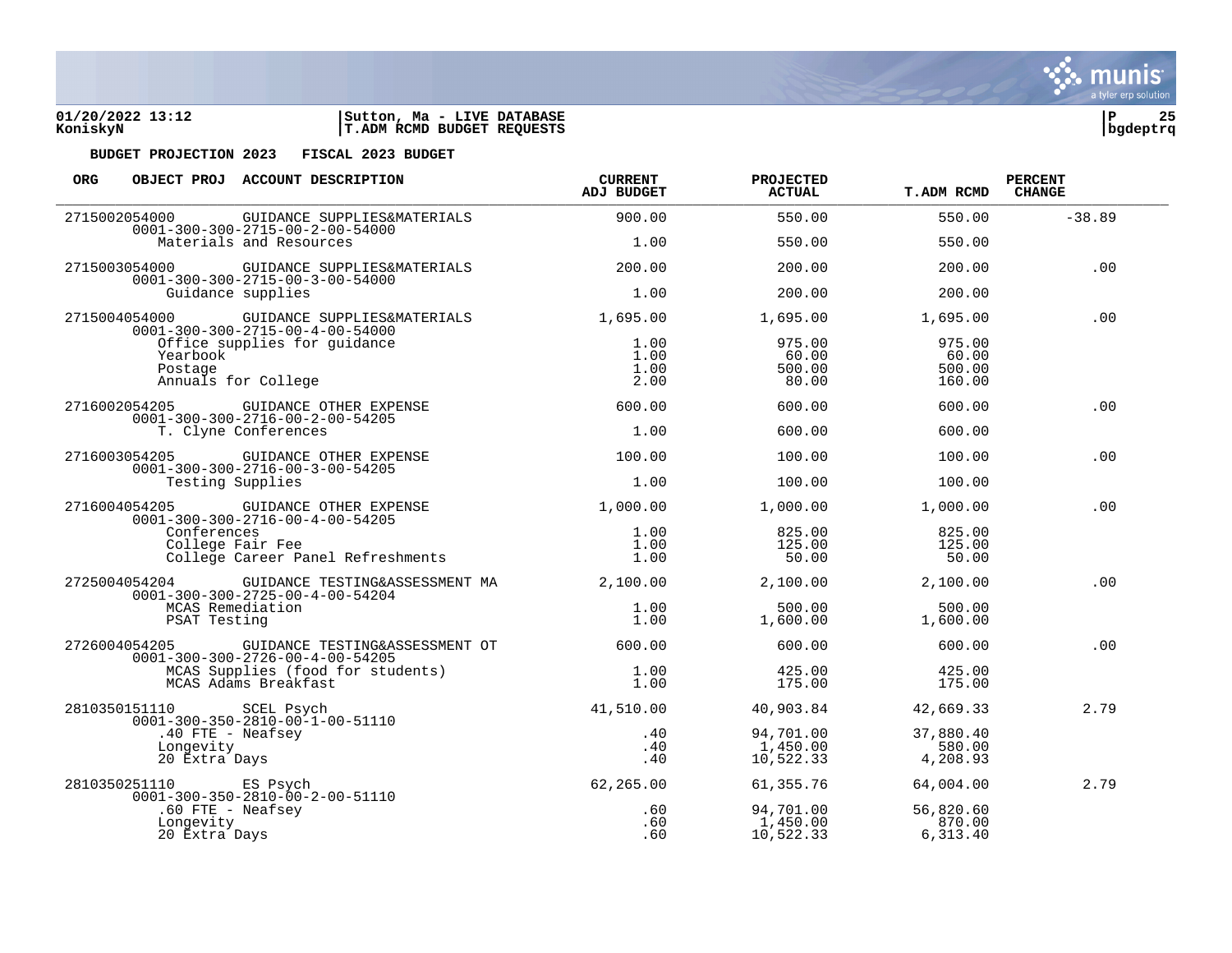

| ORG                                                                 | OBJECT PROJ ACCOUNT DESCRIPTION                                                          | <b>CURRENT</b><br>ADJ BUDGET | <b>PROJECTED</b><br><b>ACTUAL</b> | <b>T.ADM RCMD</b>     | <b>PERCENT</b><br><b>CHANGE</b> |
|---------------------------------------------------------------------|------------------------------------------------------------------------------------------|------------------------------|-----------------------------------|-----------------------|---------------------------------|
| 2810350351110                                                       | MS Psych<br>$0001 - 300 - 350 - 2810 - 00 - 3 - 00 - 51110$                              | 46,587.00                    | 44,552.52                         | 49,593.17             | 6.45                            |
| .60 FTE Karns<br>10 Extra Days                                      |                                                                                          | .60<br>.60                   | 78,305.00<br>4,350.28             | 46,983.00<br>2,610.17 |                                 |
| 2810350451110 HS Psych                                              | $0001 - 300 - 350 - 2810 - 00 - 4 - 00 - 51110$                                          | 31,058.00                    | 29,701.67                         | 33,062.11             | 6.45                            |
| 10 Extra Days                                                       | $.40$ FTE - Karns                                                                        | .40<br>.40                   | 78,305.00<br>4,350.28             | 31,322.00<br>1,740.11 |                                 |
|                                                                     | 2814350157900 PYSCH CONTRACT SERVICES<br>$0001 - 300 - 350 - 2814 - 00 - 1 - 00 - 57900$ | 15,000.00                    | 15,000.00                         | 15,500.00             | 3.33                            |
|                                                                     | Psych Cont Svces                                                                         | 1.00                         | 15,500.00                         | 15,500.00             |                                 |
| 2814350257900                                                       | PSYCH CONTRACT SERVICES<br>$0001 - 300 - 350 - 2814 - 00 - 2 - 00 - 57900$               | 15,000.00                    | 15,000.00                         | 15,500.00             | 3.33                            |
|                                                                     | Psych Cont Svces                                                                         | 1.00                         | 15,500.00                         | 15,500.00             |                                 |
| 2814350357900                                                       | PSYCH CONTRACT SERVICES                                                                  | 5,300.00                     | 5,300.00                          | 4,000.00              | $-24.53$                        |
| $0001 - 300 - 350 - 2814 - 00 - 3 - 00 - 57900$<br>Psych Cont Syces | 1.00                                                                                     | 4,000.00                     | 4,000.00                          |                       |                                 |
| 2814350457900                                                       | PSYCH CONTRACT SERVICES                                                                  | 5,300.00                     | 5,300.00                          | 4,000.00              | $-24.53$                        |
|                                                                     | $0001 - 300 - 350 - 2814 - 00 - 4 - 00 - 57900$<br>Psych Contr Svces                     | 1.00                         | 4,000.00                          | 4,000.00              |                                 |
| 2815350154000                                                       | PSYCH GENERAL SUPPLIES                                                                   | 3,500.00                     | 2,000.00                          | 3,750.00              | 7.14                            |
|                                                                     | $0001 - 300 - 350 - 2815 - 00 - 1 - 00 - 54000$<br>Supplies/Materials/Testing Kits       | 1.00                         | 3,750.00                          | 3,750.00              |                                 |
| 2815350254000                                                       | PSYCH GENERAL SUPPLIES                                                                   | 3,500.00                     | 2,000.00                          | 3,750.00              | 7.14                            |
|                                                                     | $0001 - 300 - 350 - 2815 - 00 - 2 - 00 - 54000$<br>Supplies/Materials/Testing Kits       | 1.00                         | 3,750.00                          | 3,750.00              |                                 |
| 2815350354000                                                       | PSYCH GENERAL SUPPLIES                                                                   | 3,250.00                     | 1,750.00                          | 3,400.00              | 4.62                            |
|                                                                     | $0001 - 300 - 350 - 2815 - 00 - 3 - 00 - 54000$<br>Supplies/Materials/Testing            | 1.00                         | 3,400.00                          | 3,400.00              |                                 |
| 2815350454000                                                       | PSYCH GENERAL SUPPLIES                                                                   | 3,250.00                     | 1,750.00                          | 3,400.00              | 4.62                            |
|                                                                     | $0001 - 300 - 350 - 2815 - 00 - 4 - 00 - 54000$<br>Supplies/Materials/Testing            | 1.00                         | 3,400.00                          | 3,400.00              |                                 |
| 3201001051110                                                       | STUDENT SVS MEDICAL HEALTH SVS                                                           | 43,001.00                    | 38,221.50                         | 43,890.74             | 2.07                            |
| 5 Extra Days                                                        | $0001 - 300 - 300 - 3201 - 00 - 1 - 00 - 51110$<br>.50 FTE - Kate Hopkins                | .50<br>.50                   | 85,409.00<br>2,372.48             | 42,704.50<br>1,186.24 |                                 |

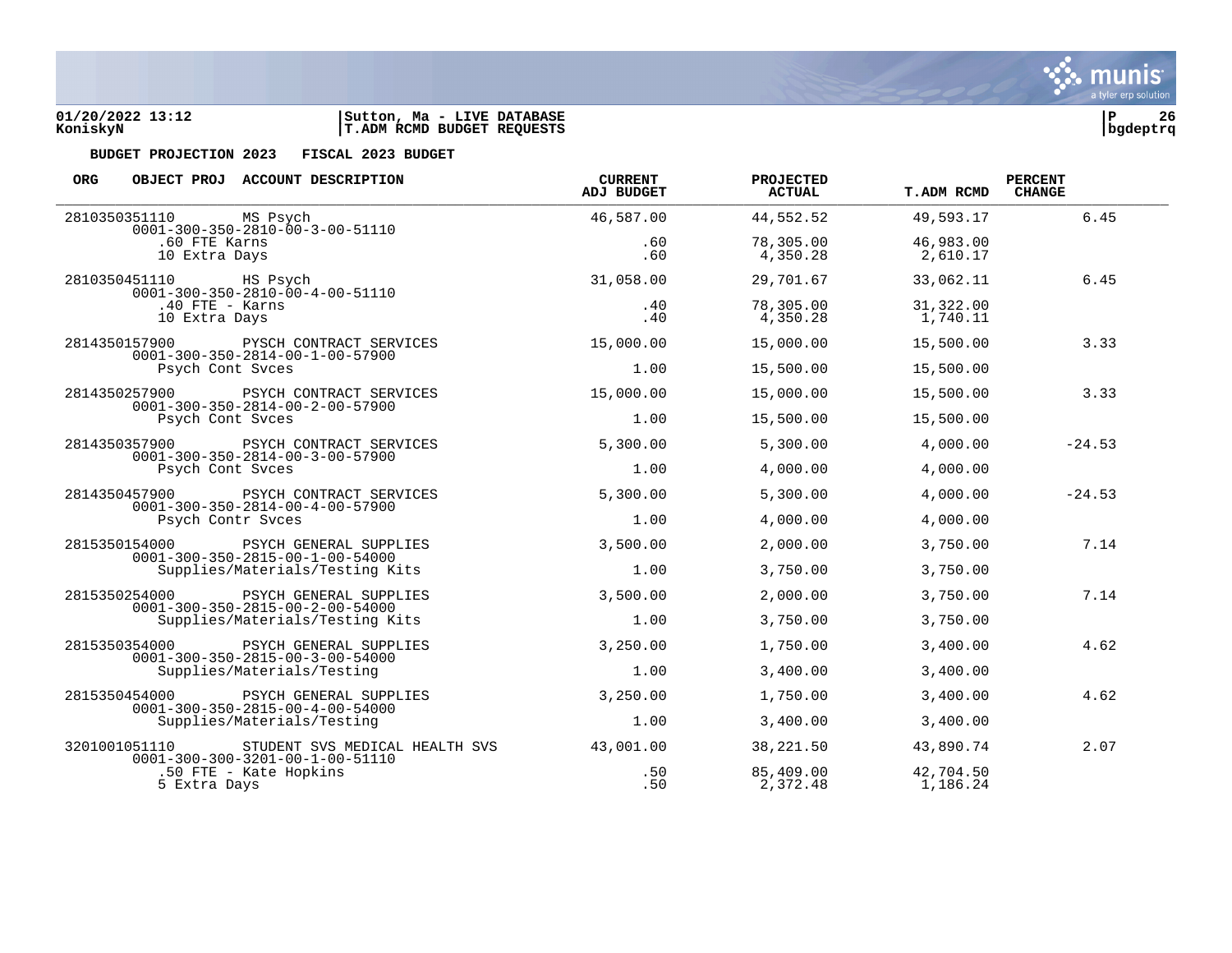| 01/20/2022 13:12 | Ma - LIVE DATABASE<br>Sutton, |          | $\sim$ |
|------------------|-------------------------------|----------|--------|
| KoniskvN         | T.ADM RCMD BUDGET REQUESTS    | bqdeptrq |        |

| <b>ORG</b> |                                                                                                                                       | OBJECT PROJ ACCOUNT DESCRIPTION                                                                                     | <b>CURRENT</b><br>ADJ BUDGET | <b>PROJECTED</b><br><b>ACTUAL</b>           | <b>T.ADM RCMD</b>                           | <b>PERCENT</b><br><b>CHANGE</b> |
|------------|---------------------------------------------------------------------------------------------------------------------------------------|---------------------------------------------------------------------------------------------------------------------|------------------------------|---------------------------------------------|---------------------------------------------|---------------------------------|
|            | 3201002051110                                                                                                                         | STUDENT SVS MEDICAL HEALTH SVS 43,001.00<br>$0001 - 300 - 300 - 3201 - 00 - 2 - 00 - 51110$                         |                              | 38,221.50                                   | 43,890.74                                   | 2.07                            |
|            | 5 Extra Days                                                                                                                          | .50 FTE Kate Hopkins                                                                                                | .50<br>.50                   | 85,409.00<br>2,372.48                       | 42,704.50<br>1,186.24                       |                                 |
|            |                                                                                                                                       | 3201003051110 STUDENT SVS MEDICAL HEALTH SVS 35,932.00<br>$0001 - 300 - 300 - 3201 - 00 - 3 - 00 - 51110$           |                              | 34,547.57                                   | 40,067.68                                   | 11.51                           |
|            | .50 FTE Donovan<br>5 Extra Days<br>Dept Head Donovan<br>Donovan Longevity                                                             |                                                                                                                     | .50<br>.50<br>.50<br>.50     | 74,029.00<br>2,056.36<br>3,200.00<br>850.00 | 37,014.50<br>1,028.18<br>1,600.00<br>425.00 |                                 |
|            |                                                                                                                                       | 3201004051110 STUDENT SVS MEDICAL HEALTH SVS 35,932.00 34,547.57<br>$0001 - 300 - 300 - 3201 - 00 - 4 - 00 - 51110$ |                              |                                             | 40,067.68                                   | 11.51                           |
|            | .50 FTE Donovan<br>5 Extra Days<br>Donovan Longevity                                                                                  | Dept Head Donovan                                                                                                   | .50<br>.50<br>.50<br>.50     | 74,029.00<br>2,056.36<br>3,200.00<br>850.00 | 37,014.50<br>1,028.18<br>1,600.00<br>425.00 |                                 |
|            | 3203001051110 STUDENT SVS OTHER SALARIES<br>$0001 - 300 - 300 - 3203 - 00 - 1 - 00 - 51110$<br>.25 FTE Matson<br>.25 Matson Longevity |                                                                                                                     | 15,526.00                    | 11,536.80                                   | 15,835.00                                   | 1.99                            |
|            |                                                                                                                                       | .25<br>.25                                                                                                          | 62,815.00<br>525.00          | 15,703.75<br>131.25                         |                                             |                                 |
|            |                                                                                                                                       | 3203001051120 NURSE SUMMER PROGRAM<br>$0001 - 300 - 300 - 3203 - 00 - 1 - 00 - 51120$                               | 1,000.00                     | 1,000.00                                    | 1,000.00                                    | .00                             |
|            |                                                                                                                                       | Nurse Summer Program                                                                                                | 1.00                         | 1,000.00                                    | 1,000.00                                    |                                 |
|            |                                                                                                                                       | 3203002051110 STUDENT SVS OTHER SALARIES<br>$0001 - 300 - 300 - 3203 - 00 - 2 - 00 - 51110$                         | 15,526.00                    | 11,536.80                                   | 15,835.00                                   | 1.99                            |
|            | .25 FTE Matson                                                                                                                        | .25 Matson Longevity                                                                                                | .25<br>.25                   | 62,815.00<br>525.00                         | 15,703.75<br>131.25                         |                                 |
|            | 3203002051120                                                                                                                         | NURSE SUMMER PROGRAM<br>$0001 - 300 - 300 - 3203 - 00 - 2 - 00 - 51120$                                             | 1,000.00                     | 1,000.00                                    | 1,000.00                                    | .00                             |
|            | Summer                                                                                                                                |                                                                                                                     | 1.00                         | 1,000.00                                    | 1,000.00                                    |                                 |
|            | 3203003051110                                                                                                                         | STUDENT SVS OTHER SALARIES<br>$0001 - 300 - 300 - 3203 - 00 - 3 - 00 - 51110$                                       | 19,184.00                    | 18,900.86                                   | 19,569.00                                   | 2.01                            |
|            | .25 FTE New Hire                                                                                                                      |                                                                                                                     | .25                          | 78,276.00                                   | 19,569.00                                   |                                 |
|            |                                                                                                                                       | 3203003051120 NURSE SUMMER PROGRAM<br>0001-300-300-3203-00-3-00-51120                                               | 1,000.00                     | 1,000.00                                    | 1,000.00                                    | .00                             |
|            | Summer Program                                                                                                                        |                                                                                                                     | 1.00                         | 1,000.00                                    | 1,000.00                                    |                                 |
|            |                                                                                                                                       | 3203004051110 STUDENT SVS OTHER SALARIES<br>$0001 - 300 - 300 - 3203 - 00 - 4 - 00 - 51110$                         | 20,184.00                    | 18,900.86                                   | 19,569.00                                   | $-3.05$                         |
|            | .25 FTE Heslin                                                                                                                        |                                                                                                                     | .25                          | 78,276.00                                   | 19,569.00                                   |                                 |

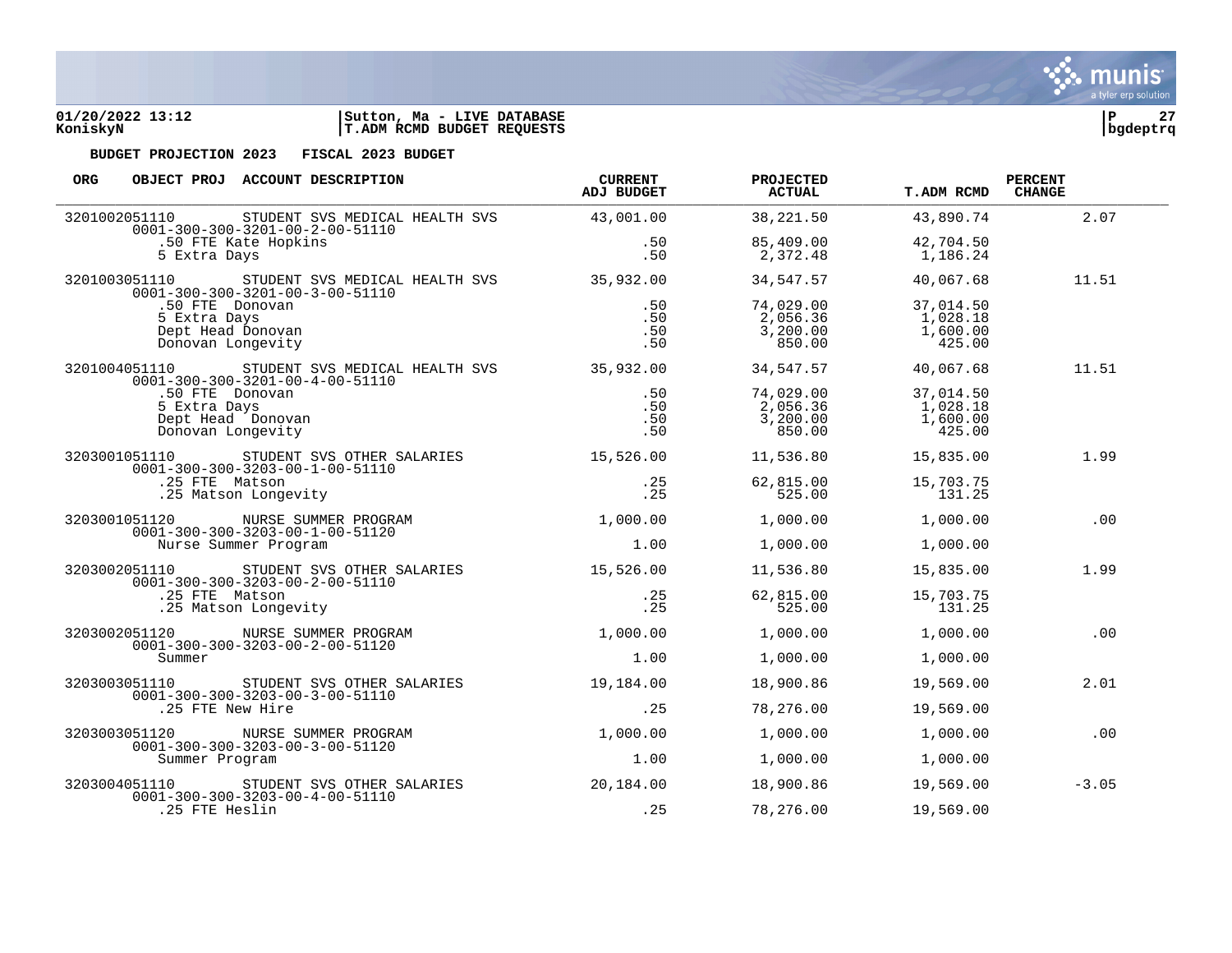

| <b>ORG</b>                                                       | OBJECT PROJ ACCOUNT DESCRIPTION                                                   | <b>CURRENT</b><br><b>ADJ BUDGET</b> | <b>PROJECTED</b><br>ACTUAL | <b>T.ADM RCMD</b>  | <b>PERCENT</b><br><b>CHANGE</b> |
|------------------------------------------------------------------|-----------------------------------------------------------------------------------|-------------------------------------|----------------------------|--------------------|---------------------------------|
| 3203004051120                                                    | NURSE SUMMER PROGRAM<br>$0001 - 300 - 300 - 3203 - 00 - 4 - 00 - 51120$           | .00                                 | 1,000.00                   | 1,000.00           | .00                             |
| Summer                                                           |                                                                                   | 1.00                                | 1,000.00                   | 1,000.00           |                                 |
| 3204001057900                                                    | STUDENT SVS CONTRACTED SVS PHY<br>$0001 - 300 - 300 - 3204 - 00 - 1 - 00 - 57900$ | 1,500.00                            | 1,500.00                   | 1,500.00           | .00                             |
|                                                                  | Contracted Student Services                                                       | 1.00                                | 1,500.00                   | 1,500.00           |                                 |
| 3204002057900                                                    | STUDENT SVS CONTRACTED SVS PHY<br>$0001 - 300 - 300 - 3204 - 00 - 2 - 00 - 57900$ | 1,500.00                            | 1,500.00                   | 1,500.00           | .00                             |
|                                                                  | Contracted Student Services                                                       | 1.00                                | 1,500.00                   | 1,500.00           |                                 |
| 3204003057900                                                    | STUDENT SVS CONTRACTED SVS PHY<br>$0001 - 300 - 300 - 3204 - 00 - 3 - 00 - 57900$ | 1,500.00                            | 1,500.00                   | 1,500.00           | .00                             |
|                                                                  | School physician stipend                                                          | .25                                 | 6,000.00                   | 1,500.00           |                                 |
| 3204004057900                                                    | STUDENT SVS CONTRACTED SVS PHY<br>$0001 - 300 - 300 - 3204 - 00 - 4 - 00 - 57900$ | 1,500.00                            | 1,500.00                   | 1,500.00           | .00                             |
|                                                                  | School Physician Stipend                                                          | 1.00                                | 1,500.00                   | 1,500.00           |                                 |
| 3205001054000<br>$0001 - 300 - 300 - 3205 - 00 - 1 - 00 - 54000$ | STUDENT SVS SUPPLIES&MATERIALS                                                    | 2,425.00                            | 2,425.00                   | 2,425.00           | .00                             |
|                                                                  | Supplies<br>Water for Coolers                                                     | .50<br>.25                          | 3,000.00<br>200.00         | 1,500.00<br>50.00  |                                 |
| CPR supplies/AED<br>AED Replacement                              |                                                                                   | .25<br>.25                          | 1,500.00<br>2,000.00       | 375.00<br>500.00   |                                 |
| 3205002054000                                                    | STUDENT SVS SUPPLIES&MATERIALS                                                    | 2,425.00                            | 2,425.00                   | 2,425.00           | .00                             |
| Supplies                                                         | $0001 - 300 - 300 - 3205 - 00 - 2 - 00 - 54000$                                   | .50                                 | 3,000.00                   | 1,500.00           |                                 |
| Water                                                            |                                                                                   | .25                                 | 200.00                     | 50.00              |                                 |
|                                                                  | CPR/supplies AED<br>AED Replacement                                               | .25<br>.25                          | 1,500.00<br>2,000.00       | 375.00<br>500.00   |                                 |
| 3205003054000                                                    | STUDENT SVS SUPPLIES&MATERIALS<br>$0001 - 300 - 300 - 3205 - 00 - 3 - 00 - 54000$ | 2,425,00                            | 2,750.00                   | 2,425.00           | .00                             |
| Supplies                                                         | CPR Supplies                                                                      | .50<br>.25                          | 3,000.00<br>1,500.00       | 1,500.00<br>375.00 |                                 |
|                                                                  | AED Replacem.                                                                     | .25                                 | 2,000.00                   | 500.00             |                                 |
|                                                                  | Water for coolers                                                                 | .25                                 | 200.00                     | 50.00              |                                 |
| 3205004054000                                                    | STUDENT SVS SUPPLIES&MATERIALS<br>$0001 - 300 - 300 - 3205 - 00 - 4 - 00 - 54000$ | 2,425.00                            | 2,425.00                   | 2,425.00           | .00                             |
| Supplies                                                         | CPR Supplies                                                                      | .50<br>.25                          | 3,000.00<br>1,500.00       | 1,500.00<br>375.00 |                                 |
|                                                                  | AED Replacem.                                                                     | .25                                 | 2,000.00                   | 500.00             |                                 |
|                                                                  | Water for coolers                                                                 | .25                                 | 200.00                     | 50.00              |                                 |

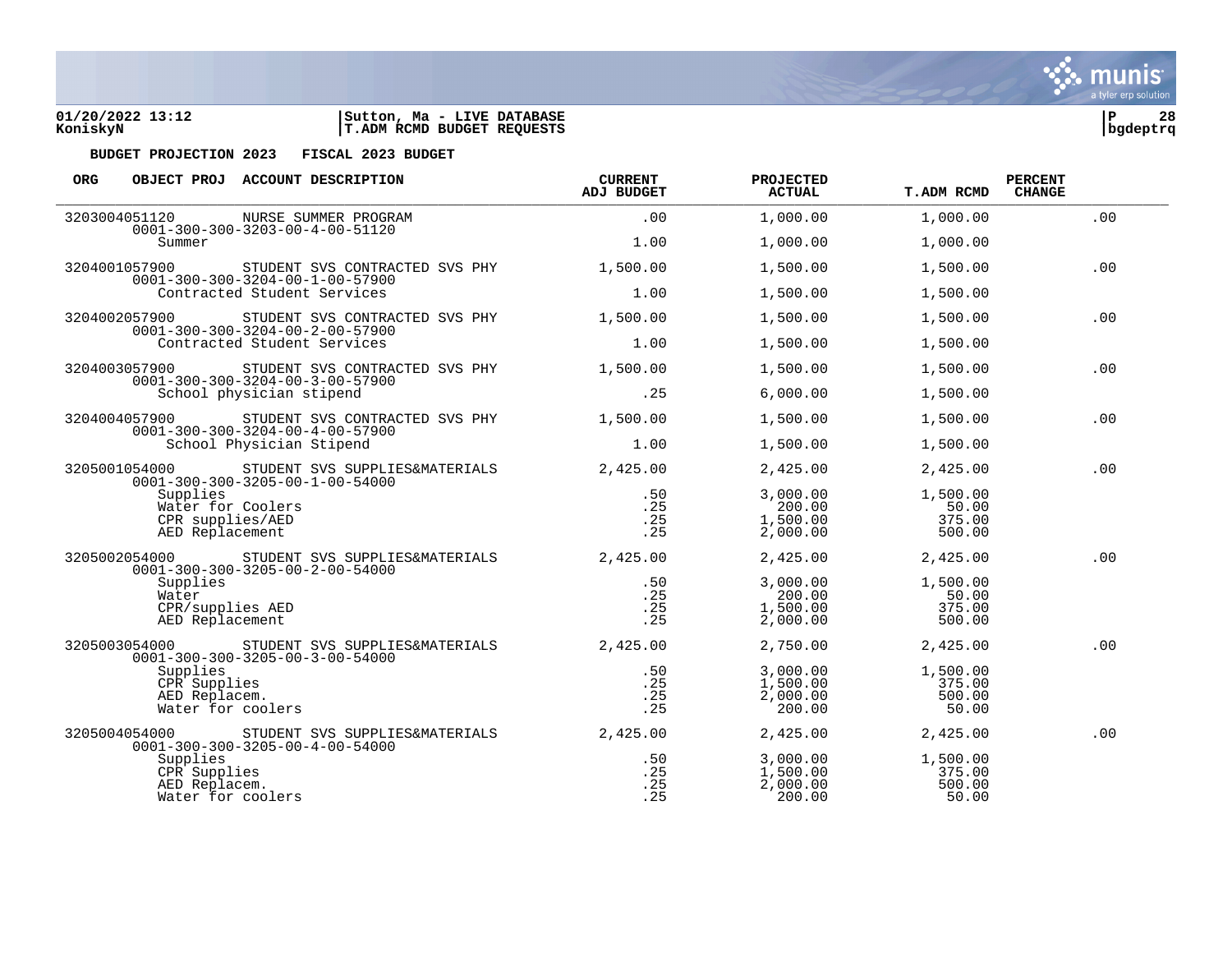

| <b>ORG</b><br>OBJECT PROJ ACCOUNT DESCRIPTION                                                                                                                           | <b>CURRENT</b><br><b>ADJ BUDGET</b> | <b>PROJECTED</b><br><b>ACTUAL</b>        | <b>T.ADM RCMD</b>                    | <b>PERCENT</b><br><b>CHANGE</b> |
|-------------------------------------------------------------------------------------------------------------------------------------------------------------------------|-------------------------------------|------------------------------------------|--------------------------------------|---------------------------------|
| 3206001051110<br>NURSE SUBS SALARY<br>$0001 - 300 - 300 - 3206 - 00 - 1 - 00 - 51110$                                                                                   | 2,800.00                            | 2,800.00                                 | 2,800.00                             | .00                             |
| Sub Salary<br>Sub Nurses for Field Trips                                                                                                                                | 1.00<br>.25                         | 1,350.00<br>5,800.00                     | 1,350.00<br>1,450.00                 |                                 |
| 3206001057000<br>STUDENT SVS OTHER EXPENSES<br>$0001 - 300 - 300 - 3206 - 00 - 1 - 00 - 57000$                                                                          | 860.00                              | 860.00                                   | 860.00                               | .00                             |
| SNAP Software Tech Support<br>Office Supplies/Postage<br>Liability Insurance<br>Seminars/MSNO                                                                           | .25<br>.25<br>.25<br>.25            | 1,300.00<br>500.00<br>440.00<br>1,200.00 | 325.00<br>125.00<br>110.00<br>300.00 |                                 |
| 3206002051110<br>NURSE SUB SALARY<br>$0001 - 300 - 300 - 3206 - 00 - 2 - 00 - 51110$                                                                                    | 3,200.00                            | 2,800.00                                 | 2,800.00                             | $-12.50$                        |
| Sub Salary<br>Sub Nurses for Field Trips                                                                                                                                | 1.00<br>.25                         | 1,350.00<br>5,800.00                     | 1,350.00<br>1,450.00                 |                                 |
| 3206002057000<br>STUDENT SVS OTHER EXPENSES<br>$0001 - 300 - 300 - 3206 - 00 - 2 - 00 - 57000$                                                                          | 860.00                              | 860.00                                   | 860.00                               | .00                             |
| Nurses Liability Insurance<br>SNAP Software<br>Advances in nursing seminar/MSNO<br>Office Supplies/Stamps                                                               | .25<br>.25<br>.25<br>.25            | 440.00<br>1,300.00<br>1,200.00<br>500.00 | 110.00<br>325.00<br>300.00<br>125.00 |                                 |
| 3206003051110<br>NURSE SUBS SALARY<br>$0001 - 300 - 300 - 3206 - 00 - 3 - 00 - 51110$                                                                                   | 3,450.00                            | 3,450.00                                 | 3,325.00                             | $-3.62$                         |
| Sub Nurses for Field Trips<br>Sub Nurses for 8th Grade Field Trip to<br>DC                                                                                              | .25<br>1.00                         | 5,800.00<br>1,000.00                     | 1,450.00<br>1,000.00                 |                                 |
| Sub Nurses for screening                                                                                                                                                | 1.00                                | 875.00                                   | 875.00                               |                                 |
| 3206003057000<br>STUDENT SVS OTHER EXPENSES<br>$0001 - 300 - 300 - 3206 - 00 - 3 - 00 - 57000$                                                                          | 860.00                              | 860.00                                   | 860.00                               | .00                             |
| Nurses liability insurance<br>Technical Software Support (SNAP)<br>Technical Software support (SNAP)<br>Advances in nursing seminars (MSNO)<br>Office supplies / stamps | .25<br>.25<br>.25<br>.25            | 440.00<br>1,300.00<br>1,200.00<br>500.00 | 110.00<br>325.00<br>300.00<br>125.00 |                                 |
| 3206004051110<br>NURSE SUBS SALARY<br>$0001 - 300 - 300 - 3206 - 00 - 4 - 00 - 51110$                                                                                   | 2,450.00                            | 2,450.00                                 | 3,325.00                             | 35.71                           |
| Substitute nurses for field trips<br>Substitute Nurse for Band trip x 5 days<br>Sub nurses for screenings                                                               | 1.00<br>1.00<br>1.00                | 1,450.00<br>1,000.00<br>875.00           | 1,450.00<br>1,000.00<br>875.00       |                                 |
| 3206004057000<br>STUDENT SVS OTHER EXPENSES<br>$0001 - 300 - 300 - 3206 - 00 - 4 - 00 - 57000$                                                                          | 778.00                              | 777.50                                   | 535.00                               | $-31.23$                        |
| Nurse Liablility Insurance<br>Advances in nursing seminar/MSNO<br>Office Supplies/Stamps                                                                                | .25<br>.25<br>.25                   | 440.00<br>1,200.00<br>500.00             | 110.00<br>300.00<br>125.00           |                                 |

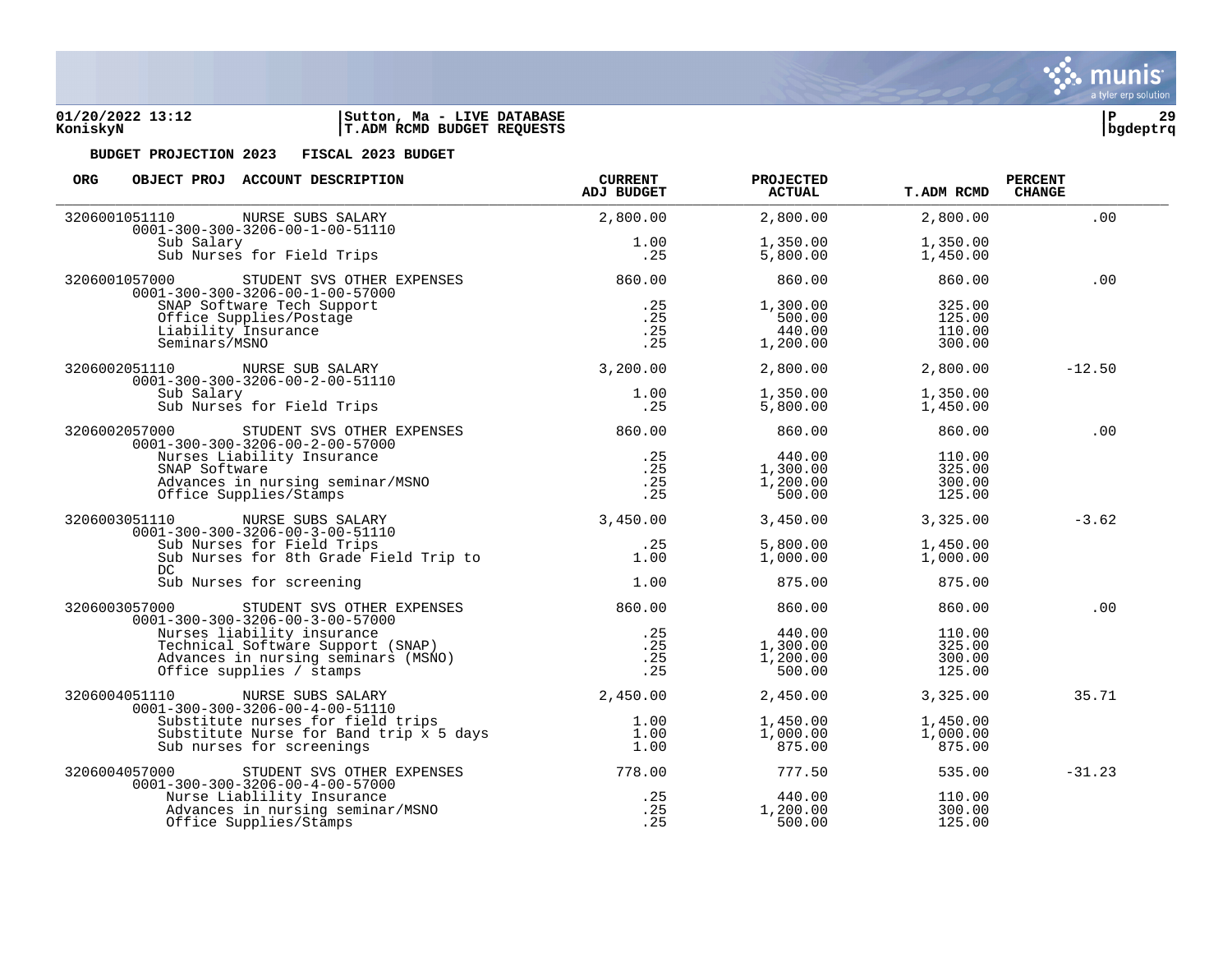

### **01/20/2022 13:12 |Sutton, Ma - LIVE DATABASE |P 30 KoniskyN |T.ADM RCMD BUDGET REQUESTS |bgdeptrq**

| ORG.<br>OBJECT PROJ ACCOUNT DESCRIPTION                                                                                                                                                   | <b>CURRENT</b><br>ADJ BUDGET                                         | <b>PROJECTED</b><br><b>ACTUAL</b>                                                                                 | <b>T.ADM RCMD</b>                                                                                                  | <b>PERCENT</b><br><b>CHANGE</b> |
|-------------------------------------------------------------------------------------------------------------------------------------------------------------------------------------------|----------------------------------------------------------------------|-------------------------------------------------------------------------------------------------------------------|--------------------------------------------------------------------------------------------------------------------|---------------------------------|
| 3303350551110<br>DRIVERS / MONITOR -TRANSP                                                                                                                                                | 177,308.00                                                           | 162,568.00                                                                                                        | 188,705.20                                                                                                         | 6.43                            |
| $0001 - 300 - 350 - 3303 - 00 - 5 - 00 - 51110$<br>CDL Hodge<br>CDL Richardson<br>7D Camarra<br>7D Riley<br>7D Robbins<br>7D Manzi<br>7D Westbury<br>Monitor- Belanger<br>Monitor- Vacant | 1.00<br>1.00<br>1.00<br>1.00<br>1.00<br>1.00<br>1.00<br>1.00<br>1.00 | 21,252.00<br>21,252.00<br>21,388.50<br>21,252.00<br>19,740.00<br>20,443.50<br>23,377.20<br>15,000.00<br>10,000.00 | 21,252.00<br>21,252.00<br>21,388.50<br>21, 252.00<br>19,740.00<br>20,443.50<br>23,377.20<br>15,000.00<br>10,000.00 |                                 |
| Transportation Contracted                                                                                                                                                                 | 1.00                                                                 | 15,000.00                                                                                                         | 15,000.00                                                                                                          |                                 |
| 3303350557900<br>CONTRACT SERVICES<br>$0001 - 300 - 350 - 3303 - 00 - 5 - 00 - 57900$<br>Transportation contracted out                                                                    | 42,000.00<br>1.00                                                    | 42,000.00<br>30,000.00                                                                                            | 30,000.00<br>30,000.00                                                                                             | $-28.57$                        |
| TRANSPORTATION CONTRACT SERVIC 227,925.00<br>3304001057900                                                                                                                                |                                                                      | 225,450.00                                                                                                        | 236,025.00                                                                                                         | 3.55                            |
| $0001 - 300 - 300 - 3304 - 00 - 1 - 00 - 57900$<br>AA Transportation                                                                                                                      | .25                                                                  | 944,100.00                                                                                                        | 236,025.00                                                                                                         |                                 |
| 3304002057900<br>TRANSPORTATION CONTRACT SERVIC<br>$0001 - 300 - 300 - 3304 - 00 - 2 - 00 - 57900$<br>AA Transportation                                                                   | 227,925.00                                                           | 225,450.00                                                                                                        | 236,025.00                                                                                                         | 3.55                            |
|                                                                                                                                                                                           | .25                                                                  | 944,100.00                                                                                                        | 236,025.00                                                                                                         |                                 |
| TRANSPORTATION CONTRACT SERVIC 205,425.00<br>3304003057900<br>$0001 - 300 - 300 - 3304 - 00 - 3 - 00 - 57900$                                                                             |                                                                      | 202,950.00                                                                                                        | 208,525.00                                                                                                         | 1.51                            |
| AA Transportatin<br>Allocation from Bus Revolving                                                                                                                                         | .25<br>.50                                                           | 944,100.00<br>55,000.00                                                                                           | 236,025.00<br>$-27,500.00$                                                                                         |                                 |
| 3304004057900<br>TRANSPORTATION CONTRACT SERVIC<br>$0001 - 300 - 300 - 3304 - 00 - 4 - 00 - 57900$                                                                                        | 207,425.00                                                           | 204,950.00                                                                                                        | 210,525.00                                                                                                         | 1.49                            |
| AA Transportation<br>Allocation from Bus Revolving<br>Extra Run for PSAT                                                                                                                  | .25<br>.50<br>1.00                                                   | 944,100.00<br>55,000.00<br>2,000.00                                                                               | 236,025.00<br>$-27,500.00$<br>2,000.00                                                                             |                                 |
| SPED TRANSPORT - OTHER<br>3304350553415<br>$0001 - 300 - 350 - 3304 - 00 - 5 - 00 - 53415$                                                                                                | 46,944.00                                                            | 47,520.00                                                                                                         | 46,944.00                                                                                                          | .00                             |
| Fuel, Repairs, Maintenance, Tolls<br>Allocation from 262 Grant                                                                                                                            | 1.00<br>1.00                                                         | 65,000.00<br>18,056.00                                                                                            | 65,000.00<br>$-18,056.00$                                                                                          |                                 |
| 3306005051110<br>TRANSPORTATION- MCKINNEY VENTO<br>$0001 - 300 - 300 - 3306 - 00 - 5 - 00 - 51110$                                                                                        | 2,500.00                                                             | 2,500.00                                                                                                          | 2,500.00                                                                                                           | .00                             |
| McKinney Vento                                                                                                                                                                            | 1.00                                                                 | 2,500.00                                                                                                          | 2,500.00                                                                                                           |                                 |
| 3306005057900<br>TRANSPORTATION-MCKINNEY VENTO<br>$0001 - 300 - 300 - 3306 - 00 - 5 - 00 - 57900$                                                                                         | 2,500.00                                                             | 2,500.00                                                                                                          | 2,500.00                                                                                                           | .00                             |
| McKinney Vento                                                                                                                                                                            | 1.00                                                                 | 2,500.00                                                                                                          | 2,500.00                                                                                                           |                                 |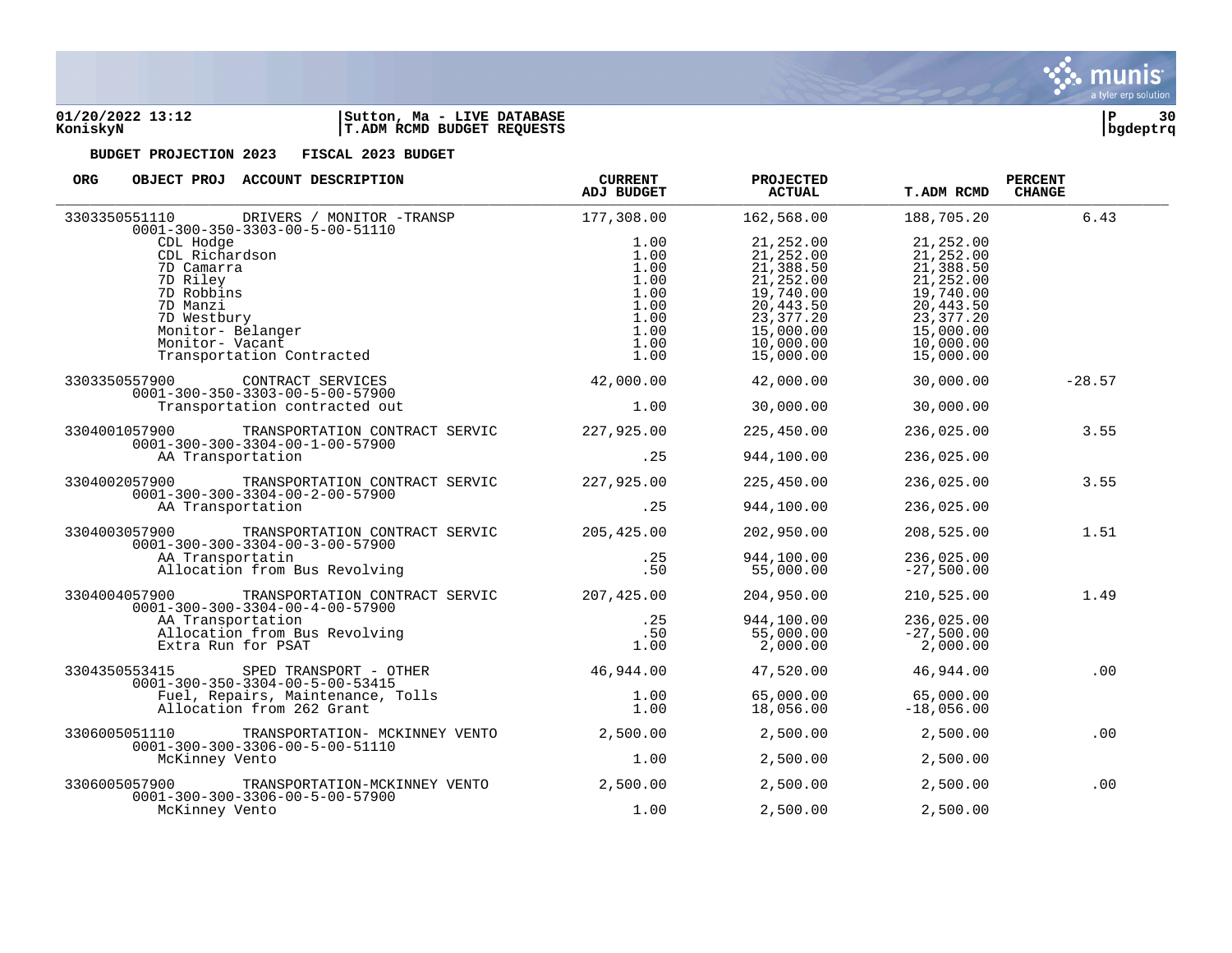### **01/20/2022 13:12 |Sutton, Ma - LIVE DATABASE |P 31 KoniskyN |T.ADM RCMD BUDGET REQUESTS |bgdeptrq**

| ORG<br>OBJECT PROJ ACCOUNT DESCRIPTION                                                                                                                                                                                                                  | <b>CURRENT</b><br><b>ADJ BUDGET</b> | <b>PROJECTED</b><br><b>ACTUAL</b>                                                                                                                                                                                                                                                               | <b>T.ADM RCMD</b> | <b>PERCENT</b><br><b>CHANGE</b> |  |
|---------------------------------------------------------------------------------------------------------------------------------------------------------------------------------------------------------------------------------------------------------|-------------------------------------|-------------------------------------------------------------------------------------------------------------------------------------------------------------------------------------------------------------------------------------------------------------------------------------------------|-------------------|---------------------------------|--|
| 151110 ATHLETIC SALARY-DIR/COACH<br>0001-300-300-3511-00-4-00-51110 78,302.00<br>Athletic Director .80<br>Athletic Stipend 1.00<br>Longevity 1.00<br>3511004051110                                                                                      |                                     | 76,943.90                                                                                                                                                                                                                                                                                       | 80,189.20         | 2.41                            |  |
|                                                                                                                                                                                                                                                         |                                     | 87,699.00                                                                                                                                                                                                                                                                                       | 70,159.20         |                                 |  |
|                                                                                                                                                                                                                                                         |                                     | 9,180.00                                                                                                                                                                                                                                                                                        | 9,180.00          |                                 |  |
| Longevity                                                                                                                                                                                                                                               |                                     | 850.00                                                                                                                                                                                                                                                                                          | 850.00            |                                 |  |
|                                                                                                                                                                                                                                                         |                                     |                                                                                                                                                                                                                                                                                                 |                   |                                 |  |
| ATHLETIC COACHES SALARY 5,564.00<br>00-300-3512-00-4-00-51110<br>3512004051110<br>$0001 - 300 - 300 - 3512 - 00 - 4 - 00 - 51110$                                                                                                                       |                                     | 5,564.00                                                                                                                                                                                                                                                                                        | $.00 \,$          | $-100.00$                       |  |
|                                                                                                                                                                                                                                                         |                                     | 4,662.00 4,662.00                                                                                                                                                                                                                                                                               |                   |                                 |  |
|                                                                                                                                                                                                                                                         |                                     |                                                                                                                                                                                                                                                                                                 |                   |                                 |  |
|                                                                                                                                                                                                                                                         |                                     |                                                                                                                                                                                                                                                                                                 |                   |                                 |  |
|                                                                                                                                                                                                                                                         |                                     |                                                                                                                                                                                                                                                                                                 |                   |                                 |  |
|                                                                                                                                                                                                                                                         |                                     |                                                                                                                                                                                                                                                                                                 |                   |                                 |  |
|                                                                                                                                                                                                                                                         |                                     |                                                                                                                                                                                                                                                                                                 |                   |                                 |  |
|                                                                                                                                                                                                                                                         |                                     |                                                                                                                                                                                                                                                                                                 |                   |                                 |  |
|                                                                                                                                                                                                                                                         |                                     |                                                                                                                                                                                                                                                                                                 |                   |                                 |  |
|                                                                                                                                                                                                                                                         |                                     |                                                                                                                                                                                                                                                                                                 |                   |                                 |  |
| 1.300-300-35112-00-4-00-51110<br>Boys Varsity Soccer<br>Boys Varsity Soccer<br>1.00<br>Varsity Soccer<br>1.00<br>Girls Unior Varsity Volleyball<br>dirls Junior Varsity Volleyball<br>dirls Junior Varsity Volleyball<br>Junior Varsity Field Ho        |                                     | $\begin{array}{r} 2,957.00 \ 4,662.00 \ 4,662.00 \ 2,957.00 \ 2,957.00 \ 4,662.00 \ 2,957.00 \ 4,662.00 \ 2,957.00 \ 4,662.00 \ 2,957.00 \ 4,662.00 \ 2,957.00 \ 4,662.00 \ 4,662.00 \ 4,662.00 \ 2,957.00 \ 2,957.00 \end{array}$<br>2, 95,<br>4, 662.00<br>2, 047.00<br>4, 662.00<br>2.957.00 |                   |                                 |  |
|                                                                                                                                                                                                                                                         |                                     |                                                                                                                                                                                                                                                                                                 | 4,662.00          |                                 |  |
|                                                                                                                                                                                                                                                         |                                     |                                                                                                                                                                                                                                                                                                 | 2,047.00          |                                 |  |
|                                                                                                                                                                                                                                                         |                                     |                                                                                                                                                                                                                                                                                                 | 4,662.00          |                                 |  |
|                                                                                                                                                                                                                                                         |                                     |                                                                                                                                                                                                                                                                                                 | 8,871.00          |                                 |  |
|                                                                                                                                                                                                                                                         |                                     | 4,200.00                                                                                                                                                                                                                                                                                        | 4,200.00          |                                 |  |
|                                                                                                                                                                                                                                                         |                                     |                                                                                                                                                                                                                                                                                                 |                   |                                 |  |
| students, FALL, WINTER AND SPRING<br>Fall, Winter and Spring Weight Room                                                                                                                                                                                | 3.00                                | 1,500.00                                                                                                                                                                                                                                                                                        | 4,500.00          |                                 |  |
| Supervisors                                                                                                                                                                                                                                             |                                     |                                                                                                                                                                                                                                                                                                 |                   |                                 |  |
| Fall Varsity Football Cheerleading                                                                                                                                                                                                                      | 1.00                                |                                                                                                                                                                                                                                                                                                 |                   |                                 |  |
|                                                                                                                                                                                                                                                         |                                     | 4,662.00                                                                                                                                                                                                                                                                                        | 4,662.00          |                                 |  |
| Coach<br>Coach<br>Varsity Basketball Cheerleading Coach<br>Boys Varsity Basketball<br>Boys Junior Varisty Basketball<br>Girls Varsity Basketball<br>Girls Junior Varsity Basketball<br>University Basketball<br>University Basketball<br>University Bas |                                     |                                                                                                                                                                                                                                                                                                 |                   |                                 |  |
|                                                                                                                                                                                                                                                         |                                     | $4,662.00$<br>$4,662.00$<br>$2,957.00$                                                                                                                                                                                                                                                          | 4,662.00          |                                 |  |
|                                                                                                                                                                                                                                                         |                                     |                                                                                                                                                                                                                                                                                                 |                   |                                 |  |
|                                                                                                                                                                                                                                                         |                                     |                                                                                                                                                                                                                                                                                                 |                   |                                 |  |
|                                                                                                                                                                                                                                                         |                                     |                                                                                                                                                                                                                                                                                                 |                   |                                 |  |
|                                                                                                                                                                                                                                                         |                                     |                                                                                                                                                                                                                                                                                                 |                   |                                 |  |
|                                                                                                                                                                                                                                                         |                                     |                                                                                                                                                                                                                                                                                                 |                   |                                 |  |
| and Girls)                                                                                                                                                                                                                                              |                                     | $\begin{array}{lll} 4,662.00 & & & 4,662.00 \ 2,957.00 & & & 2,957.00 \ 4,662.00 & & & 2,957.00 \ 2,957.00 & & & 4,662.00 \ 4,662.00 & & & & 4,662.00 \end{array}$                                                                                                                              |                   |                                 |  |
| Junior Varsity Indoor Track and Field                                                                                                                                                                                                                   | 1.00                                | 2,957.00                                                                                                                                                                                                                                                                                        | 2,957.00          |                                 |  |
| (Boys and Girls)                                                                                                                                                                                                                                        |                                     |                                                                                                                                                                                                                                                                                                 |                   |                                 |  |
|                                                                                                                                                                                                                                                         |                                     | $\begin{array}{llll} 2\, , \, 047\, . \, 00 & 2\, , \, 047\, . \, 00\, \\ 4\, , \, 662\, . \, 00 & 4\, , \, 662\, . \, 00\, \\ 2\, , \, 957\, . \, 00 & 2\, , \, 957\, . \, 00\, \\ 4\, , \, 662\, . \, 00 & 4\, , \, 662\, . \, 00\, \end{array}$                                              |                   |                                 |  |
|                                                                                                                                                                                                                                                         |                                     |                                                                                                                                                                                                                                                                                                 |                   |                                 |  |
|                                                                                                                                                                                                                                                         |                                     |                                                                                                                                                                                                                                                                                                 |                   |                                 |  |
|                                                                                                                                                                                                                                                         |                                     |                                                                                                                                                                                                                                                                                                 |                   |                                 |  |
|                                                                                                                                                                                                                                                         |                                     |                                                                                                                                                                                                                                                                                                 | 2,957.00          |                                 |  |
| (Boys and Girls)<br>Indoor Track and Field Assistant Coach<br>Boys Varsity Baseball<br>Boys Junior Varsity Baseball<br>Girls Varsity Softball<br>Girls Junior Varsity Softball<br>Outdoor Track and Field (Boys and 1.00<br>Outdoor Track an<br>Girls)  |                                     | 4,662.00<br>2,957.00<br>4,662.00                                                                                                                                                                                                                                                                | 4,662.00          |                                 |  |
| Outdoor Track and Field Junior Varsity 1.00<br>Middle School Outdoor Track and Field 1.00                                                                                                                                                               |                                     | 2,957.00                                                                                                                                                                                                                                                                                        | 2,957.00          |                                 |  |
|                                                                                                                                                                                                                                                         |                                     | 4,662.00                                                                                                                                                                                                                                                                                        |                   |                                 |  |
|                                                                                                                                                                                                                                                         |                                     |                                                                                                                                                                                                                                                                                                 | 4,662.00          |                                 |  |
| Head (Boys and Girls)                                                                                                                                                                                                                                   |                                     |                                                                                                                                                                                                                                                                                                 |                   |                                 |  |
| Outdoor Track and Field Coach HS                                                                                                                                                                                                                        | 1.00                                | 2,047.00                                                                                                                                                                                                                                                                                        | 2,047.00          |                                 |  |
| Assistant                                                                                                                                                                                                                                               |                                     |                                                                                                                                                                                                                                                                                                 |                   |                                 |  |
| Middle School Outdoor Track and Field                                                                                                                                                                                                                   | 1.00                                | 2,047.00                                                                                                                                                                                                                                                                                        | 2,047.00          |                                 |  |
| Assistant                                                                                                                                                                                                                                               |                                     |                                                                                                                                                                                                                                                                                                 |                   |                                 |  |
| Varsity Boys Tennis                                                                                                                                                                                                                                     | 1.00                                | 4,662.00                                                                                                                                                                                                                                                                                        | 4,662.00          |                                 |  |
|                                                                                                                                                                                                                                                         |                                     |                                                                                                                                                                                                                                                                                                 |                   |                                 |  |

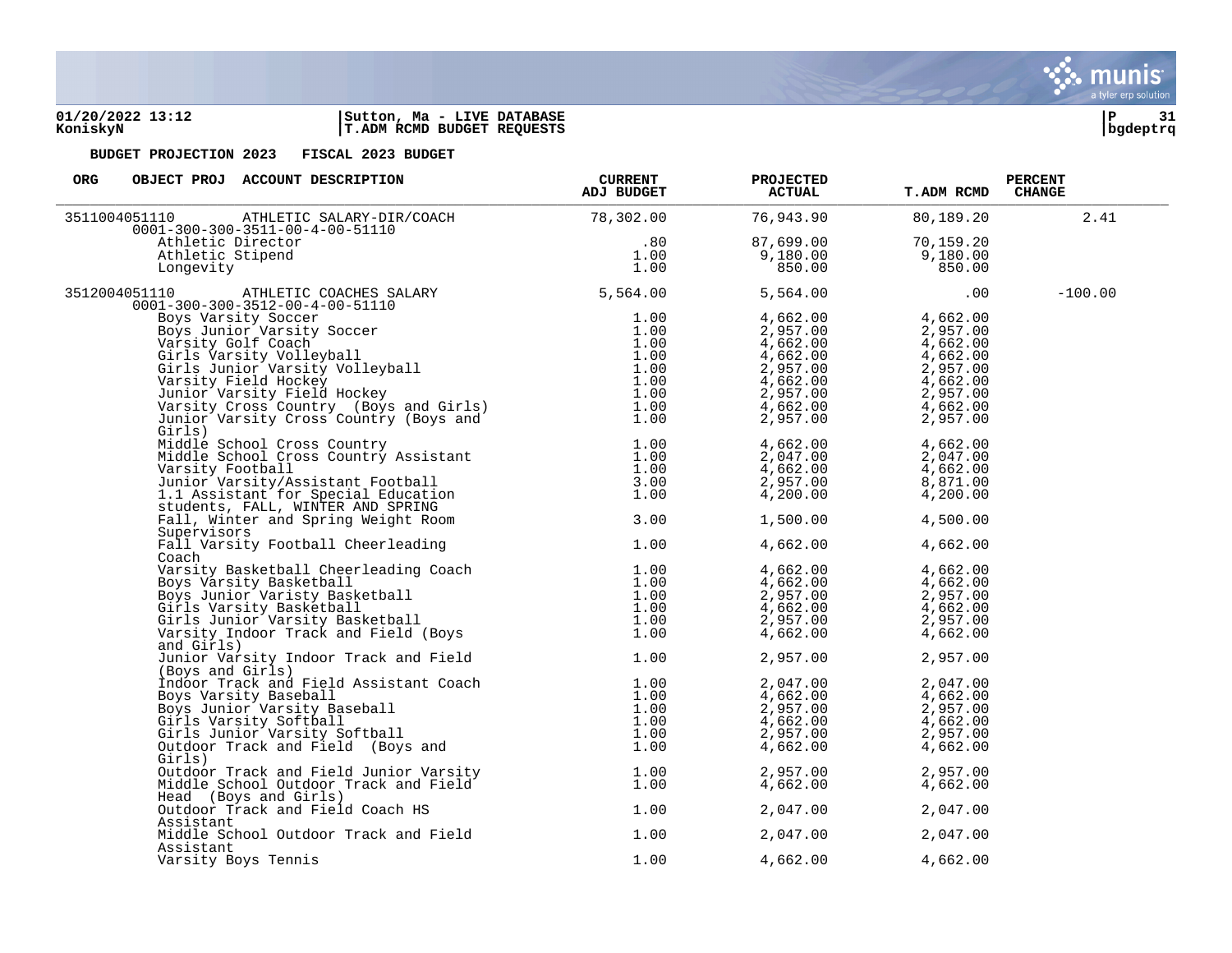### **01/20/2022 13:12 |Sutton, Ma - LIVE DATABASE |P 32 KoniskyN |T.ADM RCMD BUDGET REQUESTS |bgdeptrq**



| <b>ORG</b><br>OBJECT PROJ ACCOUNT DESCRIPTION                                                                     | <b>CURRENT</b><br>ADJ BUDGET | <b>PROJECTED</b><br><b>ACTUAL</b>              | <b>T.ADM RCMD</b>                                 | <b>PERCENT</b><br><b>CHANGE</b> |
|-------------------------------------------------------------------------------------------------------------------|------------------------------|------------------------------------------------|---------------------------------------------------|---------------------------------|
| Varsity Girls Tennis<br>Allocation from Athletic Revolving<br>Girls Varsity Soccer<br>Girls Junior Varsity Soccer | 1.00<br>1.00<br>1.00<br>1.00 | 4,662.00<br>146,864.00<br>4,662.00<br>2,957.00 | 4,662.00<br>$-146,864.00$<br>4,662.00<br>2,957.00 |                                 |
| 3513004057000<br>ATHLETIC OFFICIALS                                                                               | 38,695.00                    | 36,500.00                                      | 35,308.00                                         | $-8.75$                         |
| $0001 - 300 - 300 - 3513 - 00 - 4 - 00 - 57000$<br>Boys Varsity Soccer Officials (2 x \$93                        | 14.00                        | 186.00                                         | 2,604.00                                          |                                 |
| for 14 gam<br>Boys Junior Varsity Officials (2 x \$69                                                             | 12.00                        | 138.00                                         | 1,656.00                                          |                                 |
| for 10 game<br>Girls Varsity Soccer Officials (2 x \$93                                                           | 14.00                        | 186.00                                         | 2,604.00                                          |                                 |
| for 14 gam<br>Girls Junior Varsity Soccer Officials                                                               | 12.00                        | 138.00                                         | 1,656.00                                          |                                 |
| $(2 \times $69$ for<br>Varsity Field Hockey Officials (2x\$93                                                     | 12.00                        | 186.00                                         | 2,232.00                                          |                                 |
| for 12 game<br>Junior Varisty Field Hockey Officials                                                              | 12.00                        | 138.00                                         | 1,656.00                                          |                                 |
| (2x \$69 f<br>Varsity Volleyball officials (2x \$91for                                                            | 14.00                        | 182.00                                         | 2,548.00                                          |                                 |
| 14 gam<br>Junior Varsity Volleyball officials (2x                                                                 | 12.00                        | 136.00                                         | 1,632.00                                          |                                 |
| \$68 for 10 matches)<br>Boys Varsity Basketball officials (2x                                                     | 14.00                        | 186.00                                         | 2,604.00                                          |                                 |
| \$93 for 14 g<br>Boys Junior Varsity Basketball                                                                   | 12.00                        | 138.00                                         | 1,656.00                                          |                                 |
| officials (2x \$69 f<br>Girls Varsity Basketball officials (2x                                                    | 14.00                        | 186.00                                         | 2,604.00                                          |                                 |
| \$93 for<br>Girls Junior Varisty Basketball                                                                       | 12.00                        | 138.00                                         | 1,656.00                                          |                                 |
| officials (2x \$69<br>Indoor Track and Field Officials (1 per                                                     | 12.00                        | 150.00                                         | 1,800.00                                          |                                 |
| meet@ $$150)$<br>Junior Varsity Baseball officials (2x                                                            | 12.00                        | 138.00                                         | 1,656.00                                          |                                 |
| \$69 for 10 g<br>Varsity Softball officials (2x\$93 for                                                           | 12.00                        | 186.00                                         | 2,232.00                                          |                                 |
| 10 games)<br>Junior Varsity Softball officials                                                                    | 12.00                        | 138.00                                         | 1,656.00                                          |                                 |
| (2x\$69for 10 qa)<br>Varsity Baseball officials (2x\$93 for                                                       | 12.00                        | 186.00                                         | 2,232.00                                          |                                 |
| 12 games)<br>Boys Soccer Athletic Trainer( 2 hours x                                                              | 12.00                        | 110.00                                         | 1,320.00                                          |                                 |
| \$55/hour f<br>Girls Soccer Athletic Trainer (2 hours                                                             | 12.00                        | 110.00                                         | 1,320.00                                          |                                 |
| @ \$55/hour<br>Boys Basketball Athletic Trainer (2                                                                | 12.00                        | 110.00                                         | 1,320.00                                          |                                 |
| hours $x$ \$55/ho<br>Field Hockey Athletic Trainer (2 hours                                                       | 10.00                        | 110.00                                         | 1,100.00                                          |                                 |
| $x$ \$55/hour<br>Varsity Football Athletic                                                                        | 10.00                        | 210.00                                         | 2,100.00                                          |                                 |
| Trainer (3hours x\$70/hx8<br>Junior Varsity Football Athletic                                                     | 8.00                         | 210.00                                         | 1,680.00                                          |                                 |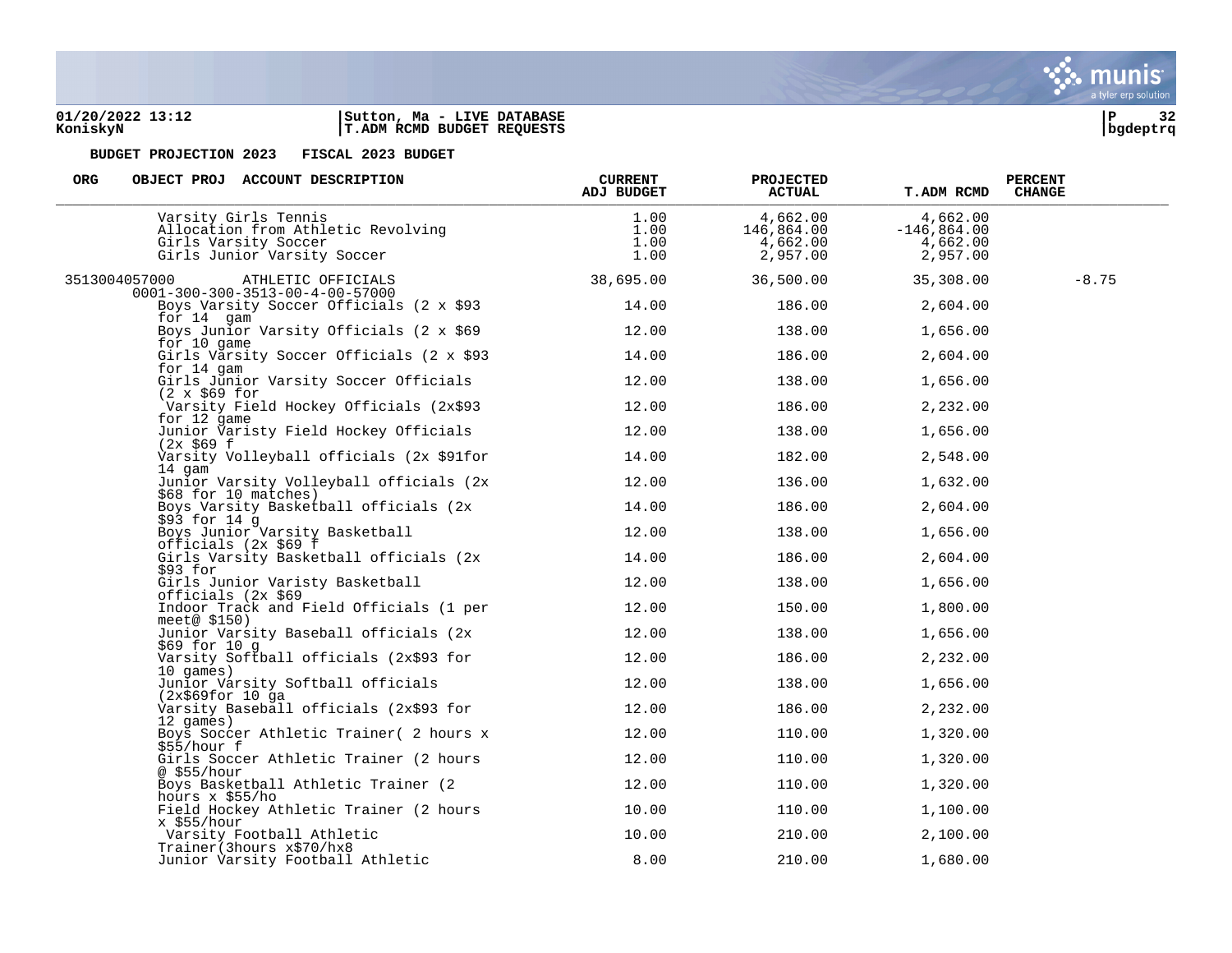

### **01/20/2022 13:12 |Sutton, Ma - LIVE DATABASE |P 33 KoniskyN |T.ADM RCMD BUDGET REQUESTS |bgdeptrq**



| OBJECT PROJ ACCOUNT DESCRIPTION CURRENT ADJ BUDGET<br><b>ORG</b>                                                                                                                                                                                                 |      | <b>PROJECTED</b><br><b>ACTUAL</b>                                                                                                                                                                                                                                                    | <b>T.ADM RCMD</b>                                       | <b>PERCENT</b><br><b>CHANGE</b> |
|------------------------------------------------------------------------------------------------------------------------------------------------------------------------------------------------------------------------------------------------------------------|------|--------------------------------------------------------------------------------------------------------------------------------------------------------------------------------------------------------------------------------------------------------------------------------------|---------------------------------------------------------|---------------------------------|
| Trainer (3h@\$70x8                                                                                                                                                                                                                                               |      |                                                                                                                                                                                                                                                                                      | 3,500.00                                                |                                 |
| qames/scrim)                                                                                                                                                                                                                                                     |      | 150.00                                                                                                                                                                                                                                                                               | 900.00                                                  |                                 |
| games/scrim)<br>Junior Varsity Football officials<br>(2@\$75x6 games)<br>Football taken from G&D 1.00<br>Allocation from Sports Fee Revolving 1.00                                                                                                               |      |                                                                                                                                                                                                                                                                                      | 8,180.00 -8,180.00<br>4,436.00 -4,436.00<br>$-4,436.00$ |                                 |
| ATHLETIC TRANSPORTATION SALARY 30,000.00<br>3514004051110<br>$0001 - 300 - 300 - 3514 - 00 - 4 - 00 - 51110$                                                                                                                                                     |      | 30,000.00                                                                                                                                                                                                                                                                            | 30,000.00                                               | .00                             |
| Athletics Driver                                                                                                                                                                                                                                                 | 1.00 | 30,000.00                                                                                                                                                                                                                                                                            | 30,000.00                                               |                                 |
| 3514004057900 ATHLETIC TRANSPORT CONTRACTED 50,619.00 50,570.00<br>$0001 - 300 - 300 - 3514 - 00 - 4 - 00 - 57900$                                                                                                                                               |      |                                                                                                                                                                                                                                                                                      | 55,619.00                                               | 9.88                            |
|                                                                                                                                                                                                                                                                  |      | 485.00<br>485.00<br>485.00<br>485.00<br>485.00<br>485.00<br>485.00<br>485.00<br>485.00<br>485.00<br>485.00<br>485.00<br>485.00<br>485.00<br>485.00<br>485.00<br>485.00<br>485.00<br>485.00<br>485.00<br>485.00<br>485.00<br>485.00<br>5,820.00<br>485.00<br>485.00<br>485.00<br>485. |                                                         |                                 |
| (estimate)<br>Middle School Outdoor Track and Field 8 8.00<br>meets                                                                                                                                                                                              |      |                                                                                                                                                                                                                                                                                      | 485.00 3,880.00                                         |                                 |
| Deduct for Athletic Driver                                                                                                                                                                                                                                       |      | $1.00$ 65,631.00 -65,631.00                                                                                                                                                                                                                                                          |                                                         |                                 |
|                                                                                                                                                                                                                                                                  |      |                                                                                                                                                                                                                                                                                      |                                                         | 66.52                           |
| 3515004054000 ATHLETIC SUPPLIES<br>0001-300-300-3515-00-4-00-54000<br>Douglas Contribution for FB<br>FB G&D<br>BASKETBALL- balls, nets, slipnot pad,<br>25, 221.00<br>1.00<br>4,720.00<br>4,720.00<br>1.00<br>4,720.00<br>4,720.00<br>1.524.00<br>1,524.         |      |                                                                                                                                                                                                                                                                                      |                                                         |                                 |
| scorebook<br>BASEBALL-hats, socks, BB, bats, helmets<br>FIELD HOCKEY- socks and balls<br>FOOTBALL- co op equip, practice balls, the corresponding the corresponding to the control of the control of the<br>FOOTBALL- co op equip, practice balls<br>extra equip |      |                                                                                                                                                                                                                                                                                      |                                                         |                                 |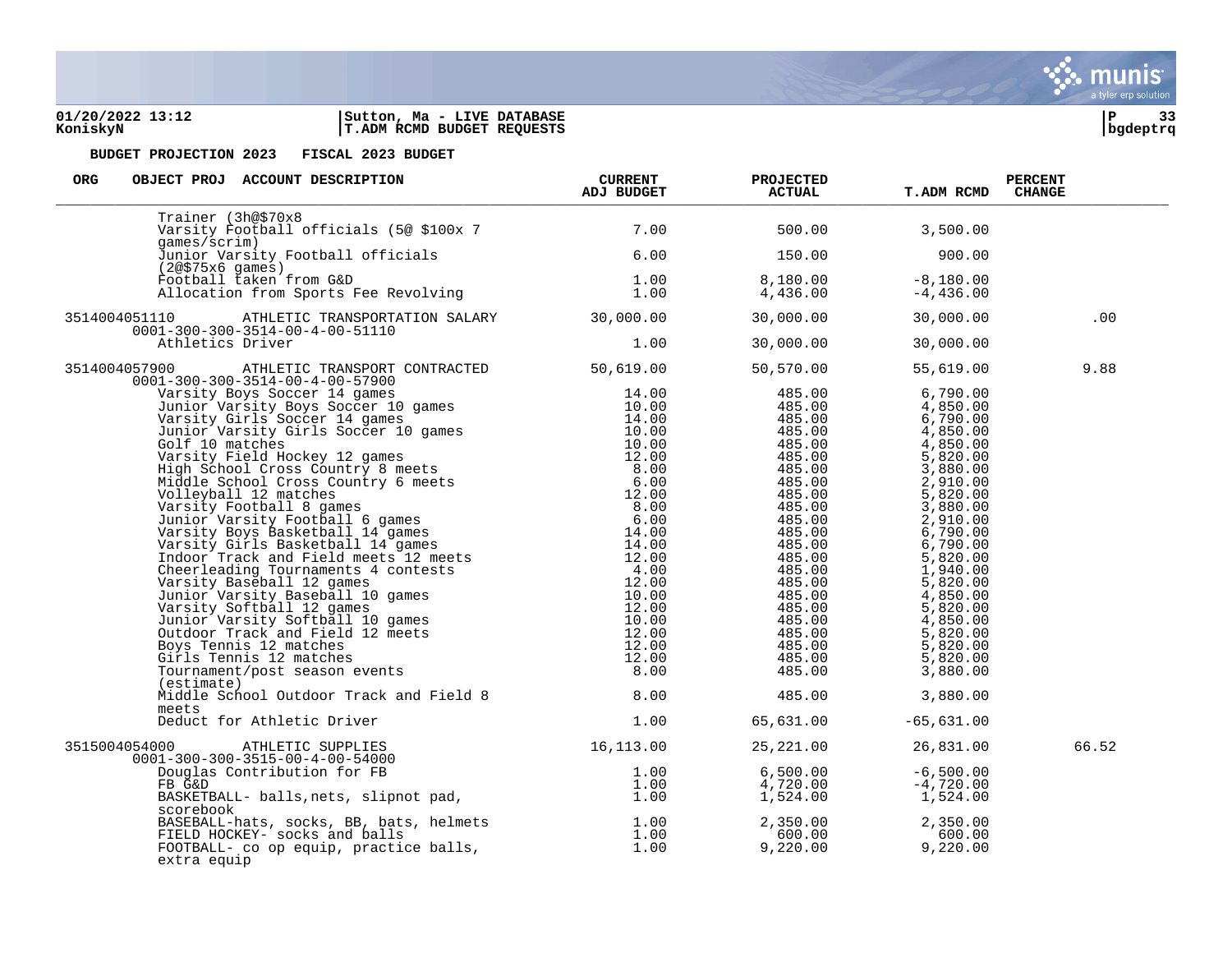

### **01/20/2022 13:12 |Sutton, Ma - LIVE DATABASE |P 34 KoniskyN |T.ADM RCMD BUDGET REQUESTS |bgdeptrq**



| ORG<br>OBJECT PROJ ACCOUNT DESCRIPTION                                                                                                                                                                                                                                                                                                                                     | CURRENT<br>ADJ BUDGET | <b>PROJECTED</b><br><b>ACTUAL</b>                                                                                                                                                                                                                                         | T.ADM RCMD | <b>PERCENT</b><br><b>CHANGE</b> |
|----------------------------------------------------------------------------------------------------------------------------------------------------------------------------------------------------------------------------------------------------------------------------------------------------------------------------------------------------------------------------|-----------------------|---------------------------------------------------------------------------------------------------------------------------------------------------------------------------------------------------------------------------------------------------------------------------|------------|---------------------------------|
| SOCCER- socks, equip bags, score books<br>SOCCER- socks, equip bags, score books<br>SOFTBALL- Hat, Socks, Balls, bats,<br>1.00<br>helmets SB<br>TRACK- Neon Safety Shirts                                                                                                                                                                                                  |                       | $\begin{array}{cccc} 2,100.00 & 2,100.00 \\ 833.00 & 833.00 \\ 1,824.00 & 1,824.00 \end{array}$                                                                                                                                                                           |            |                                 |
| 1.00 1,500.00 1,500.00<br>TRACK- Neon Safety Shirts<br>TENNIS-Balls 1.00 1,500.00 1,500.00 1,500.00<br>VOLLEYBALL-Balls 1.00 400.00 600.00 600.00<br>WEIGHTROOM-3 sessions 3.00 1,300.00 3,900.00<br>Uniform JV shorts Soccer, FH, BB Go<br>AED Repair,                                                                                                                    |                       |                                                                                                                                                                                                                                                                           |            |                                 |
| AED Repair,<br>\$4436 Sports Fee All. & \$10,000<br>\$4435 Fee All. & \$10,000<br>Atthletic Rev All.                                                                                                                                                                                                                                                                       |                       |                                                                                                                                                                                                                                                                           | .00        |                                 |
| 3516004051110 ATHLETIC OTHER SALARY 2,803.00 2,802.50 2,037.50<br>0001-300-300-3516-00-4-00-51110                                                                                                                                                                                                                                                                          |                       |                                                                                                                                                                                                                                                                           |            | $-27.31$                        |
| 110 ATHLETIC UIHER SHIPS1<br>01-300-300-3516-00-51110<br>Boys and Girls Soccer Game admini 20.00<br>Football Game admini 6.00<br>Tournament game admini 10.00<br>Boys and Girls Basketball game admin 20.00<br>Football Ticket takers 6.00                                                                                                                                 |                       | $\begin{array}{cccc} 114 \cdot 75 & 2, 295 \cdot 00 \\ 191 \cdot 25 & 1, 147 \cdot 50 \\ 153 \cdot 00 & 1, 530 \cdot 00 \\ 114 \cdot 75 & 2, 295 \cdot 00 \\ 37 \cdot 00 & 222 \cdot 00 \\ 26 \cdot 00 & 364 \cdot 00 \\ 1, 000 \cdot 00 & -11, 000 \cdot 00 \end{array}$ |            |                                 |
|                                                                                                                                                                                                                                                                                                                                                                            |                       |                                                                                                                                                                                                                                                                           |            | $-15.75$                        |
| $\begin{tabular}{cccc} 3516004057000 & \begin{array}{cccc} \text{OTHER} & \text{ATHLETIC} & \text{EXPENSES} \end{array} & 40\,, 260\,.00 & 39\,, 635\,.00 & 33\,, 920\,.00 \\ 0001-300-300-3516-00-4-00-57000 & & & & & & 10\,, 400\,.00 & 10\,, 400\,.00 \\ & \text{Student According} & \text{I.00} & 10\,, 400\,.00 & 10\,, 400\,.00 \\ & \text{Plargues}\$<br>Golf, FB |                       |                                                                                                                                                                                                                                                                           |            |                                 |
| VOLT 1.00 4,650.00 4,650.00 4,650.00 4,650.00 4,650.00 4,650.00 4,650.00 4,650.00 4,650.00 4,650.00 4,650.00 4,<br>Precision Training 1.00 1.00 250.00 250.00 250.00 250.00 250.00 250.00 250.00 250.00 250.00 250.00 250.00 250                                                                                                                                           |                       |                                                                                                                                                                                                                                                                           |            |                                 |
|                                                                                                                                                                                                                                                                                                                                                                            |                       | 4,756.50                                                                                                                                                                                                                                                                  | 3,000.00   | $-36.94$                        |
|                                                                                                                                                                                                                                                                                                                                                                            |                       | 1,000.00                                                                                                                                                                                                                                                                  | 3,000.00   |                                 |
| 3550001051110<br>0001-300-300-3550-00-1-00-51110<br>Team Leaders - K-2<br>3550002051110<br>0001-300-300-3550-00-1-00-51110<br>3550002051110<br>0001-300-300-3550-00-2-00-51110<br>Team Leader Stipends Grades 3-5<br>(2) Social Group                                                                                                                                      |                       | 7,400.00                                                                                                                                                                                                                                                                  | 5,400.00   | $-27.03$                        |
|                                                                                                                                                                                                                                                                                                                                                                            |                       | $1,000.00$<br>$1,200.00$<br>$2,400.00$<br>1,200.00                                                                                                                                                                                                                        | 2,400.00   |                                 |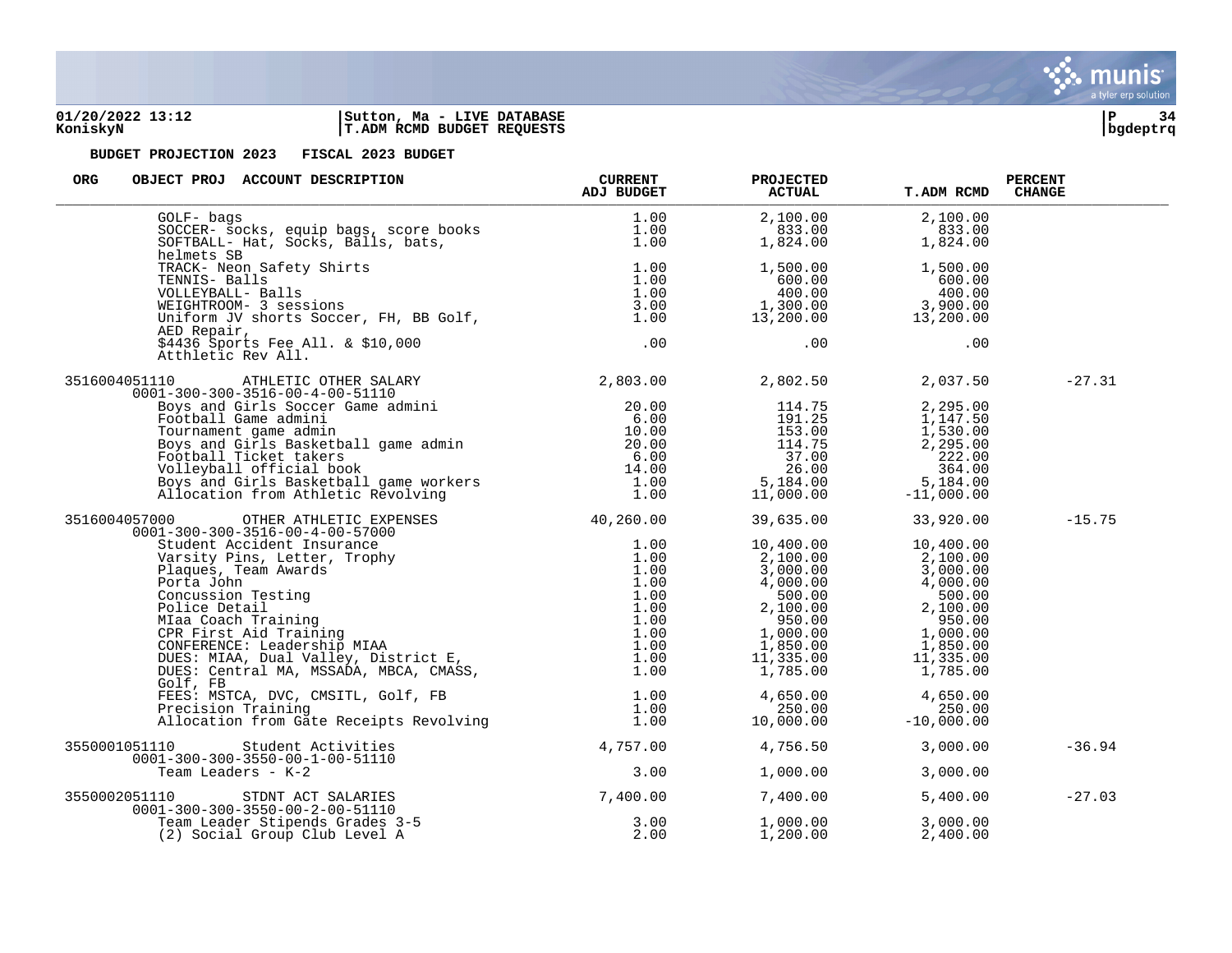

### **01/20/2022 13:12 |Sutton, Ma - LIVE DATABASE |P 35 KoniskyN |T.ADM RCMD BUDGET REQUESTS |bgdeptrq**

| 20,484.00                                                                                                                   |                                                                                                                                                                                                                                                                                                                                                                                                                                                                                                                                                                                                                                             |                                                                                                                                                                                    |                                                                                                                               |
|-----------------------------------------------------------------------------------------------------------------------------|---------------------------------------------------------------------------------------------------------------------------------------------------------------------------------------------------------------------------------------------------------------------------------------------------------------------------------------------------------------------------------------------------------------------------------------------------------------------------------------------------------------------------------------------------------------------------------------------------------------------------------------------|------------------------------------------------------------------------------------------------------------------------------------------------------------------------------------|-------------------------------------------------------------------------------------------------------------------------------|
|                                                                                                                             | 23,849.50                                                                                                                                                                                                                                                                                                                                                                                                                                                                                                                                                                                                                                   | 20,393.00                                                                                                                                                                          | $-.44$                                                                                                                        |
| 1.00<br>1.00<br>1.00                                                                                                        | 800.00<br>600.00<br>600.00                                                                                                                                                                                                                                                                                                                                                                                                                                                                                                                                                                                                                  | 800.00<br>600.00<br>600.00                                                                                                                                                         |                                                                                                                               |
| 1.00<br>1.00<br>4.00                                                                                                        | 1,827.00<br>600.00<br>300.00                                                                                                                                                                                                                                                                                                                                                                                                                                                                                                                                                                                                                | 1,827.00<br>600.00<br>1,200.00                                                                                                                                                     |                                                                                                                               |
| 1.00<br>11.00<br>11.00                                                                                                      | 300.00<br>1,500.00<br>300.00<br>300.00                                                                                                                                                                                                                                                                                                                                                                                                                                                                                                                                                                                                      | 3,300.00<br>1,500.00<br>3,300.00<br>3,300.00                                                                                                                                       |                                                                                                                               |
| 1.00                                                                                                                        | 666.00                                                                                                                                                                                                                                                                                                                                                                                                                                                                                                                                                                                                                                      | 666.00                                                                                                                                                                             |                                                                                                                               |
|                                                                                                                             | 51,118.50                                                                                                                                                                                                                                                                                                                                                                                                                                                                                                                                                                                                                                   | 52,382.50                                                                                                                                                                          | 4.80                                                                                                                          |
| 1.00<br>1.00<br>1.00                                                                                                        | 2,000.00<br>1,819.00<br>5,100.00                                                                                                                                                                                                                                                                                                                                                                                                                                                                                                                                                                                                            | 2,000.00<br>1,819.00<br>5,100.00                                                                                                                                                   |                                                                                                                               |
| 1.00<br>1.00<br>1.00                                                                                                        | 1,750.00<br>1,137.00<br>800.00<br>1,136.00                                                                                                                                                                                                                                                                                                                                                                                                                                                                                                                                                                                                  | 1,137.00<br>800.00<br>1,136.00                                                                                                                                                     |                                                                                                                               |
| 1.00                                                                                                                        | 666.00                                                                                                                                                                                                                                                                                                                                                                                                                                                                                                                                                                                                                                      | 666.00                                                                                                                                                                             |                                                                                                                               |
|                                                                                                                             |                                                                                                                                                                                                                                                                                                                                                                                                                                                                                                                                                                                                                                             |                                                                                                                                                                                    |                                                                                                                               |
| 1.00<br>1.00<br>1.00<br>1.00<br>1.00<br>1.00<br>1.00<br>1.00<br>.25<br>1.00<br>1.00<br>1.00<br>1.00<br>1.00<br>1.00<br>1.00 | 1,200.00<br>1,200.00<br>300.00<br>580.00<br>4,300.00<br>1,200.00<br>2,000.00<br>580.00<br>3,026.00<br>1,200.00<br>1,200.00<br>1,200.00<br>1,200.00<br>600.00<br>1,200.00<br>1,000.00<br>3,100.00                                                                                                                                                                                                                                                                                                                                                                                                                                            | 1,200.00<br>1,200.00<br>300.00<br>580.00<br>4,300.00<br>1,200.00<br>2,000.00<br>580.00<br>756.50<br>1,200.00<br>1,200.00<br>1,200.00<br>1,200.00<br>600.00<br>1,200.00<br>1,000.00 |                                                                                                                               |
|                                                                                                                             | ACCOOLSTERING THE SALARIES<br>-300-3550-00-3-00-51110<br>grade advisor<br>grade advisor<br>grade advisor<br>dent Council<br>achook<br>dent Council<br>antasy Football<br>World Language Club<br>For to Eye to Eye<br>Throus crafts clubs<br>Throus cra<br>1.00<br>4.00<br>11.00<br>1.00<br>STDNT ACT SALARIES 49,983.00<br>351110 STDNT ACT SALARIES<br>0001-300-300-3550-00-4-00-51110<br>VHS Coordinator<br>Student Council Advisor<br>Mational Honor Society Advisor<br>Band Director<br>Senior Class Advisor<br>Junior Class Advisor<br>Sophomore Class Advisor<br>Fres<br>1.00<br>1.00<br>1.00<br>1.00<br>1.00<br>1.00<br>2.00<br>2.00 | 1,200.00<br>300.00<br>300.00<br>1,958.00<br>2,000.00<br>2,000.00<br>300.00<br>1,200.00<br>500.00                                                                                   | 1,200.00<br>1,200.00<br>300.00<br>1,958.00<br>2,000.00<br>1,750.00<br>2,000.00<br>300.00<br>1,200.00<br>6, 200.00<br>1,000.00 |

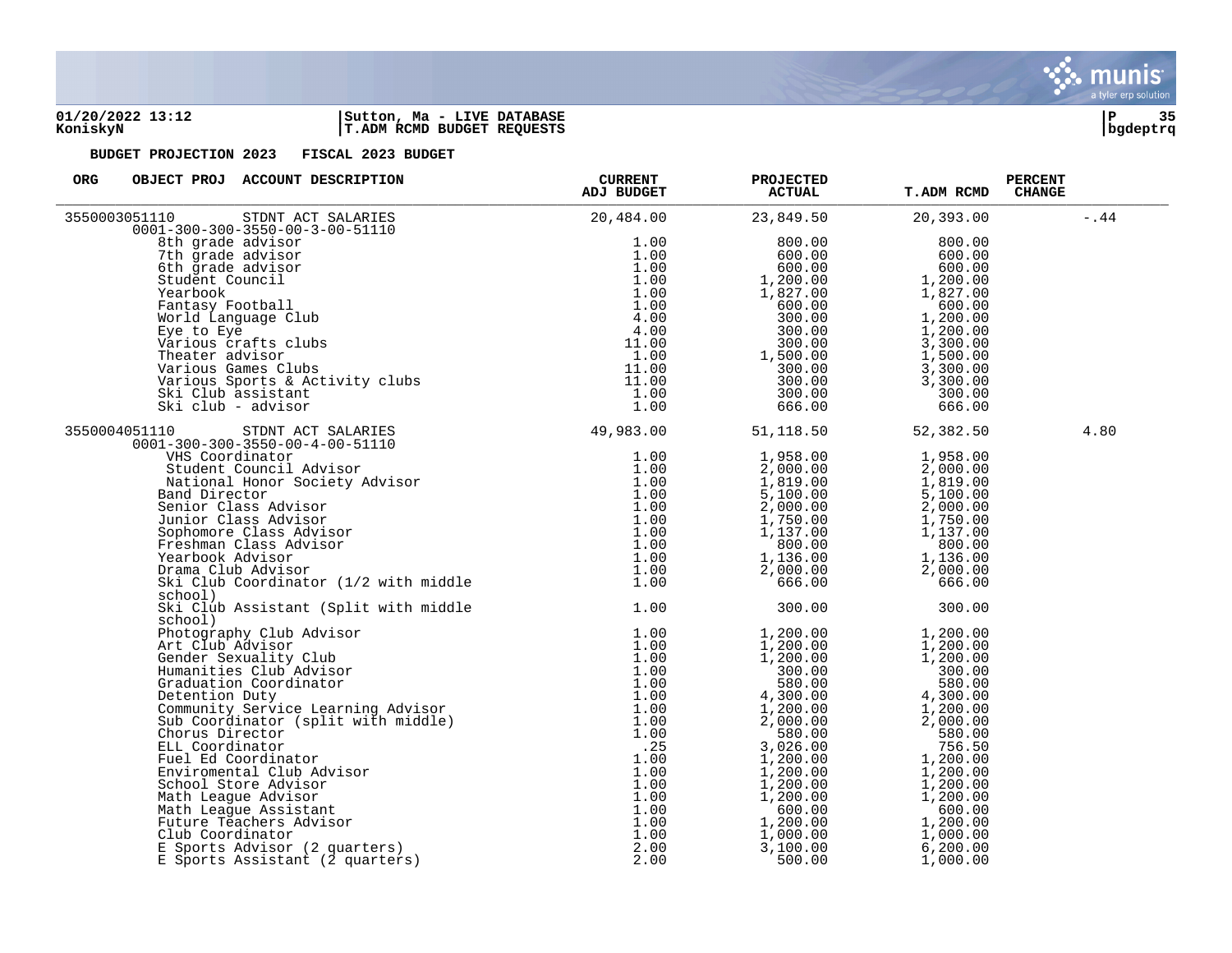

# **KoniskyN |T.ADM RCMD BUDGET REQUESTS |bgdeptrq**



| ORG<br>OBJECT PROJ ACCOUNT DESCRIPTION                                                                                                                                                       | <b>CURRENT</b><br>ADJ BUDGET                        | <b>PROJECTED</b><br><b>ACTUAL</b>                                                       | <b>T.ADM RCMD</b>                                                                         | <b>PERCENT</b><br><b>CHANGE</b> |
|----------------------------------------------------------------------------------------------------------------------------------------------------------------------------------------------|-----------------------------------------------------|-----------------------------------------------------------------------------------------|-------------------------------------------------------------------------------------------|---------------------------------|
| Connections Advisor<br>Video Production Supervisor                                                                                                                                           | 1.00<br>1.00                                        | 1,200.00<br>2,400.00                                                                    | 1,200.00<br>2,400.00                                                                      |                                 |
| 3554004057900<br>STDNT ACT CONTRACT SVS<br>$0001 - 300 - 300 - 3554 - 00 - 4 - 00 - 57900$                                                                                                   | 3,180.00                                            | 3,180.00                                                                                | 3,240.00                                                                                  | 1.89                            |
| MSSAA Student Account Registration<br>NASSP Student Council<br>NHS Dues<br>National Honor Society Fee<br>Student Council Fees<br>Registration for Math League<br>membership fee              | 1.00<br>1.00<br>1.00<br>1.00<br>1.00<br>1.00        | 2,240.00<br>95.00<br>385.00<br>110.00<br>110.00<br>300.00                               | 2,240.00<br>95.00<br>385.00<br>110.00<br>110.00<br>300.00                                 |                                 |
| 3555001054000 STDNT ACT SUPPLIES&MATERIALS<br>$0001 - 300 - 300 - 3555 - 00 - 1 - 00 - 54000$                                                                                                | .00                                                 | 500.00                                                                                  | 500.00                                                                                    | .00                             |
| Unpaid Meal Balances                                                                                                                                                                         | 1.00                                                | 500.00                                                                                  | 500.00                                                                                    |                                 |
| 3555003054000<br>STDNT ACT SUPPLIES&MATERIALS<br>$0001 - 300 - 300 - 3555 - 00 - 3 - 00 - 54000$                                                                                             | 800.00                                              | 800.00                                                                                  | 800.00                                                                                    | .00                             |
| Supplies and materials for clubs                                                                                                                                                             | 1.00                                                | 800.00                                                                                  | 800.00                                                                                    |                                 |
| 4110001051110 CUSTODIAL SALARIES<br>$0001 - 300 - 300 - 4110 - 00 - 1 - 00 - 51110$                                                                                                          | 96,552.00                                           |                                                                                         | 120,058.80 129,932.68                                                                     | 34.57                           |
| 01-300-300-4110-00-1-00-51110<br>1.0 FTE Vacant<br>50 FTE James Muscatell<br>1.0 FTE Cheryl Shaw<br>Lead Custoidan<br>50 Griffin<br>Griffin Longevity<br>Allocation from Cafeteria Revolving | 1.00<br>.50<br>1.00<br>.25<br>.50<br>$\frac{1}{25}$ | 40,491.36<br>52,284.96<br>40,491.36<br>4,160.00<br>$52,284.96$<br>1,250.00<br>20,000.00 | 40,491.36<br>26, 142. 48<br>40,491.36<br>1,040.00<br>26, 142. 48<br>625.00<br>$-5,000.00$ |                                 |
| 4110001051310 CUSTODIAL OVERTIME<br>$0001 - 300 - 300 - 4110 - 00 - 1 - 00 - 51310$                                                                                                          |                                                     | 2,000.00 2,000.00                                                                       | 2,000.00                                                                                  | .00                             |
| OT Estimate                                                                                                                                                                                  | 1.00                                                | 2,000.00                                                                                | 2,000.00                                                                                  |                                 |
| 4110002051110 CUSTODIAL SALARIES<br>$0001 - 300 - 300 - 4110 - 00 - 2 - 00 - 51110$                                                                                                          | 157,525.00                                          | 126,714.60                                                                              | 131,920.12                                                                                | $-16.25$                        |
| 1.0 FTE Christopher Chase<br>.50 Muscatell<br>Lead Custodian<br>.50 Griffin<br>1.0 FTE White<br>Griffin Longevity<br>Allocation from Cafeteria Allocation                                    | 1.00<br>.50<br>.25<br>.50<br>1.00<br>.50<br>.25     | 42,828.24<br>52,284.96<br>4,160.00<br>52, 284.96<br>40,141.92<br>1,250.00<br>20,000.00  | 42,828.24<br>26, 142. 48<br>1,040.00<br>26, 142. 48<br>40,141.92<br>625.00<br>$-5,000.00$ |                                 |
| 4110002051310<br>CUSTODIAL OVERTIME<br>$0001 - 300 - 300 - 4110 - 00 - 2 - 00 - 51310$                                                                                                       | 2,000.00                                            | 2,000.00                                                                                | 2,000.00                                                                                  | .00                             |
| Estimated OT                                                                                                                                                                                 | 1.00                                                | 2,000.00                                                                                | 2,000.00                                                                                  |                                 |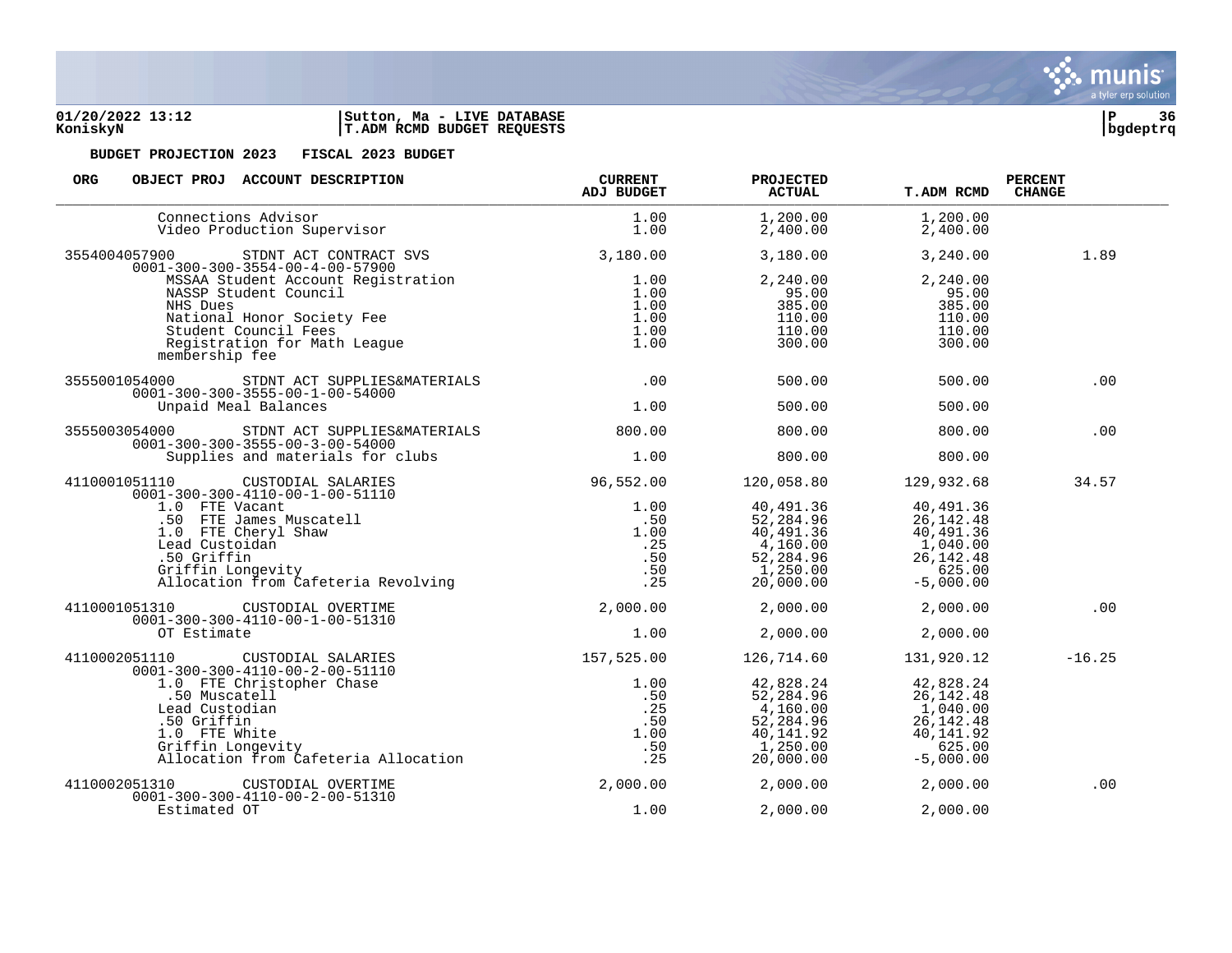

| <b>ORG</b><br>OBJECT PROJ ACCOUNT DESCRIPTION                                        |                           | <b>CURRENT</b><br>ADJ BUDGET | PROJECTED<br><b>ACTUAL</b> | <b>T.ADM RCMD</b> | <b>PERCENT</b><br><b>CHANGE</b> |
|--------------------------------------------------------------------------------------|---------------------------|------------------------------|----------------------------|-------------------|---------------------------------|
| 4110003051110<br>$0001 - 300 - 300 - 4110 - 00 - 3 - 00 - 51110$                     | CUSTODIAL SALARIES        | 92,178.00                    | 104,976.00                 | 110,219.52        | 19.57                           |
| 1.0 FTE Nedroscik                                                                    |                           | 1.00                         | 37,564.80                  | 37,564.80         |                                 |
| .50 FTE Vlachos                                                                      |                           | .50                          | 34, 310.64                 | 17, 155.32        |                                 |
| 1.0 FTE Tryba                                                                        |                           | 1.00                         | 34,441.68                  | 34, 441.68        |                                 |
|                                                                                      |                           |                              |                            |                   |                                 |
| Lead Custodian                                                                       |                           | .25                          | 4,160.00                   | 1,040.00          |                                 |
| .50 FTE Richard                                                                      |                           | .50                          | 50,035.44                  | 25,017.72         |                                 |
| Allocation from Cafeteria Revolving                                                  |                           | .25                          | 20,000.00                  | $-5,000.00$       |                                 |
| 4110003051310<br>$0001 - 300 - 300 - 4110 - 00 - 3 - 00 - 51310$                     | CUSTODIAL OVERTIME        | 2,000.00                     | 2,000.00                   | 2,000.00          | .00                             |
| Estimated Overtime                                                                   |                           | 1.00                         | 2,000.00                   | 2,000.00          |                                 |
| 4110004051110<br>$0001 - 300 - 300 - 4110 - 00 - 4 - 00 - 51110$                     | CUSTODIAL SALARIES        | 141,628.00                   | 121,463.60                 | 126,439.68        | $-10.72$                        |
| 1 FTE Licopoli                                                                       |                           | 1.00                         | 52,284.96                  | 52,284.96         |                                 |
| 1 FTE Vacant                                                                         |                           | 1.00                         | 34,441.68                  | 34,441.68         |                                 |
| Licopoli Longevity                                                                   |                           | 1.00                         | 1,500.00                   | 1,500.00          |                                 |
| Lead Custodian                                                                       |                           | .25                          | 4,160.00                   | 1,040.00          |                                 |
| .50 FTE Vlachos                                                                      |                           | .50                          | 34, 310.64                 | 17, 155.32        |                                 |
| .50 FTE Richards                                                                     |                           | .50                          | 50,035.44                  | 25,017.72         |                                 |
|                                                                                      |                           |                              |                            |                   |                                 |
| Allocation from Cafeterial Revolving                                                 |                           | .25                          | 20,000.00                  | $-5,000.00$       |                                 |
| 4110004051310<br>$0001 - 300 - 300 - 4110 - 00 - 4 - 00 - 51310$                     | CUSTODIAL OVERTIME        | 2,000.00                     | 2,000.00                   | 2,000.00          | .00                             |
| Custoidal Overtime                                                                   |                           | 1.00                         | 2,000.00                   | 2,000.00          |                                 |
| 4113001051110<br>CUSTODIAL - SUBS<br>$0001 - 300 - 300 - 4113 - 00 - 1 - 00 - 51110$ |                           | 2,000.00                     | 2,000.00                   | 2,000.00          | .00                             |
| Custodian Subs                                                                       |                           | 1.00                         | 2,000.00                   | 2,000.00          |                                 |
| 4113001051120<br>$0001 - 300 - 300 - 4113 - 00 - 1 - 00 - 51120$                     | CUSTODIAL SEASONAL SALARY | 1,800.00                     | 1,800.00                   | 1,800.00          | .00                             |
| Seasonal Custodial Help                                                              |                           | 1.00                         | 1,800.00                   | 1,800.00          |                                 |
| 4113002051110<br>CUSTODIAL SUBS<br>$0001 - 300 - 300 - 4113 - 00 - 2 - 00 - 51110$   |                           | 2,000.00                     | 2,000.00                   | 2,000.00          | .00                             |
| Custodial Subs                                                                       |                           | 1.00                         | 2,000.00                   | 2,000.00          |                                 |
| 4113002051120                                                                        | CUSTODIAL SEASONAL SALARY | 1,800.00                     | 1,800.00                   | 1,800.00          | .00                             |
| $0001 - 300 - 300 - 4113 - 00 - 2 - 00 - 51120$<br>Custodial Seasonal Help           |                           | 1.00                         | 1,800.00                   | 1,800.00          |                                 |
| 4113003051110<br>CUSTODIAL SUBS                                                      |                           | 2,000.00                     | 2,000.00                   | 2,000.00          | .00                             |
| $0001 - 300 - 300 - 4113 - 00 - 3 - 00 - 51110$<br>Custodial Subs                    |                           | 1.00                         | 2,000.00                   | 2,000.00          |                                 |

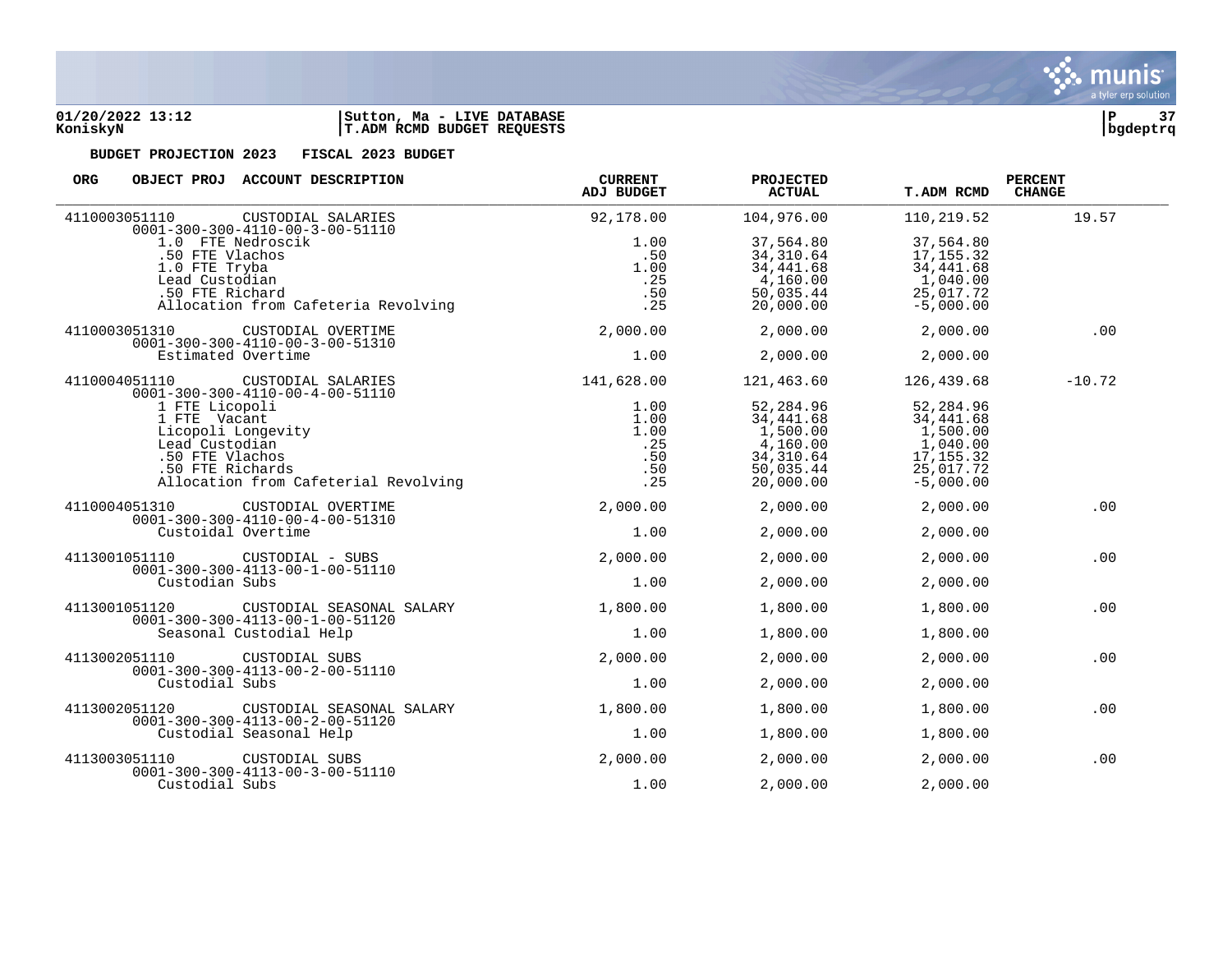



| ORG |                                    | OBJECT PROJ ACCOUNT DESCRIPTION                                                         | <b>CURRENT</b><br>ADJ BUDGET | <b>PROJECTED</b><br><b>ACTUAL</b> | <b>T.ADM RCMD</b> | <b>PERCENT</b><br><b>CHANGE</b> |
|-----|------------------------------------|-----------------------------------------------------------------------------------------|------------------------------|-----------------------------------|-------------------|---------------------------------|
|     |                                    | 4113003051120 CUSTODIAL SEASONAL SALARY                                                 | 1,800.00                     | 1,800.00                          | 1,800.00          | .00                             |
|     | Custodial Seasonal                 | $0001 - 300 - 300 - 4113 - 00 - 3 - 00 - 51120$                                         | 1.00                         | 1,800.00                          | 1,800.00          |                                 |
|     | 4113004051110                      | CUSTODIAL SUBS                                                                          | 2,000.00                     | 2,000.00                          | 2,000.00          | .00                             |
|     | Custodial Subs                     | $0001 - 300 - 300 - 4113 - 00 - 4 - 00 - 51110$                                         | 1.00                         | 2,000.00                          | 2,000.00          |                                 |
|     | 4113004051120                      | CUSTODIAL SEASONAL SALARY                                                               | 1,800.00                     | 1,800.00                          | 1,800.00          | .00                             |
|     | Custodial Seasonal                 | $0001 - 300 - 300 - 4113 - 00 - 4 - 00 - 51120$                                         | 1.00                         | 1,800.00                          | 1,800.00          |                                 |
|     |                                    | 4118001054000 CUSTODIAL GENERAL SUPPLIES                                                | 14,547.00                    | 14,546.63                         | 15,246.00         | 4.81                            |
|     |                                    | $0001 - 300 - 300 - 4118 - 00 - 1 - 00 - 54000$<br>FLOOR Products - Dust mop treatment, | 1.00                         | 1,421.00                          | 1,421.00          |                                 |
|     | Floor Strippe                      | PAPER Products - Paper Towels, Tissues                                                  | 1.00                         | 4,886.00                          | 4,886.00          |                                 |
|     | T-Paper, sa                        | DISINFECTANT Products - Disinfectant,                                                   | 1.00                         | 2,260.00                          | 2,260.00          |                                 |
|     | Bleach, Uri                        | CLEANING Chemicals - Sanitizier,                                                        | 1.00                         | 3,310.00                          | 3,310.00          |                                 |
|     | Disinfectant, Deg<br>Polish, Toile | OTHER Chemicals - Graffiti Wipes, SS 1.00                                               |                              | 475.00                            | 475.00            |                                 |
|     | bags, Glove                        | MISC: Mops, Machine Parts, Pads, Trash 1.00                                             |                              | 2,894.00                          | 2,894.00          |                                 |
|     |                                    | 4118002054000 CUSTODIAL SUPPLIES<br>$0001 - 300 - 300 - 4118 - 00 - 2 - 00 - 54000$     | 16,533.00                    | 16,533.63                         | 17,143.67         | 3.69                            |
|     | Floor Strippe                      | FLOOR Products - Dust Mop Treatment,                                                    | 1.00                         | 1,421.00                          | 1,421.00          |                                 |
|     | T-Paper, s                         | PAPER Products - Paper Towels, Tissues,                                                 | 1.00                         | 4,945.00                          | 4,945.00          |                                 |
|     | Bleach, Urin                       | DISINFECTANT Products - Disinfectant,                                                   | 1.00                         | 2,322.00                          | 2,322.00          |                                 |
|     | Disinfectant, Deg                  | CLEANING Chemicals - Sanitizier,                                                        | 1.00                         | 4,160.00                          | 4,160.00          |                                 |
|     | Polish, Toil                       | OTHER Chemicals - Graffitti Wipes, SS                                                   | 1.00                         | 475.00                            | 475.00            |                                 |
|     | Bags, Gloves                       | MISC Mops, Machine Parts, Pads, Trash                                                   | 1.00                         | 3,820.67                          | 3,820.67          |                                 |
|     |                                    | 4118003054000 CUSTODIAL SUPPLIES<br>$0001 - 300 - 300 - 4118 - 00 - 3 - 00 - 54000$     | 15,796.00                    | 15,796.63                         | 16,562.00         | 4.85                            |
|     |                                    | FLOOR Products - Dust Mop Treatment,                                                    | 1.00                         | 1,219.00                          | 1,219.00          |                                 |
|     | Floor Striper                      | PAPER Products - Paper Towels, Tissues,                                                 | 1.00                         | 6,890.00                          | 6,890.00          |                                 |
|     | T-Paper, s                         | DISINFECTANT Products - Disinfectant,                                                   | 1.00                         | 2,164.00                          | 2,164.00          |                                 |
|     | Bleach, Urin<br>Disinfectant, Deg  | CLEANING Chemicals - Sanitizier,                                                        | 1.00                         | 3,424.00                          | 3,424.00          |                                 |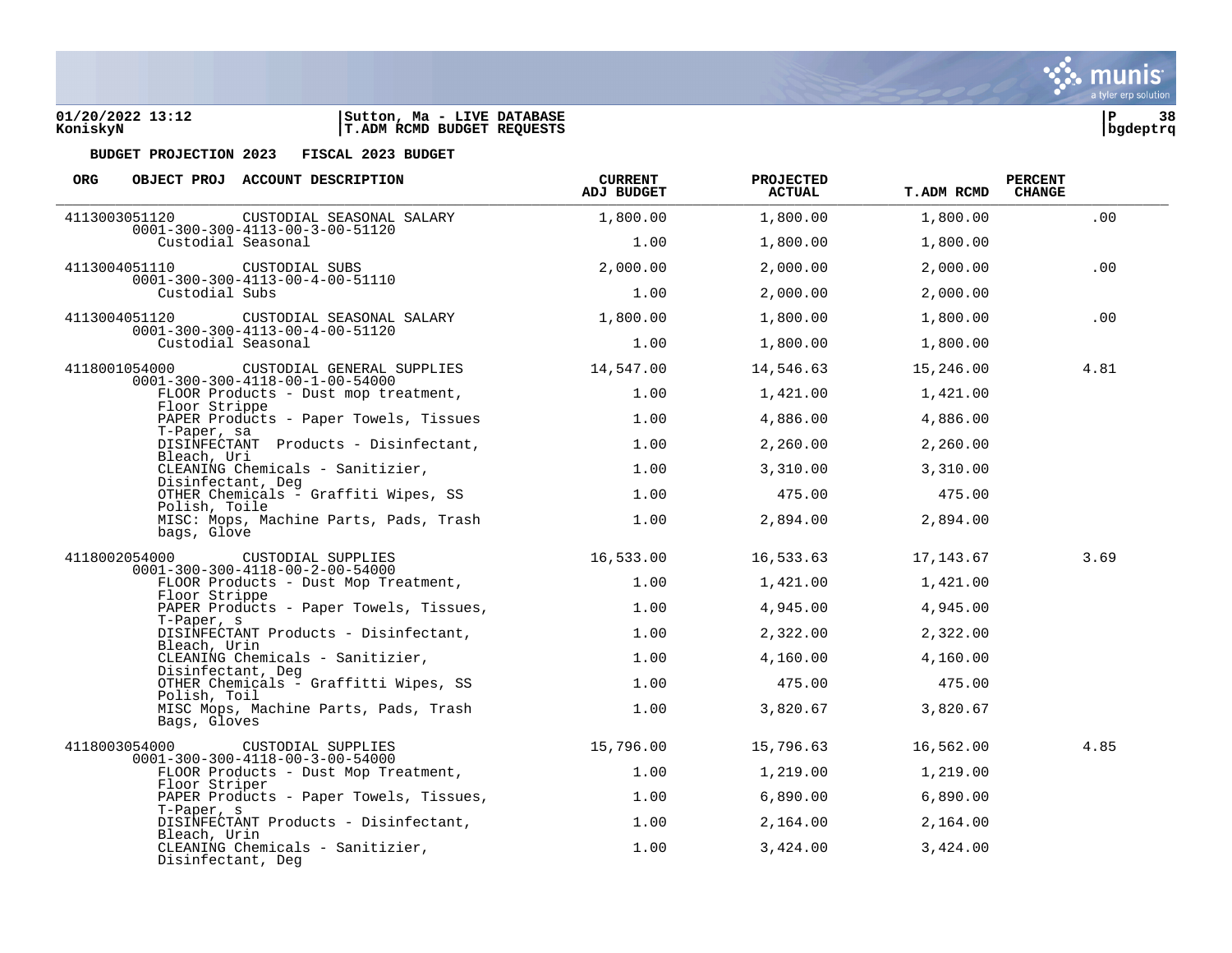**01/20/2022 13:12 |Sutton, Ma - LIVE DATABASE |P 39 KoniskyN |T.ADM RCMD BUDGET REQUESTS |bgdeptrq**

| <b>ORG</b><br>OBJECT PROJ ACCOUNT DESCRIPTION                                            | <b>CURRENT</b><br>ADJ BUDGET | <b>PROJECTED</b><br>ACTUAL | <b>T.ADM RCMD</b>     | <b>PERCENT</b><br><b>CHANGE</b> |
|------------------------------------------------------------------------------------------|------------------------------|----------------------------|-----------------------|---------------------------------|
| OTHER Chemicals - Graffitti Wipes, SS<br>Polish, Toil                                    | 1.00                         | 475.00                     | 475.00                |                                 |
| MISC: Mops, Machine Parts, Pads, Trash<br>Bags, Glove                                    | 1.00                         | 2,390.00                   | 2,390.00              |                                 |
| 4118004054000 CUSTODIAL SUPPLIES<br>$0001 - 300 - 300 - 4118 - 00 - 4 - 00 - 54000$      | 15,794.00                    | 15,794.63                  | 16,562.00             | 4.86                            |
| FLOOR Products - Dust Mop Treatment,<br>Floor Strippe                                    | 1.00                         | 1,219.00                   | 1,219.00              |                                 |
| PAPER Products - Paper Towels, Tissues,<br>T-Paper, s                                    | 1.00                         | 6,890.00                   | 6,890.00              |                                 |
| DISINFECTANT Products - Disinfectant,<br>Bleach, Urin                                    | 1.00                         | 2,164.00                   | 2,164.00              |                                 |
| CLEANING Chemicals - Sanitizier,<br>Disinfectant, Deg                                    | 1.00                         | 3,424.00                   | 3,424.00              |                                 |
| OTHER Chemicals - Graffitti Wipes, SS<br>Polish, Toil                                    | 1.00                         | 475.00                     | 475.00                |                                 |
| MISC Mops, Machine Parts, Pads, Trash<br>Bags, Gloves                                    | 1.00                         | 2,390.00                   | 2,390.00              |                                 |
| 4125001052110<br>HEATING FUEL SCHOOLS<br>$0001 - 300 - 300 - 4125 - 00 - 1 - 00 - 52110$ | 40,185.00                    | 51,685.00                  | 49,435.00             | 23.02                           |
| 20,000 Gallons priced at 2.547\$ Oil<br>995 Gallons priced at \$1.80                     | .50<br>.25                   | 95,000.00<br>7,740.00      | 47,500.00<br>1,935.00 |                                 |
| 4125002052110<br>HEATING FUEL SCHOOLS<br>$0001 - 300 - 300 - 4125 - 00 - 2 - 00 - 52110$ | 40,185.00                    | 51,685.00                  | 49,435.00             | 23.02                           |
| 24000 Gallons priced at \$2.547<br>995 Gallons priced at \$1.80                          | .50<br>.25                   | 95,000.00<br>7,740.00      | 47,500.00<br>1,935.00 |                                 |
| 4125003052110<br>HEATING FUEL SCHOOLS<br>$0001 - 300 - 300 - 4125 - 00 - 3 - 00 - 52110$ | 32,535.00                    | 43,090.00                  | 43,185.00             | 32.73                           |
| 20,000 Gallons at \$2.547<br>995 Gallons at \$1.80                                       | .50<br>.25                   | 82,500.00<br>7,740.00      | 41,250.00<br>1,935.00 |                                 |
| 4125004052110<br>HEATING FUEL SCHOOLS<br>$0001 - 300 - 300 - 4125 - 00 - 4 - 00 - 52110$ | 32,535.00                    | 43,090.00                  | 43,185.00             | 32.73                           |
| 20,000 Gallons at \$2.547<br>995 Gallons at \$1.80                                       | .50<br>.25                   | 82,500.00<br>7,740.00      | 41,250.00<br>1,935.00 |                                 |
| 4131001053400<br>TELEPHONE - REGULAR<br>$0001 - 300 - 300 - 4131 - 00 - 1 - 00 - 53400$  | 3,000.00                     | 3,000.00                   | 3,000.00              | .00                             |
| Telephone                                                                                | 1.00                         | 3,000.00                   | 3,000.00              |                                 |
| 4131002053400<br>TELEPHONE - REGULAR<br>$0001 - 300 - 300 - 4131 - 00 - 2 - 00 - 53400$  | 3,000.00                     | 3,000.00                   | 3,000.00              | .00                             |
|                                                                                          | 1.00                         | 3,000.00                   | 3,000.00              |                                 |

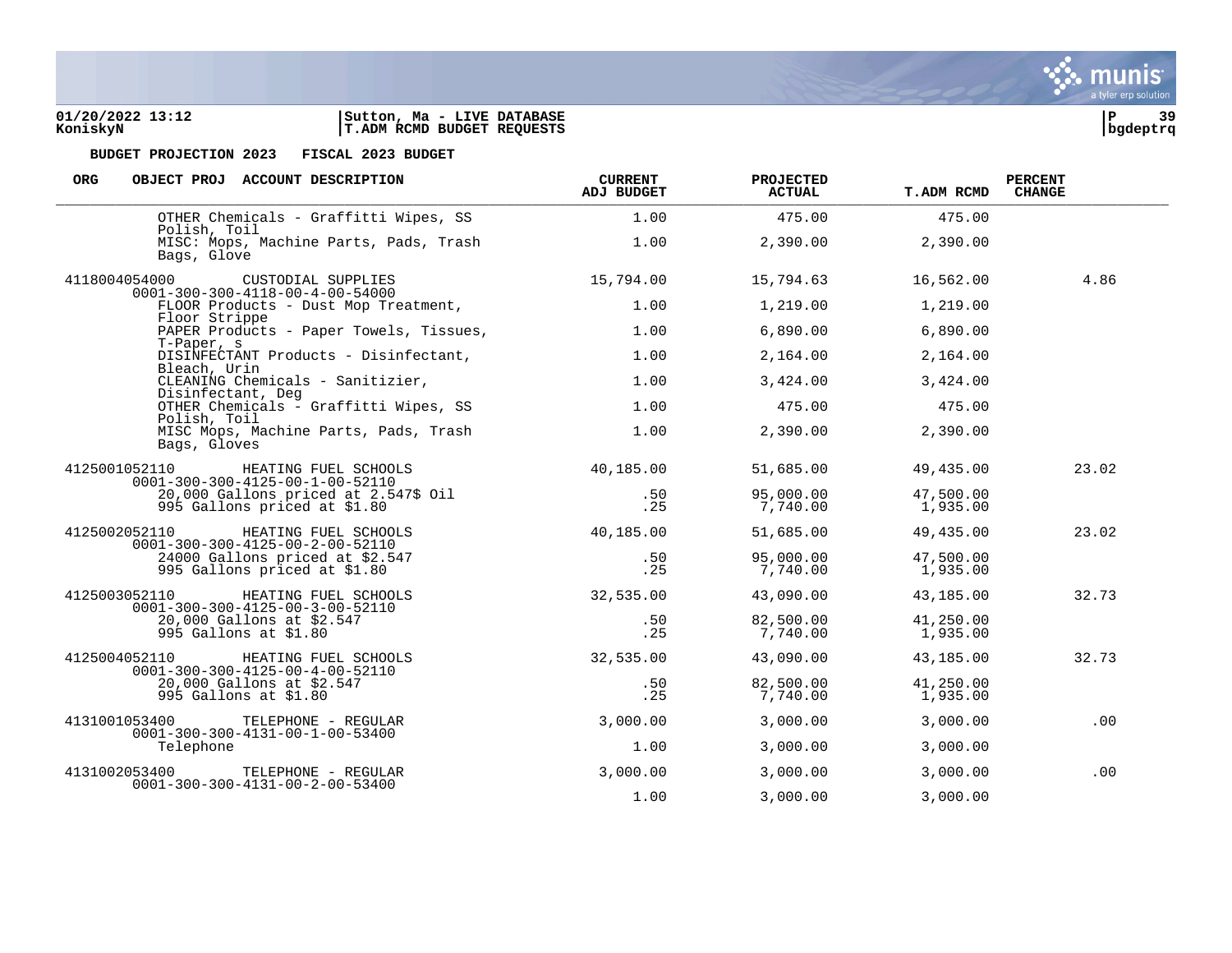

| <b>ORG</b>                                                                                          |                       | OBJECT PROJ ACCOUNT DESCRIPTION                                                  | <b>CURRENT</b><br>ADJ BUDGET | <b>PROJECTED</b><br><b>ACTUAL</b> | <b>T.ADM RCMD</b>         | <b>PERCENT</b><br><b>CHANGE</b> |
|-----------------------------------------------------------------------------------------------------|-----------------------|----------------------------------------------------------------------------------|------------------------------|-----------------------------------|---------------------------|---------------------------------|
| 4131003053400                                                                                       |                       | TELEPHONE - REGULAR                                                              | 3,000.00                     | 3,000.00                          | 3,000.00                  | .00                             |
|                                                                                                     |                       | $0001 - 300 - 300 - 4131 - 00 - 3 - 00 - 53400$                                  | 1.00                         | 3,000.00                          | 3,000.00                  |                                 |
|                                                                                                     | 4131004053400         | TELEPHONE - REGULAR<br>$0001 - 300 - 300 - 4131 - 00 - 4 - 00 - 53400$           | 3,000.00                     | 3,000.00                          | 3,000.00                  | .00                             |
|                                                                                                     |                       |                                                                                  | 1.00                         | 3,000.00                          | 3,000.00                  |                                 |
|                                                                                                     | 4131005053400         | TELEPHONE - REGULAR<br>$0001 - 300 - 300 - 4131 - 00 - 5 - 00 - 53400$           | 600.00                       | 600.00                            | 600.00                    | .00                             |
|                                                                                                     |                       |                                                                                  | 1.00                         | 600.00                            | 600.00                    |                                 |
|                                                                                                     | 4133001053415         | ELECTRICITY<br>$0001 - 300 - 300 - 4133 - 00 - 1 - 00 - 53415$                   | .00                          | .00.                              | 25,000.00                 | .00                             |
|                                                                                                     |                       | ELC and ELEM Main Buidling Electiricity<br>Allocation from Aftercare             | .50<br>.50                   | 130,000.00<br>80,000.00           | 65,000.00<br>$-40,000.00$ |                                 |
| 4133002053415                                                                                       |                       | ELECTRICITY<br>$0001 - 300 - 300 - 4133 - 00 - 2 - 00 - 53415$                   | .00                          | $.00 \,$                          | 25,000.00                 | .00                             |
|                                                                                                     | ELC and ELEM Building | Allocation From Aftercare Revolving                                              | .50<br>.50                   | 130,000.00<br>80,000.00           | 65,000.00<br>$-40,000.00$ |                                 |
|                                                                                                     | 4133003053415         | ELECTRICITY                                                                      | 56,220.00                    | 65,000.00                         | 60,000.00                 | 6.72                            |
| $0001 - 300 - 300 - 4133 - 00 - 3 - 00 - 53415$<br>MS / HS Electricity Sign<br>Net Metering Savings |                       | .50<br>.50                                                                       | 165,000.00<br>45,000.00      | 82,500.00<br>$-22,500.00$         |                           |                                 |
|                                                                                                     | 4133004053415         | ELECTRICITY<br>$0001 - 300 - 300 - 4133 - 00 - 4 - 00 - 53415$                   | 56,220.00                    | 65,000.00                         | 60,000.00                 | 6.72                            |
|                                                                                                     |                       | MS/HS Electicity Building<br>Net Metering Savings                                | .50<br>.50                   | 165,000.00<br>45,000.00           | 82,500.00<br>$-22,500.00$ |                                 |
| 4133005053415                                                                                       |                       | ELECTRICITY<br>$0001 - 300 - 300 - 4133 - 00 - 5 - 00 - 53415$                   | 24,560.00                    | 24,000.00                         | 24,000.00                 | $-2.28$                         |
|                                                                                                     | Flood Lights          | Basketball Courts, WWTP, Fire Pump,                                              | 1.00                         | 30,000.00                         | 30,000.00                 |                                 |
|                                                                                                     |                       | Net Metering Savings                                                             | 1.00                         | 6,000.00                          | $-6.000.00$               |                                 |
| 4134001053415                                                                                       |                       | WATER TMT PILAN CONTRACT SERV<br>$0001 - 300 - 300 - 4134 - 00 - 1 - 00 - 53415$ | 6,917.00                     | 6,366.78                          | 7,136.28                  | 3.17                            |
|                                                                                                     |                       | Water Treatment Plant                                                            | .25                          | 28,545.12                         | 7,136.28                  |                                 |
|                                                                                                     | 4134001057000         | WATER TREATMENT PLANT REPAIRS<br>$0001 - 300 - 300 - 4134 - 00 - 1 - 00 - 57000$ | 3,000.00                     | 3,000.00                          | 4,500.00                  | 50.00                           |
|                                                                                                     | Water Testing         | Water Treatment Plant Repairs                                                    | .25<br>1.00                  | 12,000.00<br>1,500.00             | 3,000.00<br>1,500.00      |                                 |

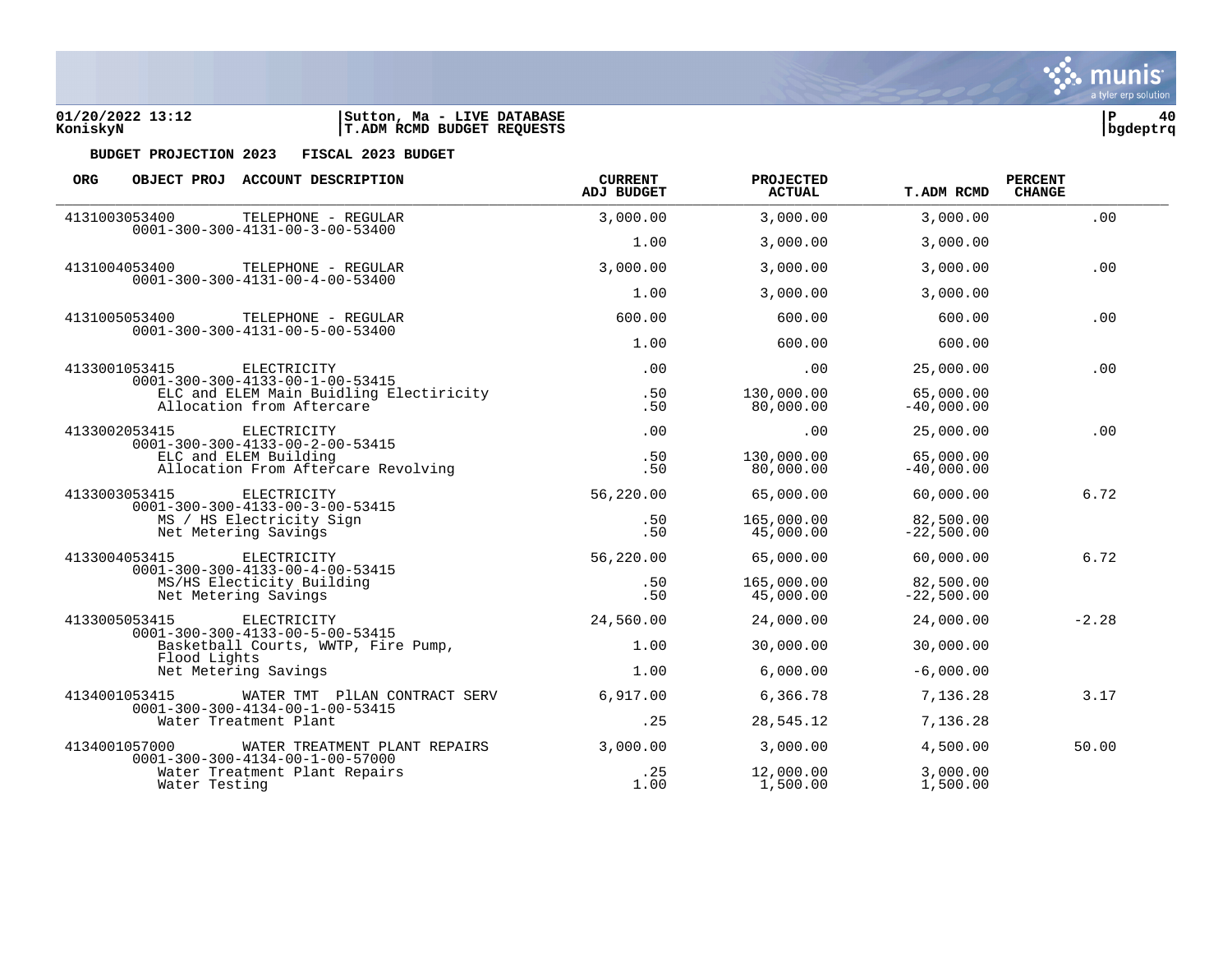

| <b>ORG</b>                                                                                                                 | OBJECT PROJ ACCOUNT DESCRIPTION                                                  | <b>CURRENT</b><br>ADJ BUDGET | PROJECTED<br><b>ACTUAL</b> | T.ADM RCMD           | <b>PERCENT</b><br><b>CHANGE</b> |
|----------------------------------------------------------------------------------------------------------------------------|----------------------------------------------------------------------------------|------------------------------|----------------------------|----------------------|---------------------------------|
| 4134002053415                                                                                                              | WATER TMT PLANT CONT SERVICES<br>$0001 - 300 - 300 - 4134 - 00 - 2 - 00 - 53415$ | 6,917.00                     | 6,366.78                   | 7,136.28             | 3.17                            |
|                                                                                                                            | Water Treatment Plant                                                            | .25                          | 28,545.12                  | 7,136.28             |                                 |
| 4134002057000                                                                                                              | WATER TREATMENT PLANT REPAIRS<br>$0001 - 300 - 300 - 4134 - 00 - 2 - 00 - 57000$ | 3,000.00                     | 3,000.00                   | 4,500.00             | 50.00                           |
| Water Testing                                                                                                              | Water Treatment Plant Repairs                                                    | .25<br>1.00                  | 12,000.00<br>1,500.00      | 3,000.00<br>1,500.00 |                                 |
| 4134003053415                                                                                                              | WATER TMT PLANT CONT SERVICES<br>$0001 - 300 - 300 - 4134 - 00 - 3 - 00 - 53415$ | 6,917.00                     | 6,366.78                   | 7,136.28             | 3.17                            |
|                                                                                                                            | Water Treatment Plant                                                            | .25                          | 28,545.12                  | 7,136.28             |                                 |
| 4134003057000                                                                                                              | WATER TREATMENT PLANT REPAIRS<br>$0001 - 300 - 300 - 4134 - 00 - 3 - 00 - 57000$ | 3,000.00                     | 3,000.00                   | 4,500.00             | 50.00                           |
| Water Testing                                                                                                              | Water Treatment Plant Repairs                                                    | .25<br>1.00                  | 12,000.00<br>1,500.00      | 3,000.00<br>1,500.00 |                                 |
| 4134004053415<br>WATER TMT PLANT CONT SERVICES<br>$0001 - 300 - 300 - 4134 - 00 - 4 - 00 - 53415$<br>Water Treatment Plant |                                                                                  | 6,917.00                     | 6,366.78                   | 7,136.28             | 3.17                            |
|                                                                                                                            | .25                                                                              | 28,545.12                    | 7,136.28                   |                      |                                 |
| 4134004057000                                                                                                              | WATER TREATMENT PLANT REPAIRS<br>$0001 - 300 - 300 - 4134 - 00 - 4 - 00 - 57000$ | 3,250.00                     | 3,250.00                   | 4,750.00             | 46.15                           |
| Water Testing                                                                                                              | Water Treatment Plant Repairs                                                    | .25<br>1.00                  | 13,000.00<br>1,500.00      | 3,250.00<br>1,500.00 |                                 |
| 4135001053415                                                                                                              | TRASH REMOVAL<br>$0001 - 300 - 300 - 4135 - 00 - 1 - 00 - 53415$                 | 3,339.00                     | 3,570.00                   | 3,539.17             | 5.99                            |
|                                                                                                                            | Trash and Recycling                                                              | .25                          | 14,156.68                  | 3,539.17             |                                 |
| 4135002053415                                                                                                              | TRASH REMOVAL<br>$0001 - 300 - 300 - 4135 - 00 - 2 - 00 - 53415$                 | 3,339,00                     | 3,570.00                   | 3,539.17             | 5.99                            |
|                                                                                                                            | Trash and Recycling                                                              | .25                          | 14,156.68                  | 3,539.17             |                                 |
| 4135003053415                                                                                                              | TRASH REMOVAL<br>$0001 - 300 - 300 - 4135 - 00 - 3 - 00 - 53415$                 | 3,339.00                     | 3,570.00                   | 3,539.17             | 5.99                            |
|                                                                                                                            | Trash and Recycling                                                              | .25                          | 14,156.68                  | 3,539.17             |                                 |
| 4135004053415                                                                                                              | TRASH REMOVAL<br>$0001 - 300 - 300 - 4135 - 00 - 4 - 00 - 53415$                 | 3,339.00                     | 3,570.00                   | 3,539.17             | 5.99                            |
|                                                                                                                            | Trash and Recycling                                                              | .25                          | 14,156.68                  | 3,539.17             |                                 |
| 4136001053415                                                                                                              | WASTEWATER TREATMENT PLANT<br>$0001 - 300 - 300 - 4136 - 00 - 1 - 00 - 53415$    | 18,674.00                    | 18,397.82                  | 19,234.00            | 3.00                            |
| WWTP Contract                                                                                                              |                                                                                  | .25                          | 76,936.00                  | 19,234.00            |                                 |

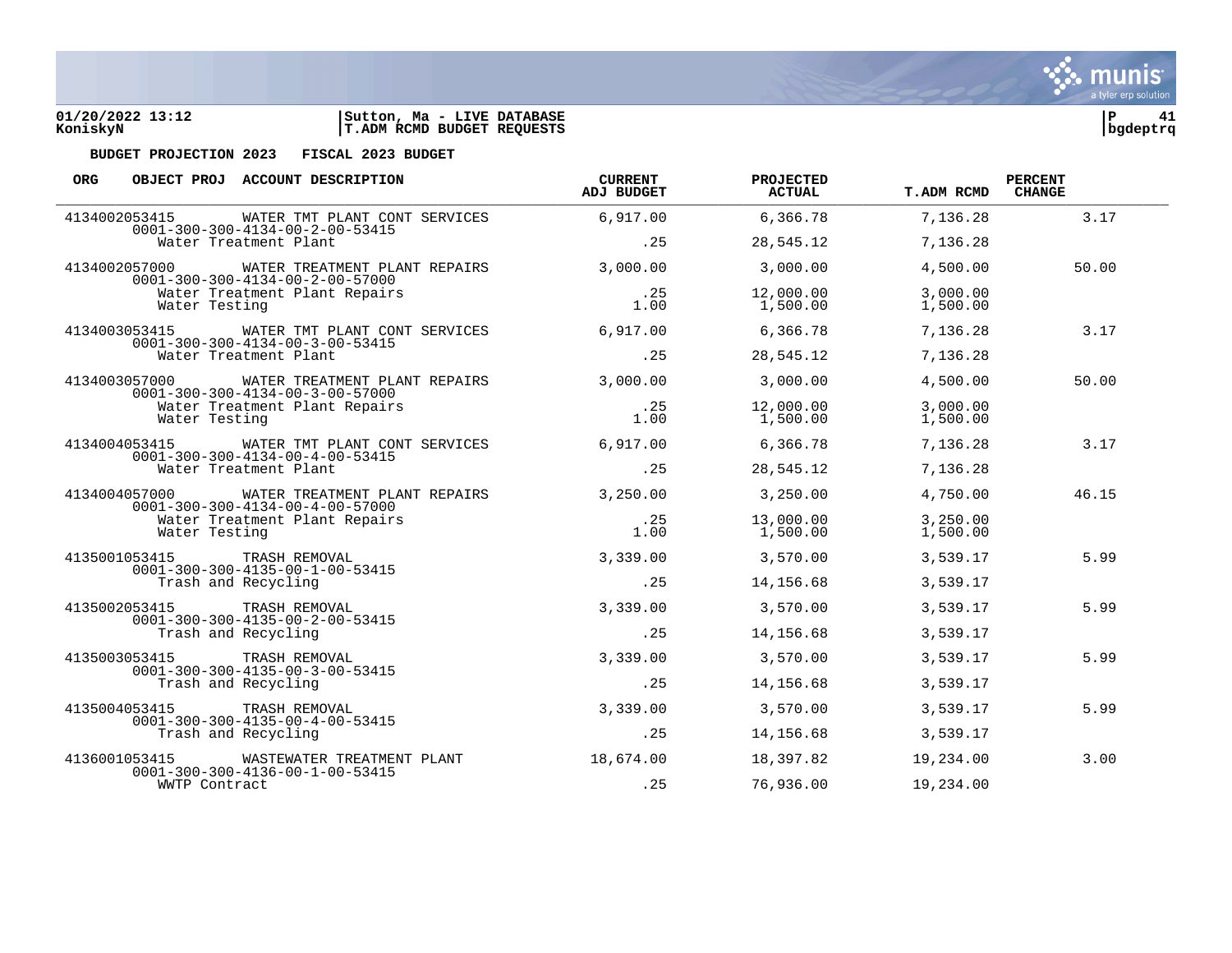

| <b>ORG</b>    |                            | OBJECT PROJ ACCOUNT DESCRIPTION                                                   | <b>CURRENT</b><br><b>ADJ BUDGET</b> | <b>PROJECTED</b><br>ACTUAL | <b>T.ADM RCMD</b> | <b>PERCENT</b><br><b>CHANGE</b> |
|---------------|----------------------------|-----------------------------------------------------------------------------------|-------------------------------------|----------------------------|-------------------|---------------------------------|
|               | 4136001057000              | <b>WWTP REPAIRS</b><br>$0001 - 300 - 300 - 4136 - 00 - 1 - 00 - 57000$            | 8,900.00                            | 8,900.00                   | 8,900.00          | .00                             |
|               | WWTP Repairs               |                                                                                   | . 25                                | 32,000.00                  | 8,000.00          |                                 |
|               |                            | Repair Generator WWTP                                                             | .25                                 | 3,200.00                   | 800.00            |                                 |
|               | Generator PM               |                                                                                   | .25                                 | 400.00                     | 100.00            |                                 |
|               | 4136002053415              | WASTEWATER TREATMENT PLANT<br>$0001 - 300 - 300 - 4136 - 00 - 2 - 00 - 53415$     | 18,674.00                           | 18,397.82                  | 19,234.00         | 3.00                            |
|               | WWTP Contract              |                                                                                   | .25                                 | 76,936.00                  | 19,234.00         |                                 |
|               | 4136002057000 WWTP REPAIRS | $0001 - 300 - 300 - 4136 - 00 - 2 - 00 - 57000$                                   | 8,900.00                            | 8,900.00                   | 8,900.00          | .00                             |
|               | WWTP Repairs               |                                                                                   | .25                                 | 32,000.00                  | 8,000.00          |                                 |
|               | Repair Generator           |                                                                                   | .25                                 | 3,200.00                   | 800.00            |                                 |
|               | Generator PM               |                                                                                   | .25                                 | 400.00                     | 100.00            |                                 |
|               | 4136003053415              | WASTEWATER TREATMENT PLANT<br>$0001 - 300 - 300 - 4136 - 00 - 3 - 00 - 53415$     | 18,674.00                           | 18,397.82                  | 19,234.00         | 3.00                            |
|               | WWTP Contract              |                                                                                   | .25                                 | 76,936.00                  | 19,234.00         |                                 |
| 4136003057000 |                            | WWTP REPAIRS<br>$0001 - 300 - 300 - 4136 - 00 - 3 - 00 - 57000$                   | 8,900,00                            | 8,900.00                   | 8,900.00          | .00                             |
|               | WWTP Repairs               |                                                                                   | .25                                 | 32,000.00                  | 8,000.00          |                                 |
|               | Repair Generator           |                                                                                   | .25                                 | 3,200.00                   | 800.00            |                                 |
|               | Generator PM               |                                                                                   | .25                                 | 400.00                     | 100.00            |                                 |
|               | 4136004053415              | WASTEWATER TREATMENT PLANT<br>$0001 - 300 - 300 - 4136 - 00 - 4 - 00 - 53415$     | 18,674.00                           | 18,397.82                  | 19,234.00         | 3.00                            |
|               | WWTP Contract              |                                                                                   | .25                                 | 76,936.00                  | 19,234.00         |                                 |
|               | 4136004057000              | WWTP REPAIRS<br>$0001 - 300 - 300 - 4136 - 00 - 4 - 00 - 57000$                   | 8,900.00                            | 8,900.00                   | 8,900.00          | .00                             |
|               | WWTP Repairs               |                                                                                   | .25                                 | 32,000.00                  | 8,000.00          |                                 |
|               | Repair Generator           |                                                                                   | .25                                 | 3,200.00                   | 800.00            |                                 |
|               | Generator PM               |                                                                                   | .25                                 | 400.00                     | 100.00            |                                 |
|               | 4211005051110              | MAINTENANCE OF GROUNDS SALARY<br>$0001 - 300 - 300 - 4211 - 00 - 5 - 00 - 51110$  | 40,560.00                           | 44,595.20                  | 43,876.56         | 8.18                            |
|               | 1 FTE McMahon              |                                                                                   | 1.00                                | 43,876.56                  | 43,876.56         |                                 |
|               | 4211005051310              | MAINTENANCE GROUNDS OVERTIME<br>$0001 - 300 - 300 - 4211 - 00 - 5 - 00 - 51310$   | 650.00                              | 650.00                     | 650.00            | .00                             |
|               | Grounds Overtime           |                                                                                   | 1.00                                | 650.00                     | 650.00            |                                 |
|               | 4213005051120              | GROUNDS OTHE - SEASONAL SALARY<br>$0001 - 300 - 300 - 4213 - 00 - 5 - 00 - 51120$ | 2,500.00                            | 2,500.00                   | 2,500.00          | .00                             |
|               |                            | Grounds Summer Help                                                               | 1.00                                | 2,500.00                   | 2,500.00          |                                 |

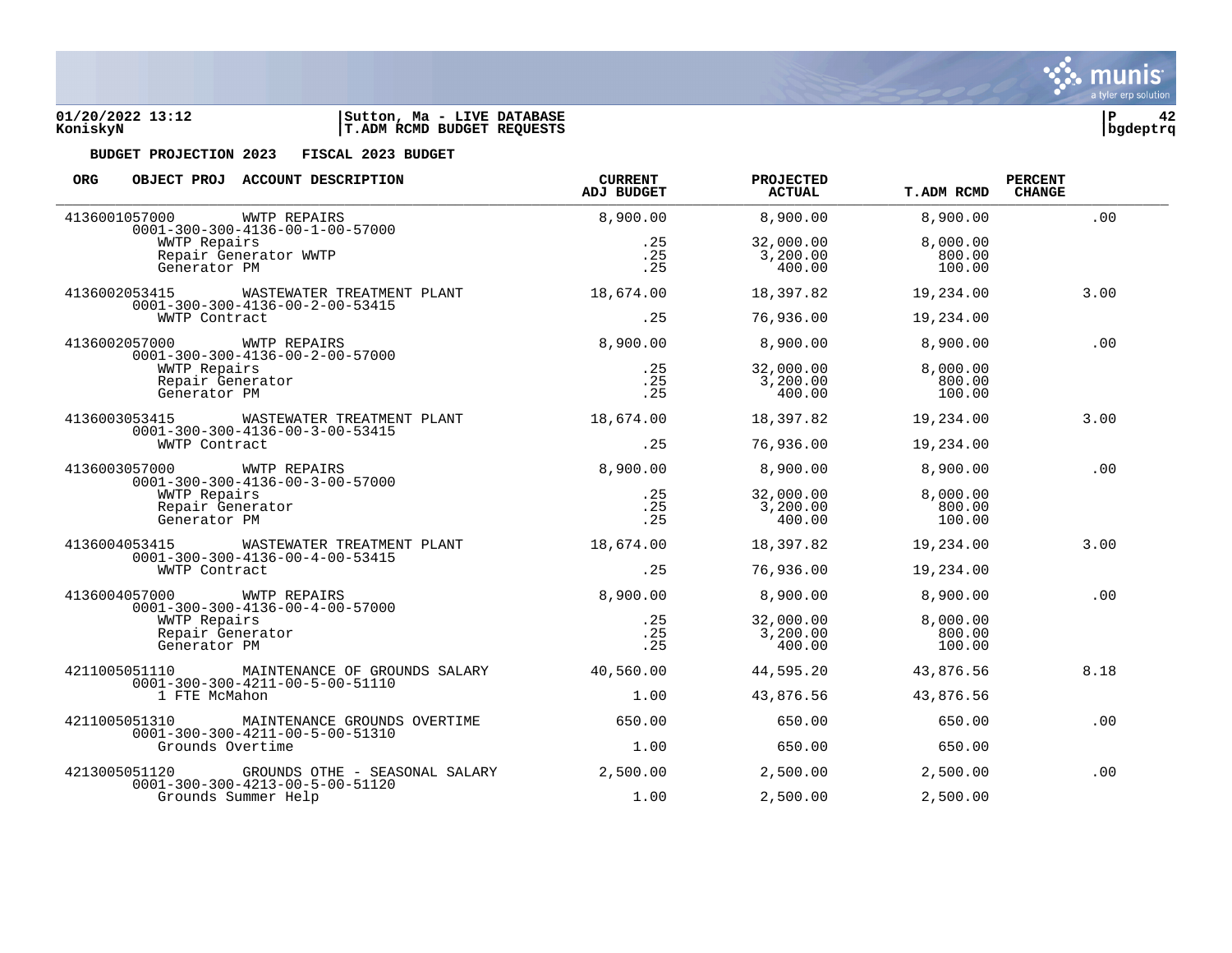

| <b>ORG</b><br>OBJECT PROJ ACCOUNT DESCRIPTION                                                                                                                                                                                                            | <b>CURRENT</b><br>ADJ BUDGET | <b>PROJECTED</b><br><b>ACTUAL</b>                                                                       | <b>T.ADM RCMD</b>                                                                                          | <b>PERCENT</b><br><b>CHANGE</b> |
|----------------------------------------------------------------------------------------------------------------------------------------------------------------------------------------------------------------------------------------------------------|------------------------------|---------------------------------------------------------------------------------------------------------|------------------------------------------------------------------------------------------------------------|---------------------------------|
| MAINT OF GRNDS SUPPLIES&MAINT 13,800.00<br>4215005054000<br>$0001 - 300 - 300 - 4215 - 00 - 5 - 00 - 54000$                                                                                                                                              |                              | 13,850.00                                                                                               | 3,800.00                                                                                                   | $-72.46$                        |
| CPD, Aggregate: Stondust, lime, loam 1.00<br>Lanscape Mulch 1.00<br>Field Marking Paint 1.00<br>Field Maintenance - Misc(tools, screws, 1.00<br>1.00<br>wood, fence)                                                                                     |                              | 1,000.00<br>2,000.00<br>1,900.00<br>1,000.00                                                            | 1,000.00<br>2,000.00<br>1,900.00<br>1,000.00                                                               |                                 |
| wood, fence)<br>Pete's Tires: Tractor tires<br>Infield mix-Baseball<br>146 Supply: Repair & Parts<br>Misc: Seed & Fertilizer<br>Town Hway: Gas & Diesel<br>1.00<br>Ice Melt<br>1.00<br>Ice Melt<br>1.00<br>Diesel for Generators<br>Truck Repairs<br>1.0 | 1.00<br>1.00<br>1.00<br>1.00 | 1,000.00<br>4,000.00<br>4,000.00<br>3,000.00<br>1,200.00<br>700.00<br>19,000.00<br>1,000.00<br>2,000.00 | 1,000.00<br>4,000.00<br>4,000.00<br>3,000.00<br>1,200.00<br>700.00<br>$-19,000.00$<br>1,000.00<br>2,000.00 |                                 |
| 4221001051110 MAINT OF BLDGS SALARY                                                                                                                                                                                                                      | 35,181.00                    | 34,349.53                                                                                               | 36,329.05                                                                                                  | 3.26                            |
| 0001-300-300-4221-00-1-00-51110<br>.25 Petry<br>.25 Raymond                                                                                                                                                                                              | .25<br>.25                   | 62,462.40<br>82,853.80                                                                                  | 15,615.60<br>20,713.45                                                                                     |                                 |
| 4221002051110 MAINT OF BLDGS SALARY 35,181.00<br>$0001 - 300 - 300 - 4221 - 00 - 2 - 00 - 51110$                                                                                                                                                         |                              | 34,349.53                                                                                               | 36,329.05                                                                                                  | 3.26                            |
| .25 Petry<br>.25 Raymond                                                                                                                                                                                                                                 | .25<br>.25                   | 62,462.40<br>82,853.80                                                                                  | 15,615.60<br>20,713.45                                                                                     |                                 |
| 4221003051110 MAINT OF BLDGS SALARY<br>0001-300-300-4221-00-3-00-51110                                                                                                                                                                                   | 35,181.00                    | 34,349.53                                                                                               | 36, 329.05                                                                                                 | 3.26                            |
| .25 Petry<br>.25 Raymond                                                                                                                                                                                                                                 | .25<br>.25                   | 62,462.40<br>82,853.80                                                                                  | 15,615.60<br>20,713.45                                                                                     |                                 |
| 4221004051110 MAINT OF BLDGS SALARY<br>$0001-300-300-4221-00-4-00-51110$                                                                                                                                                                                 | 35,181.00                    | 34,349.53                                                                                               | 36, 329.05                                                                                                 | 3.26                            |
| .25 Raymond                                                                                                                                                                                                                                              | .25<br>.25                   | 62,462.40<br>82,853.80                                                                                  | 15,615.60<br>20,713.45                                                                                     |                                 |
| 4223001051110 MAINT BUILDING SUPPORT<br>$0001 - 300 - 300 - 4223 - 00 - 1 - 00 - 51110$                                                                                                                                                                  | 1,000.00                     | 1,000.00                                                                                                | 1,375.00                                                                                                   | 37.50                           |
| .25 FTE Maint Support                                                                                                                                                                                                                                    | .25                          | 5,500.00                                                                                                | 1,375.00                                                                                                   |                                 |
| 4223002051110<br>MAINT BUILDING SUPPORT<br>$0001 - 300 - 300 - 4223 - 00 - 2 - 00 - 51110$                                                                                                                                                               | 1,000.00                     | 1,000.00                                                                                                | 1,375.00                                                                                                   | 37.50                           |
| .25 FTE Maint Support                                                                                                                                                                                                                                    | .25                          | 5,500.00                                                                                                | 1,375.00                                                                                                   |                                 |
| 4223003051110<br>MAINTENANCE BUILDING SUPPORT<br>$0001 - 300 - 300 - 4223 - 00 - 3 - 00 - 51110$                                                                                                                                                         | 1,000.00                     | 1,000.00                                                                                                | 1,375.00                                                                                                   | 37.50                           |
| .25 FTE Maint Support                                                                                                                                                                                                                                    | .25                          | 5,500.00                                                                                                | 1,375.00                                                                                                   |                                 |

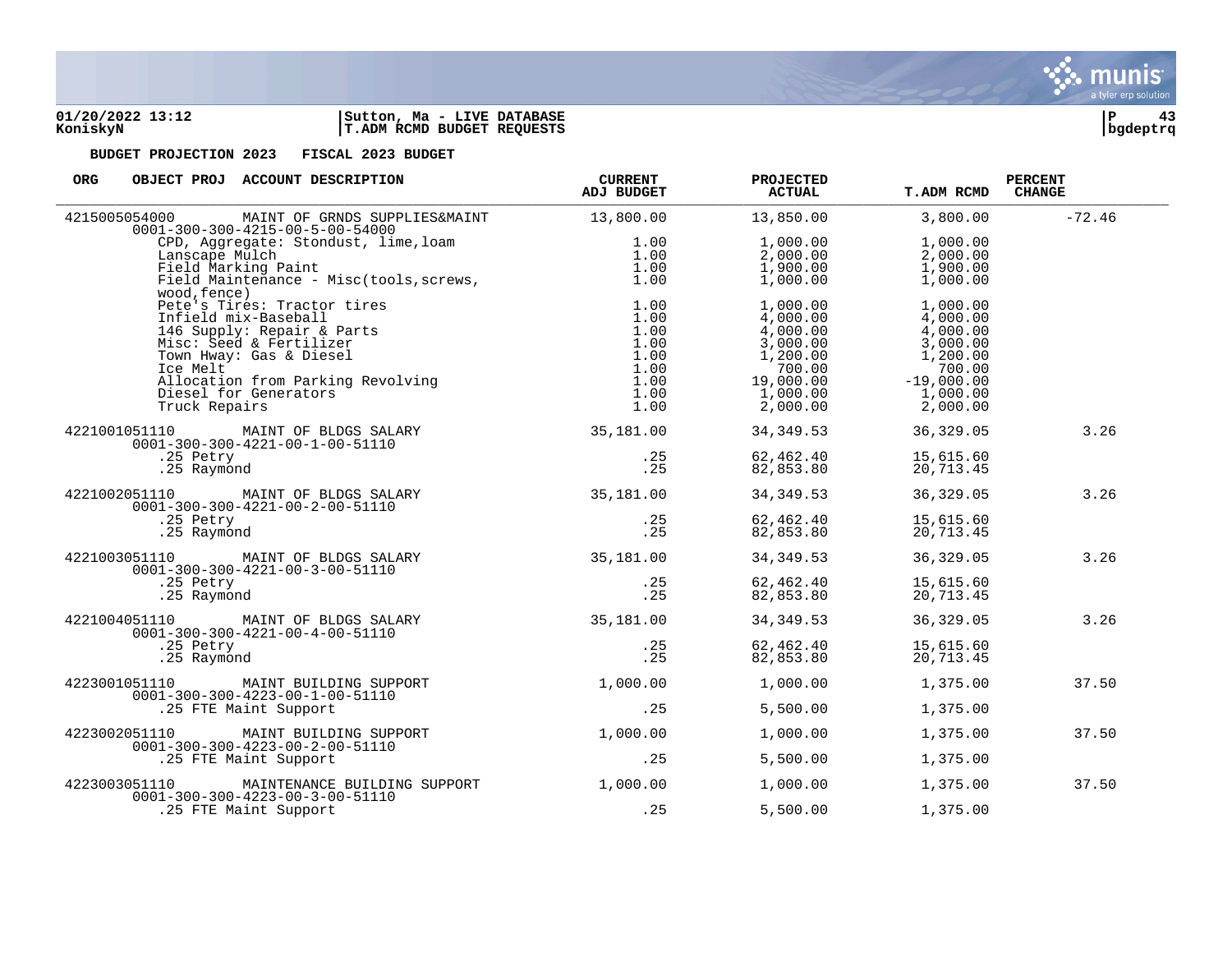### **01/20/2022 13:12 |Sutton, Ma - LIVE DATABASE |P 44 KoniskyN |T.ADM RCMD BUDGET REQUESTS |bgdeptrq**



| ORG<br>OBJECT PROJ ACCOUNT DESCRIPTION                                                                                                                                                                                                       | <b>CURRENT</b><br>ADJ BUDGET | <b>PROJECTED</b><br><b>ACTUAL</b>                                                                                                 | <b>T.ADM RCMD</b>                                                                                                          | <b>PERCENT</b><br><b>CHANGE</b> |
|----------------------------------------------------------------------------------------------------------------------------------------------------------------------------------------------------------------------------------------------|------------------------------|-----------------------------------------------------------------------------------------------------------------------------------|----------------------------------------------------------------------------------------------------------------------------|---------------------------------|
| 1,000.00 MAINT BUILDING SUPPORT<br>0001-300-300-4223-00-4-00-51110<br>.25 FTE Maint Support<br>.25 CHE Maint Support<br>.25<br>4223004051110                                                                                                 |                              | 1,000.00                                                                                                                          | 1,375.00                                                                                                                   | 37.50                           |
|                                                                                                                                                                                                                                              |                              | 5,500.00                                                                                                                          | 1,375.00                                                                                                                   |                                 |
| 4224001057900                                                                                                                                                                                                                                |                              | 19,270.00                                                                                                                         | 17,926.00                                                                                                                  | 1.13                            |
| 35<br>057900 BUILDING CONTRACT SVS 17,726.00<br>0001-300-300-4224-00-1-00-57900 17,726.00<br>ALT: Temp Controls PM<br>Colby: Sprinkler Maintenance 1.00<br>Norel: Lockout for Sprinkler testing 1.00<br>MPC Boiler Cleaning & PM<br>durney:  |                              | 2,651.00<br>775.00<br>500.00<br>$3,793.00$<br>$400.00$<br>$-0.00$<br>$2,027.00$<br>950.00<br>410.00<br>990.00<br>990.00<br>350.00 | 2,651.00<br>775.00<br>500.00<br>3,793.00<br>400.00<br>2,027.00<br>$950.00$<br>$410.00$<br>$990.00$<br>990.00<br>350.00     |                                 |
|                                                                                                                                                                                                                                              |                              | 560.00<br>510.00                                                                                                                  | 560.00<br>510.00                                                                                                           |                                 |
| Suppression<br>Baker Commodities: Service Grease 1.00<br>Press (Fleer Preise<br>Traps/Floor Drains                                                                                                                                           |                              | 1,000.00                                                                                                                          | 1,000.00                                                                                                                   |                                 |
| Traps/Floor Drains<br>Interstate Food Equipment: DeScaling<br>1.00<br>All State Pur Vav (water in oil tank)<br>8)<br>Asbestos Inspections<br>3Yr. Asbestos Inspection<br>1.00<br>Main Electrical Panels<br>1.00<br>1.00                      |                              | 260.00<br>$1,500.00$<br>500.00<br>500.00<br>750.00                                                                                | 260.00<br>1,500.00<br>500.00<br>.00<br>750.00                                                                              |                                 |
| 4224002057900                                                                                                                                                                                                                                |                              |                                                                                                                                   | 18,626.00                                                                                                                  | 1.09                            |
| Main Electrical Panels<br>0001-300-300-4224-00-2-00-57900<br>0001-300-300-4224-00-2-00-57900<br>ALT: Temp Control PM Contract<br>Morel: Lockout for Sprinkler Testing<br>MC Rolier Cleaning & PM<br>MC Bolier Cleaning & PM<br>MC Bolier & H |                              |                                                                                                                                   | 2,651.00<br>500.00<br>3,793.00<br>600.00<br>$600.00$<br>$2,027.00$<br>$950.00$<br>$410.00$<br>$990.00$<br>500.00<br>500.00 |                                 |
|                                                                                                                                                                                                                                              |                              |                                                                                                                                   | 560.00<br>510.00                                                                                                           |                                 |
|                                                                                                                                                                                                                                              |                              |                                                                                                                                   | 1,000.00<br>350.00<br>260.00<br>1,500.00<br>775.00<br>750.00                                                               |                                 |

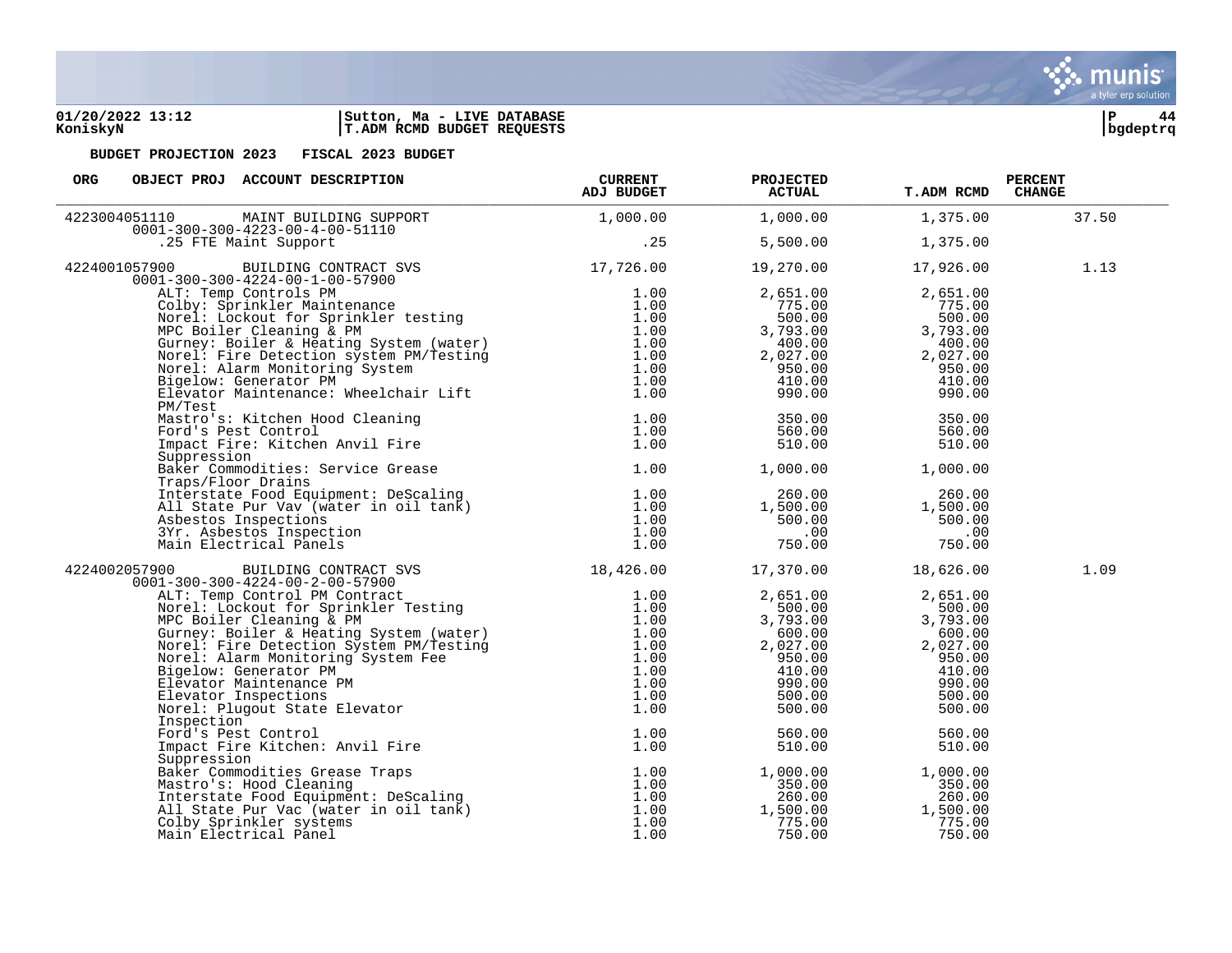

| ORG<br>OBJECT PROJ ACCOUNT DESCRIPTION                                                                                                                                                                                                            | <b>CURRENT</b><br>ADJ BUDGET | <b>PROJECTED</b><br><b>ACTUAL</b> | <b>T.ADM RCMD</b> | <b>PERCENT</b><br><b>CHANGE</b> |
|---------------------------------------------------------------------------------------------------------------------------------------------------------------------------------------------------------------------------------------------------|------------------------------|-----------------------------------|-------------------|---------------------------------|
| BUILDING CONTRACT SVS 15,020.00<br>4224003057900                                                                                                                                                                                                  |                              | 13,998.00                         | 15,653.00         | 4.21                            |
| $0001 - 300 - 300 - 4224 - 00 - 3 - 00 - 57900$                                                                                                                                                                                                   |                              |                                   |                   |                                 |
|                                                                                                                                                                                                                                                   |                              | 500.00                            | 500.00            |                                 |
|                                                                                                                                                                                                                                                   |                              | 3,793.00                          | 3,793.00          |                                 |
|                                                                                                                                                                                                                                                   |                              | 950.00                            | 950.00            |                                 |
|                                                                                                                                                                                                                                                   |                              | 1,130.00                          | 1,130.00          |                                 |
|                                                                                                                                                                                                                                                   |                              | 675.00                            | 675.00            |                                 |
|                                                                                                                                                                                                                                                   |                              | 410.00                            | 410.00            |                                 |
|                                                                                                                                                                                                                                                   |                              | 990.00                            | 990.00            |                                 |
| 01-300-300-4224-00-3-00-57900<br>Norel: Lockout for Sprinkler Testing 1.00<br>MPC Boiler Cleaning & PM<br>MPC Boiler & Heating System (water) 1.00<br>Gurney: Boiler & Heating System 1.00<br>Norel: Fire Detection PM/Test 1.00<br>Norel:<br>Fee | 1.00                         | 500.00                            | 500.00            |                                 |
| Norel: Plugout State Elevator                                                                                                                                                                                                                     | 1.00                         | 500.00                            | 500.00            |                                 |
| Inspection                                                                                                                                                                                                                                        |                              |                                   |                   |                                 |
|                                                                                                                                                                                                                                                   | 1.00                         | 560.00                            | 560.00            |                                 |
| Ford's Pest Control<br>Impact: Kitchen Anvil Fire Suppression<br>& Exting<br>& Exting                                                                                                                                                             | 1.00                         | 510.00                            | 510.00            |                                 |
| Baker Commodities: Service Grease Traps 1.00<br>& Floor Drains                                                                                                                                                                                    |                              | 1,500.00                          | 1,500.00          |                                 |
|                                                                                                                                                                                                                                                   |                              | 350.00                            | 350.00            |                                 |
|                                                                                                                                                                                                                                                   |                              | 260.00                            | 260.00            |                                 |
|                                                                                                                                                                                                                                                   |                              |                                   | 1,500.00          |                                 |
|                                                                                                                                                                                                                                                   |                              | 1,500.00<br>775.00                | 775.00            |                                 |
|                                                                                                                                                                                                                                                   |                              | 750.00                            | 750.00            |                                 |
| Mastro's: Kitchen Hoods Cleaning<br>Interstate Food Equipment: DeScaling<br>Bleacher PM 1.00<br>Colby Sprinkler System<br>Main Electrical Panel 1.00<br>1.00<br>1.00<br>1.00<br>1.00                                                              |                              |                                   |                   |                                 |
| 4224004057900<br>$0001 - 300 - 300 - 4224 - 00 - 4 - 00 - 57900$                                                                                                                                                                                  |                              |                                   | 15,153.00         | 4.36                            |
|                                                                                                                                                                                                                                                   |                              |                                   | 775.00            |                                 |
|                                                                                                                                                                                                                                                   |                              |                                   | 500.00            |                                 |
|                                                                                                                                                                                                                                                   |                              |                                   | 3,793.00          |                                 |
|                                                                                                                                                                                                                                                   |                              |                                   | 950.00            |                                 |
|                                                                                                                                                                                                                                                   |                              |                                   | 1,130.00          |                                 |
|                                                                                                                                                                                                                                                   |                              |                                   | 675.00            |                                 |
|                                                                                                                                                                                                                                                   |                              |                                   | 410.00            |                                 |
|                                                                                                                                                                                                                                                   |                              |                                   | 990.00            |                                 |
| Mntce Fee                                                                                                                                                                                                                                         |                              |                                   | 500.00            |                                 |
|                                                                                                                                                                                                                                                   | 1.00                         | 560.00                            | 560.00            |                                 |
| Ford's Pest Control<br>Impact Fire Kitchen Anvil Fire<br>Suppression Exting                                                                                                                                                                       | 1.00                         | 510.00                            | 510.00            |                                 |
| Suppression Exting                                                                                                                                                                                                                                |                              |                                   |                   |                                 |
| Baker Commodities: Service Grease Traps<br>f. Floor Drains<br>& Floor Drains                                                                                                                                                                      |                              | 1,500.00                          | 1,500.00          |                                 |
|                                                                                                                                                                                                                                                   |                              | 350.00                            | 350.00            |                                 |
|                                                                                                                                                                                                                                                   |                              | 260.00                            | 260.00            |                                 |
|                                                                                                                                                                                                                                                   |                              | 1,500.00                          | 1,500.00          |                                 |
| 1.00 Interstate Food Equipment: DeScaling 1.00<br>National Equipment & Facility Bleacher 1.00<br>PM                                                                                                                                               |                              |                                   |                   |                                 |
| Main Electrical Panel                                                                                                                                                                                                                             | 1.00                         | 750.00                            | 750.00            |                                 |

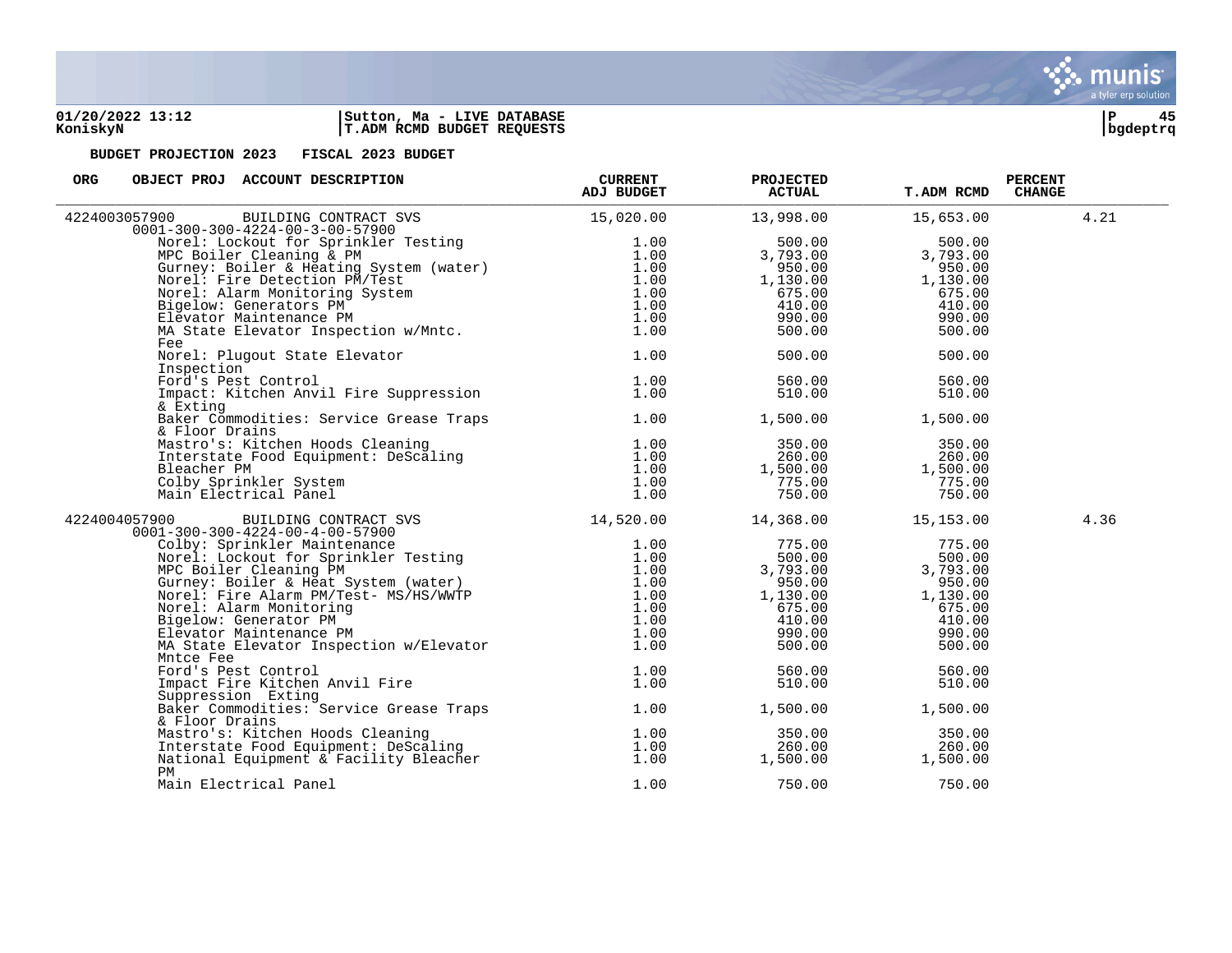**01/20/2022 13:12 |Sutton, Ma - LIVE DATABASE |P 46 KoniskyN |T.ADM RCMD BUDGET REQUESTS |bgdeptrq**

| <b>ORG</b><br>OBJECT PROJ ACCOUNT DESCRIPTION                                                                                                                                                                                                | <b>CURRENT</b><br>ADJ BUDGET | <b>PROJECTED</b><br><b>ACTUAL</b> | <b>T.ADM RCMD</b> | <b>PERCENT</b><br><b>CHANGE</b> |
|----------------------------------------------------------------------------------------------------------------------------------------------------------------------------------------------------------------------------------------------|------------------------------|-----------------------------------|-------------------|---------------------------------|
| 4225001054000<br>BUILDING SUPPLIES&MATERIALS 11,000.00<br>$0001 - 300 - 300 - 4225 - 00 - 1 - 00 - 54000$                                                                                                                                    |                              | 10,000.00                         | 11,000.00         | .00                             |
| Ray's, Home Depot, Grainger<br>Equip Parts: Clarke, Noble, Royal<br>HVAC Parts & Vontrols: MPC, Webb, T&D<br>HVAC Parts & Vontrols: MPC, Webb, T&D<br>RTU & Building Filters: Filter Sales<br>1.00<br>Plumbing Parts & Faucets: Turnpike<br> |                              | 2,500.00                          | 2,500.00          |                                 |
|                                                                                                                                                                                                                                              |                              | 1,341.67                          | 1,341.67          |                                 |
|                                                                                                                                                                                                                                              |                              | 500.00                            | 500.00            |                                 |
|                                                                                                                                                                                                                                              |                              | 2,433.33                          | 2,433.33          |                                 |
|                                                                                                                                                                                                                                              |                              | 2,100.00                          | 2,100.00          |                                 |
| Plumbing                                                                                                                                                                                                                                     |                              |                                   |                   |                                 |
| Electrical Supplies: Northeast,                                                                                                                                                                                                              | 1.00                         | 600.00                            | 600.00            |                                 |
| Grainger                                                                                                                                                                                                                                     | 1.00                         | 250.00                            | 250.00            |                                 |
|                                                                                                                                                                                                                                              | 1.00                         | 250.00                            | 250.00            |                                 |
|                                                                                                                                                                                                                                              | 1.00                         | 575.00                            | 575.00            |                                 |
|                                                                                                                                                                                                                                              | 1.00                         | 450.00                            | 450.00            |                                 |
|                                                                                                                                                                                                                                              | 1.00                         | $\overline{00}$                   | .00               |                                 |
| Furniture: Alfax, Youngs, Shiffler<br>Painting<br>Bio-Blast for Boilers<br>Commerical Vac<br>Budget Cut                                                                                                                                      |                              |                                   |                   |                                 |
| BUILDING SUPPLIES&MATERIALS 11,000.00<br>4225002054000<br>$0001 - 300 - 300 - 4225 - 00 - 2 - 00 - 54000$                                                                                                                                    |                              | 10,000.00                         | 11,000.00         | .00                             |
|                                                                                                                                                                                                                                              | 1.00                         | 2,500.00                          | 2,500.00          |                                 |
|                                                                                                                                                                                                                                              | 1.00                         | 1,610.00                          | 1,610.00          |                                 |
| Ray's, Home Depot, Grainger<br>Equip. Parts: Clarke, Noble, Royal<br>HVAC Parts & Controls: MPC, FW Webb,<br>T&D                                                                                                                             | 1.00                         | 500.00                            | 500.00            |                                 |
| RTU & Building Filters: Filter Sales<br>Plumbing Parts: Turnpike, FW Webb 1.00<br>Electrical Supplies: Northeast, 1.00<br>1.00                                                                                                               |                              | 850.00                            | 850.00            |                                 |
|                                                                                                                                                                                                                                              |                              | 2,080.00                          | 2,080.00          |                                 |
|                                                                                                                                                                                                                                              |                              | 850.00                            | 850.00            |                                 |
| Grainger                                                                                                                                                                                                                                     |                              |                                   |                   |                                 |
| Furniture/Desks: Alfax, Youngs,<br>Furniture/Desks: Alfax, Youngs,<br>Shiffler<br>Painting<br>Bio-Blast for Boilers<br>Commerical Vac                                                                                                        | 1.00                         | 500.00                            | 500.00            |                                 |
|                                                                                                                                                                                                                                              | 1.00                         | 400.00                            | 400.00            |                                 |
|                                                                                                                                                                                                                                              | 1.00                         | 810.00                            | 810.00            |                                 |
|                                                                                                                                                                                                                                              | 1.00                         | 450.00                            | 450.00            |                                 |
|                                                                                                                                                                                                                                              | 1.00                         | 450.00                            | 450.00            |                                 |
| BUILDING SUPPLIES&MATERIALS 10,000.00<br>4225003054000<br>$0001 - 300 - 300 - 4225 - 00 - 3 - 00 - 54000$                                                                                                                                    |                              | 10,000.00                         | 10,000.00         | .00                             |
| 01-300-300-4225-00-3-00-54000<br>Ray's, Home Depot, Grainger<br>Equip. Parts: Clarke, Noble, Royal<br>HVAC Parts & Controls: MPC, Webb, T&D<br>RTU & Building Filters: Filter Sales<br>Plumbing Parts: Turnpike, FW Webb<br>Flumbing Parts   |                              | 1,000.00                          | 1,000.00          |                                 |
|                                                                                                                                                                                                                                              |                              | 850.00                            | 850.00            |                                 |
|                                                                                                                                                                                                                                              |                              | 650.00                            | 650.00            |                                 |
|                                                                                                                                                                                                                                              |                              | 2,350.00                          | 2,350.00          |                                 |
|                                                                                                                                                                                                                                              |                              | 2,150.00                          | 2,150.00          |                                 |
|                                                                                                                                                                                                                                              |                              | 750.00                            | 750.00            |                                 |
| Grainger                                                                                                                                                                                                                                     |                              |                                   |                   |                                 |
| Furniture/Desks: Alfax, Youngs,                                                                                                                                                                                                              | 1.00                         | 250.00                            | 250.00            |                                 |
| Shiffler                                                                                                                                                                                                                                     |                              |                                   |                   |                                 |
| Bio Blast for Boilers                                                                                                                                                                                                                        | 1.00                         | 1,100.00                          | 1,100.00          |                                 |
| Radio Batteries                                                                                                                                                                                                                              | 1.00                         | 450.00                            | 450.00            |                                 |
| Commerical Vac                                                                                                                                                                                                                               | 1.00                         | 450.00                            | 450.00            |                                 |
| Budget Cut                                                                                                                                                                                                                                   | 1.00                         | .00                               | .00               |                                 |

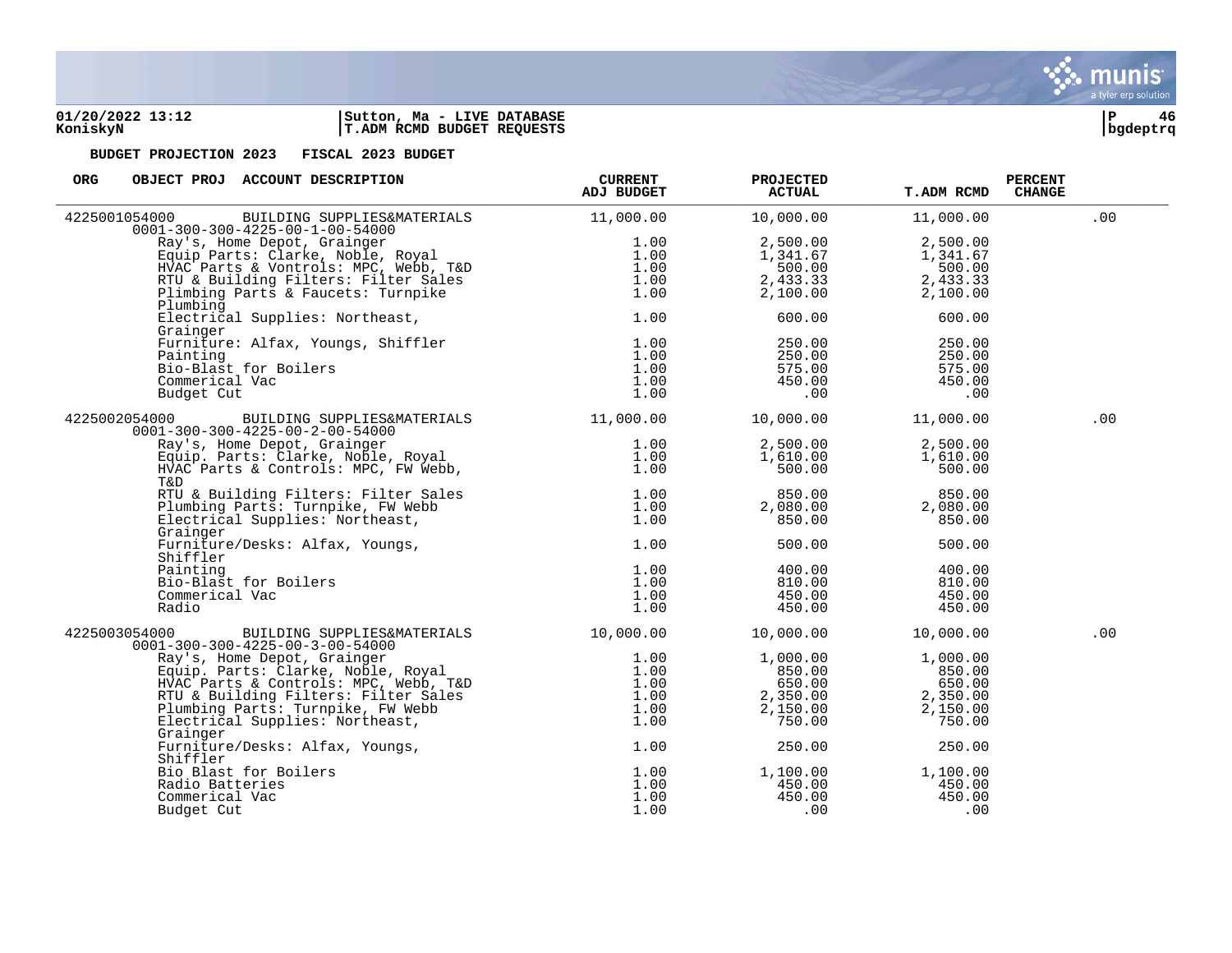**01/20/2022 13:12 |Sutton, Ma - LIVE DATABASE |P 47 KoniskyN |T.ADM RCMD BUDGET REQUESTS |bgdeptrq**



| OBJECT PROJ ACCOUNT DESCRIPTION<br>ORG                                                                                                                                                                                                              | <b>CURRENT</b><br><b>ADJ BUDGET</b> | <b>PROJECTED</b><br><b>ACTUAL</b>            | <b>T.ADM RCMD</b>    | <b>PERCENT</b><br><b>CHANGE</b> |
|-----------------------------------------------------------------------------------------------------------------------------------------------------------------------------------------------------------------------------------------------------|-------------------------------------|----------------------------------------------|----------------------|---------------------------------|
| BUILDING SUPPLIES&MATERIALS 10,000.00<br>4225004054000<br>$0001 - 300 - 300 - 4225 - 00 - 4 - 00 - 54000$                                                                                                                                           |                                     | 10,000.00                                    | 10,000.00            | .00                             |
|                                                                                                                                                                                                                                                     | 1.00                                | 2,121.43                                     | 2,121.43             |                                 |
|                                                                                                                                                                                                                                                     | 1.00                                | 1,421.42                                     | 1,421.42             |                                 |
| Ray's, Home Depot, Grainger<br>Equip. Parts: Clarke, Noble, Royal<br>HVAC Parts & Controls: MPC, FW Webb,<br>T&D                                                                                                                                    | 1.00                                | 650.00                                       | 650.00               |                                 |
|                                                                                                                                                                                                                                                     |                                     | 1,957.15                                     | 1,957.15             |                                 |
|                                                                                                                                                                                                                                                     |                                     | 850.00                                       | 850.00               |                                 |
| ATU and Building Filters: Filter Sales<br>Plumbing Parts: Turnpike, FW Webb<br>Electrical Supplies: Northeast,<br>Grainger (1.00<br>Crainger<br>Grainger                                                                                            |                                     | 750.00                                       | 750.00               |                                 |
| Furniture/Desks: Alfax, Youngs,<br>Shiffler<br>Shiffler                                                                                                                                                                                             | 1.00                                | 250.00                                       | 250.00               |                                 |
| Bio-Blast for Boilers                                                                                                                                                                                                                               | 1.00                                | 1,100.00                                     | 1,100.00             |                                 |
| 2 Way Radio                                                                                                                                                                                                                                         | 1.00                                | 450.00                                       | $450.00$<br>$450.00$ |                                 |
| Commerical Vac                                                                                                                                                                                                                                      | 1.00                                | 450.00                                       |                      |                                 |
| Budget Cut                                                                                                                                                                                                                                          | 1.00                                | $\overline{\phantom{0}}$ .00                 | .00                  |                                 |
| BUILDING OTHER REPAIR EXPENSES 19,063.00 29,062.50<br>4226001057000<br>$0001 - 300 - 300 - 4226 - 00 - 1 - 00 - 57000$                                                                                                                              |                                     |                                              | 16,613.00            | $-12.85$                        |
| J1-300-300-4226-00-1-00-57000<br>ATL- Heat System Controls<br>Colby: Fire Sprinkler System<br>MPC: HVAC Repairs<br>Drain Guys: Plumbing Repairs<br>Norel: Fire Detection Repairs<br>Blackstone Lock: Door Handle/Lock<br>Plackstone Lock: Door Hand | 1.00                                | 1,000.00<br>1,000.00                         | 1,000.00<br>1,000.00 |                                 |
|                                                                                                                                                                                                                                                     | 1.00                                |                                              |                      |                                 |
|                                                                                                                                                                                                                                                     | 1.00                                | 2,901.00                                     | 2,901.00             |                                 |
|                                                                                                                                                                                                                                                     | 1.00                                | 1,000.00                                     | 1,000.00             |                                 |
|                                                                                                                                                                                                                                                     | 1.00<br>1.00                        | 1,500.00<br>500.00                           | 1,500.00<br>500.00   |                                 |
| Repairs                                                                                                                                                                                                                                             |                                     |                                              |                      |                                 |
| RH White/Country: Well Pump/Water<br>Repairs                                                                                                                                                                                                        | 1.00                                | 500.00                                       | 500.00               |                                 |
|                                                                                                                                                                                                                                                     |                                     | 1,200.00                                     | 1,200.00             |                                 |
|                                                                                                                                                                                                                                                     | 1.00                                | 350.00                                       | 350.00               |                                 |
|                                                                                                                                                                                                                                                     | 1.00                                | 100.00                                       | 100.00               |                                 |
| Repairs<br>BCM Controls: Security System Repairs<br>G&L Plumbing: Backflow Repairs<br>NLR: Ballast/Lamp Disposal<br>Bigelow Power: Emergency/Pump<br>1.00<br>1.00<br>Generators                                                                     | 1.00                                | 1,200.00                                     | 1,200.00             |                                 |
|                                                                                                                                                                                                                                                     | 1.00                                | 75.00                                        | 75.00                |                                 |
| Generators<br>MFAA Membership (district)<br>Custodian Training/Certifications<br>(district)                                                                                                                                                         | 1.00                                | 300.00                                       | 300.00               |                                 |
|                                                                                                                                                                                                                                                     |                                     | 150.00                                       | 150.00               |                                 |
|                                                                                                                                                                                                                                                     | 1.00                                | 1,000.00                                     | 1,000.00             |                                 |
|                                                                                                                                                                                                                                                     |                                     | 187.50                                       | 187.50               |                                 |
|                                                                                                                                                                                                                                                     |                                     | $2,649.50$<br>$1,000.00$                     | 2,649.50             |                                 |
| Xtate Boiler Inspection<br>Repair Veeder root - SCEL boiler room<br>Asbestos Training Custodians<br>Electric Repairs<br>National Glass - Windows<br>1.00<br>1.00<br>1.00<br>1.00                                                                    | 1.00                                |                                              | 1,000.00             |                                 |
| BUILDING OTHER REPAIR EXPENSES 25,063.00<br>4226002057000<br>$0001 - 300 - 300 - 4226 - 00 - 2 - 00 - 57000$                                                                                                                                        |                                     | 25,062.50                                    | 20,813.00            | $-16.96$                        |
|                                                                                                                                                                                                                                                     |                                     | 1,000.00                                     | 1,000.00             |                                 |
|                                                                                                                                                                                                                                                     |                                     | 500.00                                       | 500.00               |                                 |
|                                                                                                                                                                                                                                                     |                                     | 1,000.uu<br>2,900.50<br>1,200.00<br>3,350.00 | 1,000.00<br>2,900.50 |                                 |
|                                                                                                                                                                                                                                                     |                                     |                                              |                      |                                 |
|                                                                                                                                                                                                                                                     |                                     |                                              | 1,200.00             |                                 |
|                                                                                                                                                                                                                                                     |                                     | 1,500.00                                     | 2,150.00<br>1,500.00 |                                 |
| 01-300-300-4226-00-2-00-57000<br>ATL: Heating System Controls<br>Elevator Maintenance: Elevator Repairs<br>Colby: Fire Sprinkler System<br>MPC: HVAC Repairs<br>Drain Guys: Plumbing Repairs & Parts<br>Drain Guys: Plumbing Repairs & Par          |                                     | 1,000.00                                     | 1,000.00             |                                 |

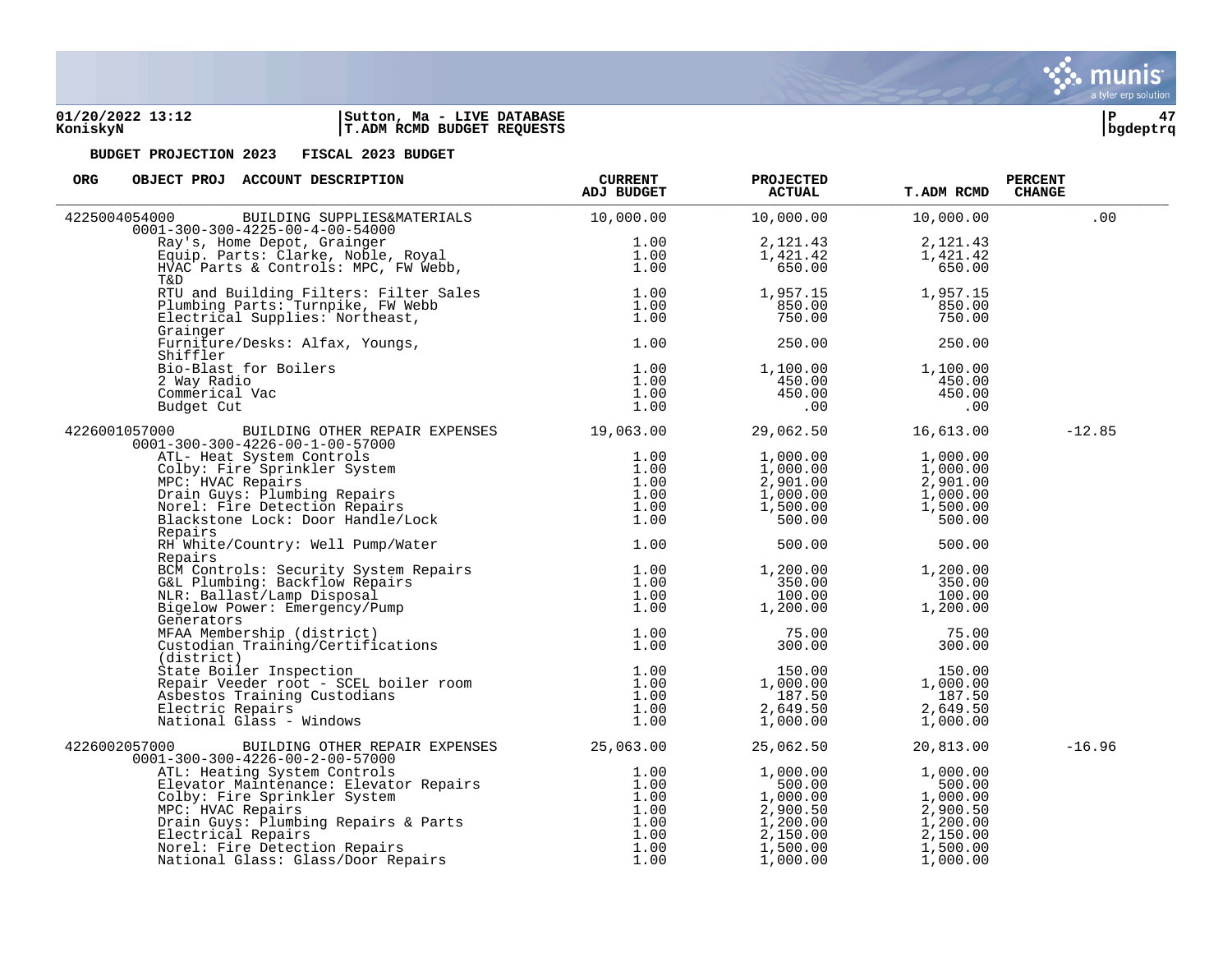### **01/20/2022 13:12 |Sutton, Ma - LIVE DATABASE |P 48 KoniskyN |T.ADM RCMD BUDGET REQUESTS |bgdeptrq**



| ORG<br>OBJECT PROJ ACCOUNT DESCRIPTION                                                                                                                                                                                                                                                                     | <b>CURRENT</b><br>ADJ BUDGET | <b>PROJECTED</b><br><b>ACTUAL</b>                                                                                                                                                                                                                                                         | <b>T.ADM RCMD</b>                                                                                                          | <b>PERCENT</b><br><b>CHANGE</b> |
|------------------------------------------------------------------------------------------------------------------------------------------------------------------------------------------------------------------------------------------------------------------------------------------------------------|------------------------------|-------------------------------------------------------------------------------------------------------------------------------------------------------------------------------------------------------------------------------------------------------------------------------------------|----------------------------------------------------------------------------------------------------------------------------|---------------------------------|
| Blackstone Lock: Door Handle/Lock                                                                                                                                                                                                                                                                          | 1.00                         | 500.00                                                                                                                                                                                                                                                                                    | 500.00                                                                                                                     |                                 |
| Repairs<br>Repairs<br>RH White/Country: Pump/Well Repairs<br>BCM Controls: Security System Repairs<br>G&L Plumbing: Backflow Repairs<br>Bigelow: Emergency/Pump Generators<br>NLR: Ballast/Lamp Disposal<br>NER: Ballast/Lamp Disposal<br>MFAA Membersh                                                    |                              | 500.00<br>1,200.00<br>1, 200.00<br>350.00<br>1, 200.00<br>1, 200.00<br>1, 200.00<br>1, 200.00<br>75.00<br>300.00<br>150.00<br>150.00<br>150.00<br>150.00<br>5, 000.00<br>5, 000.00                                                                                                        | 500.00<br>1,200.00                                                                                                         |                                 |
| 4226003057000 BUILDING OTHER REPAIR EXPENSES 16,613.00 16,512.50<br>$0001 - 300 - 300 - 4226 - 00 - 3 - 00 - 57000$                                                                                                                                                                                        |                              |                                                                                                                                                                                                                                                                                           | 18,712.50                                                                                                                  | 12.64                           |
| 01-300-300-4226-00-3-00-57000<br>Elevator Maintenance: Elevator Repairs<br>Colby: Fire Sprinkler System<br>MPC: HVAC Repairs<br>Drain Guys: Plumbing Repairs<br>Drain Guys: Plumbing Repairs<br>Norel: Fire Detection Repairs<br>Norel: Fire                                                               |                              | $\begin{array}{cccc} 1\, , 000\, . \, 00 & 1\, , 000\, . \, 00 & 1\, , 000\, . \, 00 & 1\, , 000\, . \, 00 & 1\, , 000\, . \, 00 & 6\, , 000\, . \, 00 & 6\, , 000\, . \, 00 & 1\, , 000\, . \, 00 & 2\, , 500\, . \, 00 & 2\, , 500\, . \, 00 & 1\, , 000\, . \, 00 & 1\, , 000\, . \, $ |                                                                                                                            |                                 |
| Repairs<br>Exepairs<br>Lock: Door Handle/Lock Repairs<br>RH White/Country: Well Pump/Water 1.00                                                                                                                                                                                                            |                              | 250.00<br>500.00                                                                                                                                                                                                                                                                          | 250.00<br>500.00                                                                                                           |                                 |
| Repairs                                                                                                                                                                                                                                                                                                    |                              | 500.00<br>350.00<br>500.00<br>100.00                                                                                                                                                                                                                                                      | 500.00<br>350.00<br>500.00<br>100.00<br>500.00                                                                             |                                 |
| Repairs<br>Security System Repairs<br>Security System Repairs<br>G&L Plumbing: Backflow Repairs<br>NEDT: Hazardous Waste Disposal<br>NLR: Ballast/Lamp disposal<br>Di.00<br>NLR: Ballast/Lamp disposal<br>Digelow Power: Emergency/Pump<br>1.00<br>                                                        |                              | $75.00$<br>$300.00$<br>$1,300.00$<br>$187.50$<br>$1,000.00$                                                                                                                                                                                                                               | 75.00<br>$\begin{array}{r} 30 \cup \\ 150 \cdot 0 \cup \\ 1,300 \cdot 00 \\ 187 \cdot 5' \\ \end{array}$<br>$1,000$<br>.00 |                                 |
| BUILDING OTHER REPAIR EXPENSES 20,813.00 20,712.50<br>4226004057000                                                                                                                                                                                                                                        |                              |                                                                                                                                                                                                                                                                                           | 23,912.50                                                                                                                  | 14.89                           |
| $0001 - 300 - 300 - 4226 - 00 - 4 - 00 - 57000$<br>01-300-300-4226-00-4-00-57000<br>Elevator Maintenance: Elevator Repairs<br>Colby: Fire Sprinkler System<br>MPC: HVAC Repairs<br>Drain Guys: Plumbing Repairs<br>Drain Guys: Plumbing Repairs<br>Norel: Fire Detection Repairs<br>Norel: Fire<br>Repairs |                              | $\begin{array}{cccc} 1\, , 000\, .00 & 1\, , 000\, .00\ 1\, , 000\, .00 & 1\, , 000\, .00\ 6\, , 000\, .00 & 6\, , 000\, .00\ 1\, , 000\, .00 & 1\, , 000\, .00\ 2\, , 800\, .00 & 2\, , 800\, .00\ 1\, , 000\, .00 & 1\, , 000\, .00\ 500\, .00 & 500\, .00\ 250\, .00 & 25$             |                                                                                                                            |                                 |
| RH White/Country: Well Pump Repairs                                                                                                                                                                                                                                                                        | 1.00                         | 500.00                                                                                                                                                                                                                                                                                    | 500.00                                                                                                                     |                                 |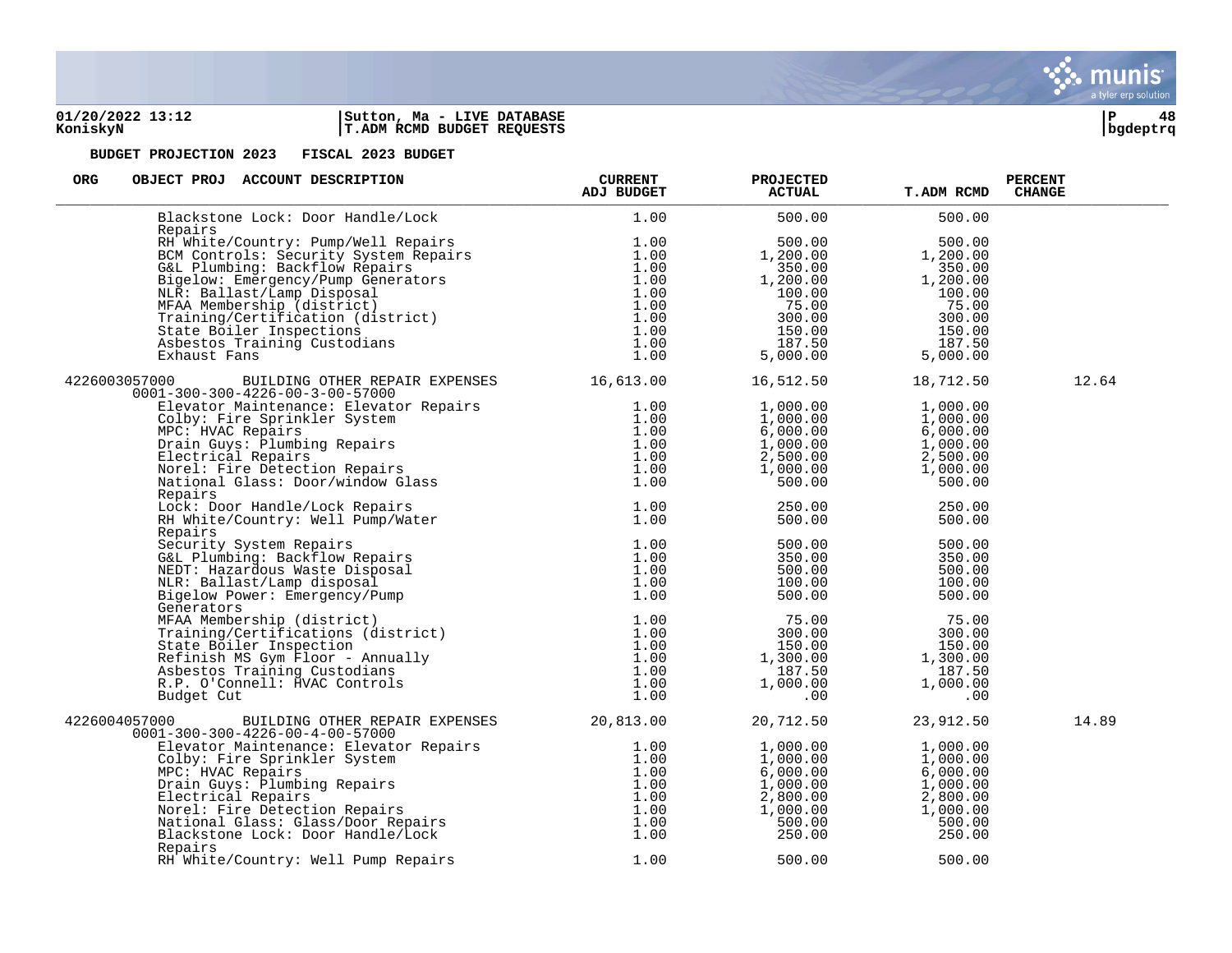

### **01/20/2022 13:12 |Sutton, Ma - LIVE DATABASE |P 49 KoniskyN |T.ADM RCMD BUDGET REQUESTS |bgdeptrq**



| <b>ORG</b><br>OBJECT PROJ ACCOUNT DESCRIPTION                                                                                                                                                                                                                                      | <b>CURRENT</b><br><b>ADJ BUDGET</b> | <b>PROJECTED</b><br><b>ACTUAL</b>                                                                                                                                                                                                                                                                    | <b>T.ADM RCMD</b>                                                                                                                                                                                                                                                                         | <b>PERCENT</b><br><b>CHANGE</b> |
|------------------------------------------------------------------------------------------------------------------------------------------------------------------------------------------------------------------------------------------------------------------------------------|-------------------------------------|------------------------------------------------------------------------------------------------------------------------------------------------------------------------------------------------------------------------------------------------------------------------------------------------------|-------------------------------------------------------------------------------------------------------------------------------------------------------------------------------------------------------------------------------------------------------------------------------------------|---------------------------------|
| Security System Repairs<br>G&L: Bacflow Repairs<br>NEDT: Hazardous Waste Disposal<br>NLR: Lamp/Ballast Disposal<br>NLR: Lamp/Ballast Disposal<br>Bigelow: Emergency/Pump Generators<br>NFAA Membership (district)<br>Training/Certifications                                       |                                     | 500.00<br>$500.00$<br>350.00<br>4,500.00<br>100.00<br>$\begin{array}{cccc} 100.00 & & & & & 100.00 \ 500.00 & & & & & 500.00 \ 75.00 & & & & & 75.00 \ 300.00 & & & & & 75.00 \ 150.00 & & & & & 300.00 \ 2,200.00 & & & & 2,200.00 \ 187.50 & & & & 187.50 \ 1,000.00 & & & & 1,000.00 \end{array}$ | 500.00<br>350.00<br>4,500.00<br>100.00                                                                                                                                                                                                                                                    |                                 |
| 4401005051110 NETWORK ADMINISTRATOR SALARY 80,213.00<br>$0001 - 300 - 300 - 4401 - 00 - 5 - 00 - 51110$                                                                                                                                                                            |                                     | 78,637.10                                                                                                                                                                                                                                                                                            | 81,817.26                                                                                                                                                                                                                                                                                 | 2.00                            |
|                                                                                                                                                                                                                                                                                    |                                     | 81,817.26                                                                                                                                                                                                                                                                                            | 81,817.26                                                                                                                                                                                                                                                                                 |                                 |
| 4404005051110                                                                                                                                                                                                                                                                      |                                     | 80,578.45                                                                                                                                                                                                                                                                                            | 110,696.05                                                                                                                                                                                                                                                                                | 4.74                            |
| 0001-300-300-4401-00-5-00-51110<br>Network Administrator - Durgin<br>051110 SALARY<br>0001-300-300-4404-00-5-00-51110<br>Tech Support- Zelazik<br>Network Administrator- Stephen Graham<br>State Reporting<br>1.00<br>Tech Support- Damon<br>1.0                                   |                                     | 16,222.50<br>60,136.76<br>5,500.00<br>32,445.00<br>32,445.00<br>32,445.00                                                                                                                                                                                                                            |                                                                                                                                                                                                                                                                                           |                                 |
|                                                                                                                                                                                                                                                                                    |                                     |                                                                                                                                                                                                                                                                                                      | 89,925.00                                                                                                                                                                                                                                                                                 | 6.81                            |
| $\begin{tabular}{l c c c} {\bf 1.00} & 32,445.00 \\ 4451005057900 & {\bf 0.007007675.000} & 1.00 & 32,445.00 \\ 0001-300-300-4451-00-5-00-57900 & 84,190.00 & 79,480.00 \\ 89,6700.00 & {\bf 0.00000} & {\bf 0.00000} & {\bf 0.00000} & {\bf 0.00000} & {\bf 0.00000} & {\bf 0.00$ |                                     |                                                                                                                                                                                                                                                                                                      | $\begin{array}{cccc} 15\, , 840\, .00 & 15\, , 840\, .00 \\ 10\, , 000\, .00 & 10\, , 000\, .00 \\ 9\, , 975\, .00 & 9\, , 975\, .00 \\ 5\, , 000\, .00 & 5\, , 000\, .00 \\ 4\, , 000\, .00 & 5\, , 200\, .00 \\ 3\, , 600\, .00 & 3\, , 600\, .00 \\ 4\, , 000\, .00 & 3\, , 100\, .00$ |                                 |
| Houston Security Monitoring ion<br>Schools<br>VMWare support renewal<br>SMart Notebook software renewal<br>Freshdesk hekpdesk software<br>Nextiva electronic Fax service<br>1.00<br>Nextiva electronic Fax service<br>1.00<br>Nextiva electronic                                   |                                     | $\begin{array}{llll} 3\,,250\,.00 & 3\,,250\,.00 \\ 3\,,000\,.00 & 3\,,000\,.00 \\ 770\,.00 & 770\,.00 \\ 440\,.00 & 440\,.00 \end{array}$<br>4,300.00                                                                                                                                               | $-4,300.00$                                                                                                                                                                                                                                                                               |                                 |